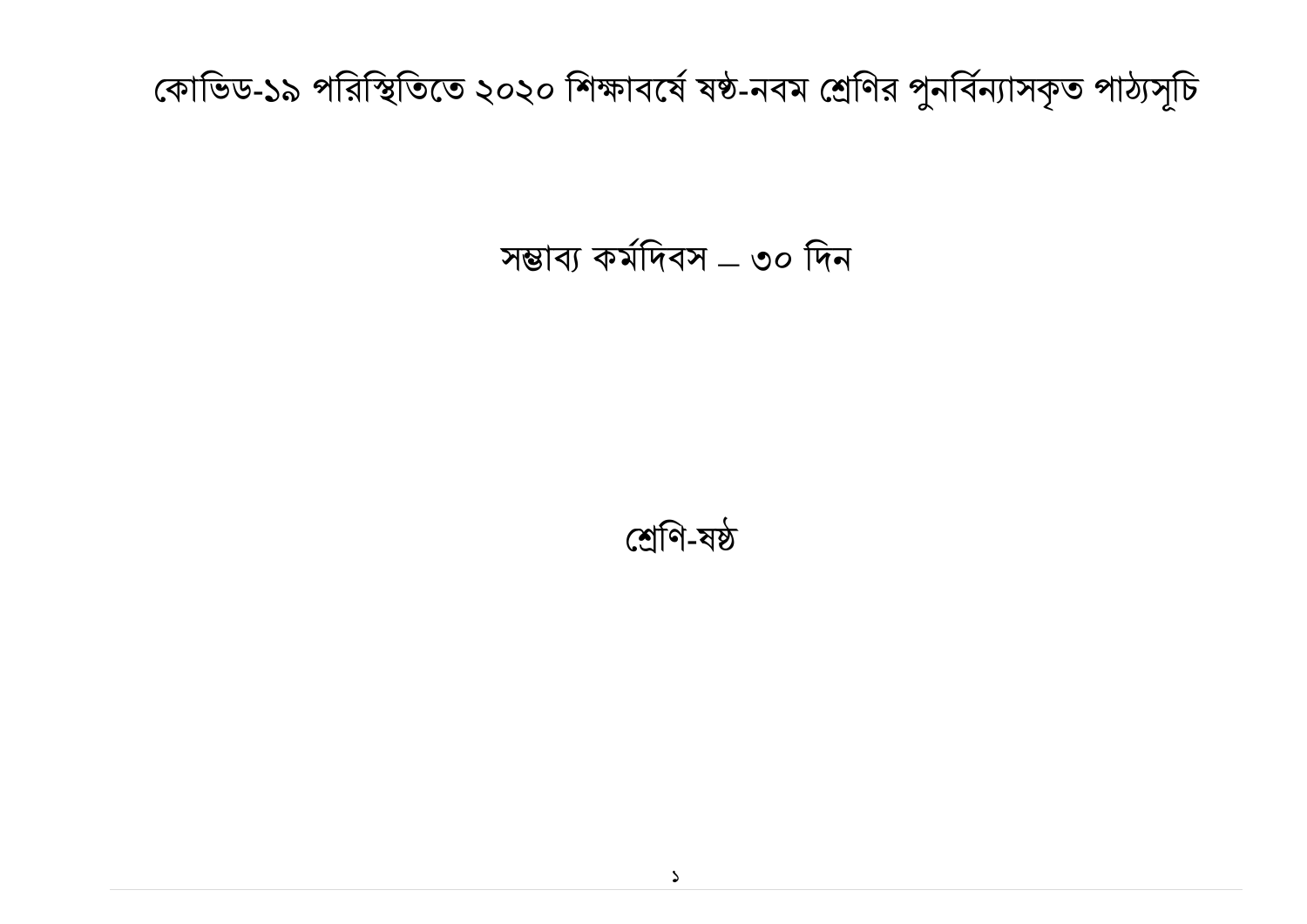## কোভিড-১৯ পরিস্থিতিতে ২০২০ শিক্ষাবর্ষে ষষ্ঠ-নবম শ্রেণির পুনর্বিন্যাসকৃত পাঠ্যসূচি সম্ভাব্য কৰ্মদিবস – ৩০ দিন

| ক্রমিক নম্বর      | বিষয়                      | পৃষ্ঠা নম্বর              |
|-------------------|----------------------------|---------------------------|
| $\mathcal{S}$ .   | বাংলা                      | OQ                        |
| ২.                | ইংরেজি                     | 09                        |
| ৩.                | গণিত                       | 55                        |
| 8.                | বিজ্ঞান                    | 56                        |
| Q.                | বাংলাদেশ ও বিশ্বপরিচয়     | $\lambda$ 8               |
| ৬.                | তথ্য ও যোগাযোগ প্রযুক্তি   | ২৯                        |
| ٩.                | ইসলাম ও নৈতিক শিক্ষা       | ৩২                        |
| ৮.                | হিন্দুধৰ্ম ও নৈতিক শিক্ষা  | $\mathcal{O} \mathcal{P}$ |
| ৯.                | বৌদ্ধৰ্ম ও নৈতিক শিক্ষা    | 80                        |
| $\mathcal{S}^o$ . | খ্রিষ্টধর্ম ও নৈতিক শিক্ষা | 85                        |
| 55.               | কৃষিশিক্ষা                 | 8 <sub>0</sub>            |
| 52.               | গাৰ্হস্থ্য বিজ্ঞান         | 8 <sub>o</sub>            |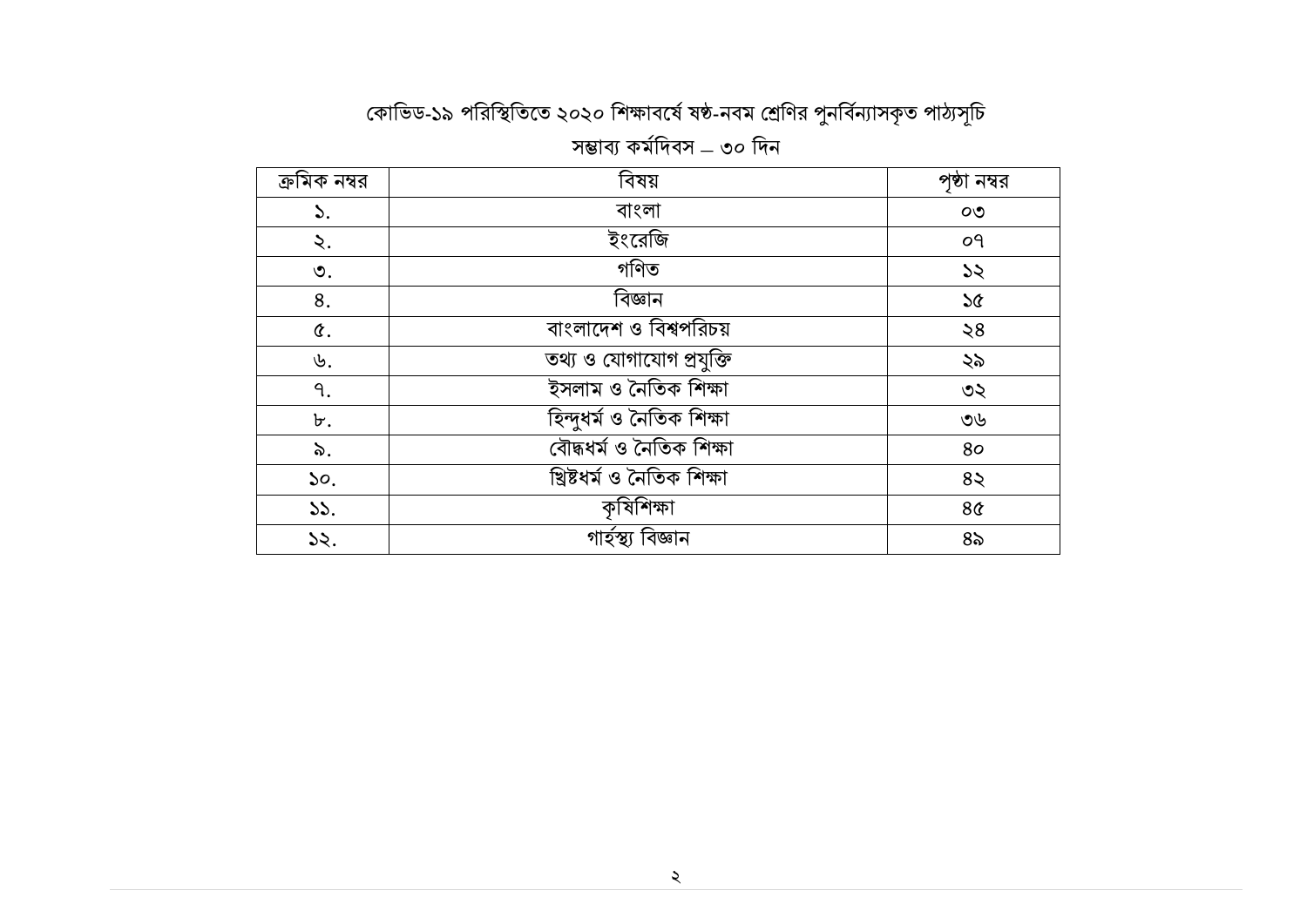# সম্ভাব্য কৰ্মদিবস-৩০ টি<br>পুনৰ্বিন্যাসকৃত পাঠ্যসূচি প্ৰস্তাবনা

| শ্ৰেণি: ষষ্ঠ         |                                                                            |                                      |                           |                                                                             | বিষয়: বাংলা                  |
|----------------------|----------------------------------------------------------------------------|--------------------------------------|---------------------------|-----------------------------------------------------------------------------|-------------------------------|
| অধ্যায় ও<br>শিরোনাম | শিক্ষাক্ৰমে উল্লিখিত শিখনফল                                                | বিষয়বস্তু<br>(পাঠ ও পাঠের শিরোনাম)  | $\sqrt{\mathbf{x}}$       | পাঠ্যসূচিতে অন্তর্ভুক্ত করা বা না করার যৌক্তিকতা                            | প্রয়োজনীয়<br>ক্লাসের সংখ্যা |
| গদ্য                 | নৈতিক সামাজিক ও মানবিক গুণাবলির পরিচয়<br>দিতে পারবে।                      | সততার পুরক্ষার<br>মুহম্মদ শহীদুল্লাহ | $\sqrt{ }$                | বছরের শুরুতে পাঠদান সম্পন্ন হয়েছে।                                         |                               |
| গদ্য                 | বিশেষ চাহিদাসম্পন্ন মানুষের প্রতি মমত্ব ও<br>সহমর্মিতার পরিচয় দিতে পারবে। | মিনু<br>বনফুল                        | $\sqrt{ }$                | বছরের শুরুতে পাঠদান সম্পন্ন হয়েছে।                                         |                               |
| গদ্য                 | প্রতিবেশী কোনো দেশের সংষ্কৃতির পরিচয় দিতে<br>পারবে।                       | নীলনদ আর পিরামিডের<br>দেশ            | $\sqrt{ }$                | বছরের শুরুতে পাঠদান সম্পন্ন হয়েছে।                                         |                               |
| গদ্য                 | মুক্তিযুদ্ধের ঘটনার বিবরণ দিতে পারবে।                                      | তোলপাড়<br>শওকত ওসমান                | $\sqrt{ }$                | মুক্তিযুদ্ধের ঘটনাবলি সম্পর্কে বর্তমান প্রজন্মকে ধারণা<br>দেওয়া জরুরি।     | 8                             |
| গদ্য                 | ভাষা আন্দোলন ও মুক্তিযুদ্ধের চেতনা তুলে ধরতে<br>পারবে।                     | অমর একুশে<br>রফিকুল ইসলাম            | $\sqrt{ }$                | জাতীয় জীবনে ভাষা আন্দোলন ও মুক্তিযুদ্ধের চেতনা<br>প্রতিষ্ঠিত করা প্রয়োজন। | 8                             |
| গদ্য                 | বিজ্ঞানমনক্ষতা বিষয়ে ব্যাখ্যা করতে পারবে।                                 | আকাশ<br>আবদুল্লাহ আল-মুতী            | $\boldsymbol{\mathsf{x}}$ | ৭ম শ্রেণিতে এই শিখনফলের পাঠ রয়েছে।                                         | $\circ$                       |
| গদ্য                 | নারীর কর্মজগতের পরিচয় ব্যক্ত করতে পারবে।                                  | মাদার তেরেসা<br>সন়জীদা খাতুন        | $\boldsymbol{\mathsf{x}}$ | ৭ম শ্রেণিতে এই শিখনফলের পাঠ রয়েছে।                                         | $\circ$                       |
| গদ্য                 | বাংলার সংষ্কৃতি ও লোকসংষ্কৃতি সম্পর্কে ধারণা<br>ব্যক্ত করতে পারবে          | কতদিকে কত কারিগর<br>সৈয়দ শামসুল হক  | $\boldsymbol{\mathsf{x}}$ | ৭ম শ্রেণিতে এই শিখনফলের পাঠ রয়েছে।                                         | $\circ$                       |
| গদ্য                 | দেশ ও জাতির ইতিহাস ও ঐতিহ্যের পরিচয়<br>দিতে পারবে ।                       | কতকাল ধরে<br>আনিসুজ্জামান            | $\boldsymbol{\mathsf{x}}$ | ৭ম শ্রেণিতে এই শিখনফলের পাঠ রয়েছে।                                         | $\circ$                       |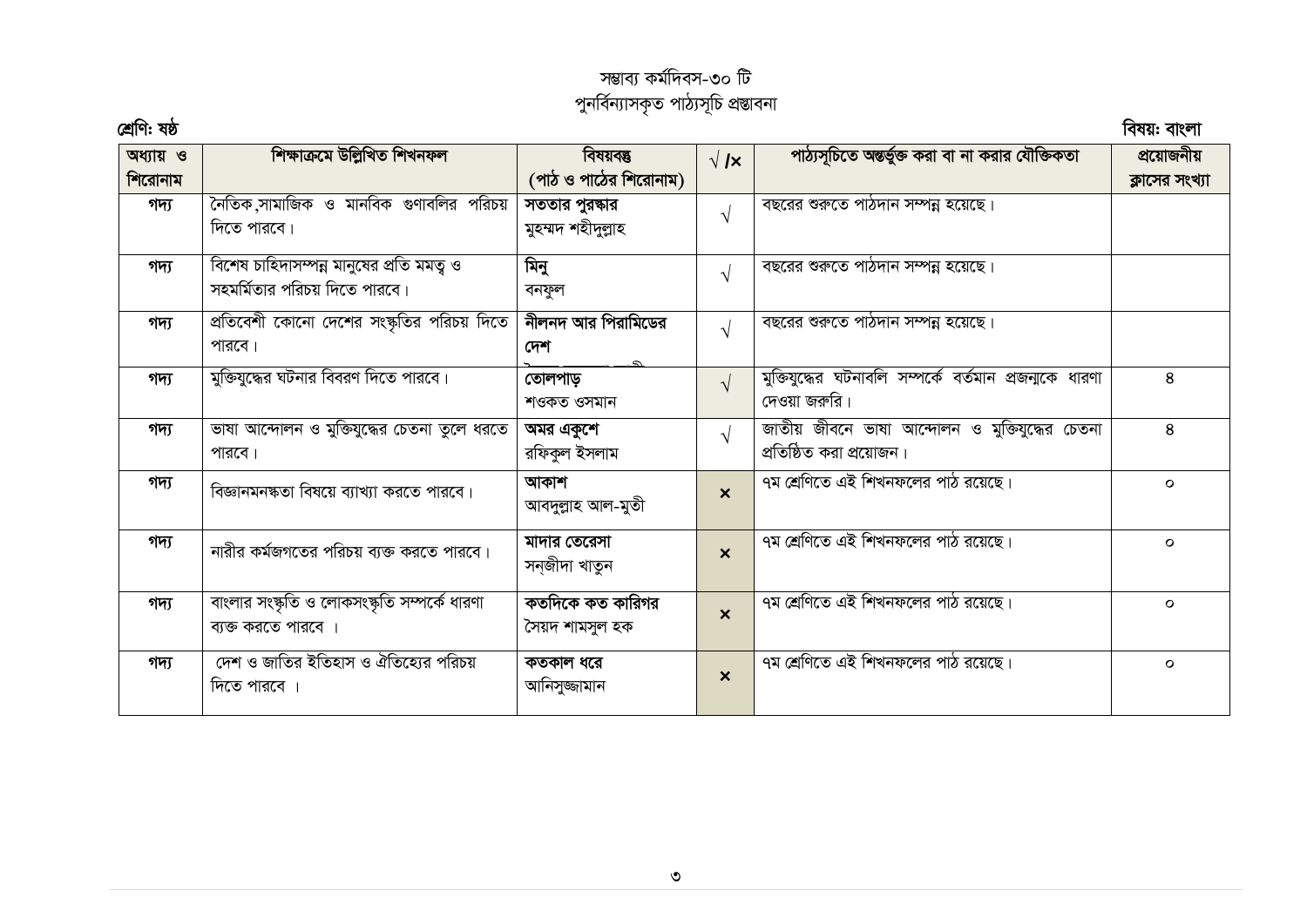| অধ্যায় ও | শিক্ষাক্ৰমে উল্লিখিত শিখনফল                                                                            | বিষয়বস্তু                         | $\sqrt{1}x$               | পাঠ্যসূচিতে অন্তর্ভুক্ত করা বা না করার যৌক্তিকতা                                                              | প্রয়োজনীয়    |
|-----------|--------------------------------------------------------------------------------------------------------|------------------------------------|---------------------------|---------------------------------------------------------------------------------------------------------------|----------------|
| শিরোনাম   |                                                                                                        | (পাঠ ও পাঠের শিরোনাম)              |                           |                                                                                                               | ক্লাসের সংখ্যা |
| কবিতা     | দেশপ্রেমের পরিচয় তুলে ধরতে পারবে।                                                                     | জন্মভূমি<br>রবীন্দ্রনাথ ঠাকুর      | $\sqrt{ }$                | বছরের শুরুতে পাঠদান সম্পন্ন হয়েছে।                                                                           |                |
| কবিতা     | আত্মকেন্দ্রিকতা ,স্বার্থপরতা ত্যাগ করে মানবিক<br>মূল্যবোধের পরিচয় দিতে পারবে।                         | সুখ<br>কামিনী রায়                 | $\sqrt{ }$                | বছরের শুরুতে পাঠদান সম্পন্ন হয়েছে।                                                                           |                |
| কবিতা     | ধর্ম,বর্ণ,গোত্র নির্বিশেষে অসাম্প্রদায়িক চেতনার<br>পরিচয় দিতে পারবে।                                 | মানুষ জাতি<br>সত্যেন্দ্ৰনাথ দত্ত   | $\sqrt{ }$                | বছরের শুরুতে পাঠদান সম্পন্ন হয়েছে।                                                                           |                |
| কবিতা     | পরিবেশ-চেতনা অর্জন ও প্রকৃতির প্রতি ভালোবাসার  <br>অনুভূতি প্রকাশ করতে পারবে।                          | ঝিঙে ফুল<br>কাজী নজরুল ইসলাম       | $\sqrt{ }$                | প্রকৃতিকে ভালোবেসে পরিবেশের প্রতি যত্নবান হওয়া<br>খুবই গুরুত্বপূর্ণ।                                         | ৩              |
| কবিতা     | মানুষের প্রতি শ্রদ্ধাবোধ ও ভালোবাসার অনুভূতি  <br>প্রকাশ করতে পারবে।                                   | আসমানি<br>জসীম উদদীন               | $\boldsymbol{\mathsf{x}}$ | ৭ম শ্রেণিতে এই শিখনফলের পাঠ রয়েছে।                                                                           | $\circ$        |
| কবিতা     | শেখ মুজিবুর রহমানকে ভালোবাসার মাধ্যমে<br>দেশপ্রেম ও মানুষের প্রতি মমত্ববোধের কথা প্রকাশ<br>করতে পারবে। | মুজিব<br>রোকনুজ্জামান খান          | $\sqrt{ }$                | দেশের প্রতি ভালোবাসা এবং মানুষের প্রতি মমত্ববোধ<br>সৃষ্টিতে মুজিব কবিতার বিষয়বস্তু পাঠ অত্যন্তু যুক্তিযুক্ত। | 8              |
| কবিতা     | পরিবেশ সংরক্ষণের গুরুত্ব ব্যাখ্যা করতে পারবে।                                                          | ৰাঁচতে দাও<br>শামসুর রাহমান        | $\boldsymbol{\mathsf{x}}$ | ৭ম শ্রেণিতে এই শিখনফলের পাঠ রয়েছে।                                                                           | $\circ$        |
| কবিতা     | নিসর্গপ্রীতি জাগ্রত করা।                                                                               | পাখির কাছে ফুলের কাছে<br>আল মাহমুদ | $\mathbf x$               | ৭ম শ্রেণিতে এই শিখনফলের পাঠ রয়েছে।                                                                           | $\circ$        |
| কবিতা     | ভাষা আন্দোলনের পটভূমিতে মাতৃভাষা ও<br>দেশপ্রেমে উদ্বুদ্ধ করা।                                          | ফাগুন মাস<br>হুমায়ুন আজাদ         | $\boldsymbol{\mathsf{x}}$ | ৭ম শ্রেণিতে এই শিখনফলের পাঠ রয়েছে।                                                                           | $\circ$        |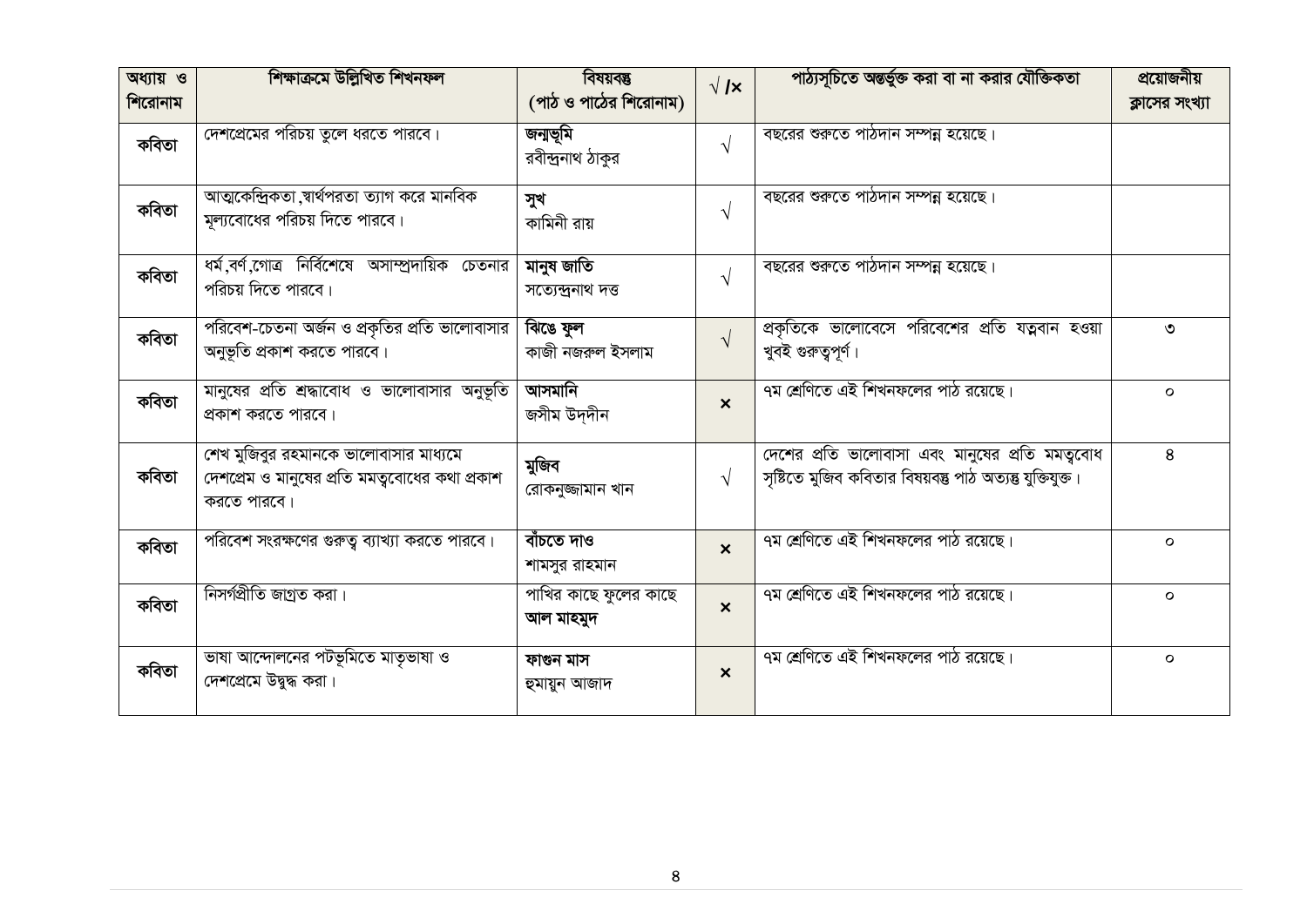ব্যাকরণ অংশ

| অধ্যায় ও    | শিক্ষাক্ৰমে উল্লিখিত শিখনফল                                                | বিষয়বস্তু            | $\sqrt{\mathbf{x}}$       | পাঠ্যসূচিতে অন্তর্ভুক্ত করা বা না করার যৌক্তিকতা                                                    | প্রয়োজনীয়    |
|--------------|----------------------------------------------------------------------------|-----------------------|---------------------------|-----------------------------------------------------------------------------------------------------|----------------|
| শিরোনাম      |                                                                            | (পাঠ ও পাঠের শিরোনাম) |                           |                                                                                                     | ক্লাসের সংখ্যা |
| د            | বাংলা ভাষার গুরুতু , তাৎপর্য ও মহিমা ব্যক্ত করতে<br>পারবে ।                | ভাষা ও বাংলা ভাষা     | $\sqrt{ }$                | ২-১২ পৃষ্ঠা আলোচনা। প্রাথমিক ধারণার জন্য<br>প্রয়োজনীয়।                                            | ৩              |
| ২            | বাংলা ভাষার ধ্বনি, ধ্বনির প্রকারভেদ উল্লেখ<br>করতে পারবে ।                 | ধ্বনিতত্ত্ব           | $\sqrt{ }$                | ১৩-৩৯ পৃষ্ঠা বিষ্কৃত আলোচনা (সন্ধিসহ) জানা<br>প্রয়োজন। ৭ম শ্রেণির পাঠের সাথে এর সম্পর্ক<br>রয়েছে। | ৩              |
| ৩            | বাংলা ভাষার শব্দ , শব্দের গঠনপ্রণালী উল্লেখ<br>করতে পারবে।                 | রূপতত্ত্ব             | $\mathbf{x}$              | ৭ম শ্রেণিতে এই শিখনফল অর্জনের ব্যবস্থা আছে।                                                         | $\Omega$       |
| 8            | বাক্যগঠনও বাক্যের শ্রেণিবিভাগ সম্পর্কে বলতে<br>পারবে।                      | বাক্যতত্ত্ব           | $\boldsymbol{\mathsf{x}}$ | ৭ম শ্রেণিতে এই শিখনফল অর্জনের ব্যবস্থা আছে।                                                         | $\circ$        |
| ᢙ            | ষষ্ঠ শ্রেণির বাংলা বই থেকে নতুন নতুন শব্দ<br>চিহ্নিত ও প্রয়োগ করতে পারবে। | বাগৰ্থ                | $\boldsymbol{\mathsf{x}}$ | ৭ম শ্রেণিতে এই শিখনফল অর্জনের ব্যবস্থা আছে।                                                         | $\circ$        |
| ৬            | শুদ্ধ , সুন্দর ও প্রমিত বানানে সাবলীলভাবে লিখতে<br>পারবে।                  | বানান                 | $\sqrt{ }$                | বাংলাভাষা পঠন-পাঠনের ভিত্তি নির্মানে বানান অতি<br>প্রয়োজনীয়।                                      |                |
| $\mathsf{P}$ | ভাষার নিয়ম শৃঙ্খলা উপছাপন করতে পারবে।                                     | বিরামচিহ্ন            | $\sqrt{ }$                | বাংলাভাষা পঠন-পাঠনের ভিত্তি নির্মানে বিরামচিহ্নের<br>ব্যবহার অতি প্রয়োজনীয়।                       |                |
| $\mathbf{b}$ | বাংলা অভিধান ব্যবহারের নিয়মাবলি উল্লেখ করতে<br>পারবে ।                    | অভিধান                | $\sqrt{ }$                | বাংলাভাষা পঠন-পাঠনে অভিধানের ব্যবহার<br>অপরিহার্য।                                                  |                |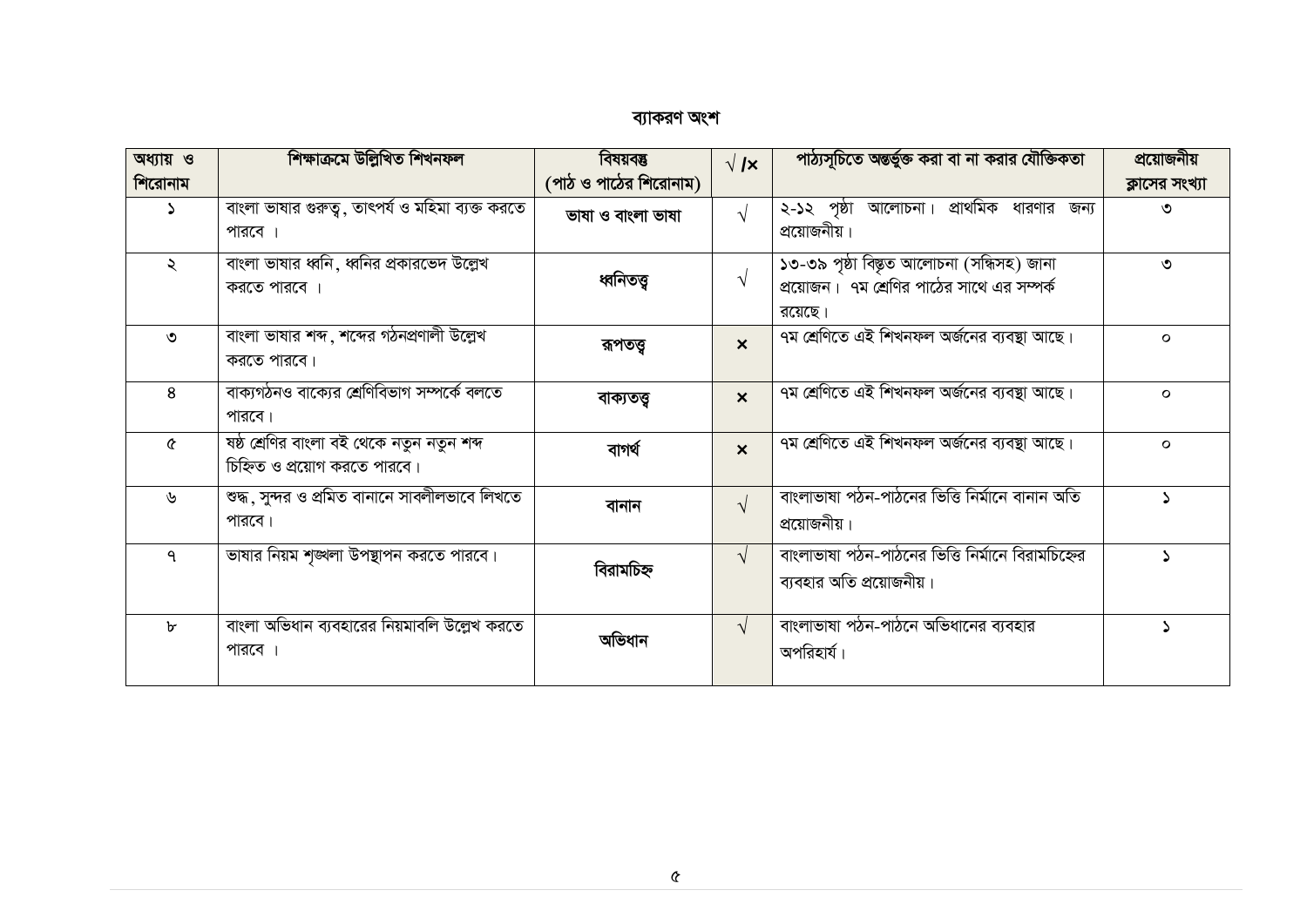### নিৰ্মিতি অংশ

| অধ্যায় ও             | শিক্ষাক্ৰমে উল্লিখিত শিখনফল              | বিষয়বস্তু                   | $\sqrt{1}$                | পাঠ্যসূচিতে অন্তৰ্ভুক্ত করা বা না করার যৌক্তিকতা      | প্রয়োজনীয়           |
|-----------------------|------------------------------------------|------------------------------|---------------------------|-------------------------------------------------------|-----------------------|
| শিরোনাম               |                                          | (পাঠ ও পাঠের শিরোনাম)        |                           |                                                       | ক্লাসের সংখ্যা        |
| $\blacktriangleright$ | পঠিত বিষয় সংক্ৰান্ত জ্ঞান ও ধারণা       | অনুধাবন                      | $\boldsymbol{\mathsf{x}}$ | প্রথম পত্রের সৃজনশীল অংশে থাকবে।                      |                       |
| $\lambda$             | ব্যক্ত করতে পারবে।                       | সারাংশ ২.১: এক ও দুই         | $\sqrt{ }$                | সময় বিবেচনায় সংখ্যা কমানো হয়েছে। ৭ম শ্রেণিতে পাঠের | পড়ে নেবে             |
|                       |                                          | সারমর্ম ২.২: এক ও দুই        | $\sqrt{ }$                | আরোও সুযোগ আছে।                                       | পড়ে নেবে             |
| ৩                     | পারিবারিক ও ব্যক্তি জীবনে চিঠি           | ব্যক্তিগত পত্ৰ               | $\boldsymbol{\mathsf{x}}$ | ৫ম শ্রেণিতে পড়েছে। ৭ম শ্রেণিতেও আছে।                 |                       |
|                       | লিখতে ও পড়তে পারবে।                     | আবেদন পত্ৰ ১ ও ২             | $\sqrt{ }$                | সময় বিবেচনায় সংখ্যা কমানো হয়েছে।                   | পড়ে নেবে             |
| 8                     | পাঠ্যপুস্তক-বহির্ভূত পাঠের বিষয়         | ভাব-সম্প্রসারণ ৩.১ (গদ্য-১ ও | $\sqrt{ }$                | সময় বিবেচনায় সংখ্যা কমানো হয়েছে। ৭ম শ্রেণিতে পাঠের | পড়ে নেবে             |
|                       | উপস্থাপন করতে পারবে।                     | ২) ৩.২ (পদ্য:১ও ২)           |                           | আরও সুযোগ আছে।                                        |                       |
| $\mathbf{\hat{C}}$    | পঠিত বিষয় সংক্রান্ত জ্ঞান ও ধারণা       | অনুচ্ছেদ রচনা ৫.১ ও ৫.২      | $\sqrt{ }$                | সময় বিবেচনায় সংখ্যা কমানো হয়েছে।                   |                       |
| ৬                     | ব্যক্ত করতে পারবে।                       | প্ৰবন্ধ রচনা                 |                           |                                                       | $\blacktriangleright$ |
|                       |                                          | আমাদের বিদ্যালয়             | $\sqrt{ }$                | শ্ৰেনি উপযোগী                                         | পড়ে নেবে             |
|                       |                                          | জাতির পিতা বঙ্গবন্ধু শেখ     | $\boldsymbol{\mathsf{x}}$ | এই বিষয়ের শিখনফল কবিতায় সংযোজিত। হয়েছে             |                       |
|                       |                                          | আমার প্রিয় খেলা             | $\sqrt{ }$                | শ্ৰেণি উপযোগী ।                                       | পড়ে নেবে             |
|                       |                                          | বৰ্ষাকাল                     | $\mathbf{x}$              | পরবর্তী শ্রেণিতে পাঠের সুযোগ আছে।                     |                       |
|                       | বি.দ্ৰ. নিৰ্মিতি অংশটি শিক্ষাৰ্থী বাসায় | আমার দেখা নদী                | $\mathbf{x}$              | পরবর্তী শ্রেণিতে পাঠের সুযোগ আছে।                     |                       |
|                       | পড়ে নেবে। এ সংক্রান্ত ১টি ক্লাস         | সত্যবাদিতা                   | $\mathbf{x}$              | পরবর্তী শ্রেণিতে পাঠের সুযোগ আছে।                     |                       |
|                       | আলোচনার জন্য বরাদ্দ থাকবে।               | আমাদের গ্রাম                 | $\boldsymbol{\mathsf{x}}$ | পরবর্তী শ্রেণিতে পাঠের সুযোগ আছে।                     |                       |
|                       |                                          | আমার পড়া একটি বইয়ের গল্প   | $\boldsymbol{\mathsf{x}}$ | পরবর্তী শ্রেণিতে পাঠের সুযোগ আছে।                     |                       |
|                       |                                          | <u>জাতীয় ফুল শাপলা</u>      | $\boldsymbol{\mathsf{x}}$ | পরবর্তী শ্রেণিতে পাঠের সুযোগ আছে।                     |                       |
|                       |                                          | জাতীয় ফল কাঁঠাল             | $\boldsymbol{\mathsf{x}}$ | পরবর্তী শ্রেণিতে পাঠের সুযোগ আছে।                     |                       |
|                       |                                          | জাতীয় গাছ আম গাছ            | $\boldsymbol{\mathsf{x}}$ | পরবর্তী শ্রেণিতে পাঠের সুযোগ আছে।                     |                       |
|                       |                                          | বাংলাদেশের জাতীয় পশু বাঘ    | $\mathbf{x}$              | পরবর্তী শ্রেণিতে পাঠের সুযোগ আছে।                     |                       |
|                       |                                          | জাতীয় পাখি দোয়েল           | $\boldsymbol{x}$          | পরবর্তী শ্রেণিতে পাঠের সুযোগ আছে।                     |                       |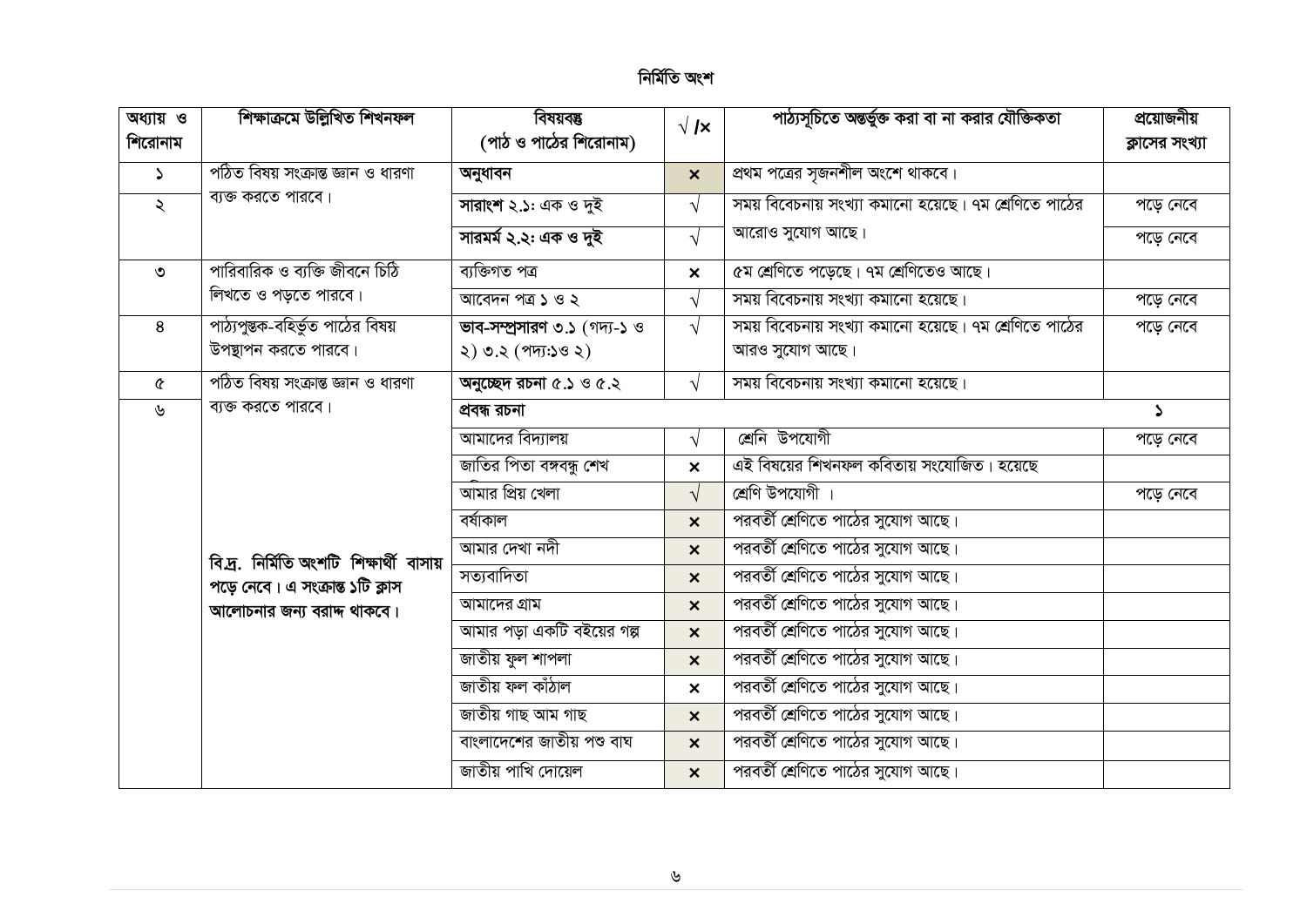#### **Paper 1: English for Today**

#### **Unit/ Lesson Learning outcomes mentioned in the textbook Topic Yes/ No with rationale Number of classes needed Lesson- 1** 1. read and understand texts 2. talk about people, places and familiar objects in short and simple sentences 3. write short paragraphs Going to a new school  $\parallel$  Already achieved before the lockdown.  $\parallel$  N/A **Lesson -2** | 1.ask and answer questions 2.read and understand written instructions 3. participate in short dialogues and conversations on familiar topics Congratulations! Well done! **Lesson-3** 1.talk about people, places and familiar objects in short and simple sentences 2.read and understand texts At a railway station **Lesson-4** 1.recognize word and stress on words in sentences 2. talk about people , places and familiar objects in short and simple sentences 3. ask and answer questions Where are you from? Lesson-5 | 1.talk about people, places and familiar objects in short and simple sentences 2.read and understand texts 3. participate in short dialogues and conversations on familiar topics Thanks for your work No The learning outcomes in these lessons have already been taught in lessons 1,2,3 and 4. **Lesson-6** 1. ask and answer questions 2. participate in short dialogues It smells good **Lesson-7** | 1. recognize English sounds recognize word and stress on words in sentences 2. recognize intonation in sentences 3. understand and enjoy stories and poems Holding hands **Lesson 8** 1. use word stress and stress on words in sentences 2. ask and answer questions 3. participate in short dialogues and Grocery shopping Ves This lesson aims at using the target language in the real life situation. Besides the content is very real life like. 3

### **Class: Six Subject: English**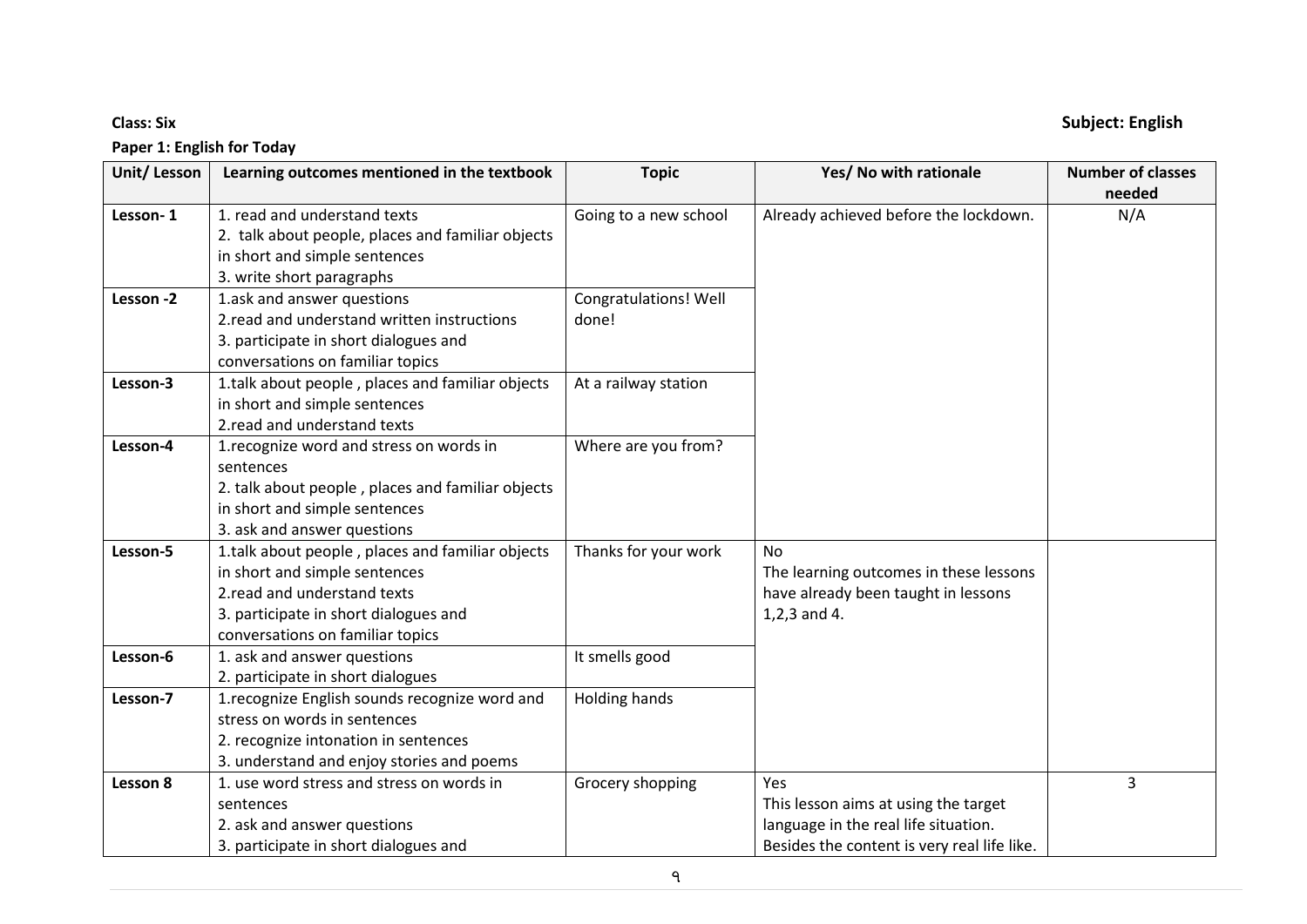| Unit/Lesson | Learning outcomes mentioned in the textbook        | <b>Topic</b>               | Yes/ No with rationale                     | <b>Number of classes</b> |
|-------------|----------------------------------------------------|----------------------------|--------------------------------------------|--------------------------|
|             |                                                    |                            |                                            | needed                   |
|             | conversation of familiar topics                    |                            |                                            |                          |
|             | 4. read and understand texts                       |                            |                                            |                          |
| Lesson 9    | 1. ask and answer question                         | Health is wealth           | Yes                                        | 3                        |
|             | 2. participate in dialogues and conversations on   |                            | Health related contents are important      |                          |
|             | familiar topics                                    |                            | now especially during this pandemic.       |                          |
|             | 3. read and understand written instructions        |                            | Besides students need to understand        |                          |
|             | 4. read and understand texts.                      |                            | written instructions in the real life      |                          |
|             |                                                    |                            | situation.                                 |                          |
| Lesson -10  | 1. read and understand written instructions        | Remedies: modern and       | Yes.                                       | $\overline{3}$           |
|             | 2. read and understand texts                       | traditional                | Exchanging dialogue is an important        |                          |
|             | 3. ask and answer questions                        |                            | skills that learners need to develop       |                          |
|             | 4. participate in short dialogues and              |                            | whatever grade they are in. Learners       |                          |
|             | conversations on familiar topics                   |                            | also need to develop writing skills.       |                          |
|             | 5. write short paragraphs                          |                            | Health related contents are important      |                          |
|             |                                                    |                            | now especially during this pandemic.       |                          |
| Lesson-11   | 1.recognize English sounds                         | Are you listening?-1       | <b>No</b>                                  |                          |
|             | 2. recognize word and stress on words in           |                            | The learning outcomes in these lessons     |                          |
|             | sentences                                          |                            | are already taught in the other lessons    |                          |
|             | 3. recognize intonation in sentences               |                            |                                            |                          |
|             | 4. read aloud texts with proper pronunciation,     |                            |                                            |                          |
|             | stress and intonation                              |                            |                                            |                          |
| Lesson-12   | Write short paragraph<br>1.                        | <b>Birds of Bangladesh</b> | <b>No</b>                                  |                          |
|             | 2. Talk about people, places and familiar          |                            | This is mainly speaking and writing skill. |                          |
|             | objects in short simple sentences                  |                            | Students can learn them in the later       |                          |
|             |                                                    |                            | classes                                    |                          |
| Lesson-13   | 1.ask and answer questions                         | An unseen beauty of        | N <sub>0</sub>                             |                          |
|             | 2. read and understand texts                       | Bangladesh                 | The content of this lesson deals with      |                          |
|             | 3. write short paragraphs                          |                            | Bangladeshi scenic beauty is to practice   |                          |
|             |                                                    |                            | reading and writing skills.                |                          |
| Lesson-14   | 1.read and understand texts                        | Our pride                  | <b>No</b>                                  |                          |
|             | 2.ask and answer questions                         |                            | The learning outcomes in these lessons     |                          |
|             | 3. write short paragraphs                          |                            | are already included in the other          |                          |
|             | 4. participate in short dialogue and conversations |                            | lessons                                    |                          |
|             | on familiar topics                                 |                            |                                            |                          |
| Lesson-15   | 1. read and understand texts                       | The lion's mane            | No.                                        |                          |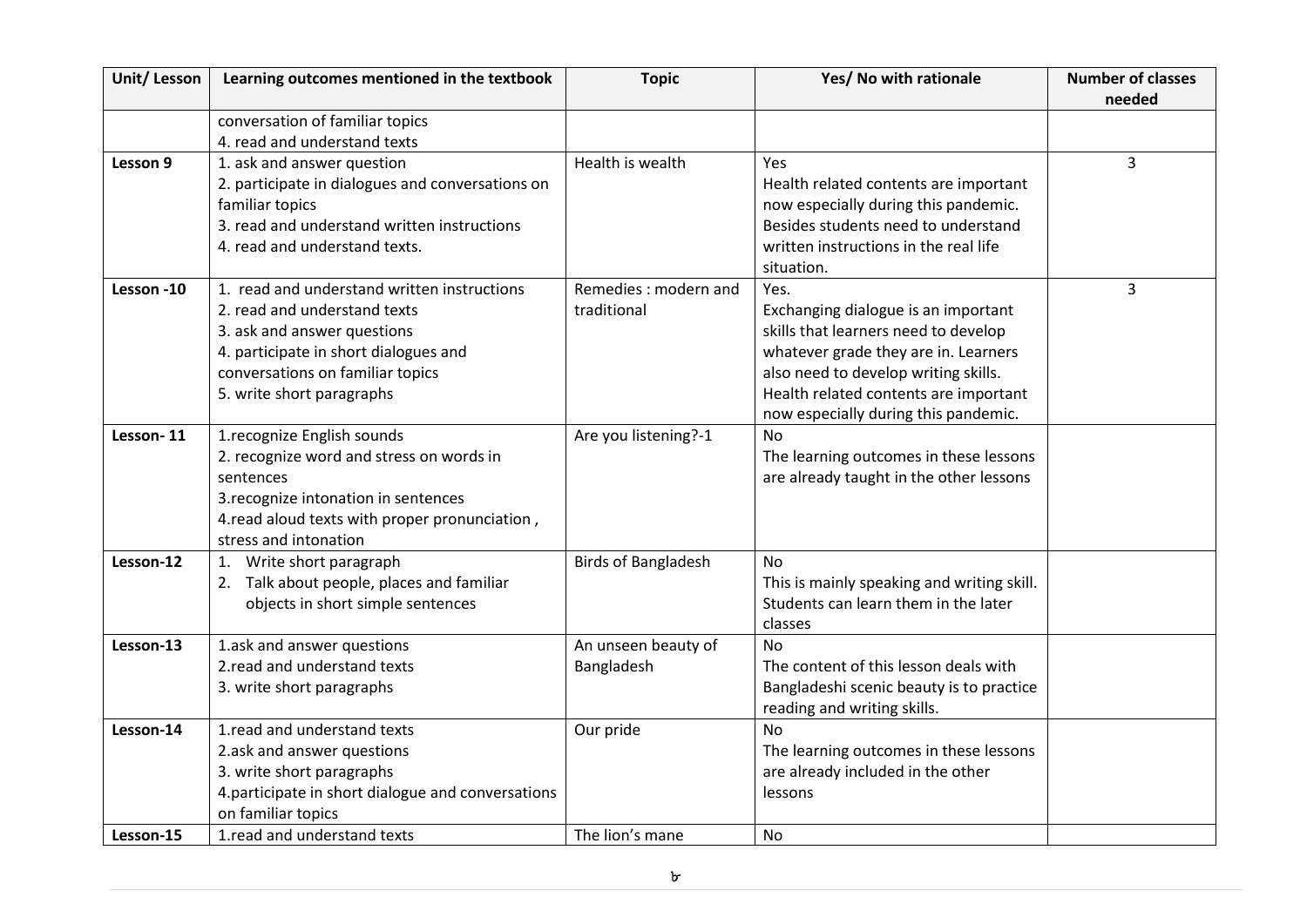| Unit/ Lesson | Learning outcomes mentioned in the textbook                                                                                     | <b>Topic</b>                                 | Yes/ No with rationale                                                                                                | <b>Number of classes</b> |
|--------------|---------------------------------------------------------------------------------------------------------------------------------|----------------------------------------------|-----------------------------------------------------------------------------------------------------------------------|--------------------------|
|              | 2. Talk about people, places and familiar objects<br>in short simple sentences                                                  |                                              | This is mainly speaking and reading<br>skill. Students can learn them in the<br>later classes                         | needed                   |
| Lesson-16    | 1.read and understand texts<br>2.ask and answer questions<br>3. write short paragraphs                                          | An old people's home                         | N <sub>o</sub><br>The learning outcomes are on reading<br>and writing skills and are also taught in<br>other lessons. |                          |
| Lesson-17    | 1.recognize English sounds<br>2. recognize intonation in sentences<br>3. understand and enjoy stories and poems                 | Boats sail on the rivers                     | No<br>The learning outcomes have been<br>repeated in the previous lessons.                                            |                          |
| Lesson-18    | 1.recognize English sounds<br>2. recognize intonation in sentences<br>3. use English sounds properly                            | Are you listening?-2                         |                                                                                                                       |                          |
| Lesson-19    | 1.make your snacks<br>2. read and understand texts                                                                              | Make your snacks                             | Yes.<br>Learners can practice how to give<br>instructions here. So this lesson is<br>important for them.              | $\overline{2}$           |
| Lesson-20    | 1. read aloud texts with proper pronunciation,<br>stress and intonation<br>2. read and understand texts                         | Stop, look and listen                        | No<br>These skills are taught in the other<br>lessons                                                                 |                          |
| Lesson-21    | 1.read and understand texts<br>2. ask and answer questions<br>3. read aloud with proper pronunciation, stress<br>and intonation | Hason Raja: The mystic<br>bard of Bangladesh | No<br>These skills are taught in the other<br>lessons                                                                 |                          |
| Lesson-22    | 1. follow instructions, commands, requests<br>accordingly<br>2. read and understand texts                                       | Wonders of the world-1                       | No<br>The learning outcomes of these lessons<br>focus on reading and writing skills                                   |                          |
| Lesson-23    | 1. follow instructions, commands, requests<br>accordingly<br>2. write short paragraphs                                          | Wonders of the world-2                       | which have already been taught in the<br>previous lessons. There are lot of<br>scopes for the students to practise    |                          |
| Lesson-24    | 1. read and understand texts<br>2. understand and enjoy stories and poems                                                       | Aesop's fable                                | these skills which they already have<br>studied.                                                                      |                          |
| Lesson-25    | 1. read and understand texts<br>2. follow instructions, commands, requests                                                      | We live in a global<br>village               |                                                                                                                       |                          |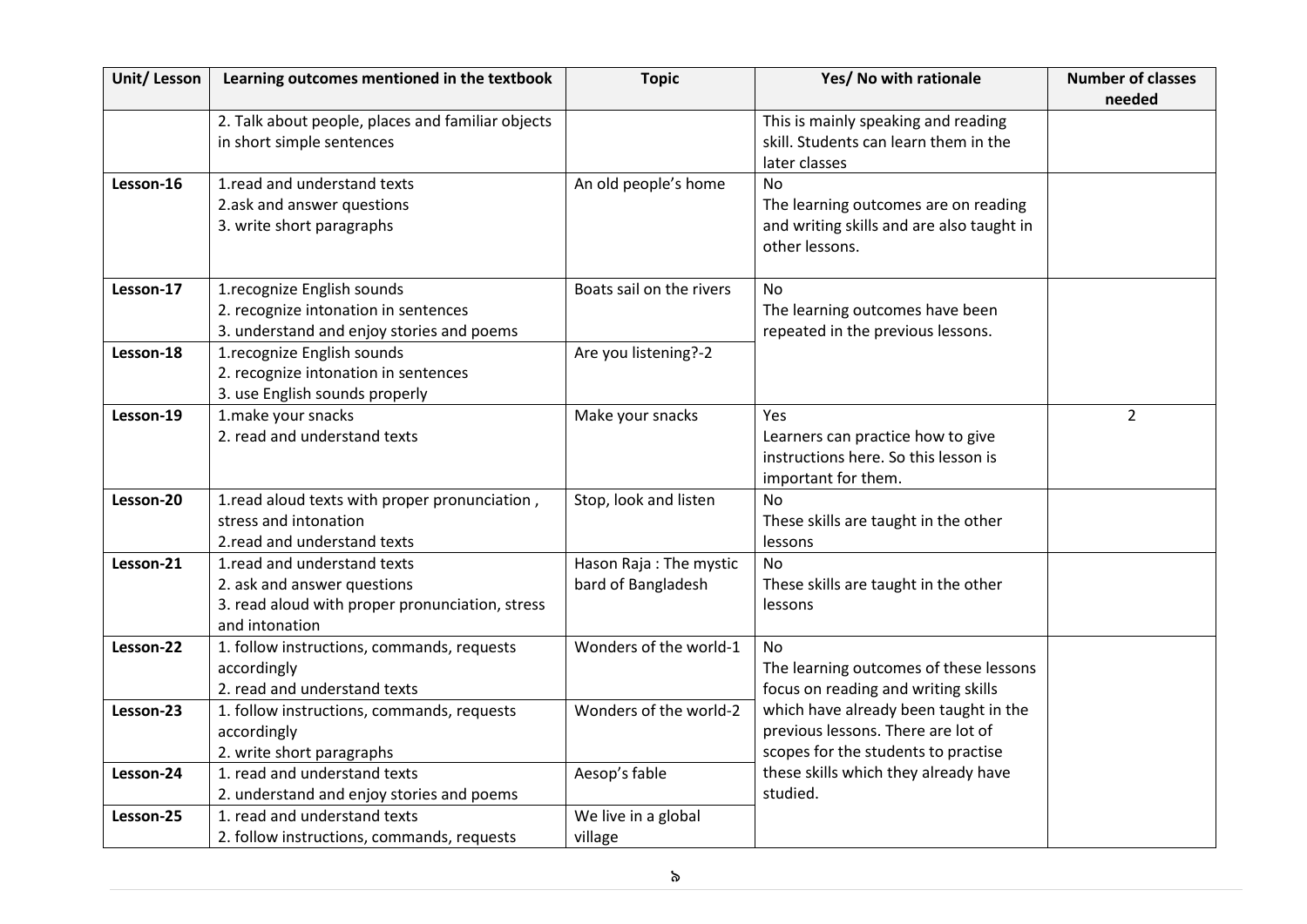| Unit/Lesson | Learning outcomes mentioned in the textbook                                                                                                                                                    | <b>Topic</b>                    | Yes/ No with rationale                                                                                                               | <b>Number of classes</b><br>needed |
|-------------|------------------------------------------------------------------------------------------------------------------------------------------------------------------------------------------------|---------------------------------|--------------------------------------------------------------------------------------------------------------------------------------|------------------------------------|
|             | accordingly                                                                                                                                                                                    |                                 |                                                                                                                                      |                                    |
| Lesson-26   | 1. read and understand texts<br>2.ask and answer questions                                                                                                                                     | Our wage earners                |                                                                                                                                      |                                    |
| Lesson -27  | 1. read and understand texts<br>2.ask and answer questions<br>3. participate in short dialogues and<br>conversations on familiar topics                                                        | The concert of<br>Bangladesh    | <b>No</b><br>These skills are taught in the other<br>lessons                                                                         |                                    |
| Lesson-28   | 1.ask and answer questions<br>2. read and understand texts                                                                                                                                     | <b>Buying clothes</b>           | <b>No</b><br>These skills are already learnt in the<br>other lessons                                                                 |                                    |
| Lesson -29  | 1. read aloud with proper pronunciation, stress<br>and intonation<br>2. read and understand texts                                                                                              | Andre                           | <b>No</b><br>The contents of these lessons deal with<br>reading and writing skills along with<br>practising of proper pronunciation, |                                    |
| Lesson -30  | 1. recognize English sounds<br>2. read aloud with proper pronunciation, stress<br>and intonation                                                                                               | Are you listening?-3            | stress and intonation. Students have<br>many scopes to learn them in the later<br>classes.                                           |                                    |
| Lesson -31  | 1. read and understand texts<br>2. read and understand instructions                                                                                                                            | Taking a test                   |                                                                                                                                      |                                    |
| Lesson -32  | 1. read and understand texts<br>2. read and understand instructions<br>3. write short paragraphs                                                                                               | What should we do               |                                                                                                                                      |                                    |
| Lesson -33  | 1. read and understand texts<br>2. write short paragraphs                                                                                                                                      | Too much or too little<br>water |                                                                                                                                      |                                    |
| Lesson -34  | 1. read and understand texts<br>2. write short paragraphs<br>3. Write simple letters                                                                                                           | An invitation for Robin         |                                                                                                                                      |                                    |
| Lesson - 35 | 1.read and understand texts<br>2.use punctuation marks e.g. comma, full stop,<br>question mark, exclamation mark, quotation<br>marks in sentences<br>3. understand and enjoy stories and poems | The Garden                      | This is story-based and it teaches use of<br>punctuation which is very essential for<br>writing skills.                              | 4                                  |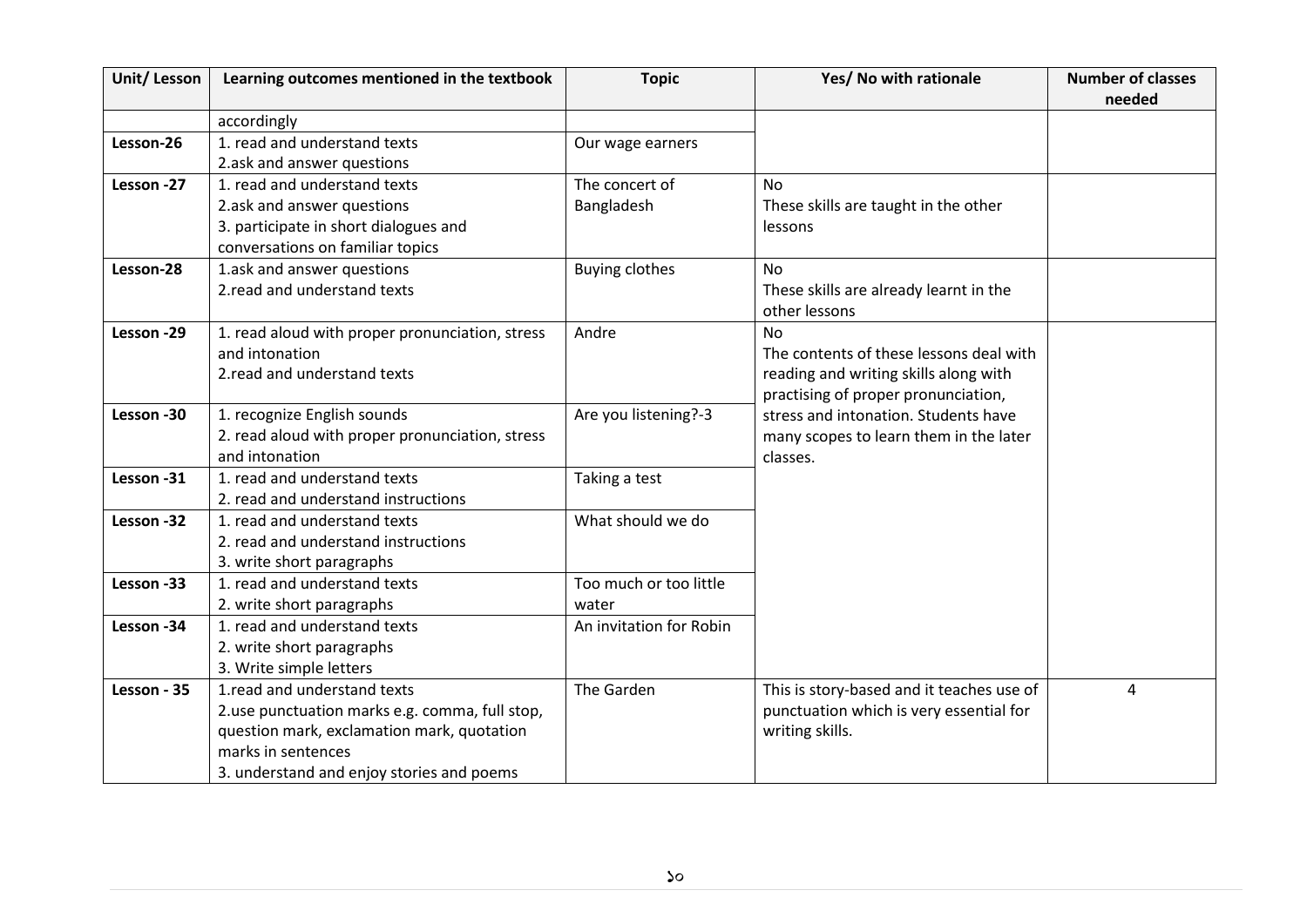### **Subject: English Class Six**

#### **Plan 3: for 30 working days**

#### **Paper 2**

| Unit           | Lesson/Topic                                                                                                  | <b>Rationale</b>                                                                                                                                                                                                                                                                        | <b>Number of classes</b><br>needed |
|----------------|---------------------------------------------------------------------------------------------------------------|-----------------------------------------------------------------------------------------------------------------------------------------------------------------------------------------------------------------------------------------------------------------------------------------|------------------------------------|
| $\mathbf{1}$   | Parts of speech<br>(without classification)                                                                   | Already achieved                                                                                                                                                                                                                                                                        |                                    |
| $\overline{2}$ | Tense (Simple present, simple past, Simple Future)<br>Identification                                          | No.<br>This is a series of long topic. It cannot be taught within this short<br>span of time.                                                                                                                                                                                           |                                    |
| 3              | Articles (a, an, the)<br>Introductory "there" and "it"                                                        | Article being an important aspect in English language, the<br>committee recommends this to be taught.                                                                                                                                                                                   | 4                                  |
| 4              | Possessives and its use                                                                                       | <b>No</b><br>This unit is long and full of activities. Besides there is a lot of scopes<br>for the students to learn them in class 7 and 8                                                                                                                                              |                                    |
| 5              | Gerund and participle                                                                                         | N <sub>0</sub><br>This unit is long and full of activities. Besides there is a lot of scopes<br>for the students to learn them in class 7 and 8                                                                                                                                         |                                    |
| 6              | Kinds of sentences: Assertive, interrogative,<br>imperative, optative, exclamatory)<br>(According to meaning) | Students need to understand this basic item as sentence<br>construction depends on the types of sentences. However, within 4<br>classes students won't be able to learn the types of sentences and<br>their classifications. So we keep here only identifying the type of<br>sentences. | 3                                  |
| $\overline{7}$ | Introductory 'There' and 'It'                                                                                 | <b>No</b><br>Most of the units are long and based on variety of activities. For this<br>reason these units have been discarded.                                                                                                                                                         |                                    |
| 8              | Punctuation and capitalization                                                                                | <b>No</b><br>These units are long and full of activities. The students can learn<br>them in class 7 and 8                                                                                                                                                                               |                                    |
| 9              | Informal letter                                                                                               | This item has been included as students should begin practising<br>some freehand writing.                                                                                                                                                                                               | 3                                  |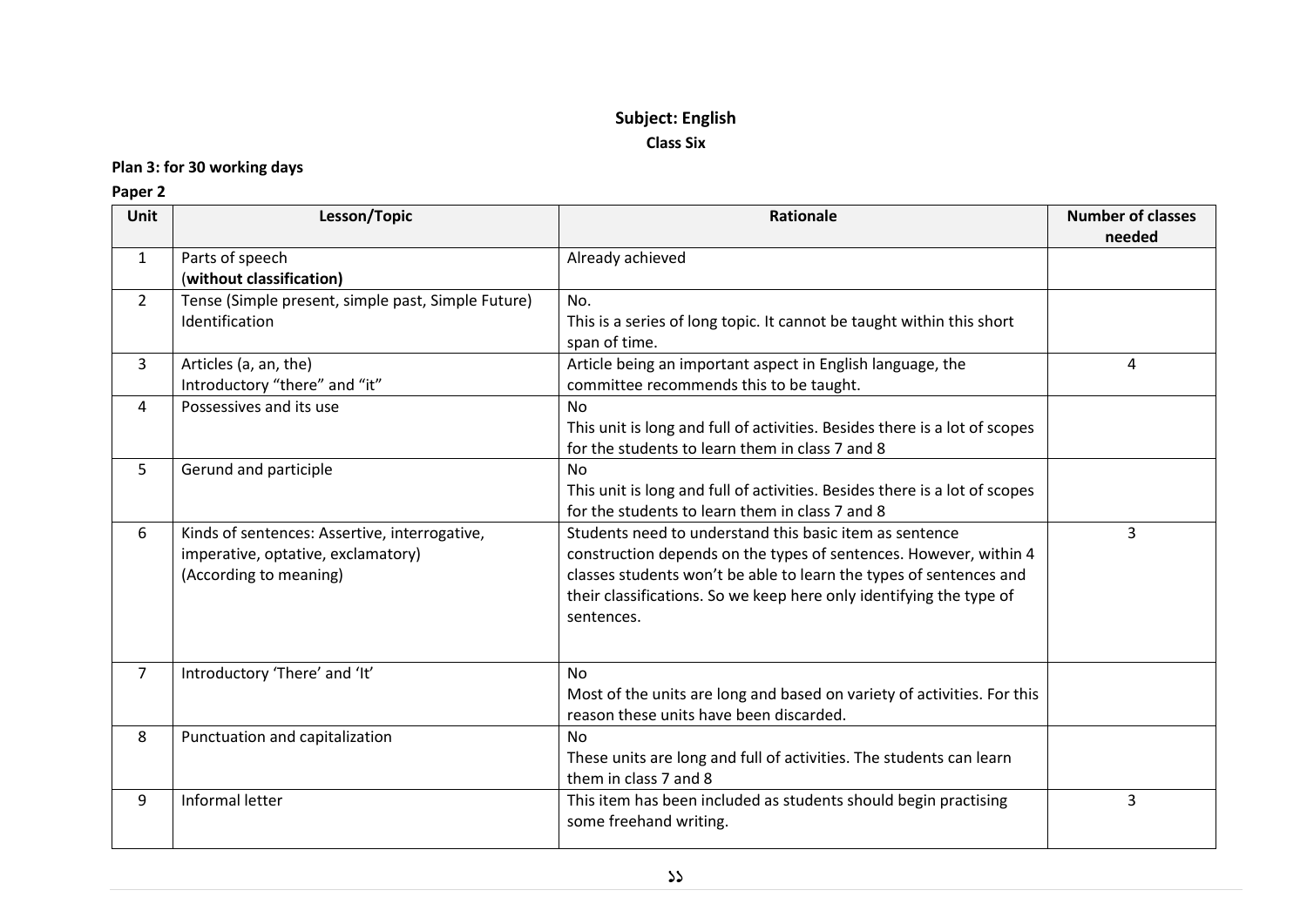# পুনর্বিন্যাসকৃত পাঠ্যসূচি প্রভাবনা

### বিষয়: গণিত

### শ্ৰেণি: ষষ্ঠ

| অধ্যায় ও<br>শিরোনাম | পাঠ্যপুস্তকে উল্লিখিত শিখনফল                              | বিষয়বস্তু<br>(পাঠ ও পাঠের শিরোনাম)    | পাঠ্যসূচিতে অন্তর্ভুক্ত করা বা না করার যৌক্তিকতা        | প্রয়োজনীয় ক্লাসের |
|----------------------|-----------------------------------------------------------|----------------------------------------|---------------------------------------------------------|---------------------|
|                      |                                                           |                                        |                                                         | সংখ্যা              |
| প্ৰথম অধ্যায়        | ১. ম্বাভাবিক সংখ্যার অঙ্কপাতন করতে পারবে।                 |                                        | পাঠদান সম্পন্ন হয়েছে ( জানুয়ারী থেকে মার্চ            | $\overline{O}O$     |
|                      | ২. দেশীয় ও আন্তর্জাতিক রীতিতে অঙ্কপাতন করে পড়তে         |                                        | ২০২০)                                                   |                     |
| ষাভাবিক              | পারবে।                                                    |                                        |                                                         |                     |
| সংখ্যা ও             | ৩. মৌলিক সংখ্যা, যৌগিক সংখ্যা ও সহমৌলিক সংখ্যা            |                                        |                                                         |                     |
| ভগ্নাংশ              | চিহ্নিত করতে পারবে।                                       |                                        |                                                         |                     |
|                      | ৪. বিভাজ্যতা ব্যাখ্যা করতে পারবে।                         |                                        |                                                         |                     |
|                      | $\alpha$ . ২, ৩, ৪, ৫, ৯ দ্বারা বিভাজ্য যাচাই করতে পারবে। |                                        |                                                         |                     |
|                      | ৬. সাধারণ ভগ্নাংশ ও দশমিক ভগ্নাংশের গ.সা.গু ও ল. সা. গু   |                                        |                                                         |                     |
|                      | নির্ণয় করতে পারবে।                                       |                                        |                                                         |                     |
|                      | ৭. সাধারণ ভগ্নাংশ ও দশমিক ভগ্নাংশের সরলীকরণ করে           |                                        |                                                         |                     |
|                      | গাণিতিক সমস্যার সমাধান করতে পারবে।                        |                                        |                                                         |                     |
| দ্বিতীয় অধ্যায়     | ১. অনুপাত কী তা ব্যাখ্যা করতে পারবে।                      | ১. অনুপাতের ধারণা                      | অনুপাত ও শতকরা সম্পর্কিত বিষয়সমূহ পরবর্তী              | oQ                  |
|                      | ২. সরল অনুপাত সংক্রান্ত সমস্যা সমাধান করতে পারবে।         | ২. বিভিন্ন প্রকার অনুপাত (সরল অনুপাত,  | শ্রেণির পাঠের ভিত্তি হিসেবে প্রয়োজন বিধায় অর্ন্তভূক্ত |                     |
| অনুপাত ও             |                                                           | ব্যস্ত অনুপাত, মিশ্ৰ অনুপাত)           | করা হয়েছে।                                             |                     |
| শতকরা                | ৩. শতকরাকে সাধারণ ভগ্নাংশে, ভগ্নাংশকে শতকরায় প্রকাশ      | ৩. অনুপাত ও শতকরা হিসাব                |                                                         |                     |
|                      | করতে পারবে।                                               |                                        |                                                         |                     |
|                      | 8. অনুপাতকে শতকরায় প্রকাশ করতে পারবে এবং                 | ৪. অনুপাতকে শতকরায় এবং শতকরাকে        | পরবর্তী শ্রেণিতে এর বিস্তারিত আলোচনা রয়েছে             |                     |
|                      | শতকরাকে অনুপাতে প্রকাশ করতে পারবে।                        | অনুপাতে প্ৰকাশ                         | বিধায় বিদ্যমান শিখনফল অৰ্জন ব্যাহত হলেও                |                     |
|                      | ৫. ঐকিক নিয়ম ও শতকরা হিসাবের পদ্ধতি বর্ণনা করতে          | ৫. শতকরা ও ঐকিক নিয়ম                  | শিক্ষার্থীর তেমন সমস্যা হবে না এজন্য অর্ন্তভুক্ত করা    |                     |
|                      | পারবে।                                                    |                                        | হয়নি।                                                  |                     |
|                      | ৬. ঐকিক নিয়ম শতকরা হিসাবের সাহায্যে সময় ও কাজ,          | ৬. অনুপাত, শতকরা ও ঐকিক নিয়ম          |                                                         |                     |
|                      | সময় ও খাদ্য, সময় ও দূরতু বিষয়ক গাণিতিক সমস্যা          | সংক্ৰান্ত সমস্যা                       |                                                         |                     |
|                      | সমাধান করতে পারবে।                                        |                                        |                                                         |                     |
|                      |                                                           |                                        |                                                         |                     |
| তৃতীয় অধ্যায়       | ১. পূর্ণসংখ্যার বৈশিষ্ট্য ব্যাখ্যা করতে পারবে।            | ১. পূর্ণসংখ্যা                         | পাঠদান সম্পন্ন হয়েছে ( জানুয়ারী থেকে মার্চ            |                     |
|                      | ২. পূর্ণসংখ্যা সনাক্ত করতে পারবে।                         | ২. পূর্ণসংখ্যা                         | ২০২০)                                                   |                     |
| পূর্ণসংখ্যা          | ৩. সংখ্যারেখায় পূর্ণসংখ্যার অবস্থান দেখাতে পারবে এবং     | ৩. সংখ্যারেখায় পূর্ণসংখ্যার অবষ্থান ও |                                                         |                     |
|                      | ছোট-বড় সংখ্যা তুলনা করতে পারবে।                          | তুলনা                                  |                                                         |                     |
|                      | ৪. চিহ্নযুক্ত সংখ্যার যোগ, বিয়োগ করতে পারবে এবং          | ৪. চিহ্ন্যুক্ত সংখ্যার যোগ, বিয়োগ     |                                                         |                     |
|                      | সংখ্যারেখার সাহায্যে দেখাতে পারবে।                        |                                        |                                                         |                     |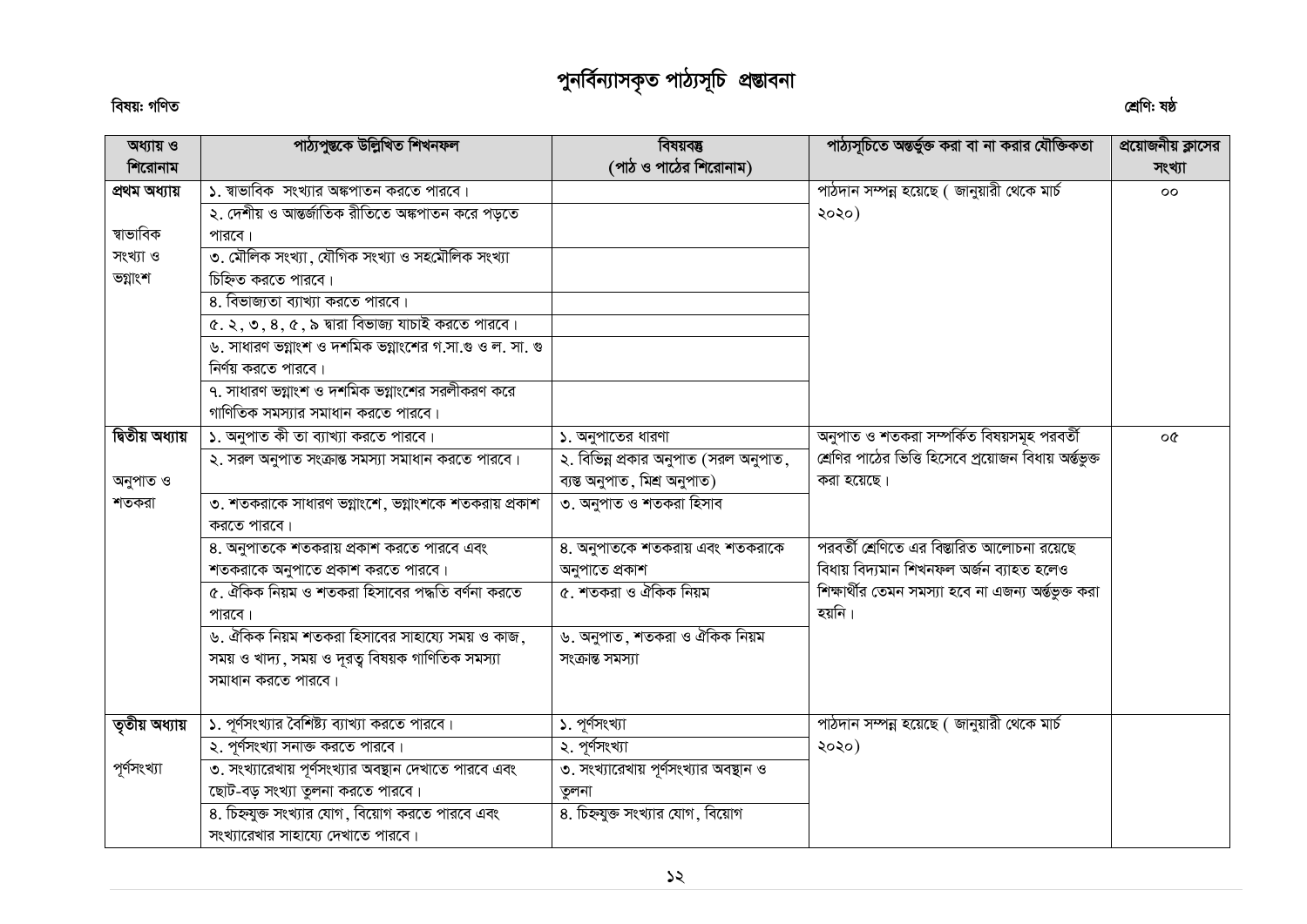| অধ্যায় ও      | পাঠ্যপুস্তকে উল্লিখিত শিখনফল                                    | বিষয়বস্তু                                         | পাঠ্যসূচিতে অন্তর্ভুক্ত করা বা না করার যৌক্তিকতা                    | প্রয়োজনীয় ক্লাসের |
|----------------|-----------------------------------------------------------------|----------------------------------------------------|---------------------------------------------------------------------|---------------------|
| শিরোনাম        |                                                                 | (পাঠ ও পাঠের শিরোনাম)                              |                                                                     | সংখ্যা              |
| চতুৰ্থ অধ্যায় | ১. বীজগণিতীয় প্রতীক, চলক, সহগ, সূচক ব্যবহার করে                | ১. বীজগণিতীয় প্রতীক, চলক, সহগ,                    | পরবর্তী শ্রেণির পাঠের ভিত্তি হিসেবে প্রয়োজন এজন্য                  | o¢                  |
|                | গাণিতিক সমস্যা সমাধান করতে পারবে।                               | সূচকের ব্যবহার                                     | অৰ্ন্তভূক্ত করা হয়েছে।                                             |                     |
| বীজগণিতীয়     | ২। বীজগণিতীয় রাশির সদৃশ ও বিসদৃশ পদ শনাক্ত করতে                | ২. বীজগণিতীয় রাশির সদৃশ ও বিসদৃশ পদ               |                                                                     |                     |
| রাশি           | পারবে।                                                          |                                                    |                                                                     |                     |
|                | ৩. এক বা একাধিক পদবিশিষ্ট বীজগণিতীয় রাশি বর্ণনা                | ৩. এক বা একাধিক পদবিশিষ্ট বীজগণিতীয়               | পরবর্তী শ্রেণিতে এর বিষ্তারিত আলোচনা রয়েছে                         |                     |
|                | করতে পারবে।                                                     | রাশি বর্ণনা                                        | এজন্য অৰ্ন্তভূক্ত করা হয়নি।                                        |                     |
|                |                                                                 |                                                    |                                                                     |                     |
|                | 8. বীজগণিতীয় রাশির যোগ ও বিয়োগ করতে পারবে।                    | ৪. বীজগণিতীয় রাশির যোগ ও বিয়োগ                   | পরবর্তী শ্রেণির পাঠের ভিত্তি হিসেবে প্রয়োজন বিধায়                 |                     |
|                |                                                                 |                                                    | অৰ্ন্তভূক্ত করা হয়েছে।                                             |                     |
| পঞ্চম অধ্যায়  | ১. সমীকরণ কী তা ব্যাখ্যা করতে পারবে।                            | ১. সমীকরণ                                          | পরবর্তী শ্রেণিতে এর বিস্তারিত আলোচনা রয়েছে                         | $\overline{O}O$     |
|                | ২. সরল সমীকরণ ব্যাখ্যা করতে পারবে এবং তা সমাধান                 | ২. সরল সমীকরণ                                      | বিধায় বিদ্যমান শিখনফল অৰ্জন সম্ভব না হলেও                          |                     |
| সরল সমীকরণ     | করতে পারবে।                                                     |                                                    | শিক্ষার্থীর তেমন সমস্যা হবে না এজন্য অর্ন্তভূক্ত করা                |                     |
|                | ৩. বাস্তব সমস্যার ভিত্তিতে সমীকরণ গঠন করতে পারবে এবং            | ৩. সমীকরণ গঠন ও সমাধান                             | হয়নি।                                                              |                     |
|                | তা সমাধান করতে পারবে।                                           |                                                    |                                                                     |                     |
| ষষ্ঠ অধ্যায়   | ১. ছান, তল, রেখা ও বিন্দু ব্যাখ্যা করতে পারবে।                  | ১. ছান, তল, রেখা ও বিন্দু                          | পাঠদান সম্পন্ন হয়েছে $\overline{\mathcal{C}}$ জানুয়ারী থেকে মার্চ | $\overline{O}O$     |
|                | ২. সরলরেখা, রেখাংশ ও রশ্নির মধ্যে পার্থক্য করতে পারবে           | $\overline{\mathcal{R}}$ . সরলরেখা, রেখাংশ ও রশ্নি | ২০২০)                                                               |                     |
| জ্যামিতির      | ৬. বাহুভেদে ও কোণভেদে ত্রিভুজ ব্যাখ্যা করতে পারবে।              | ৬. বাহুভেদে ও কোণভেদে ত্রিভুজ                      |                                                                     |                     |
| মৌলিক ধারণা    | ৭. বর্গ, আয়ত, রম্বস ও সামান্তরিক চিহ্নিত করতে পারবে।           | ৭. বৰ্গ, আয়ত, রম্বস ও সামান্তরিক                  |                                                                     |                     |
|                | ৩. সন্নিহিত ও বিপ্রতীপ কোণগুলোর সম্পর্ক বর্ণনা ও প্রয়োগ        | ৩. সন্নিহিত ও বিপ্রতীপ কোণগুলোর সম্পর্ক            | পরবর্তী শ্রেণির পাঠের ভিত্তি হিসেবে প্রয়োজন এজন্য                  | ০৩                  |
|                | করতে পারবে।                                                     |                                                    | অৰ্ন্তভূক্ত করা হয়েছে।                                             |                     |
|                | 8. সমান্তরাল রেখা বর্ণনা করতে পারবে।                            | 8. সমান্তরাল সরলরেখা                               |                                                                     |                     |
|                | ৫. দুইটি সমান্তরাল সরলরেখা ও একটি ছেদক দ্বারা উৎপন্ন            | ৫. সমান্তরাল সরলরেখা                               |                                                                     |                     |
|                | কোণসমূহ বর্ণনা করতে পারবে।                                      |                                                    |                                                                     |                     |
| সপ্তম অধ্যায়  | ১. একটি নির্দিষ্ট রেখাংশকে পরিমাপ করতে পারবে।                   | ১. রেখাংশ পরিমাপ                                   | পরবর্তী শ্রেণির পাঠের ভিত্তি হিসেবে প্রয়োজন এজন্য                  | 08                  |
| ব্যবহারিক      |                                                                 |                                                    | অৰ্ন্তভূক্ত করা হয়েছে।                                             |                     |
| জ্যামিতি       | ২. প্রদত্ত তথ্য ব্যবহার করে রেখাংশ অঙ্কন করতে পারবে।            | ২. রেখাংশ অঙ্কন                                    | পূর্ববর্তী শ্রেণিতে পাঠের ধারণা পেয়েছে এজন্য বাদ                   |                     |
|                |                                                                 |                                                    | দিলেও শিক্ষার্থীদের কোনো সমস্যা হবে না।                             |                     |
|                | ৩. বিভিন্ন কোণের চিত্র অঙ্কন করতে পারবে।                        | ৩. কোণের চিত্র অঙ্কন                               | পরবর্তী শ্রেণির পাঠের ভিত্তি হিসেবে প্রয়োজন এজন্য                  |                     |
|                |                                                                 |                                                    | অৰ্ন্তভূক্ত করা হয়েছে।                                             |                     |
| অষ্টম অধ্যায়  | $\overline{\lambda}$ , তথ্য ও উপাত্ত কী তা ব্যাখ্যা করতে পারবে। | ১. তথ্য ও উপাত্ত                                   | পরবর্তী শ্রেণির পাঠের ভিত্তি হিসেবে প্রয়োজন এজন্য                  | ০৩                  |
|                | ২. শ্রেণি ব্যবধান না করে অবিন্যন্ত উপাত্তের গড়, মধ্যক ও        | ২. অবিন্যন্ত উপাত্তের গড়, মধ্যক ও প্রচুরক         | অৰ্ন্তভুক্ত করা হয়েছে।                                             |                     |
| তথ্য ও উপাত্ত  | প্রচুরক বের করতে পারবে।                                         | নিৰ্ণয়                                            |                                                                     |                     |
|                | ৩. রেখাচিত্র অঙ্কন করতে পারবে।                                  | ৩. রেখাচিত্র অঙ্কন                                 | পরবর্তী শ্রেণিতে এর বিষ্তারিত আলোচনা রয়েছে                         |                     |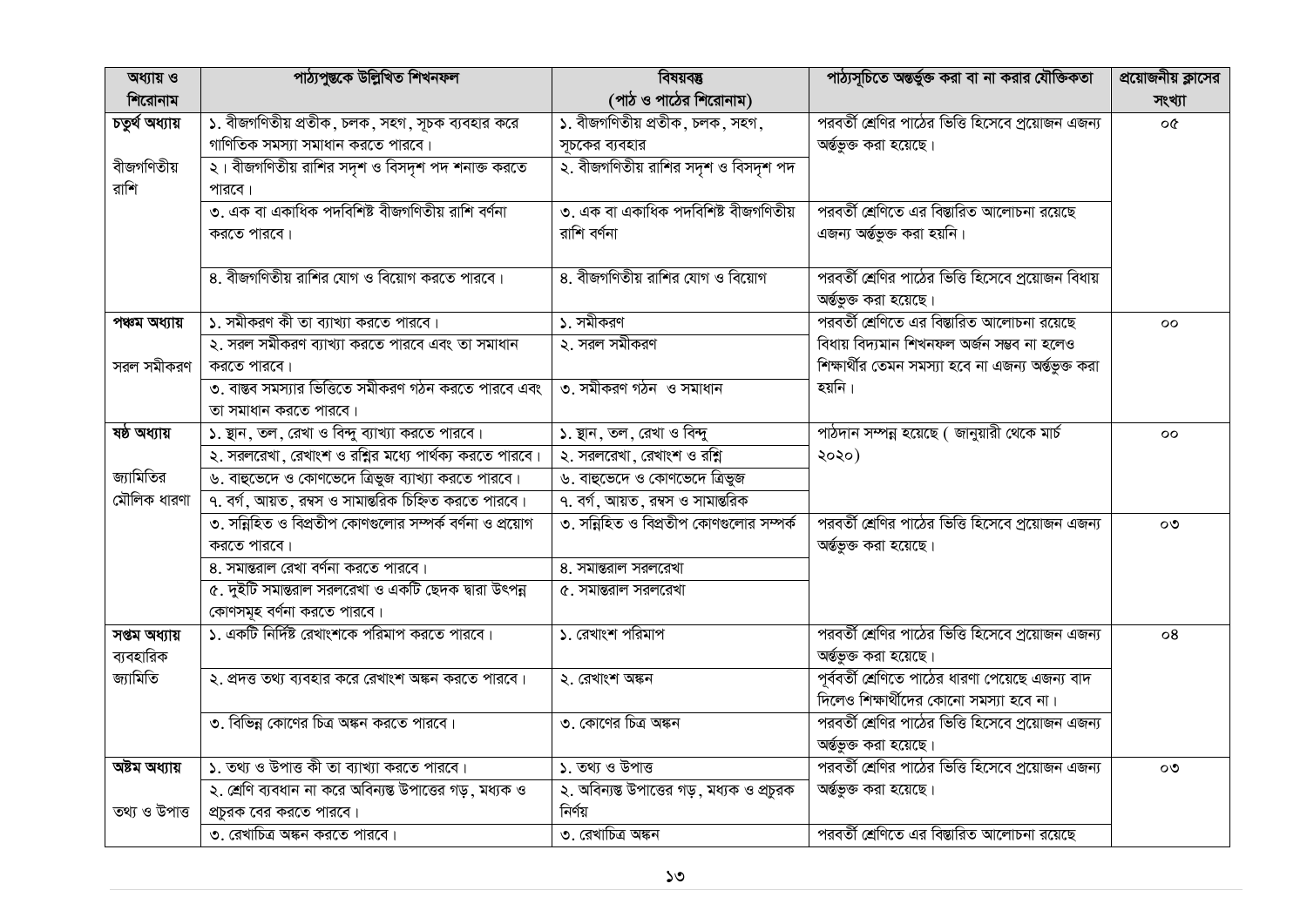| অধ্যায় ও | পাঠ্যপুস্তকে উল্লিখিত শিখনফল           | াবষয়বস্তু                 | পাঠ্যসূচিতে অন্তর্ভুক্ত করা বা না করার যৌক্তিকতা।         | প্রয়োজনীয় ক্লাসের |
|-----------|----------------------------------------|----------------------------|-----------------------------------------------------------|---------------------|
| শিরোনাম   |                                        | (পাঠ ও পাঠের শিরোনাম)      |                                                           | সংখ্যা              |
|           | ৪. অঙ্কিত রেখাচিত্র বর্ণনা করতে পারবে। | ৪. অঙ্কিত রেখাচিত্র বর্ণনা | বিধায় বিদ্যমান শিখনফল অৰ্জন ব্যাহত হলেও                  |                     |
|           |                                        |                            | । শিক্ষার্থীর তেমন সমস্যা হবে না এজন্য অর্ন্তভুক্ত করা ।' |                     |
|           |                                        |                            | হয়ান                                                     |                     |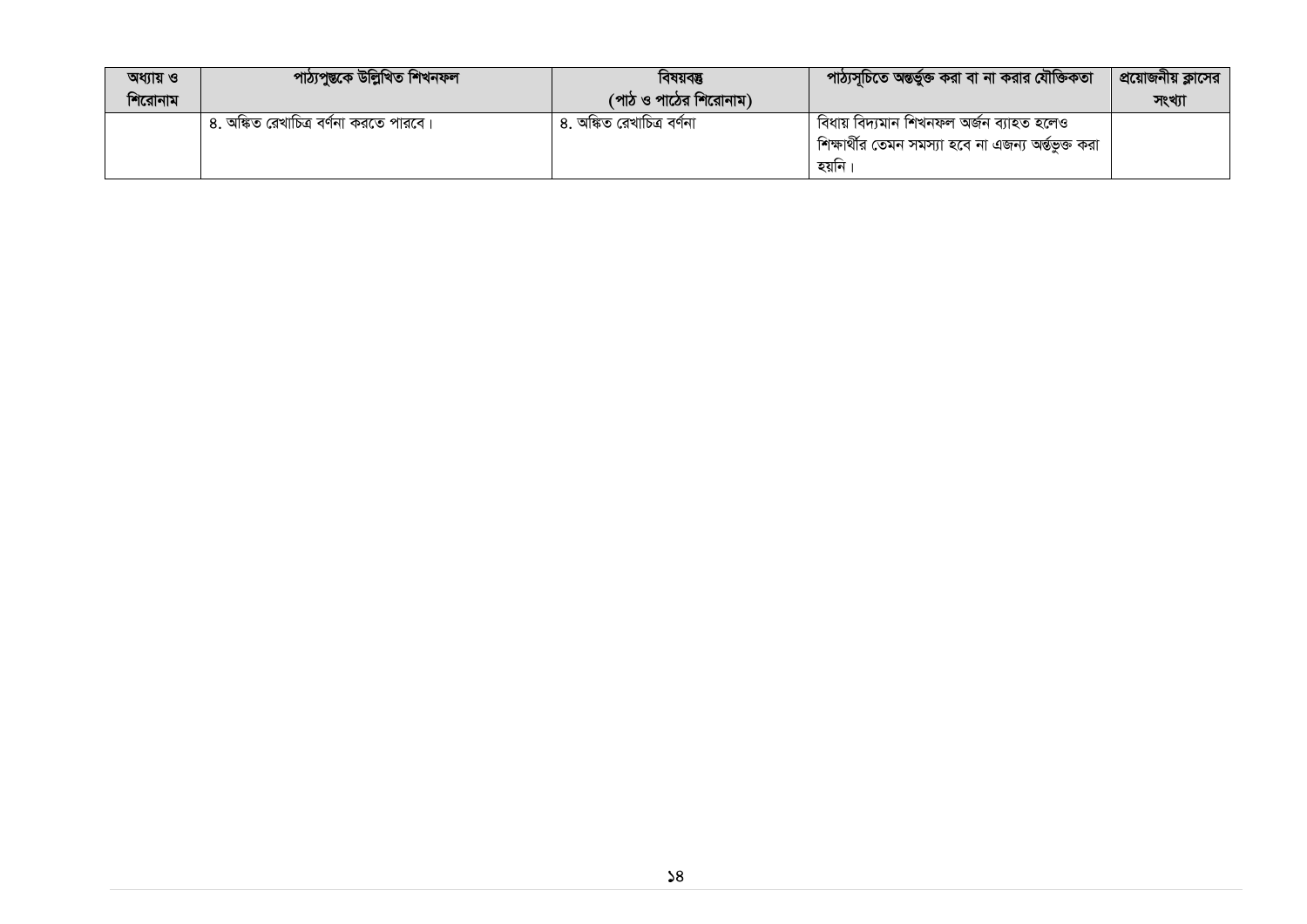### **পুনর্বিনযাসকৃ ত পাঠ্যসূর্ি প্রস্তাবনা**

| শ্ৰেণি: ৬ষ্ঠ         |                                                  |                                       |                                                                     | বিষয়: বিজ্ঞান |
|----------------------|--------------------------------------------------|---------------------------------------|---------------------------------------------------------------------|----------------|
|                      | অধ্যায় ও শিরোনাম   পাঠ্যপুস্তকে উল্লিখিত শিখনফল | বিষয়বস্তু                            | পাঠ্যসূচিতে অন্তর্ভুক্ত করা বা না করার যৌক্তিকতা                    | প্রয়োজনীয়    |
|                      |                                                  | (পাঠ ও পাঠের শিরোনাম)                 |                                                                     | ক্লাসের সংখ্যা |
| প্ৰথম অধ্যায়ঃ       | ১. বৈজ্ঞানিক প্রক্রিয়া এবং পরীক্ষণ              | পাঠ -১: বিজ্ঞান কী?                   | পাঠ্যসূচিতে অন্তর্ভুক্ত করা হয়েছে কারন -জানুয়ারি-মার্চ ২০২০ সময়ে | ₹              |
| বৈজ্ঞানিক প্ৰক্ৰিয়া | ব্যাখ্যা করতে পারব।                              | পাঠ ২-৩ : পরীক্ষণ                     | প্রতিষ্ঠানে শিখন কার্যক্রম সম্পন্ন হয়েছে।                          |                |
| ও পরিমাপ             | ২. বৈজ্ঞানিক প্রক্রিয়ার ধাপসমূহ ব্যাখ্যা        | পাঠ -১ : বিজ্ঞান কী?                  | পাঠ্যসূচিতে অন্তর্ভুক্ত করা হয়েছে কারন -জানুয়ারি-মার্চ ২০২০ সময়ে | $\mathcal{L}$  |
|                      | করতে পারব।                                       |                                       | প্রতিষ্ঠানে শিখন কার্যক্রম সম্পন্ন হয়েছে।                          |                |
|                      | ৩. পরিমাপের প্রয়োজনীয়তা এবং                    | পাঠ -৪-৫: পরিমাপের প্রয়োজনীয়তা      | পাঠ্যসূচিতে অন্তর্ভুক্ত করা হয়েছে কারন- জানুয়ারি-মার্চ ২০২০ সময়ে | $\mathcal{L}$  |
|                      | এককের গুরুত্ব ব্যাখ্যা করতে পারব।                |                                       | প্রতিষ্ঠানে শিখন কার্যক্রম সম্পন্ন হয়েছে।                          |                |
|                      | ৪. মৌলিক ও যৌগিক একক ব্যাখ্যা                    | পাঠ -৬ : মৌলিক ও যৌগিক একক            | পাঠ্যসূচিতে অন্তর্ভুক্ত করা হয়েছে কারন- জানুয়ারি-মার্চ ২০২০ সময়ে | $\mathcal{L}$  |
|                      | করতে পারব।                                       | পাঠ -৭ : ভরের একক                     | প্রতিষ্ঠানে শিখন কার্যক্রম সম্পন্ন হয়েছে।                          |                |
|                      | ৫. দৈঘ্য, ভর ও সময় পরিমাপ করতে                  | পাঠ-৮-৯: দৈঘ্য, ভর ও সময়             | পাঠ্যসূচিতে অন্তর্ভুক্ত করা হয়েছে কারন- জানুয়ারি-মার্চ ২০২০ সময়ে | $\mathcal{L}$  |
|                      | পারব।                                            | পরিমাপ                                | প্রতিষ্ঠানে শিখন কার্যক্রম সম্পন্ন হয়েছে।                          |                |
|                      | ৬. বিভিন্ন আকারের কঠিন বস্তুর                    | পাঠ -১০ : ক্ষেত্ৰফল ও তার পরিমাপ      | পাঠ্যসূচিতে অন্তর্ভুক্ত করা হয়েছে কারন- জানুয়ারি-মার্চ ২০২০ সময়ে | $\mathcal{L}$  |
|                      | আয়তন পরিমাপ করতে পারব।                          | পাঠ -১১ : আয়তন ও তার পরিমাপ          | প্রতিষ্ঠানে শিখন কার্যক্রম সম্পন্ন হয়েছে।                          |                |
|                      | ৭. তরল পদার্থের আয়তন পরিমাপ                     | পাঠ -১২ : তরল পদার্থের আয়তন নির্ণয়  | পাঠ্যসূচিতে অন্তর্ভুক্ত করা হয়েছে কারন- জানুয়ারি-মার্চ ২০২০ সময়ে | $\mathcal{L}$  |
|                      | করতে পারব।                                       |                                       | প্রতিষ্ঠানে শিখন কার্যক্রম সম্পন্ন হয়েছে।                          |                |
|                      | ৮. তাপমাত্রা পরিমাপ করতে পারব।                   | পাঠ -১২ : তরল পদার্থের আয়তন নির্ণয়  | পাঠ্যসূচিতে অন্তর্ভুক্ত করা হয়েছে কারন- জানুয়ারি-মার্চ ২০২০ সময়ে |                |
|                      |                                                  | (তাপমাত্রার পরিমাপ)                   | প্রতিষ্ঠানে শিখন কার্যক্রম সম্পন্ন হয়েছে।                          |                |
| দ্বিতীয় অধ্যায়ঃ    | ১. জীবের প্রধান প্রধান বৈশিষ্ট্য ব্যাখ্যা        | পাঠ -১: জীবের প্রধান প্রধান বৈশিষ্ট্য | পাঠ্যসূচিতে অন্তর্ভুক্ত করা হয়েছে কারন -জানুয়ারি-মার্চ ২০২০ সময়ে | $\mathcal{L}$  |
| জীবজগৎ               | করতে পারব।                                       |                                       | প্রতিষ্ঠানে শিখন কার্যক্রম সম্পন্ন হয়েছে।                          |                |
|                      | ২. প্ৰধান প্ৰধান বৈশিষ্ট্যেও আলোকে               | পাঠ -২: জীবজগতের শ্রেণিকরণ            | পাঠ্যসূচিতে অন্তর্ভুক্ত করা হয়েছে কারন -জানুয়ারি-মার্চ ২০২০ সময়ে | S.             |
|                      | জীবজগতের শ্রেণিকরণ করতে                          |                                       | প্রতিষ্ঠানে শিখন কার্যক্রম সম্পন্ন হয়েছে।                          |                |
|                      | পারব।                                            |                                       |                                                                     |                |
|                      | ৩. সপুষ্পক ও অপুষ্পক উদ্ভিদের                    | পাঠ ৩ : অসপুষ্পক উদ্ভিদ               | পাঠ্যসূচিতে অন্তর্ভুক্ত করা হয়েছে কারন -জানুয়ারি-মার্চ ২০২০ সময়ে | 8              |
|                      | বৈশিষ্ট্য ব্যাখ্যা করতে পারব।                    | পাঠ ৪-৬: সপুষ্পক উদ্ভিদ               | প্রতিষ্ঠানে শিখন কার্যক্রম সম্পন্ন হয়েছে।                          |                |
|                      |                                                  | পাঠ ৭: আবৃতবীজী উদ্ভিদ                |                                                                     |                |
|                      | ৪. মেরুদণ্ডী এবং অমেরুদণ্ডী প্রাণীর              | পাঠ ৮ : অমেরুদণ্ডী ও মেরুদণ্ডী প্রাণী | পাঠ্যসূচিতে অন্তর্ভুক্ত করা হয়েছে কারন -জানুয়ারি-মার্চ ২০২০ সময়ে | ২              |
|                      | মধ্যে বৈশিষ্ট্য ব্যাখ্যা করতে পারব।              | পাঠ ৯-১০ : অমেরুদণ্ডী ও মেরুদণ্ডী     | প্রতিষ্ঠানে শিখন কার্যক্রম সম্পন্ন হয়েছে।                          |                |
|                      |                                                  | প্রাণীর বৈশিষ্ট্য                     |                                                                     |                |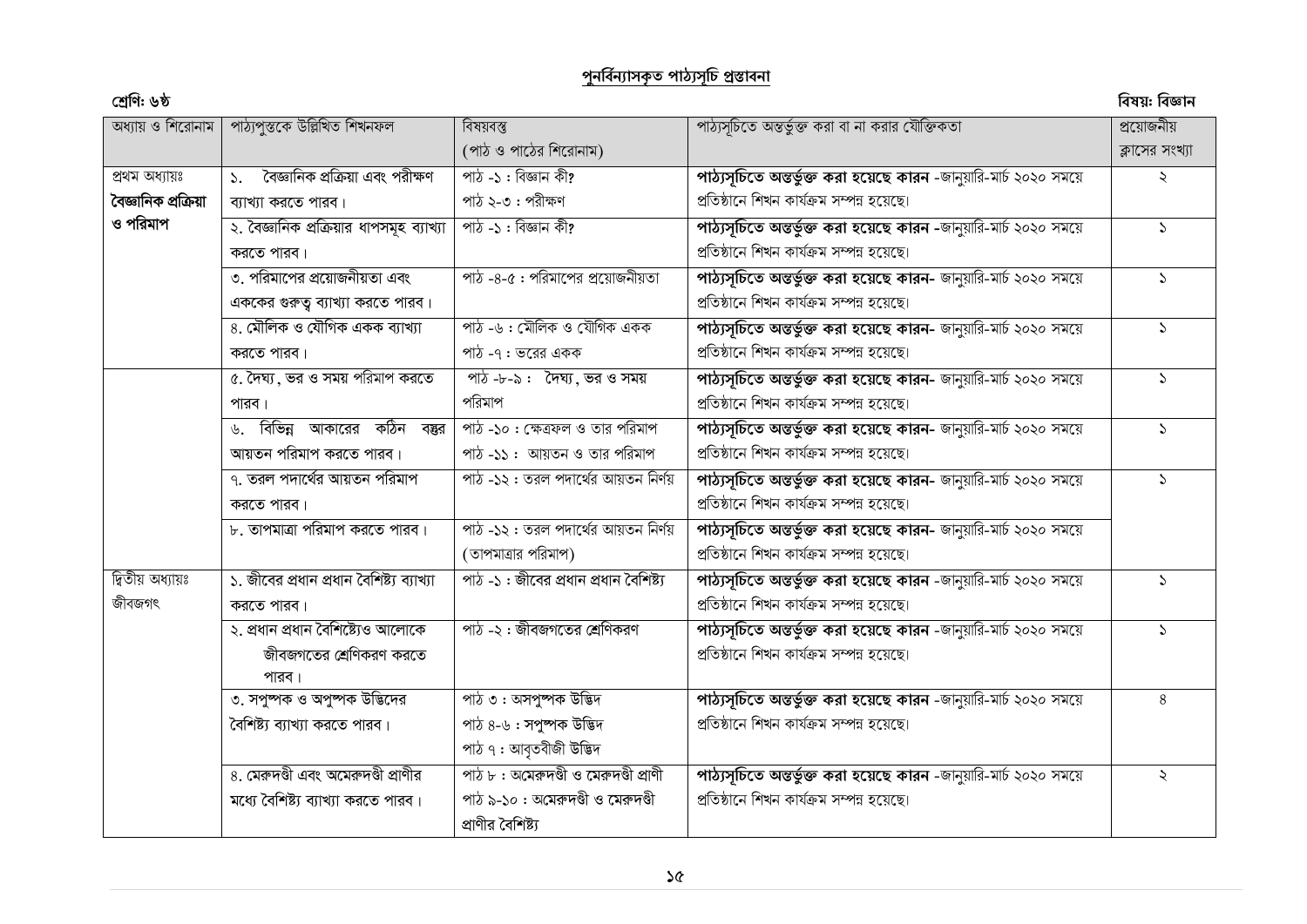|                  | ৫. চারপাশের জীবজগৎ সম্পর্কে               | পাঠ ৮: অমেরুদণ্ডী ও মেরুদণ্ডী প্রাণী  | পাঠ্যসূচিতে অন্তর্ভুক্ত করা হয়েছে কারন -জানুয়ারি-মার্চ ২০২০ সময়ে | $\mathcal{L}$ |
|------------------|-------------------------------------------|---------------------------------------|---------------------------------------------------------------------|---------------|
|                  | সচেতন হব এবং মানবজীবনে এসব                |                                       | প্রতিষ্ঠানে শিখন কার্যক্রম সম্পন্ন হয়েছে।                          |               |
|                  | জীবের গুরুত্ব উপলব্ধি করতে সক্ষম          |                                       |                                                                     |               |
|                  | হব।                                       |                                       |                                                                     |               |
|                  | ৬. বিদ্যালয়ের চারপাশে পরিবেশে            | পাঠ -২: জীবজগতের শ্রেণিকরণ            | পাঠ্যসূচিতে অন্তর্ভুক্ত করা হয়েছে কারন -জানুয়ারি-মার্চ ২০২০ সময়ে |               |
|                  | অবষ্থিত জীবের শ্রেণিবিন্যাস করে           |                                       | প্রতিষ্ঠানে শিখন কার্যক্রম সম্পন্ন হয়েছে।                          |               |
|                  | পোস্টারে প্রদর্শন করতে পারব।              |                                       |                                                                     |               |
| তৃতীয় অধ্যায়ঃ  | ১. কোষ ব্যাখ্যা করতে পারব।                | পাঠ ১-২ : কোষ                         | পাঠ্যসূচিতে অন্তর্ভুক্ত করা হয়নি কারন পরবর্তি শ্রেণিতে বিস্তারিত   |               |
| উদ্ভিদ ও প্রাণীর |                                           |                                       | শিখনের সুযোগ রয়েছে যার মাধ্যমে শিখনফলটি অর্জিত হবে।                |               |
| কোষীয় সংগঠন     | ২. উদ্ভিদ ও প্রাণী কোষের পার্থক্যকারী     | পাঠ -৩-৬: একটি জীবকোষের গঠন           | পাঠ্যসূচিতে অন্তর্ভুক্ত করা হয়নি কারন পরবর্তি শ্রেণিতে বিস্তারিত   |               |
|                  | প্রধান বৈশিষ্ট্য ব্যাখ্যা করতে পারব।      |                                       | শিখনের সুযোগ রয়েছে যার মাধ্যমে শিখনফলটি অর্জিত হবে।                |               |
|                  | ৩. জীবদেহে কোষের ভূমিকা ব্যাখ্যা          | পাঠ -৯-১০: জীবদেহে কোষের ভূমিকা       | পাঠ্যসূচিতে অন্তর্ভুক্ত করা হয়নি কারন পরবর্তি শ্রেণিতে বিস্তারিত   |               |
|                  | করতে পারব।                                |                                       | শিখনের সুযোগ রয়েছে যার মাধ্যমে শিখনফলটি অর্জিত হবে।                |               |
|                  | ৪. জীবদেহের নানা কার্যক্রমে কোষের         | পাঠ -৭-৮ : নিউক্লিয়াস                | পাঠ্যসূচিতে অন্তর্ভুক্ত করা হয়নি কারন পরবর্তি শ্রেণিতে বিস্তারিত   |               |
|                  | অবদান উপলব্ধি করতে পারব।                  | পাঠ -৯-১০ : জীবদেহে কোষের ভূমিকা      | শিখনের সুযোগ রয়েছে যার মাধ্যমে শিখনফলটি অর্জিত হবে।                |               |
|                  | ৫. উদ্ভিদ ও প্রাণী কোষের চিহ্নিত চিত্র    | পাঠ -৩-৬: একটি জীবকোষের গঠন           | পাঠ্যসূচিতে অন্তর্ভুক্ত করা হয়নি কারন পরবর্তি শ্রেণিতে বিস্তারিত   |               |
|                  | অঙ্কন করতে পারব।                          |                                       | শিখনের সুযোগ রয়েছে যার মাধ্যমে শিখনফলটি অর্জিত হবে।                |               |
| চতুৰ্থ অধ্যায়ঃ  | ১. উদ্ভিদের বাহ্যিক বৈশিষ্ট্য ব্যাখ্যা    | পাঠ ১: আদর্শ সপুষ্পক উদ্ভিদের বাহ্যিক | পাঠ্যসূচিতে অন্তর্ভুক্ত করা হয়নি কারন পরবর্তি শ্রেণিতে বিস্তারিত   |               |
| উদ্ভিদের বাহ্যিক | করতে পারব।                                | বৈশিষ্ট্য                             | শিখনের সুযোগ রয়েছে যার মাধ্যমে শিখনফলটি অর্জিত হবে।                |               |
| বৈশিষ্ট্য        |                                           |                                       |                                                                     |               |
|                  | ২. মূলের প্রধান বৈশিষ্ট্য , বিভিন্ন অংশ , | পাঠ ২ : একটি আদর্শ মূলের বিভিন্ন অংশ  | পাঠ্যসূচিতে অন্তর্ভুক্ত করা হয়নি কারন পরবর্তি শ্রেণিতে বিস্তারিত   |               |
|                  | প্রকারভেদ এবং কাজ ব্যাখ্যা করতে           | পাঠ ৩-৪: মূলের প্রকারভেদ ও কাজ        | শিখনের সুযোগ রয়েছে যার মাধ্যমে শিখনফলটি অর্জিত হবে।                |               |
|                  | পারব।                                     |                                       |                                                                     |               |
|                  | ৩. কাণ্ডের প্রধান বৈশিষ্ট্য, বিভিন্ন      | পাঠ ৫: কান্ডের বিভিন্ন অংশ            | পাঠ্যসূচিতে অন্তর্ভুক্ত করা হয়নি কারন পরবর্তি শ্রেণিতে বিস্তারিত   |               |
|                  | অংশ, প্রকারভেদ এবং কাজ ব্যাখ্যা           | পাঠ ৬: কান্ডের শ্রেণিকরণ              | শিখনের সুযোগ রয়েছে যার মাধ্যমে শিখনফলটি অর্জিত হবে।                |               |
|                  | করতে পারব।                                | পাঠ ৭: কান্ডের কাজ                    |                                                                     |               |
|                  | ৪. পাতার প্রধান বৈশিষ্ট্য, বিভিন্ন অংশ,   | পাঠ ৮ : একটি পাতার বিভিন্ন অংশ        | পাঠ্যসূচিতে অন্তর্ভুক্ত করা হয়নি কারন পরবর্তি শ্রেণিতে বিস্তারিত   |               |
|                  | প্রকারভেদ এবং কাজ ব্যাখ্যা করতে           | পাঠ ৯: পত্রের প্রকারভেদ               | শিখনের সুযোগ রয়েছে যার মাধ্যমে শিখনফলটি অর্জিত হবে।                |               |
|                  | পারব।                                     |                                       |                                                                     |               |
|                  | ৫. উদ্ভিদ এবং মানবজীবনে মূল, কাণ্ড        | পাঠ ১০ : মানবজীবনে মূল, কাণ্ড ও       | পাঠ্যসূচিতে অন্তর্ভুক্ত করা হয়নি কারন পরবর্তি শ্রেণিতে বিস্তারিত   |               |
|                  | ও পাতার প্রয়োজনীয়তা ব্যাখ্যা করতে       | পাতার প্রয়োজনীয়তা                   | শিখনের সুযোগ রয়েছে যার মাধ্যমে শিখনফলটি অর্জিত হবে।                |               |
|                  | পারব।                                     |                                       |                                                                     |               |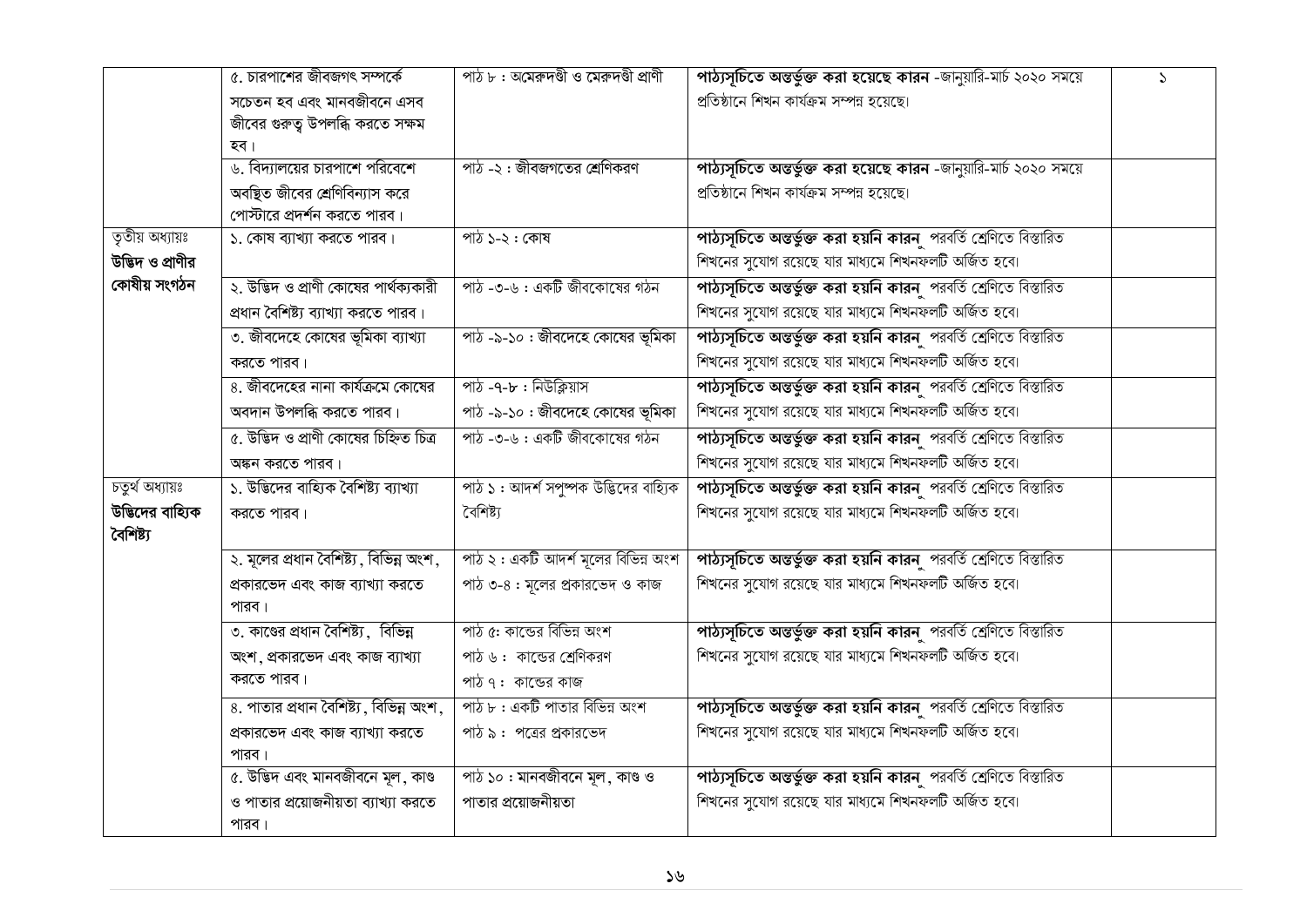|                    | ৬. উদ্ভিদের প্রতি সহানুভূতিশীল                              | পাঠ ১১ : উদ্ভিদ ও প্রাণীর প্রতি আচরণ        | পাঠ্যসূচিতে অন্তর্ভুক্ত করা হয়নি কারন পরবর্তি শ্রেণিতে বিস্তারিত   |               |
|--------------------|-------------------------------------------------------------|---------------------------------------------|---------------------------------------------------------------------|---------------|
|                    | আচরণ প্রদর্শন করব।                                          |                                             | শিখনের সুযোগ রয়েছে যার মাধ্যমে শিখনফলটি অর্জিত হবে।                |               |
| পঞ্চম অধ্যায়:     | উদ্ভিদ কীভাবে খাদ্য প্রস্তুত করে<br>$\mathsf{S}$ 1          | পাঠ ১-২ : উদ্ভিদ কীভাবে খাদ্য প্ৰষ্তুত      | পাঠ্যসূচিতে অন্তর্ভুক্ত করা হয়েছে কারন -পূর্ববর্তি শ্রেণিতে শিখনের | ২             |
| সালোকসংশ্লেষণ      | ব্যাখ্যা করতে পারব।                                         | করে                                         | সুযোগ ছিল না ও পরবর্তি শ্রেণিতেও শিখনের সুযোগ নেই সেক্ষেত্রে        |               |
|                    |                                                             | পাঠ ৩-৬: সালোকসংশ্লেষণ পদ্ধতি               | খবধৎহরহম এধঢ় সৃষ্টি না হয় সেজন্য শিখনফলটি অর্জন করা প্রয়োজন      |               |
|                    |                                                             |                                             | ৮ম শ্রেণিতে আছে, এর ভিত্তি স্বরুপ রাখা হল।                          |               |
|                    | ২। সালোকসংশ্লেষণের উপর                                      | পাঠ ৭: জীবজগতে সালোকসংশ্লেষণের              | পাঠ্যসূচিতে অন্তৰ্ভুক্ত করা হয়েছে কারন -পূর্ববর্তি শ্রেণিতে শিখনের | $\mathcal{L}$ |
|                    | জীবজগতের নির্ভরশীলতা ব্যাখ্যা                               | তাৎপৰ্য ও গুৰুত্ব                           | সুযোগ ছিল না ও পরবর্তি শ্রেণিতেও শিখনের সুযোগ নেই সেক্ষেত্রে        |               |
|                    | করতে পারব।                                                  |                                             | খবধৎহরহম এধঢ় সৃষ্টি না হয় সেজন্য শিখনফলটি অর্জন করা প্রয়োজন      |               |
|                    |                                                             |                                             | ৮ম শ্রেণিতে আছে, এর ভিত্তি স্বরুপ রাখা হল।                          |               |
|                    | খাদ্য প্ৰষ্কুতে উদ্ভিদের<br>$\overline{O}$                  | পাঠ ৭: জীবজগতে সালোকসংশ্লেষণের              | পাঠ্যসূচিতে অন্তর্ভুক্ত করা হয়নি কারন পরবর্তি শ্রেণিতে বিস্তারিত   |               |
|                    | অবদান উপলব্ধি করতে পারব এবং<br>উদ্ভিদের প্রতি সংবেদনশীল হব। | তাৎপৰ্য ও গুৰুত্ব                           | শিখনের সুযোগ রয়েছে যার মাধ্যমে শিখনফলটি অর্জিত হবে।                |               |
| ষষ্ঠ অধ্যায়:      | ১।সংবেদি অঙ্গসমূহের কাজ ব্যাখ্যা                            | পাঠ ১ -৩: সংবেদি অঙ্গ                       | পাঠ্যসূচিতে অন্তর্ভুক্ত করা হয়নি কারন পরবর্তি শ্রেণিতে বিস্তারিত   |               |
| সংবেদি অঙ্গ        | করতে পারব।                                                  | পাঠ ৭: নাক                                  | শিখনের সুযোগ রয়েছে যার মাধ্যমে শিখনফলটি অর্জিত হবে।                |               |
|                    |                                                             | পাঠ ৮: ত্বক ও ত্বকের যত্ন                   |                                                                     |               |
|                    | ২।পরীক্ষণ ও পর্যবেক্ষণে সংবেদি                              | পাঠ ১ -৩: সংবেদি অঙ্গ                       | ৭ম ও ৮ম শ্রেণির ৫ম অধ্যায় আলোচনার সময় এই অংশটুকু সংযোজন করে       |               |
|                    | অঙ্গের ব্যবহার প্রদর্শন করতে পারব।                          | পাঠ ৪ -৫: কান বা কর্ণ                       | শেখানো যেতে পারে।                                                   |               |
|                    |                                                             | পাঠ ৭: নাক                                  |                                                                     |               |
|                    | ৩।সংবেদি অঙ্গের যত্ন নেওয়ার কৌশল                           | পাঠ ৭: নাক                                  | পাঠ্যসূচিতে অন্তর্ভুক্ত করা হয়নি কারন পরবর্তি শ্রেণিতে বিস্তারিত   |               |
|                    | ব্যাখ্যা করতে পারব।                                         | পাঠ ৮: ত্বক ও ত্বকের যত্ন                   | শিখনের সুযোগ রয়েছে যার মাধ্যমে শিখনফলটি অর্জিত হবে।                |               |
|                    | ৪।সংবেদি অঙ্গের যত্নের বিষয়ে নিজে                          | পাঠ ৭: নাক                                  | পাঠ্যসূচিতে অন্তর্ভুক্ত করা হয়নি কারন পরবর্তি শ্রেণিতে বিস্তারিত   |               |
|                    | সচেতন হব ও অন্যকে সচেতন করব।                                | পাঠ ৮: ত্বক ও ত্বকের যত্ন                   | শিখনের সুযোগ রয়েছে যার মাধ্যমে শিখনফলটি অর্জিত হবে।                |               |
| সপ্তম অধ্যায়:     | ১।পদার্থের বিভিন্ন বৈশিষ্ট্যের বর্ণনা                       | পাঠ ১-৩: পদার্থের বৈশিষ্ট্য ও               | পাঠ্যসূচিতে অন্তর্ভুক্ত করা হয়নি কারন পরবর্তি শিখনফল থেকে ধারণা    |               |
| পদার্থের বৈশিষ্ট্য | করতে পারব।                                                  | শ্রেণিবিন্যাস                               | পাওয়ার সুযোগ রয়েছে যার মাধ্যমে শিখনফলটি অর্জিত হবে।               |               |
| এবং বাহ্যিক        | ২।বিভিন্ন বৈশিষ্ট্যের উপর ভিত্তি করে                        | পাঠ ১-৩: পদার্থের বৈশিষ্ট্য ও               | পাঠ্যসূচিতে অন্তর্ভুক্ত করা হয়েছে কারন -পূর্ববর্তি শ্রেণিতে শিখনের | $\mathcal{L}$ |
| প্ৰভাব             | পদার্থের শ্রেণিবিন্যাস করতে পারব।                           | শ্রেণিবিন্যাস                               | সুযোগ ছিল না ও পরবর্তি শ্রেণিতেও শিখনের সুযোগ নেই সেক্ষেত্রে        |               |
|                    |                                                             |                                             | খবধৎহরহম এধঢ় সৃষ্টি না হয় সেজন্য শিখনফলটি অর্জন করা প্রয়োজন      |               |
|                    | ৩। তাপ ও বিদ্যুৎ পরিবাহিতা ব্যাখ্যা                         | পাঠ ৪-৬: ধাতু ও অধাতুর বৈশিষ্ট্য            | পাঠ্যসূচিতে অন্তর্ভুক্ত করা হয়েছে কারন -পূর্ববর্তি শ্রেণিতে শিখনের |               |
|                    | করতে পারব।                                                  | পাঠ ৭-৮: ধাতু ও অধাতুর বিদ্যুৎ<br>পরিবাহিতা | সুযোগ ছিল না ও পরবর্তি শ্রেণিতেও শিখনের সুযোগ নেই সেক্ষেত্রে        |               |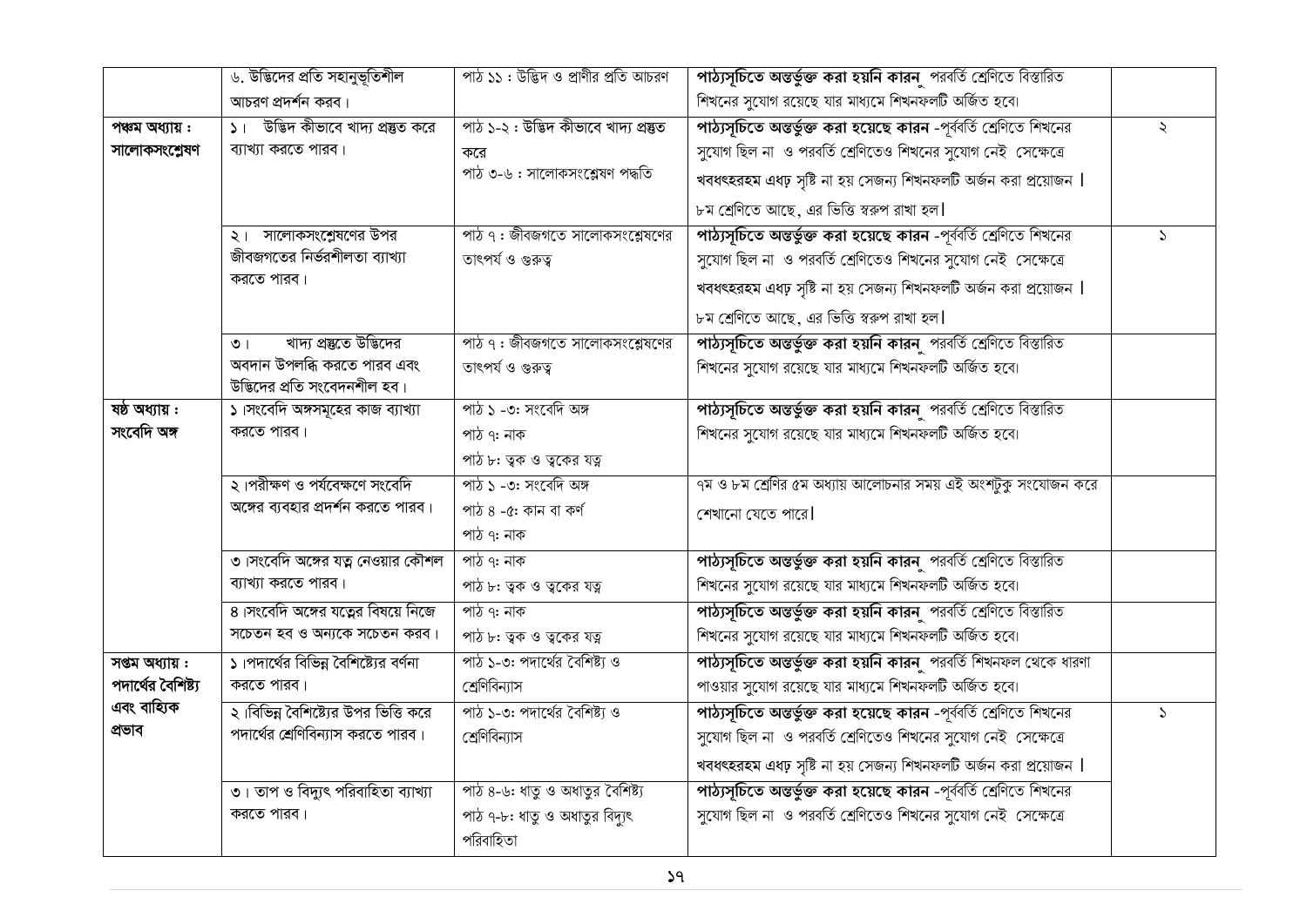|                           |                                                                        |                                                           | খবধৎহরহম এধঢ় সৃষ্টি না হয় সেজন্য শিখনফলটি অর্জন করা প্রয়োজন                                                                      |                            |
|---------------------------|------------------------------------------------------------------------|-----------------------------------------------------------|-------------------------------------------------------------------------------------------------------------------------------------|----------------------------|
|                           | ধাতু এবং অধাতুর কল্যাণকর<br>8 <sub>1</sub>                             | সবগুলো পাঠ থেকেই এই শিখনফলটি                              | পাঠ্যসূচিতে অন্তর্ভুক্ত করা হয়নি কারন পরবর্তি শিখনফল থেকে ধারণা                                                                    |                            |
|                           | দিক উপলব্ধি করব এবং এদের ব্যবহার<br>সংরক্ষণে যত্নশীল হব।               | অৰ্জিত হবে।                                               | পাওয়ার সুযোগ রয়েছে যার মাধ্যমে শিখনফলটি অর্জিত হবে।                                                                               |                            |
|                           | ৫। পরীক্ষণের সাহায্যে ধাতু এবং                                         | পাঠ ৪-৬: ধাতু ও অধাতুর বৈশিষ্ট্য                          | পাঠ্যসূচিতে অন্তর্ভুক্ত করা হয়েছে কারন -পূর্ববর্তি শ্রেণিতে শিখনের                                                                 | $\mathcal{L}$              |
|                           | অধাতুর তাপ ও বিদ্যুৎ পরিবাহিতা                                         | পাঠ ৭-৮: ধাতু ও অধাতুর বিদ্যুৎ                            | সুযোগ ছিল না ও পরবর্তি শ্রেণিতেও শিখনের সুযোগ নেই সেক্ষেত্রে                                                                        |                            |
|                           | নির্ণয় করতে পারব।                                                     | পরিবাহিতা                                                 | খবধৎহরহম এধঢ় সৃষ্টি না হয় সেজন্য শিখনফলটি অর্জন করা প্রয়োজন                                                                      |                            |
|                           | ৬। গলনাঙ্ক ও স্ফুটনাঙ্ক ব্যাখ্যা                                       | পাঠ ৯-১১: গলনাঙ্ক ও স্ফুটনাঙ্ক                            | পাঠ্যসূচিতে অন্তর্ভুক্ত করা হয়েছে কারন -পূর্ববর্তি শ্রেণিতে শিখনের                                                                 | S                          |
|                           | করতে পারব।                                                             |                                                           | সুযোগ ছিল না ও পরবর্তি শ্রেণিতেও শিখনের সুযোগ নেই সেক্ষেত্রে                                                                        |                            |
|                           |                                                                        |                                                           | খবধৎহরহম এধঢ় সৃষ্টি না হয় সেজন্য শিখনফলটি অর্জন করা প্রয়োজন                                                                      |                            |
|                           | ৭। পরীক্ষণের সাহায্যে পদার্থের                                         | পাঠ ৯-১১: গলনাঙ্ক ও স্ফুটনাঙ্ক                            | পাঠ্যসূচিতে অন্তর্ভুক্ত করা হয়েছে কারন -পূর্ববর্তি শ্রেণিতে শিখনের                                                                 |                            |
|                           | গলনাঙ্ক ও স্ফুটনাঙ্ক নির্ণয় করতে                                      |                                                           | সুযোগ ছিল না ও পরবর্তি শ্রেণিতেও শিখনের সুযোগ নেই সেক্ষেত্রে                                                                        |                            |
|                           | পারব।                                                                  |                                                           | খবধৎহরহম এধঢ় সৃষ্টি না হয় সেজন্য শিখনফলটি অর্জন করা প্রয়োজন                                                                      |                            |
|                           | থামা ঘড়ি ও থার্মোমিটার<br>$b$ <sup>-1</sup>                           | পাঠ ৯-১১: গলনাঙ্ক ও স্ফুটনাঙ্ক                            | পাঠ্যসূচিতে অন্তর্ভুক্ত করা হয়নি কারন পরবর্তি শিখনফল থেকে ধারণা                                                                    |                            |
|                           | সুনিপুনভাবে ব্যবহারে সক্ষম হব।                                         |                                                           | পাওয়ার সুযোগ রয়েছে যার মাধ্যমে শিখনফলটি অর্জিত হবে।                                                                               |                            |
|                           | ৯। শীতলীকরণ ব্যাখ্যা করতে পারব।                                        | পাঠ ৯-১১: গলনাঙ্ক ও স্ফুটনাঙ্ক                            | পাঠ্যসূচিতে অন্তর্ভুক্ত করা হয়েছে কারন -পূর্ববর্তি শ্রেণিতে শিখনের                                                                 | S.                         |
|                           |                                                                        |                                                           | সুযোগ ছিল না ও পরবর্তি শ্রেণিতেও শিখনের সুযোগ নেই সেক্ষেত্রে                                                                        |                            |
|                           |                                                                        |                                                           | খবধৎহরহম এধঢ় সৃষ্টি না হয় সেজন্য শিখনফলটি অর্জন করা প্রয়োজন                                                                      |                            |
|                           | ১০। আঘাতে ধাতু এবং অধাতু                                               | পাঠ ৯-১১: গলনাঙ্ক ও স্ফুটনাঙ্ক                            | পাঠ্যসূচিতে অন্তর্ভুক্ত করা হয়নি কারন পরবর্তি শিখনফল থেকে ধারণা                                                                    |                            |
|                           | পরিবর্তন ব্যাখ্যা করতে পারব।                                           |                                                           | পাওয়ার সুযোগ রয়েছে যার মাধ্যমে শিখনফলটি অর্জিত হবে।                                                                               |                            |
|                           | পরীক্ষণ কার্যক্রম চলাকালে<br>551                                       | পাঠ ৪-৬: ধাতু ও অধাতুর বৈশিষ্ট্য                          | পাঠ্যসূচিতে অন্তর্ভুক্ত করা হয়নি কারন পূর্ববর্তি শিখনফল থেকে ধারণা                                                                 |                            |
|                           | পৰ্যাপ্ত নিরাপত্তামূলক ব্যবস্থা গ্রহণে<br>উদ্যোগী হব এবং অন্যদের সচেতন | পাঠ ৭-৮: ধাতু ও অধাতুর বিদ্যুৎ                            | পাওয়ার সুযোগ রয়েছে যার মাধ্যমে শিখনফলটি অর্জিত হবে।                                                                               |                            |
|                           | করব।                                                                   | পরিবাহিতা                                                 |                                                                                                                                     |                            |
|                           |                                                                        | পাঠ ৯-১১: গলনাঙ্ক ও স্ফুটনাঙ্ক<br>পাঠ ১-২: মিশ্ৰণ ও দ্ৰবণ |                                                                                                                                     |                            |
| অষ্টম অধ্যায় :<br>মিশ্রণ | মিশ্রণ এবং দ্রবণের সম্পর্ক<br>$\mathcal{L}$<br>ব্যাখ্যা করতে পারব।     |                                                           | পাঠ্যসূচিতে অন্তর্ভুক্ত করা হয়েছে কারন -পূর্ববর্তি শ্রেণিতে শিখনের<br>সুযোগ ছিল না ও পরবর্তি শ্রেণিতেও শিখনের সুযোগ নেই সেক্ষেত্রে | $\mathcal{L}$              |
|                           |                                                                        |                                                           |                                                                                                                                     |                            |
|                           |                                                                        |                                                           | খবধৎহরহম এধঢ় সৃষ্টি না হয় সেজন্য শিখনফলটি অর্জন করা প্রয়োজন                                                                      |                            |
|                           | বিভিন্ন প্রকার দ্রবণের মধ্যে<br>$\geq 1$<br>পার্থক্য করতে পারব।        | পাঠ ৫-৭: সম্পৃক্ত দ্রবণ ও অসম্পৃক্ত                       | পাঠ্যসূচিতে অন্তর্ভুক্ত করা হয়েছে কারন -পূর্ববর্তি শ্রেণিতে শিখনের<br>সুযোগ ছিল না ও পরবর্তি শ্রেণিতেও শিখনের সুযোগ নেই সেক্ষেত্রে |                            |
|                           |                                                                        | দ্ৰবণ                                                     |                                                                                                                                     | $\boldsymbol{\mathcal{S}}$ |
|                           |                                                                        |                                                           | খবধৎহরহম এধঢ় সৃষ্টি না হয় সেজন্য শিখনফলটি অর্জন করা প্রয়োজন                                                                      |                            |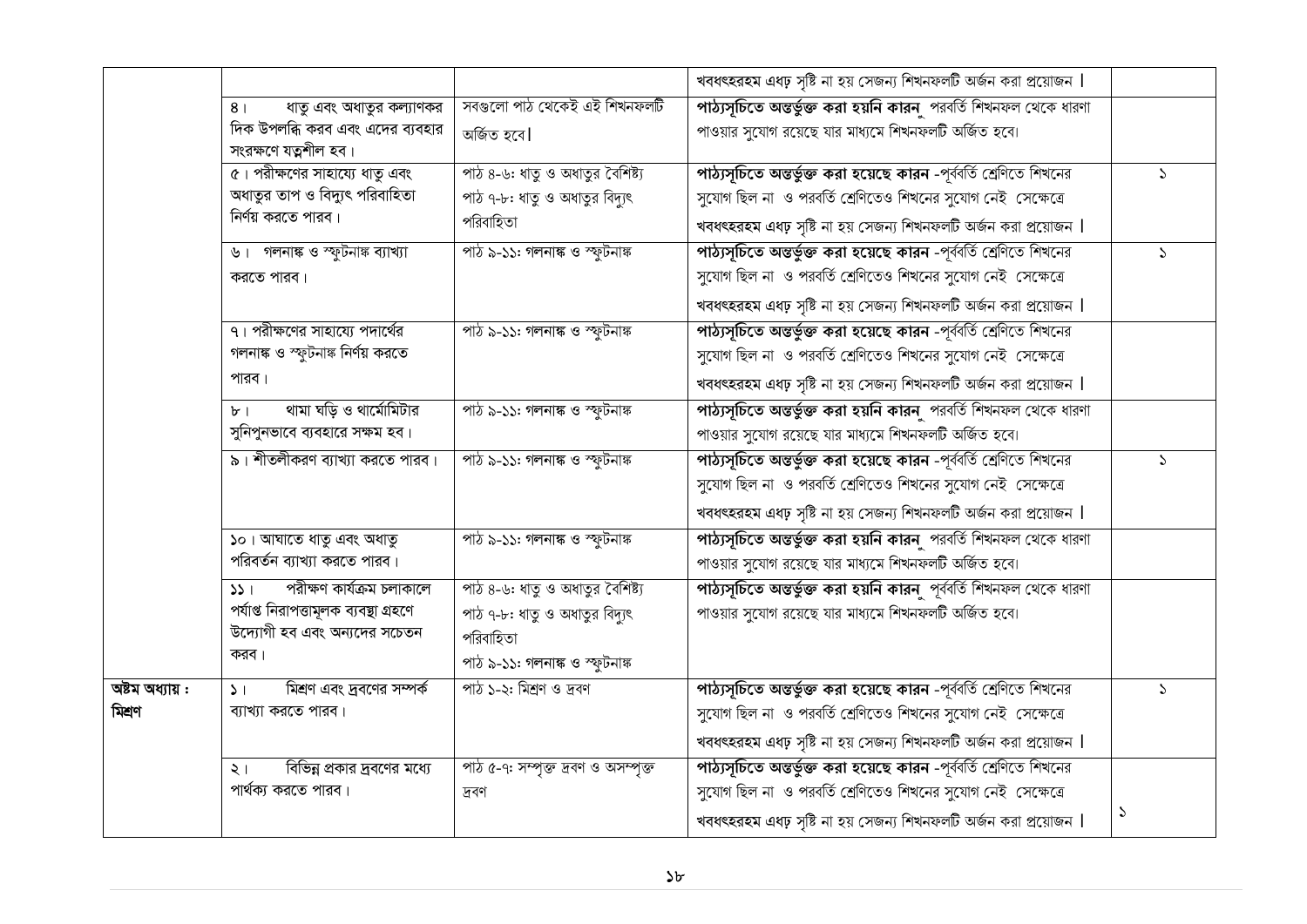|                            | পানি এবং কঠিন পদার্থ দিয়ে<br>$\overline{O}$  <br>বিভিন্ন প্রকার দ্রবণ প্রষ্তুত করতে<br>পারব। | পাঠ ৩-৪: দ্রব ও দ্রাবক                                                                                                              | পাঠ্যসূচিতে অন্তর্ভুক্ত করা হয়েছে কারন -পূর্ববর্তি শ্রেণিতে শিখনের<br>সুযোগ ছিল না ও পরবর্তি শ্রেণিতেও শিখনের সুযোগ নেই সেক্ষেত্রে<br>খবধৎহরহম এধঢ় সৃষ্টি না হয় সেজন্য শিখনফলটি অর্জন করা প্রয়োজন | $\mathcal{L}$ |
|----------------------------|-----------------------------------------------------------------------------------------------|-------------------------------------------------------------------------------------------------------------------------------------|-------------------------------------------------------------------------------------------------------------------------------------------------------------------------------------------------------|---------------|
|                            | দ্রবণে তাপমাত্রার প্রভাব<br>8 <sub>1</sub><br>ব্যাখ্যা করতে পারব।                             | পাঠ ৫-৭: সম্পৃক্ত দ্রবণ ও অসম্পৃক্ত<br>দ্ৰবণ                                                                                        | পাঠ্যসূচিতে অন্তর্ভুক্ত করা হয়নি কারন পরবর্তি শিখনফল থেকে ধারণা<br>পাওয়ার সুযোগ রয়েছে যার মাধ্যমে শিখনফলটি অর্জিত হবে।                                                                             |               |
|                            | সৰ্বজনীন দ্ৰাবক হিসেবে<br>$\sigma$  <br>পানির ব্যবহার প্রদর্শন করতে পারব।                     | পাঠ ৮-৯: সৰ্বজনীন দ্ৰাবক                                                                                                            | পাঠ্যসূচিতে অন্তর্ভুক্ত করা হয়নি কারন পরবর্তি শিখনফল থেকে ধারণা<br>পাওয়ার সুযোগ রয়েছে যার মাধ্যমে শিখনফলটি অর্জিত হবে।                                                                             |               |
|                            | ৬। সমন্বত্ব এবং অসমন্বত্ব মিশ্রণ<br>প্ৰষ্তুত এবং উপাদানসমূহ পৃথক করতে<br>পারব।                | পাঠ ৮-৯: সর্বজনীন দ্রাবক                                                                                                            | পাঠ্যসূচিতে অন্তর্ভুক্ত করা হয়নি কারন পরবর্তি শিখনফল থেকে ধারণা<br>পাওয়ার সুযোগ রয়েছে যার মাধ্যমে শিখনফলটি অর্জিত হবে।                                                                             |               |
|                            | লবণাক্ত পানি হতে লবণের<br>9 <sub>1</sub><br>স্ফটিক এবং বিশুদ্ধ পানি প্ৰষ্তুত করতে<br>পারব।    | পাঠ ১০-১২: লবণাক্ত পানি হতে লবণের<br>স্ফটিক প্ৰষ্তুতকরণ                                                                             | পাঠ্যসূচিতে অন্তর্ভুক্ত করা হয়নি কারন পরবর্তি শিখনফল থেকে ধারণা<br>পাওয়ার সুযোগ রয়েছে যার মাধ্যমে শিখনফলটি অর্জিত হবে।                                                                             |               |
|                            | দ্রবণ, কলয়েড এবং<br>b <sub>1</sub><br>সাসপেনসনের মধ্যে পার্থক্য করতে<br>পারব।                | পাঠ ১০-১২: লবণাক্ত পানি হতে লবণের<br>স্ফটিক প্ৰষ্তুতকরণ                                                                             | পাঠ্যসূচিতে অন্তর্ভুক্ত করা হয়েছে কারন -পূর্ববর্তি শ্রেণিতে শিখনের<br>সুযোগ ছিল না ও পরবর্তি শ্রেণিতেও শিখনের সুযোগ নেই সেক্ষেত্রে<br>খবধৎহরহম এধঢ় সৃষ্টি না হয় সেজন্য শিখনফলটি অর্জন করা প্রয়োজন | $\mathcal{L}$ |
|                            | দৈনন্দিন জীবনে দ্ৰবণ,<br>$\delta$ ।<br>কলয়েড এবং সাসপেনসনের ভূমিকা<br>ব্যাখ্যা করতে পারব।    | পাঠ ১০-১২: লবণাক্ত পানি হতে লবণের<br>স্ফটিক প্ৰষ্তুতকরণ                                                                             | পাঠ্যসূচিতে অন্তর্ভুক্ত করা হয়নি কারন পরবর্তি শিখনফল থেকে ধারণা<br>পাওয়ার সুযোগ রয়েছে যার মাধ্যমে শিখনফলটি অর্জিত হবে।                                                                             |               |
|                            | আমাদের জীবনে দ্রবণ ও<br>50 <sub>1</sub><br>সাসপেনসনের প্রয়োগ উপলব্ধি করব।                    | পাঠ ১০-১২: লবণাক্ত পানি হতে লবণের<br>স্ফটিক প্ৰষ্তুতকরণ                                                                             | পাঠ্যসূচিতে অন্তর্ভুক্ত করা হয়নি কারন পরবর্তি শিখনফল থেকে ধারণা<br>পাওয়ার সুযোগ রয়েছে যার মাধ্যমে শিখনফলটি অর্জিত হবে।                                                                             |               |
|                            | পরীক্ষণ কাজের যন্ত্রপাতি<br>331<br>এবং উপকরণ সঠিকভাবে ব্যবহার<br>করতে পারব।                   | পাঠ ১০-১২: লবণাক্ত পানি হতে লবণের<br>স্ফটিক প্ৰষ্তুতকরণ<br>পাঠ ৮-৯: সর্বজনীন দ্রাবক<br>পাঠ ৫-৭: সম্পৃক্ত দ্রবণ ও অসম্পৃক্ত<br>দ্ৰবণ | পাঠ্যসূচিতে অন্তর্ভুক্ত করা হয়নি কারন পূর্ববর্তি শিখনফল থেকে ধারণা<br>পাওয়ার সুযোগ রয়েছে যার মাধ্যমে শিখনফলটি অর্জিত হবে।                                                                          |               |
| নবম অধ্যায় :<br>আলোর ঘটনা | ১। আলোর সঞ্চালন ব্যাখ্যা করতে<br>পারব।                                                        | পাঠ ১-২: আলো কীভাবে চলে                                                                                                             | পাঠ্যসূচিতে অন্তর্ভুক্ত করা হয়েছে কারন -পরবর্তি শ্রেণির শিখনের<br>ধারাবাহিকতা রক্ষার জন্য শিখনফলটি অর্জন করা প্রয়োজন                                                                                | S             |
|                            | বস্তু দৃষ্টিগোচর হওয়ার কারণ<br>$\frac{1}{2}$<br>ব্যাখ্যা করতে পারব।                          | পাঠ ৩: আমরা কীভাবে দেখি                                                                                                             | পাঠ্যসূচিতে অন্তর্ভুক্ত করা হয়েছে কারন -পরবর্তি শ্রেণির শিখনের<br>ধারাবাহিকতা রক্ষার জন্য শিখনফলটি অর্জন করা প্রয়োজন                                                                                | S             |
|                            | আলোর প্রতিফলন ও শোষণ<br>$\circ$                                                               | পাঠ ৪-৫: আলোর প্রতিফলন ও শোষণ                                                                                                       | পাঠ্যসূচিতে অন্তর্ভুক্ত করা হয়েছে কারন -পরবর্তি শ্রেণির শিখনের                                                                                                                                       | S.            |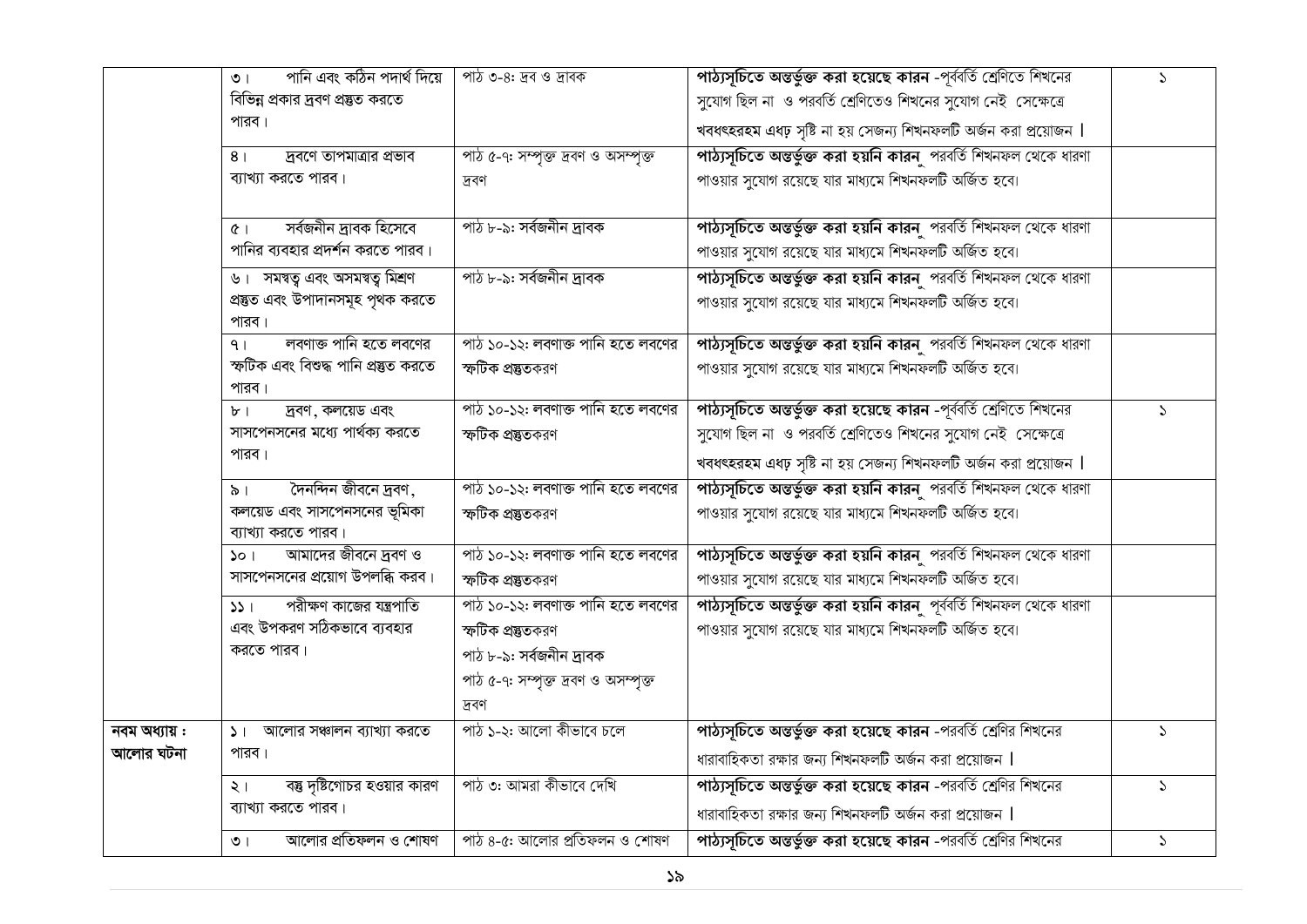|              | ব্যাখ্যা করতে পারব।                                    |                                 | ধারাবাহিকতা রক্ষার জন্য শিখনফলটি অর্জন করা প্রয়োজন                                                              |               |
|--------------|--------------------------------------------------------|---------------------------------|------------------------------------------------------------------------------------------------------------------|---------------|
|              | মসৃণ ও অমসৃণ তলে আলোর<br>8 <sub>1</sub>                | পাঠ ৪-৫: আলোর প্রতিফলন ও শোষণ   | পাঠ্যসূচিতে অন্তর্ভুক্ত করা হয়নি কারন পূর্ববর্তি শিখনফল থেকে ধারণা                                              |               |
|              | প্রতিফলন ব্যাখ্যা করতে পারব।                           |                                 | পাওয়ার সুযোগ রয়েছে যার মাধ্যমে শিখনফলটি অর্জিত হবে।                                                            |               |
|              | দর্পণে প্রতিবিম্ব সৃষ্টির কারণ<br>$\sigma$             | পাঠ ৬-৭: দর্পণে আলোর প্রতিফলনের | পাঠ্যসূচিতে অন্তর্ভুক্ত করা হয়েছে কারন -পরবর্তি শ্রেণির শিখনের                                                  | $\mathcal{L}$ |
|              | ব্যাখ্যা করতে পারব।                                    | নিয়ম                           | ধারাবাহিকতা রক্ষার জন্য শিখনফলটি অর্জন করা প্রয়োজন                                                              |               |
|              |                                                        | পাঠ ৮: দর্পনে সৃষ্ট প্রতিবিম্ব  |                                                                                                                  |               |
|              | আমাদের চারপাশে সংঘটিত<br>৬।                            | পাঠ ৯ -১০: কিছু আলোকীয় ঘটনা    | পাঠ্যসূচিতে অন্তর্ভুক্ত করা হয়নি কারন পূর্ববর্তি শিখনফল থেকে ধারণা                                              |               |
|              | বিভিন্ন ঘটনায় আলোর প্রতিফলনের                         |                                 | পাওয়ার সুযোগ রয়েছে যার মাধ্যমে শিখনফলটি অর্জিত হবে।                                                            |               |
|              | ব্যাখ্যা করতে পারব।                                    |                                 |                                                                                                                  |               |
| দশম অধ্যায়: | ছিতি ও গতির পার্থক্য করতে   পাঠ ১ : স্থিতি ও গতি<br>51 |                                 | পাঠ্যসূচিতে অন্তর্ভুক্ত করা হয়নি কারন পরবর্তি শ্রেণিতে বিস্তারিত                                                |               |
| গতি          | পারব।                                                  |                                 | শিখনের সুযোগ রয়েছে যার মাধ্যমে শিখনফলটি অর্জিত হবে।                                                             |               |
|              | সকল গতিই আপেক্ষিক তা<br>$\lambda$                      | পাঠ ২: স্থিতি ও গতি আপেক্ষিক    | পাঠ্যসূচিতে অন্তর্ভুক্ত করা হয়নি কারন পরবর্তি শ্রেণিতে বিস্তারিত                                                |               |
|              | ব্যাখ্যা করতে পারব।                                    |                                 | শিখনের সুযোগ রয়েছে যার মাধ্যমে শিখনফলটি অর্জিত হবে।                                                             |               |
|              | বিভিন্ন প্রকার গতির বৈশিষ্ট্য<br>$\circ$               | পাঠ ৩-৪: নানা প্রকার গতি        | পাঠ্যসূচিতে অন্তর্ভুক্ত করা হয়নি কারন পরবর্তি শ্রেণিতে বিস্তারিত                                                |               |
|              | বর্ণনা করতে পারব।                                      | পাঠ ৫: ঘূৰ্ণন গতি               | শিখনের সুযোগ রয়েছে যার মাধ্যমে শিখনফলটি অর্জিত হবে।                                                             |               |
|              |                                                        | পাঠ ৬: ঘূৰ্ণন চলন গতি           |                                                                                                                  |               |
|              |                                                        | পাঠ ৭: পৰ্যাবৃত্ত গতি           |                                                                                                                  |               |
|              |                                                        | পাঠ ৮ : দোলন গতি                |                                                                                                                  |               |
|              | গতি সম্পর্কিত রাশিসমূহের<br>8 <sub>1</sub>             | পাঠ ৯: দূরত্ব ও সরণ             | পাঠ্যসূচিতে অন্তর্ভুক্ত করা হয়নি কারন পরবর্তি শ্রেণিতে বিস্তারিত                                                |               |
|              | গাণিতিক হিসাব করতে পারব।                               | পাঠ ১০: দ্ৰুতি ও বেগ            | শিখনের সুযোগ রয়েছে যার মাধ্যমে শিখনফলটি অর্জিত হবে।                                                             |               |
|              |                                                        | পাঠ ১১: ত্বরণ                   |                                                                                                                  |               |
|              | ৫। গতি সম্পৰ্কিত রাশি পরিমাপ                           | <u>পাঠ ৯ : দূরত্ব ও সরণ</u>     | পাঠ্যসূচিতে অন্তর্ভুক্ত করা হয়নি কারন পরবর্তি শ্রেণিতে বিস্তারিত                                                |               |
|              | করতে পারব।                                             | পাঠ ১০: দ্ৰুতি ও বেগ            | শিখনের সুযোগ রয়েছে যার মাধ্যমে শিখনফলটি অর্জিত হবে।                                                             |               |
|              |                                                        | পাঠ ১১: ত্বরণ                   |                                                                                                                  |               |
|              | ৬। দূরত্ব ও দ্রুতি নির্ণয় করতে                        | পাঠ ৯: দূরত্ব ও সরণ             | পাঠ্যসূচিতে অন্তর্ভুক্ত করা হয়নি কারন পরবর্তি শ্রেণিতে বিস্তারিত                                                |               |
|              | পারব।                                                  | পাঠ ১০: দ্ৰুতি ও বেগ            | শিখনের সুযোগ রয়েছে যার মাধ্যমে শিখনফলটি অর্জিত হবে।                                                             |               |
|              |                                                        |                                 |                                                                                                                  |               |
|              | দ্রুতি পরিমাপে স্টপ-ওয়াচ<br>9 <sub>1</sub>            | পাঠ ৯: দূরত্ব ও সরণ             | পাঠ্যসূচিতে অন্তর্ভুক্ত করা হয়নি কারন পরবর্তি শ্রেণিতে বিস্তারিত                                                |               |
|              | (থামা-ঘড়ি) সুনিপুণভাবে ব্যবহার                        | পাঠ ১০: দ্ৰুতি ও বেগ            | শিখনের সুযোগ রয়েছে যার মাধ্যমে শিখনফলটি অর্জিত হবে।                                                             |               |
|              | করতে পারব।                                             | পাঠ ১১: ত্বরণ                   |                                                                                                                  |               |
|              | অতিরিক্ত গতি কীভাবে<br>$b +$                           |                                 | পাঠ ১২: অতিরিক্ত গতি ও জীবনের ঝুঁকি <b>  পাঠ্যসূচিতে অন্তর্ভুক্ত করা হয়নি কারন</b> ু পরবর্তি শ্রেণিতে বিস্তারিত |               |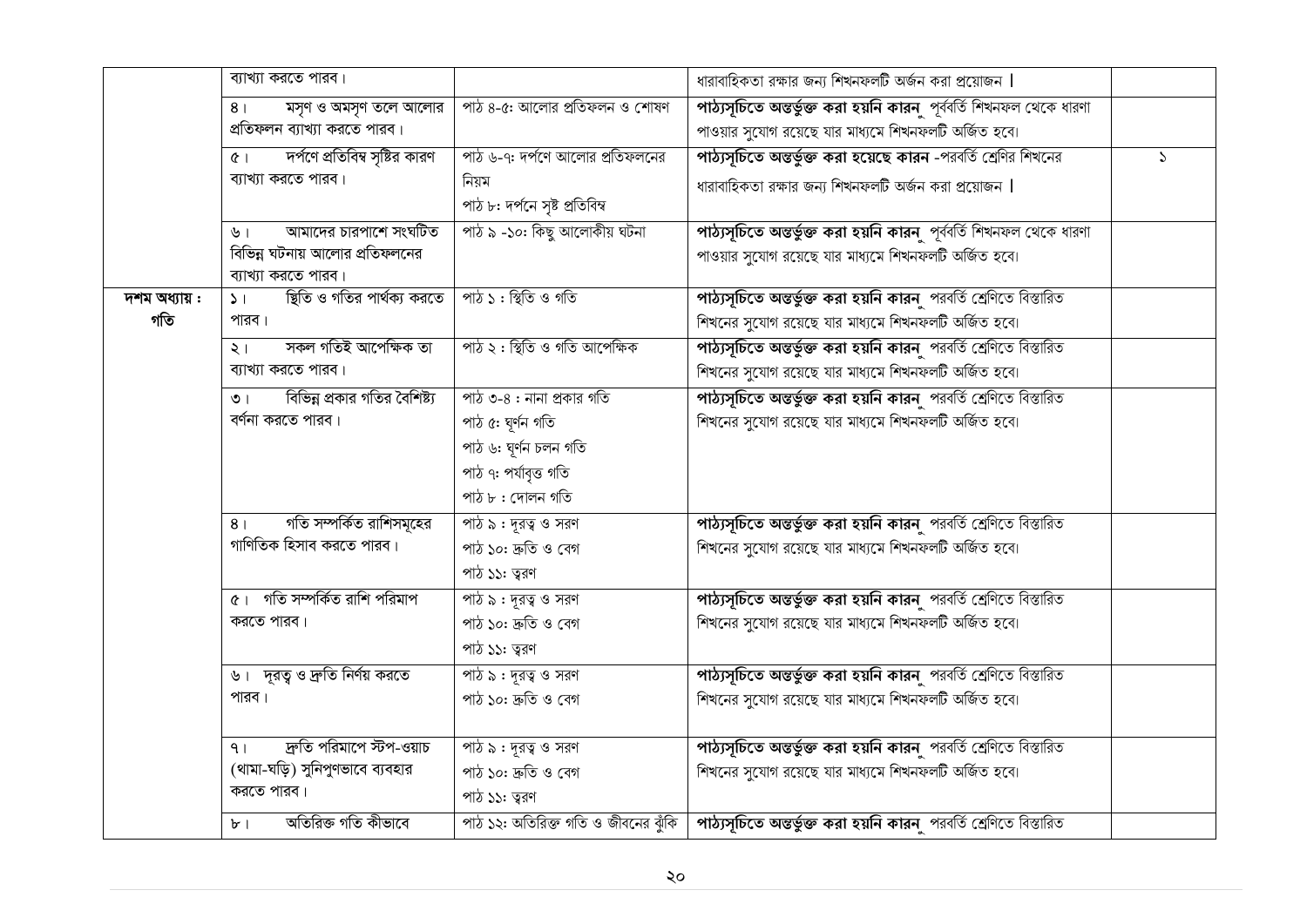|                   | জীবনের জন্য ঝুঁকি বয়ে আনে তা                      |                                     | শিখনের সুযোগ রয়েছে যার মাধ্যমে শিখনফলটি অর্জিত হবে।                |               |
|-------------------|----------------------------------------------------|-------------------------------------|---------------------------------------------------------------------|---------------|
|                   | ব্যাখ্যা করতে পারব।                                |                                     |                                                                     |               |
|                   | ভ্ৰমণকালীন নিরাপত্তা ব্যবস্থা<br>৯ ।               | পাঠ ১২: অতিরিক্ত গতি ও জীবনের ঝুঁকি | পাঠ্যসূচিতে অন্তর্ভুক্ত করা হয়নি কারন পরবর্তি শ্রেণিতে বিস্তারিত   |               |
|                   | ব্যাখ্যা করতে পারব।                                |                                     | শিখনের সুযোগ রয়েছে যার মাধ্যমে শিখনফলটি অর্জিত হবে।                |               |
|                   | ভ্ৰমণকালে সঠিক নিরাপত্তা<br>50 <sub>1</sub>        | পাঠ ১২: অতিরিক্ত গতি ও জীবনের ঝুঁকি | পাঠ্যসূচিতে অন্তর্ভুক্ত করা হয়নি কারন পরবর্তি শ্রেণিতে বিস্তারিত   |               |
|                   | ব্যবস্থা গ্রহণে নিজে সচেতন হব এবং                  | (পূর্বের শিখনফলগুলো থেকেও সামগ্রিক  | শিখনের সুযোগ রয়েছে যার মাধ্যমে শিখনফলটি অর্জিত হবে।                |               |
|                   | অন্যদেরকে সচেতন করব।                               | ভাবে এটি অর্জিত হবে <b> </b> )      |                                                                     |               |
| একাদশ অধ্যায় :   | $\mathcal{L}$ $\mathcal{L}$ বল ব্যাখ্যা করতে পারব। | পাঠ-১-২: বল কী?                     | পাঠ্যসূচিতে অন্তর্ভুক্ত করা হয়নি কারন পরবর্তি শ্রেণিতে বিস্তারিত   |               |
| বল এবং সরল যন্ত্র |                                                    |                                     | শিখনের সুযোগ রয়েছে যার মাধ্যমে শিখনফলটি অর্জিত হবে।                |               |
|                   | বস্তুর ওপর বিভিন্ন প্রকার<br>$\frac{1}{2}$         | পাঠ-১-২: বল কী?                     | পাঠ্যসূচিতে অন্তর্ভুক্ত করা হয়েছে কারন -পরবর্তি শ্রেণির শিখনের     | $\mathcal{L}$ |
|                   | বলের প্রভাব বিশ্লেষণ করতে পারব।                    |                                     | ধারাবাহিকতা রক্ষার জন্য শিখনফলটি অর্জন করা প্রয়োজন                 |               |
|                   | বিভিন্ন ধরণের সরল যন্ত্রের<br>$\circ$              | পাঠ-৩: সরল যন্ত্র                   | পাঠ্যসূচিতে অন্তর্ভুক্ত করা হয়েছে কারন -পূর্ববর্তি শ্রেণিতে শিখনের |               |
|                   | কাজ ব্যাখ্যা করতে পারব।                            | পাঠ ৪: লিভার                        | সুযোগ ছিল না ও পরবর্তি শ্রেণিতেও শিখনের সুযোগ নেই সেক্ষেত্রে        | S.            |
|                   |                                                    | পাঠ ৫-৬: লিভারের শ্রেণিবিভাগ        | খবধৎহরহম এধঢ় সৃষ্টি না হয় সেজন্য শিখনফলটি অর্জন করা প্রয়োজন      |               |
|                   |                                                    | পাঠ ৭: হাতুড়ি                      |                                                                     |               |
|                   |                                                    | পাঠ ৮-৯: হেলানো তল ও কপিকল          |                                                                     |               |
|                   |                                                    | পাঠ ১০-১১: চাকা -অক্ষদন্ড           |                                                                     |               |
|                   | বিভিন্ন প্রকার সরল যন্ত্রের<br>8 <sub>1</sub>      | পাঠ-৩: সরল যন্ত্র                   | পাঠ্যসূচিতে অন্তর্ভুক্ত করা হয়েছে কারন -পূর্ববর্তি শ্রেণিতে শিখনের | $\mathcal{L}$ |
|                   | সুবিধা তুলনা করতে পারব।                            | পাঠ ৪: লিভার                        | সুযোগ ছিল না ও পরবর্তি শ্রেণিতেও শিখনের সুযোগ নেই সেক্ষেত্রে        |               |
|                   |                                                    | পাঠ ৫-৬: লিভারের শ্রেণিবিভাগ        | খবধৎহরহম এধঢ় সৃষ্টি না হয় সেজন্য শিখনফলটি অর্জন করা প্রয়োজন      |               |
|                   |                                                    | পাঠ ৭: হাতুড়ি                      |                                                                     |               |
|                   |                                                    | পাঠ ৮-৯: হেলানো তল ও কপিকল          |                                                                     |               |
|                   |                                                    | পাঠ ১০-১১: চাকা -অক্ষদন্ড           |                                                                     |               |
|                   | $\alpha$ । মানব দেহের বিভিন্ন অঙ্গের সাথে          | পাঠ ১২: মানবদেহ ও সরলযন্ত্র         | পাঠ্যসূচিতে অন্তর্ভুক্ত করা হয়নি কারন পূর্ববর্তি শিখনফল থেকে ধারণা |               |
|                   | সরল যন্ত্রের কাজের তুলনা করতে                      |                                     | পাওয়ার সুযোগ রয়েছে যার মাধ্যমে শিখনফলটি অর্জিত হবে।               |               |
|                   | পারব।                                              |                                     |                                                                     |               |
|                   | আমাদের জীবনে বলের<br>৬।                            | পাঠ ১২: মানবদেহ ও সরলযন্ত্র ( এটি   | পাঠ্যসূচিতে অন্তর্ভুক্ত করা হয়নি কারন পূর্ববর্তি শিখনফল থেকে ধারণা |               |
|                   | প্রভাব এবং সরল যন্ত্রের অবদান                      | সহ পূর্বের শিখনফলগুলো থেকে          | পাওয়ার সুযোগ রয়েছে যার মাধ্যমে শিখনফলটি অর্জিত হবে।               |               |
|                   | উপলব্ধি করব।                                       | সামগ্ৰীকভবে অৰ্জিত হবে)             |                                                                     |               |
|                   | ৭।ব্যবহারিক জীবনে সরল যন্ত্রের                     | পাঠ ১২: মানবদেহ ও সরলযন্ত্র ( এটি   | পাঠ্যসূচিতে অন্তর্ভুক্ত করা হয়নি কারন পূর্ববর্তি শিখনফল থেকে ধারণা |               |
|                   | ব্যবহার করতে পারব।                                 | সহ পূর্বের শিখনফলগুলো থেকে          | পাওয়ার সুযোগ রয়েছে যার মাধ্যমে শিখনফলটি অর্জিত হবে।               |               |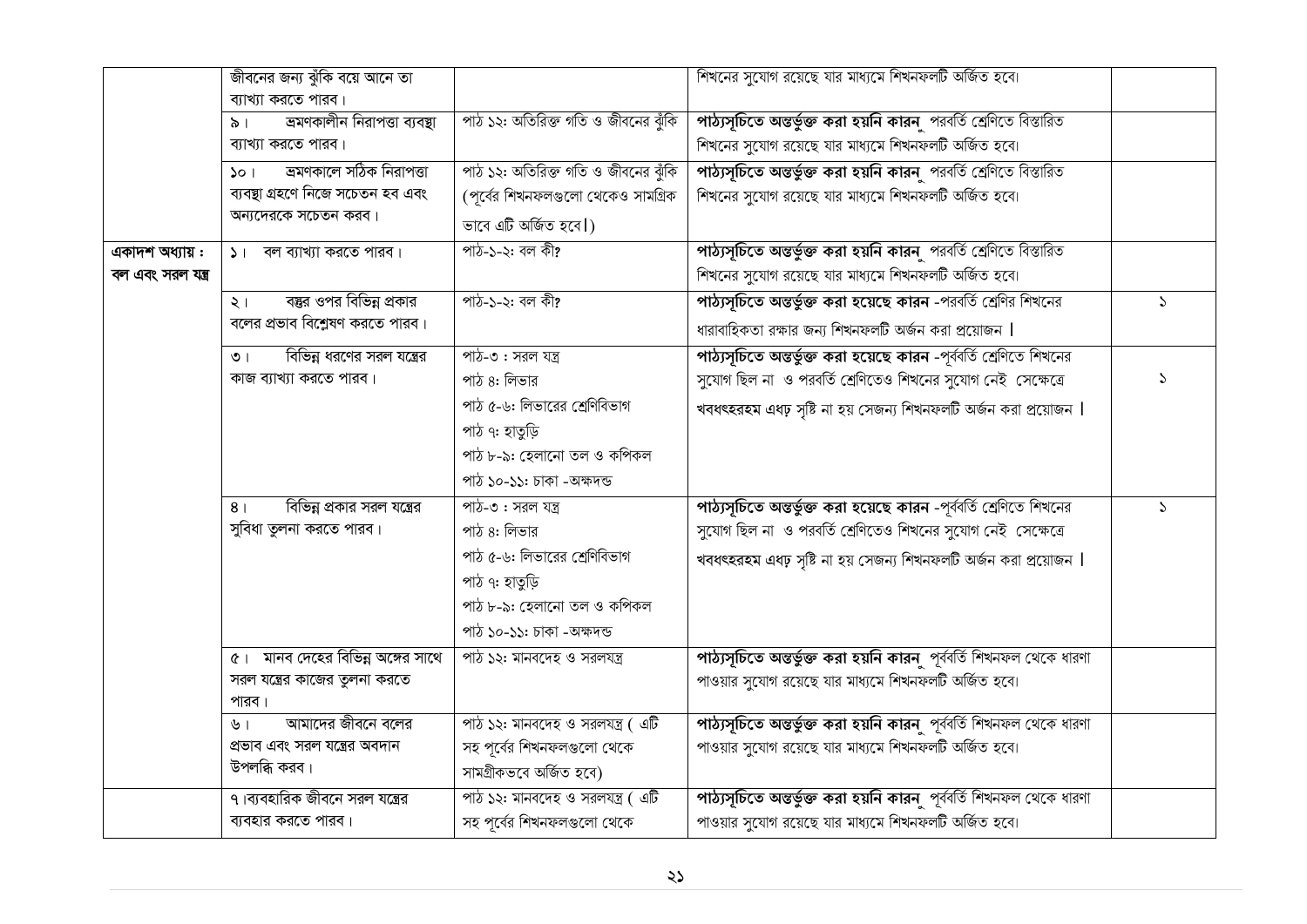|                    |                                            | সামগ্ৰীকভবে অৰ্জিত হবে)                  |                                                                   |   |
|--------------------|--------------------------------------------|------------------------------------------|-------------------------------------------------------------------|---|
| দ্বাদশ অধ্যায় :   | পৃথিবীর উৎপত্তি ঘটনা বর্ণনা<br>51          | পাঠ-১: মহাবিশ্ব ও পৃথিবীর উৎপত্তি        | পাঠ্যসূচিতে অন্তর্ভুক্ত করা হয়নি কারন পরবর্তি শ্রেণিতে বিস্তারিত |   |
| পৃথিবীর উৎপত্তি ও  | করতে পারব।                                 |                                          | শিখনের সুযোগ রয়েছে যার মাধ্যমে শিখনফলটি অর্জিত হবে।              |   |
| গঠন                | ২। পৃথিবীর গঠন ব্যাখ্যা করতে               | পাঠ ৫: আমাদের বাসভূমি ও পৃথিবীর          | পাঠ্যসূচিতে অন্তর্ভুক্ত করা হয়নি কারন পরবর্তি শ্রেণিতে বিস্তারিত |   |
|                    | পারব।                                      | গঠন                                      | শিখনের সুযোগ রয়েছে যার মাধ্যমে শিখনফলটি অর্জিত হবে।              |   |
|                    |                                            | পাঠ ৬: ভূপৃষ্ঠ                           |                                                                   |   |
|                    |                                            | পাঠ ৭: পৃথিবীর অভ্যন্তরীণ গঠন            |                                                                   |   |
|                    |                                            | পাঠ ৯-১০: শিলামন্ডল                      |                                                                   |   |
|                    | পৃথিবী, সূর্য ও চন্দ্রের পরিচয়<br>$\circ$ | পাঠ ৩-৪: সূর্য, পৃথিবী ও চন্দ্রের পরিচয় | পাঠ্যসূচিতে অন্তর্ভুক্ত করা হয়নি কারন পরবর্তি শ্রেণিতে বিস্তারিত |   |
|                    | ব্যাখ্যা করতে পারব।                        |                                          | শিখনের সুযোগ রয়েছে যার মাধ্যমে শিখনফলটি অর্জিত হবে।              |   |
|                    | ভূমিকস্পের কারণ ব্যাখ্যা<br>8 <sub>1</sub> | পাঠ ৮: প্লেট টেকটোনিক এবং                | পাঠ্যসূচিতে অন্তর্ভুক্ত করা হয়নি কারন পরবর্তি শ্রেণিতে বিস্তারিত |   |
|                    | করতে পারব।                                 | আগ্নেয়গিরির উদগীরণ ও ভূমিকম্প           | শিখনের সুযোগ রয়েছে যার মাধ্যমে শিখনফলটি অর্জিত হবে।              |   |
| ত্রয়োদশ অধ্যায় : | খাদ্য ও পুষ্টির প্রয়োজনীয়তা<br>51        | পাঠ ১: খাদ্য ও পুষ্টি                    | পাঠ্যসূচিতে অন্তর্ভুক্ত করা হয়েছে কারন -পরবর্তি শ্রেণির শিখনের   | ২ |
| খাদ্য ও পুষ্টি     | ব্যাখ্যা করতে পারব।                        | পাঠ ২: খাদ্যের প্রকারভেদ                 | ধারাবাহিকতা রক্ষার জন্য শিখনফলটি (আমিষ ও শর্করা) অর্জন করা        |   |
|                    |                                            | পাঠ ৩ : প্রোটিন                          | প্রয়োজন                                                          |   |
|                    |                                            | পাঠ ৪-৫: চর্বি জাতীয় খাদ্য ও ক্যালরি    |                                                                   |   |
|                    |                                            | পাঠ ৬ : ভিটামিন                          |                                                                   |   |
|                    |                                            | পাঠ ৭: খনিজ লবন ও পানি                   |                                                                   |   |
|                    | বিভিন্ন খাদ্য উপাদানের কাজ<br>$\lambda$    | পাঠ ২: খাদ্যের প্রকারভেদ                 | পাঠ্যসূচিতে অন্তর্ভুক্ত করা হয়নি কারন পরবর্তি শ্রেণিতে বিস্তারিত |   |
|                    | বর্ণনা করতে পারব।                          | পাঠ ৩ : প্রোটিন                          | শিখনের সুযোগ রয়েছে যার মাধ্যমে শিখনফলটি অর্জিত হবে।              |   |
|                    |                                            | পাঠ ৪-৫: চর্বি জাতীয় খাদ্য ও ক্যালরি    |                                                                   |   |
|                    |                                            | পাঠ ৬ : ভিটামিন                          |                                                                   |   |
|                    |                                            | পাঠ ৭: খনিজ লবন ও পানি                   |                                                                   |   |
|                    | সুষম খাদ্যের তালিকা প্রষ্তুত<br>$\circ$    | পাঠ ৩ : প্রোটিন                          | পাঠ্যসূচিতে অন্তর্ভুক্ত করা হয়নি কারন পরবর্তি শ্রেণিতে বিস্তারিত |   |
|                    | করতে পারব।                                 | পাঠ ৪-৫: চর্বি জাতীয় খাদ্য ও ক্যালরি    | শিখনের সুযোগ রয়েছে যার মাধ্যমে শিখনফলটি অর্জিত হবে।              |   |
|                    |                                            | পাঠ ৬ : ভিটামিন                          |                                                                   |   |
|                    |                                            | পাঠ ৭: খনিজ লবন ও পানি                   |                                                                   |   |
|                    |                                            | পাঠ ৮: সুষম ও অসুষম খাদ্য                |                                                                   |   |
| চতুৰ্দশ অধ্যায় :  | প্রাকৃতিক পরিবেশ ব্যাখ্যা<br>51            | পাঠ ১: প্রাকৃতিক পরিবেশ                  | পাঠ্যসূচিতে অন্তৰ্ভুক্ত করা হয়নি কারন পরবর্তি শ্রেণিতে বিস্তারিত |   |
| পরিবেশের           | করতে পারব।                                 |                                          | শিখনের সুযোগ রয়েছে যার মাধ্যমে শিখনফলটি অর্জিত হবে।              |   |
| ভারসাম্য এবং       | পরিবেশের উপাদানসমূহ<br>$\frac{1}{2}$       | পাঠ ২: পরিবেশের উপাদান                   | পাঠ্যসূচিতে অন্তৰ্ভুক্ত করা হয়নি কারন পরবর্তি শ্রেণিতে বিস্তারিত |   |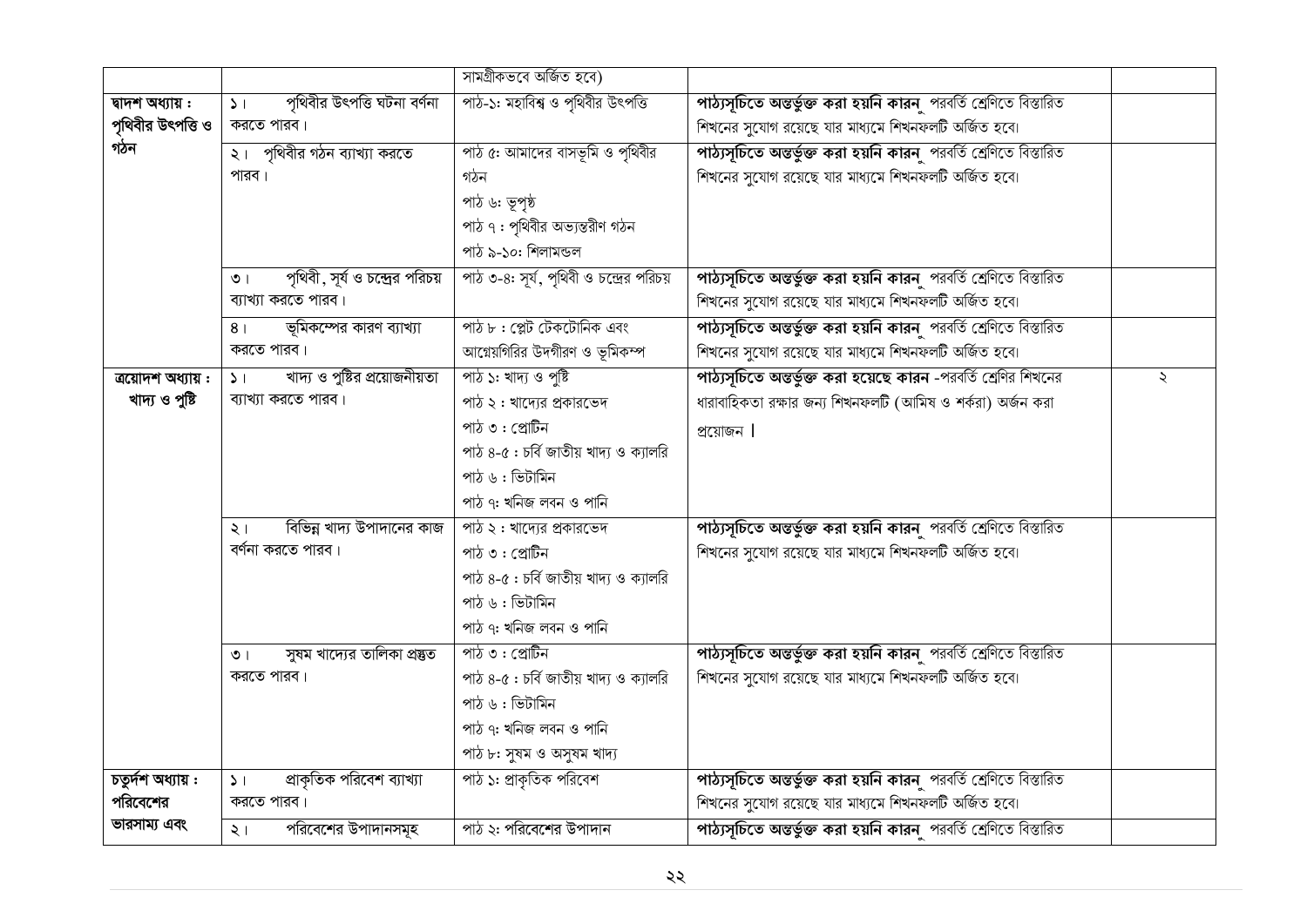| আমাদের জীবন | ব্যাখ্যা করতে পারব।                     | পাঠ ৩-৪: পরিবেশের জড় ও জীব        | শিখনের সুযোগ রয়েছে যার মাধ্যমে শিখনফলটি অর্জিত হবে।               |  |
|-------------|-----------------------------------------|------------------------------------|--------------------------------------------------------------------|--|
|             |                                         | উপাদান                             |                                                                    |  |
|             | পরিবেশের ভারসাম্য রক্ষায়<br>$\circ$    | পাঠ ৫-৬ : পরিবেশের ভারসাম্য        | পাঠ্যসূচিতে অন্তর্ভুক্ত করা হয়নি কারন পরবর্তি শ্রেণিতে বিস্তারিত  |  |
|             | পরিবেশের উপাদানসমূহের আন্তঃসম্পর্ক      | পাঠ ৭-৮ : পরিবেশের উপাদানের        | শিখনের সুযোগ রয়েছে যার মাধ্যমে শিখনফলটি অর্জিত হবে।               |  |
|             | ব্যাখ্যা করতে পারব।                     | আন্ত:সম্পৰ্ক এবং পারস্পরিক         |                                                                    |  |
|             |                                         | নিৰ্ভরশীলতা                        |                                                                    |  |
|             |                                         |                                    |                                                                    |  |
|             | পরিবেশের উপাদানসমূহের<br>8 <sub>1</sub> | পাঠ ৯-১০ : পরিবেশের বিভিন্ন উপাদান | পাঠ্যসূচিতে অন্তৰ্ভুক্ত করা হয়নি কারন- পরবর্তি শ্রেণিতে বিস্তারিত |  |
|             | সংরক্ষণের কৌশল ব্যাখ্যা করতে            | সংরক্ষণের কৌশল                     | শিখনের সুযোগ রয়েছে যার মাধ্যমে শিখনফলটি অর্জিত হবে।               |  |
|             | পারব।                                   |                                    |                                                                    |  |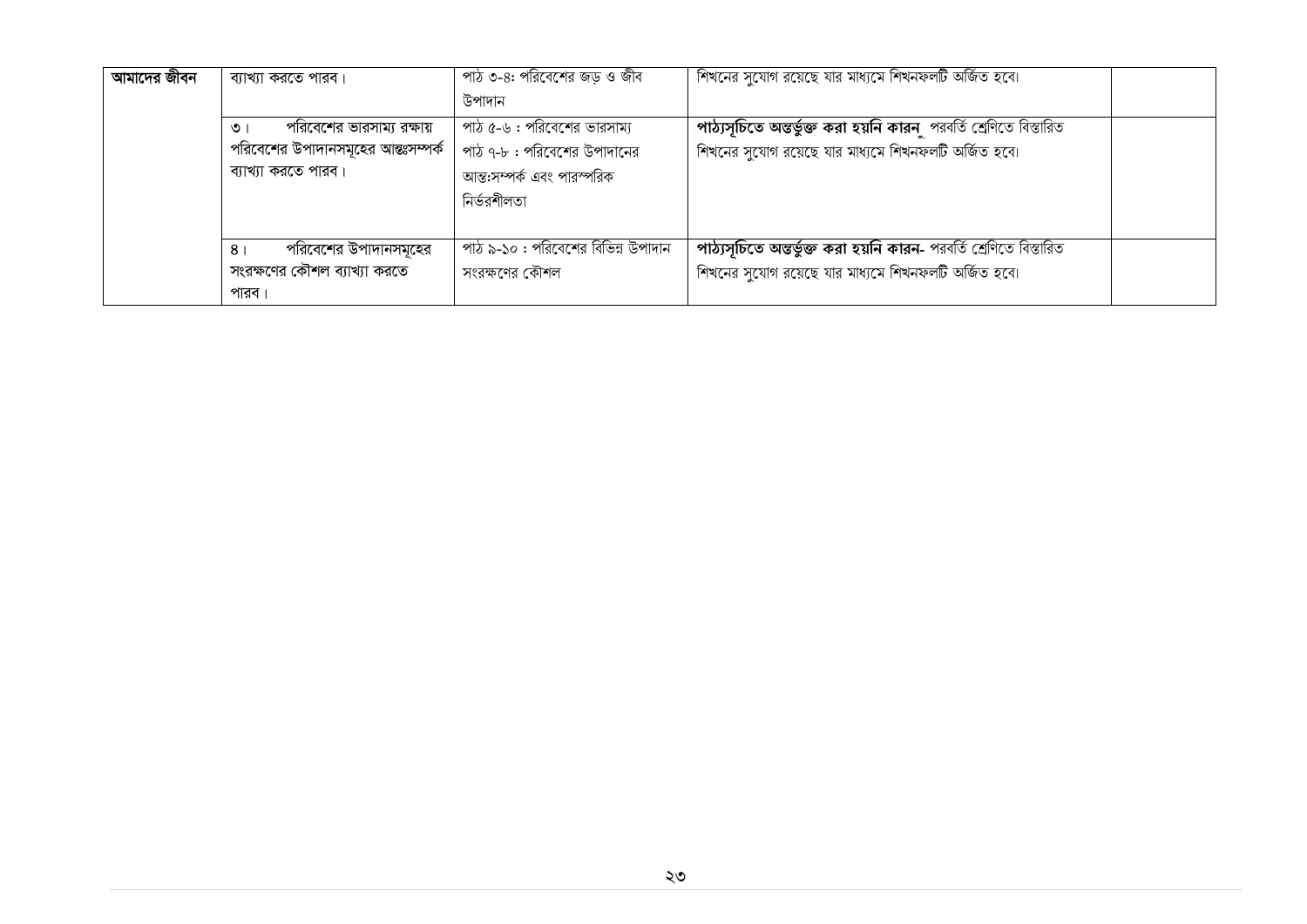### পুনর্বিন্যাসকৃত পাঠ্যসূচি প্রস্তাবনা

| শ্ৰেণি: ষষ্ঠ শ্ৰেণি                            |                                                                                                                                                                                                                                                                                                                                                                                                                                                                                                                                                                             |                                                                                                                                                                                                                                                                                                                                                                                         | বিষয় : বাংলাদেশ ও বিশ্বপরিচয়                                                                                                                              |                                  |
|------------------------------------------------|-----------------------------------------------------------------------------------------------------------------------------------------------------------------------------------------------------------------------------------------------------------------------------------------------------------------------------------------------------------------------------------------------------------------------------------------------------------------------------------------------------------------------------------------------------------------------------|-----------------------------------------------------------------------------------------------------------------------------------------------------------------------------------------------------------------------------------------------------------------------------------------------------------------------------------------------------------------------------------------|-------------------------------------------------------------------------------------------------------------------------------------------------------------|----------------------------------|
| অধ্যায় ও শিরোনাম                              | পাঠ্যপুস্তকে উল্লিখিত শিখনফল                                                                                                                                                                                                                                                                                                                                                                                                                                                                                                                                                | বিষয়বম্বু<br>(পাঠ ও পাঠের শিরোনাম)                                                                                                                                                                                                                                                                                                                                                     | পাঠ্যসূচিতে অন্তৰ্ভুক্ত করা বা না করার যৌক্তিকতা                                                                                                            | প্রয়োজনীয়<br>ক্লাসের<br>সংখ্যা |
| প্রথম : বাংলাদেশের<br>ইতিহাস                   | ১। বাঙালির মুক্তিযুদ্ধে ঝাঁপিয়ে পড়ার কারণ ব্যাখ্যা করতে<br>পারব:<br>২। মুক্তিযুদ্ধে বাঙালি কীভাবে প্রতিরোধ গড়ে তুলেছিল তা<br>বর্ণনা করতে পারব;<br>৩। বাংলাদেশে মানব বসতির ধারা বর্ণনা করতে পারব;<br>৪। রাজনৈতিক ইতিহাসের যুগ বিভাজন করতে পারব;<br>৫। প্রাচীন বাংলাদেশের আর্থ-সামাজিক, সাংস্কৃতিক ও<br>ধর্মীয় জীবন বর্ণনা করতে পারব;<br>৬। মধ্যযুগে বাংলাদেশের রাজনৈতিক অবস্থা সম্পর্কে<br>বর্ণনা করতে পারব;<br>৭। আধুনিক যুগে বাংলাদেশের রাজনৈতিক জীবন সম্পর্কে<br>বর্ণনা করতে পারব;<br>৮। দেশটির জন্মকথা, সংস্কৃতি, সভ্যতা, ঐতিহ্য ও মুক্তিযুদ্ধ<br>নিয়ে গর্ববোধ করব। | পাঠ - ১ ও ২ বাংলাদেশের মুক্তিযুদ্ধ।<br>পাঠ $=$ ৩, ৪ ও ৫ বাংলাদেশে মানব<br>বসতি ও রাজনৈতিক ইতিহাস।<br>পাঠ - ৬ প্রাচীন বাংলাদেশের গৌরব :<br>সমাজ, অৰ্থনীতি, ধৰ্ম।<br>পাঠ - ৭ প্রাচীন বাংলাদেশের গৌরব :<br>বিনোদন সংস্কৃতি, স্থাপত্য, ভাস্কৰ্য ও<br>চিত্ৰকলা।<br>পাঠ-৮ প্রাচীন বাংলাদেশের গৌরব :<br>ভাষা, সাহিত্য, শিক্ষা।<br>পাঠ - ৯ মধ্যযুগে বাংলাদেশ।<br>পাঠ - ১০ আধুনিক যুগে বাংলাদেশ। | জানুয়ারি থেকে মার্চ এর ১৬ তারিখ পর্যন্ত শ্রেণি<br>কাৰ্যক্ৰম চালু থাকায় পাঠদান সম্পন্ন হয়েছে বিধায়<br>১ম অধ্যায়ের শিখনফল অর্জিত হয়েছে বলে ধরা<br>যায়। |                                  |
| দ্বিতীয় অধ্যায়:<br>বাংলাদেশ ও<br>বিশ্বসভ্যতা | ১। বাংলাদেশের প্রাচীন সভ্যতার স্বরূপ ব্যাখ্যা করতে<br>পারব:<br>২। নগর সভ্যতা হিসাবে বাংলাদেশের উয়ারী-বটেশ্বরে প্রাপ্ত<br>বিভিন্ন নিদর্শন বর্ণনা করতে পারব;<br>৩। নগর সভ্যতা হিসাবে পুড়ুনগরের (মহাস্থানগড়) বিভিন্ন<br>নিদর্শন বর্ণনা করতে পারব:<br>৪। এশিয়া, আফ্রিকা ও ইউরোপ মহাদেশের প্রাচীন নগর<br>সভ্যতা সম্পর্কে বর্ণনা করতে পারব;<br>৫। বাংলাদেশের সভ্যতা, সংস্কৃতি ও ঐতিহ্য নিয়ে গর্ববোধ<br>করব।                                                                                                                                                                  | পাঠ -১ ভারত উপমহাদেশের নগর<br>সভ্যতা।<br>পাঠ -২ উয়ারী-বটেশ্বর।<br>পাঠ _ ৩ মহাস্থানগড়।<br>পাঠ - ৪ ও ৫ প্রাচীন বিশ্বসভ্যতা।                                                                                                                                                                                                                                                             | জানুয়ারি থেকে মার্চ এর ১৬ তারিখ পর্যন্ত শ্রেণি<br>কাৰ্যক্ৰম চালু থাকায় পাঠদান সম্পন্ন হয়েছে বিধায়<br>২য় অধ্যায়ের শিখনফল অর্জিত হয়েছে।                |                                  |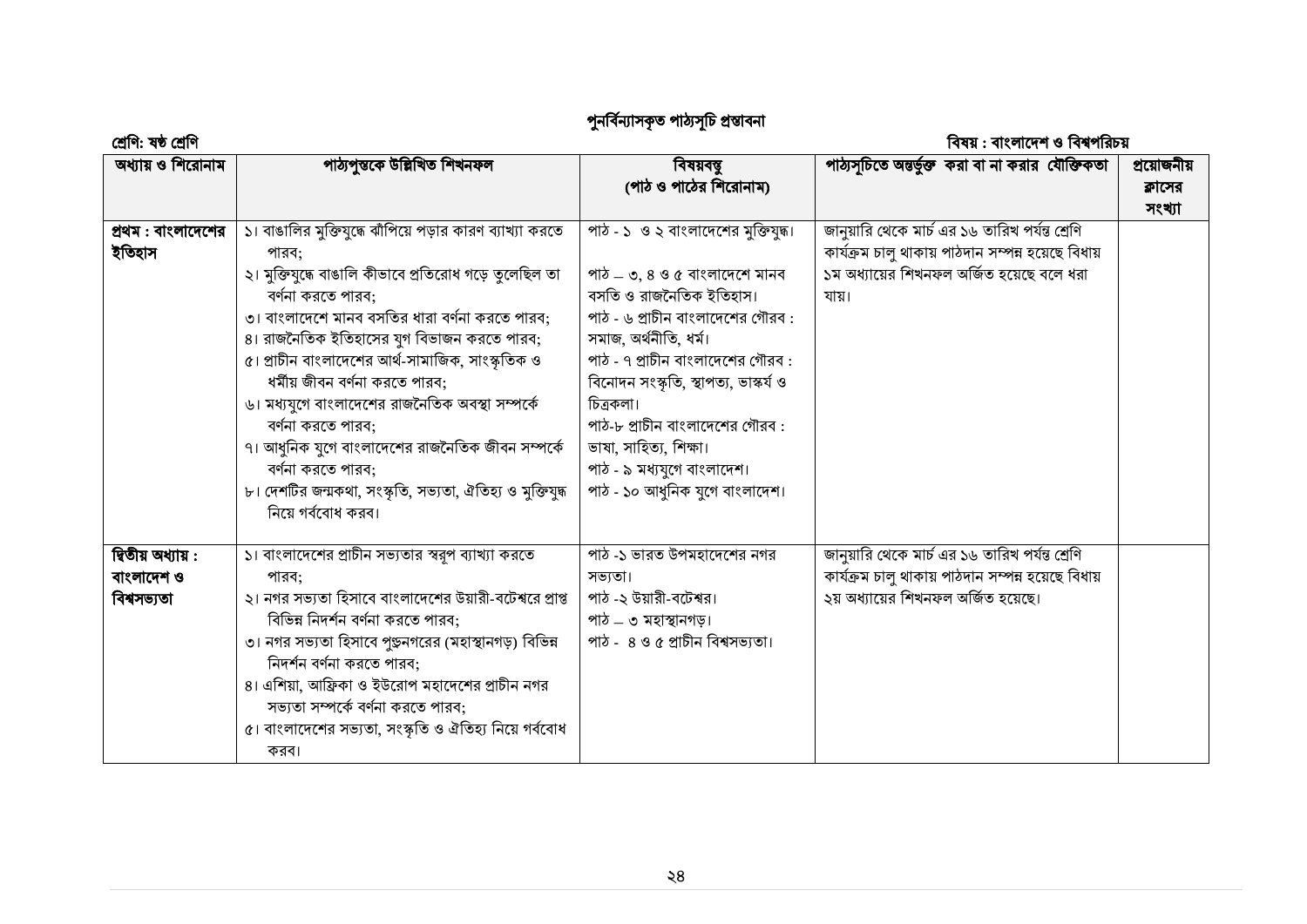| তৃতীয় অধ্যায় : বিশ্ব-<br>ভৌগোলিক<br>পরিমণ্ডলে<br>বাংলাদেশ | ১। এশিয়া মহাদেশের ভৌগোলিক অবস্থান, আয়তন,<br>জনসংখ্যা, ভূপ্রকৃতি, জলবায়ু, অর্থনীতি, ধর্ম সম্পর্কে<br>ব্যাখ্যা করতে পারবো।<br>২। বিশ্ব পরিমন্ডলে এশিয়া মহাদেশের অবস্থান ও এশিয়া<br>মহাদেশে বাংলাদেশের অবস্থান ব্যাখ্যা করতে পারব;                                                                                                                                                                                                                                                                                                     | পাঠ - ১ মহাদেশের ভৌগোলিক<br>পরিচয়।<br>পাঠ $-$ ২ ও ৩ এশিয়া মহাদেশের<br>ভৌগোলিক অবস্থান, আয়তন,ভ়প্ৰকৃতি                                                                                                                                                                                                                      | পরবর্তী শ্রেণিতে পাঠ ৪ সম্পর্কে জ্ঞান অর্জনের<br>সুযোগ আছে।<br>শিক্ষকের পক্ষে পাঠ ১, ২ ও ৩ উপস্থাপনের মধ্যে<br>দিয়ে পাঠ ৭ ও ৮ উপস্থাপন করা সম্ভব।                                                                                                                                   | ০২  |
|-------------------------------------------------------------|------------------------------------------------------------------------------------------------------------------------------------------------------------------------------------------------------------------------------------------------------------------------------------------------------------------------------------------------------------------------------------------------------------------------------------------------------------------------------------------------------------------------------------------|-------------------------------------------------------------------------------------------------------------------------------------------------------------------------------------------------------------------------------------------------------------------------------------------------------------------------------|--------------------------------------------------------------------------------------------------------------------------------------------------------------------------------------------------------------------------------------------------------------------------------------|-----|
|                                                             | ৩। পৃথিবীর বিভিন্ন মহাসাগরের অবস্থান ও গুরুত্ব বর্ণনা<br>করতে পারব;<br>৪। পৃথিবীর বিভিন্ন মহাসাগরের অবস্থান ও গুরুত্ব বর্ণনা<br>করতে পারব;<br>৫। মানচিত্র অজ্ঞন করে এশিয়া মহাদেশে বাংলাদেশের<br>অবস্থান নির্দেশ করতে পারব।                                                                                                                                                                                                                                                                                                              | ও জলবায়ু।<br>পাঠ - ৪ এশিয়ার জনসংখ্যা, অর্থনীতি<br>ও ধর্ম।<br>পাঠ $-$ ৫ ও ৬ এশিয়া মহাদেশে<br>বাংলাদেশের অবস্থান।<br>পাঠ - ৭ ও ৮ পৃথিবীর মহাসাগরগুলোর<br>অবস্থান ও গুরুত্ব।                                                                                                                                                  |                                                                                                                                                                                                                                                                                      |     |
| চতুৰ্থ অধ্যায় :<br>বাংলাদেশের<br>জনসংখ্যা পরিচিতি          | ১। জনমিতির ধারণা ব্যাখ্যা করতে পারব;<br>২। বাংলাদেশের জনসংখ্যা পরিবর্তনের প্রভাব বিস্তারকারী<br>উপাদানসমূহ যথা-জন্ম, মৃত্যু, স্থানান্তর, বিবাহ ও<br>সামাজিক গতিশীলতা ব্যাখ্যা করতে পারব;<br>৩। জন্ম, মৃত্যু, স্থানান্তরগমন সম্পর্কিত তারতম্যের কারণ ও<br>প্রভাব বর্ণনা করতে পারব;<br>৪। জনসংখ্যা তথ্যের উপস্থাপনে সংখ্যাতাত্ত্বিক কৌশল<br>প্রয়োগ করতে পারব।                                                                                                                                                                             | পাঠ - ১ জনমিতির ধারনা।<br>পাঠ - ২, ৩ ও ৪ জনসংখ্যা পরিবর্তনে<br>প্রভাব বিস্তারকারী উপাদান।<br>পাঠ - ৫ ও ৬ জন্মহার তারতম্যের<br>কারণ ও প্রভাব।<br>পাঠ - ৭ মৃত্যুহার তারতম্যের কারণ ও<br>প্ৰভাব।<br>পাঠ $\_$ ৮ স্থানান্তর তারতম্যের কারণ ও<br>প্ৰভাব।                                                                            | পাঠ ১, ২, ৩ ও ৪ উপস্থাপন<br>করে শিক্ষার্থীদের জ্ঞান অর্জন করতে হবে কারণ এই<br>বিষয়গুলো পরবর্তী শ্রেণিতে সংযুক্ত নাই।<br>পাঠ ৫, ৬, ৭ ও ৮<br>এই পাঠগুলো অপেক্ষাকৃত কম গুরুত্বপূর্ণ ও এই<br>বিষয়গলো পরবর্তী শ্রেণিতে সংযুক্ত আছে।                                                     | ০২  |
| পঞ্চম অধ্যায়:<br>বাংলাদেশের সমাজ                           | ১। সমাজের ধারণা ব্যাখ্যা করতে পারব;<br>২। সমাজজীবনে প্রাকৃতিক ও ভৌগোলিক পরিবেশের প্রভাব<br>বর্ণনা করতে পারব:<br>৩। সমাজ বিকাশের বিভিন্ন স্তর যেমন- শিকার ও<br>খাদ্যসংগ্ৰহভিত্তিক, উদ্যানকৃষি, পশুপালন, কৃষিভিত্তিক,<br>শিল্পভিত্তিক ও শিল্পবিপ্লব-পরবর্তী সমাজের আর্থ-<br>সামাজিক ও সাংস্কৃতিক অবস্থা বর্ণনা করতে পারব;<br>৪। বিবর্তনের বৈশিষ্ট্যগত দিক থেকে বাংলাদেশের<br>সমাজের প্রকৃতি বিশ্লেষণ করতে পারব;<br>৫। কৃষিভিত্তিক সমাজ ও আধুনিক সমাজের উৎপাদন<br>পদ্ধতির তৃলনা করতে পারব;<br>৬। সমাজ বিকাশে বিবর্তনের গুরুত্ব উপলব্ধি করব। | পাঠ - ১ সমাজের ধারণা।<br>পাঠ - ২ সমাজ জীবনে প্রাকৃতিক ও<br>ভৌগোলিক পরিবেশের প্রভাব।<br>পাঠ = ৩ ও ৪  সমাজ বিকাশের বিভিন্ন<br>স্তর যেমন- শিকার ও খাদ্য সংগ্রহ,<br>উদ্যানকৃষি, পশুপালন, সমাজ।<br>পাঠ $\alpha$ ও ৬ সমাজ বিকাশের বিভিন্ন<br>স্তর _কৃষি, শিল্প ও শিল্পবিপ্লব পরবর্তী<br>সমাজ।<br>পাঠ - ৭ বাংলাদেশের সমাজের প্রকৃতি। | পাঠ ১, ৩, ৪, ৫ ও ৬ উপস্থাপন<br>করে শিক্ষার্থীদের জ্ঞান অর্জন করতে হবে কারণ এই<br>বিষয়গুলো পরবর্তী শ্রেণিতে সংযুক্ত নাই।<br>পাঠ ২ ও ৭<br>শিক্ষকের পক্ষে পাঠ ১ উপস্থাপনের মধ্যে দিয়ে পাঠ<br>২ উপস্থাপন করা সম্ভব।<br>পূৰ্ববৰ্তী শ্ৰেণিতে (৫ম) পাঠ ৭ সম্পৰ্কে জ্ঞান অৰ্জিত<br>হয়েছে। | oS. |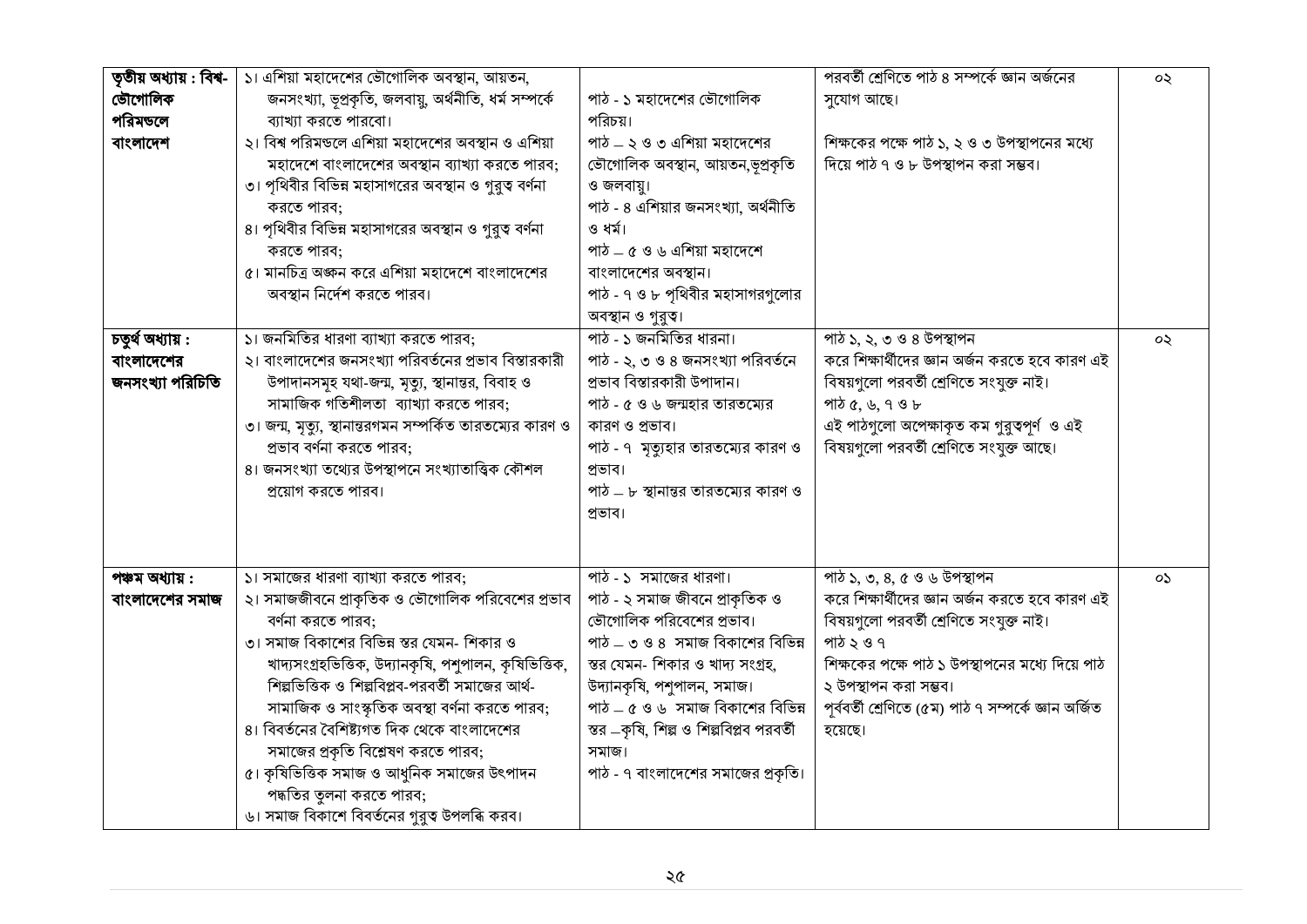| ষষ্ঠ অধ্যায়:   | ১। সংস্কৃতির ধারণা ব্যাখ্যা করতে পারব;                   | পাঠ - ১ সংস্কৃতির ধারণা।                                            | পাঠ ১, ও ২ উপস্থাপন                                | oS. |
|-----------------|----------------------------------------------------------|---------------------------------------------------------------------|----------------------------------------------------|-----|
| বাংলাদেশের      | ২। বাংলাদেশের সংস্কৃতির উপাদান ব্যাখ্যা করতে পারব;       | পাঠ - ২ বাংলাদেশের সংস্কৃতির                                        | করে শিক্ষার্থীদের জ্ঞান অর্জন করতে হবে কারণ এই     |     |
| সংস্কৃতি        | ৩। বাংলাদেশের সংস্কৃতির স্বরূপ ও বৈশিষ্ট্য ব্যাখ্যা করতে | উপাদান                                                              | বিষয়গূলো পরবর্তী শ্রেণিতে সংযুক্ত নাই।            |     |
|                 | পারব:                                                    | পাঠ - ৩ ও ৪ বাংলাদেশের সংস্কৃতির                                    | পাঠ ৩, ৪, ৫ ও ৬                                    |     |
|                 | 8। বাংলাদেশের সংস্কৃতির ধরন ব্যাখ্যা করতে পারব;          | স্বরূপ ও বৈশিষ্ট্য।                                                 | পরবর্তী শ্রেণিতে এই সম্পর্কে জ্ঞান অর্জনের সুযোগ   |     |
|                 | ৫। ব্যক্তি ও গোষ্ঠী জীবনে বাংলাদেশের সংস্কৃতির প্রভাব    | পাঠ - ৫ বাংলাদেশের সংস্কৃতির ধরন।<br>পাঠ - ৬ ব্যক্তি ও গোষ্ঠী জীবনে | আছে।                                               |     |
|                 | বিশ্লেষণ করতে পারব এবং নিজস্ব সংস্কৃতিকে ধারণ ও          |                                                                     |                                                    |     |
|                 | লালন করতে পারব।                                          | বাংলাদেশের সংস্কৃতির প্রভাব।                                        |                                                    |     |
| সপ্তম অধ্যায়:  | ১। বাংলাদেশের জনগণের অর্থনৈতিক জীবনধারা বর্ণনা           | পাঠ - ১ ও ২ অর্থনৈতিক জীবনধারা।                                     | পাঠ ১, ২, ৩ ও ৫ উপস্থাপন                           | ০২  |
| বাংলাদেশের      | করতে পারব;                                               | পাঠ - ৩  বাংলাদেশের অর্থনীতির                                       | করে শিক্ষার্থীদের জ্ঞান অর্জন করতে হবে কারণ এই     |     |
| অৰ্থনীতি        | ২। গ্রাম ও শহরের অর্থনৈতিক কাজ বর্ণনা করতে পারব;         | খাতসমূহ।                                                            | বিষয়গুলো পরবর্তী শ্রেণিতে সংযুক্ত নাই।            |     |
|                 | ৩। শহর ও গ্রামের অর্থনীতির তুলনা করতে পারব;              | পাঠ - ৪  বাংলাদেশের অর্থনৈতিক                                       | পাঠ ৪ পরবর্তী শ্রেণিতে পাঠ এই সম্পর্কে জ্ঞান       |     |
|                 | ৪। বাংলাদেশের অর্থনীতির প্রধান প্রধান খাতের বর্ণনা       | উন্নয়নের সম্ভাবনা।                                                 | অর্জনের সুযোগ আছে।                                 |     |
|                 | করতে পারব;                                               | পাঠ - ৫ উন্নয়নের পূর্বশর্ত - দক্ষ                                  |                                                    |     |
|                 | ৫। বাংলাদেশের অর্থনৈতিক উন্নয়নের গুরুত্ব উপলব্ধি        | জনশক্তি।                                                            |                                                    |     |
|                 | করতে পারব;                                               |                                                                     |                                                    |     |
|                 | ৬। বাংলাদেশের অর্থনৈতিক উন্নয়নের সম্ভাবনা ব্যাখ্যা      |                                                                     |                                                    |     |
|                 | করতে পারব;                                               |                                                                     |                                                    |     |
|                 | ৭। বাংলাদেশের জনসংখ্যা কীভাবে সম্পদ হতে পারে তা          |                                                                     |                                                    |     |
|                 | ব্যাখ্যা করতে পারব;                                      |                                                                     |                                                    |     |
|                 | ৮। বাংলাদেশের অর্থনৈতিক কার্যাবলি সম্পর্কে সচেতন হব      |                                                                     |                                                    |     |
|                 | এবং নিজেকে দক্ষ সম্পদে পরিণত করতে উদ্বুদ্ধ হব।           |                                                                     |                                                    |     |
| অষ্টম অধ্যায় : | ১। রাষ্ট্রের ধারণা ব্যাখ্যা করতে পারব;                   | পাঠ - ১ রাষ্ট্রের ধারণা।                                            | পাঠ- ১, ৩, ৪, উপস্থাপন                             | 0S  |
| বাংলাদেশ ও      | ২। বাংলাদেশ কেন একটি রাষ্ট্র তা ব্যাখ্যা করতে পারব;      | পাঠ - ২ রাষ্ট্র হিসাবে বাংলাদেশ।                                    | করে শিক্ষার্থীদের জ্ঞান অর্জন করতে হবে কারণ এই     |     |
| বাংলাদেশের      | ৩। নাগরিক ও নাগরিকতার ধারণা ব্যাখ্যা করতে পারব;          | পাঠ - ৩ নাগরিক ও নাগরিকত্বের                                        | বিষয়গুলো পরবর্তী শ্রেণিতে সংযুক্ত নাই।            |     |
| নাগরিক          | ৪। বাংলাদেশে নাগরিকতা অর্জনের পদ্ধতি বর্ণনা করতে         | ধারণা।                                                              | পাঠ- ২ ও ৫                                         |     |
|                 | পারব;                                                    | পাঠ - ৪ নাগরিকত্ব লাভের নিয়ম।                                      | পাঠ ১ উপস্থাপনে পাঠ ২ কে উদাহরন হিসাবে             |     |
|                 | ৫। বিভিন্ন দেশের নাগরিকতা অর্জন পদ্ধতির তুলনা করতে       | পাঠ -৫ দেশের উন্নয়নে নাগরিকের                                      | উপস্থাপন করা যায়।                                 |     |
|                 | পারব;                                                    | ভূমিকা।                                                             | পাঠ - ৫ পরবর্তী শ্রেণিতে এই সম্পর্কে জ্ঞান অর্জনের |     |
|                 | ৬। দেশের উন্নয়নে নাগরিকের ভূমিকা ব্যাখ্যা করতে          |                                                                     | সুযোগ আছে।                                         |     |
|                 | পারব;                                                    |                                                                     |                                                    |     |
|                 | ৭। দেশের উন্নয়নে নাগরিকের সক্রিয় ভূমিকার গুরুত্ব       |                                                                     |                                                    |     |
|                 | উপলব্ধি করব।                                             |                                                                     |                                                    |     |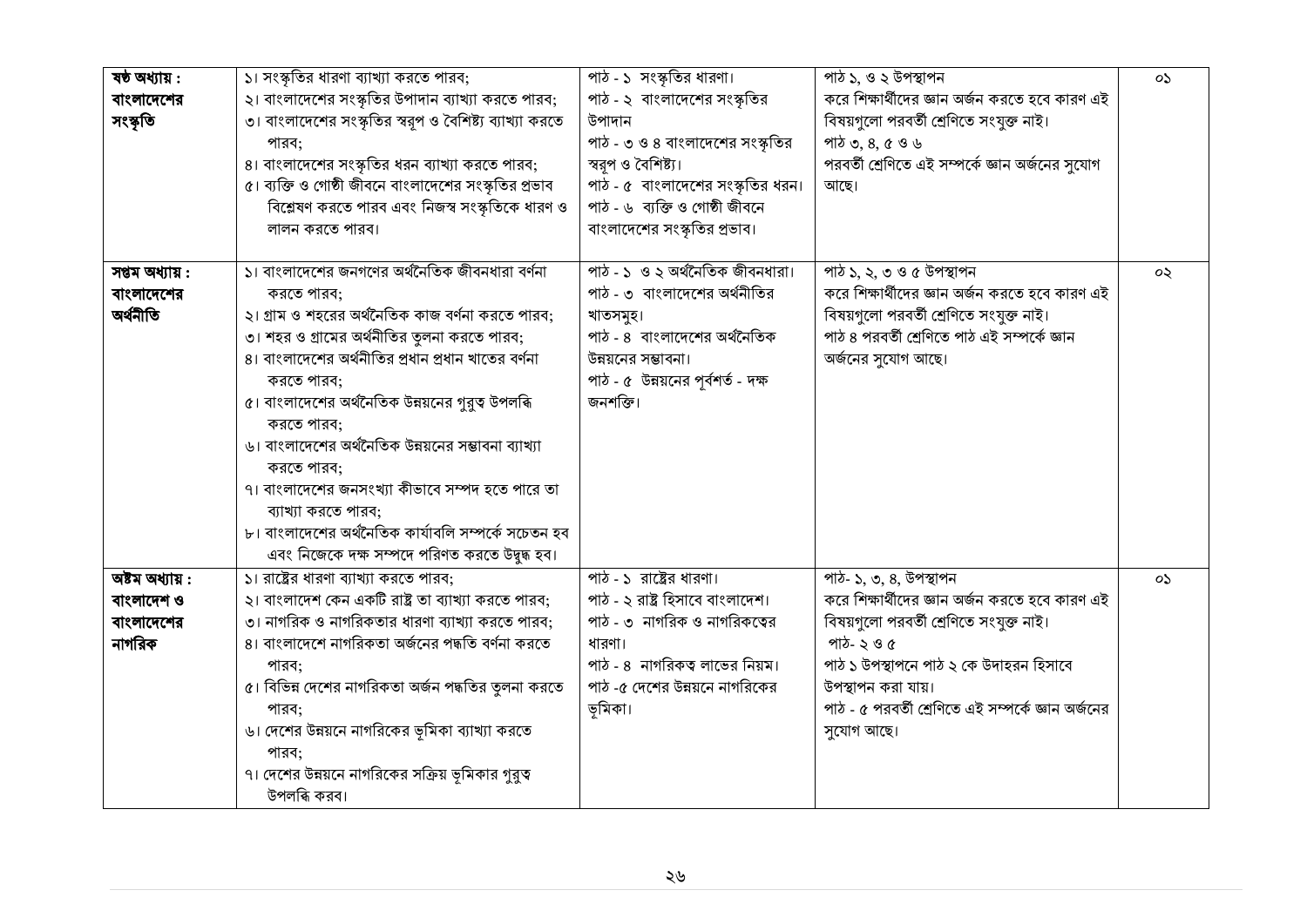| নবম অধ্যায়:<br>বাংলাদেশের<br>পরিবেশ                               | ১। পরিবেশের সাথে মানুষের পারস্পরিক সম্পর্ক ব্যাখ্যা<br>করতে পারব;<br>২। পরিবেশগত সমস্যার কারণ ব্যাখ্যা করতে পারব;<br>৩। পরিবেশগত সমস্যার প্রভাব বিশ্লেষণ করতে পারব;<br>৪। বাংলাদেশের পরিবেশগত সমস্যা প্রতিরোধ ও নিয়ন্ত্রণে<br>করণীয় সম্পর্কে বর্ণনা করতে পারব;<br>৫। পরিবেশগত সমস্যার উপর প্রতিবেদন তৈরি করতে<br>পারব:<br>৬। পরিবেশ বিষয়ে সচেতন হব।                                                                                                                                                                                                                                                                                                                     | পাঠ -১ মানুষ ও পরিবেশ।<br>পাঠ - ২ ও ৩ পরিবেশগত সমস্যা :<br>কারণ ও প্রভাব.<br>পাঠ - ৪ ও ৫<br>বাংলাদেশের পরিবেশগত সমস্যার<br>প্রতিরোধ ও নিয়ন্ত্রণে করণীয়।                                                                                                                                            | পাঠ- ১, ২ ও ৩  উপস্থাপন করে শিক্ষার্থীদের জ্ঞান<br>অৰ্জন করতে হবে কারণ এই বিষয়গুলো পরবর্তী<br>শ্ৰেণিতে সংযুক্ত নাই।<br>পাঠ ৪, ৫ অপেক্ষাকৃত কম গুরুত্বপূর্ণ।                                                       | oS           |
|--------------------------------------------------------------------|----------------------------------------------------------------------------------------------------------------------------------------------------------------------------------------------------------------------------------------------------------------------------------------------------------------------------------------------------------------------------------------------------------------------------------------------------------------------------------------------------------------------------------------------------------------------------------------------------------------------------------------------------------------------------|------------------------------------------------------------------------------------------------------------------------------------------------------------------------------------------------------------------------------------------------------------------------------------------------------|--------------------------------------------------------------------------------------------------------------------------------------------------------------------------------------------------------------------|--------------|
| দশম অধ্যায়:<br>বাংলাদেশে শিশু<br>অধিকার                           | ১। শিশু অধিকারের ধারণা ব্যাখ্যা করতে পারব;<br>২। জাতিসংঘ ঘোষিত 'শিশু অধিকার সনদ' অনুযায়ী শিশু<br>অধিকারসমূহ বর্ণনা করতে পারব এবং বাংলাদেশের<br>শিশু অধিকারের বাস্তবতা তুলে ধরতে পারব;<br>৩। শিশু অধিকারের উপর অনুসন্ধানমূলক প্রতিবেদন তৈরি<br>করতে পারব।                                                                                                                                                                                                                                                                                                                                                                                                                  | পাঠ - ১ শিশু অধিকার।<br>পাঠ -২ জাতিসংঘ স্বীকৃত শিশু<br>অধিকার।<br>পাঠ ৩<br>বাংলাদেশে শিশু অধিকার পরিস্থিতি।                                                                                                                                                                                          | পাঠ- ১ ও ২ উপস্থাপন করে শিক্ষার্থীদের জ্ঞান<br>অৰ্জন করতে হবে কারণ এই বিষয়গুলো পরবর্তী<br>শ্ৰেণিতে সংযুক্ত নাই।<br>পাঠ ৩ পরবর্তী শ্রেণিতে এই সম্পর্কে জ্ঞান অর্জনের<br>সুযোগ আছে।                                 | os           |
| একাদশ অধ্যায় :<br>বাংলাপদেশে শিশুর<br>বেড়ে উঠা ও<br>প্ৰতিবন্ধকতা | ১। সামাজিকীকরণ প্রক্রিয়ার ধারণা ও এর প্রভাব ব্যাখ্যা<br>করতে পারব;<br>২। সামাজিকীকরণের মাধ্যম ও এর গুরুত্ব বর্ণনা করতে<br>পারব:<br>৩। শিশুশ্রমের ধারণা, কারণ ও প্রভাব ব্যাখ্যা করতে পারব;<br>৪। শ্রমজীবী শিশুর প্রতি আমাদের মনোভাব কী হওয়া<br>উচিত তা বৰ্ণনা করতে পারব:<br>৫। বাংলাদেশে শিশু নির্যাতনের প্রকৃতি, কারণ ও প্রভাব<br>ব্যাখ্যা করতে পারব;<br>৬। শিশুপাচারের কৌশল, কারণ এবং এর ক্ষতিকর দিক<br>বিশ্লেষণ করতে পারব;<br>৭। শিশুপাচার প্রতিরোধের উপায় ব্যাখ্যা করতে পারব;<br>৮। সামাজিকীকরণের মাধ্যমে মানবিক ও সামাজিক<br>গুণাবলি রপ্ত করে পারিবারিক ও সামাজিক সম্পর্ক<br>উন্নয়নে যোগ্যতা অর্জন করব:<br>৯। শ্রমজীবী শিশুর অধিকার ও অন্যান্য বিষয়ে সচেতন<br>হব। | পাঠ -১ সামাজিকীকরণ ও সমাজজীবনে<br>এর প্রভাব।<br>পাঠ -২ ও ৩ সামাজিকীকরণের মাধ্যম<br>ও এর গুরুত্ব।<br>পাঠ -৪ ও ৫ শিশুশ্রমের ধারণা, কারণ<br>ও প্রভাব।<br>পাঠ -৬ শ্রমজীবী শিশুর প্রতি আমাদের<br>মনোভাব।<br>পাঠ -৭ শিশু নির্যাতনের প্রকৃতি, কারণ<br>ও প্রভাব।<br>পাঠ-৮ ও ৯ শিশুপাচার, কারণ ও<br>প্রতিরোধ। | পাঠ- ১, ৪, ৫ ও ৭ উপস্থাপন করে শিক্ষার্থীদের জ্ঞান<br>অৰ্জন করতে হবে কারণ এই বিষয়গুলো পরবর্তী<br>শ্ৰেণিতে সংযুক্ত নাই।<br>পাঠ ২, ৩, ৬, ৮ ও ৯ সময়ের স্বল্পতার জন্য পরবর্তী<br>শ্রেণিতে জ্ঞান অর্জনের সুযোগ রয়েছে। | $\mathsf{S}$ |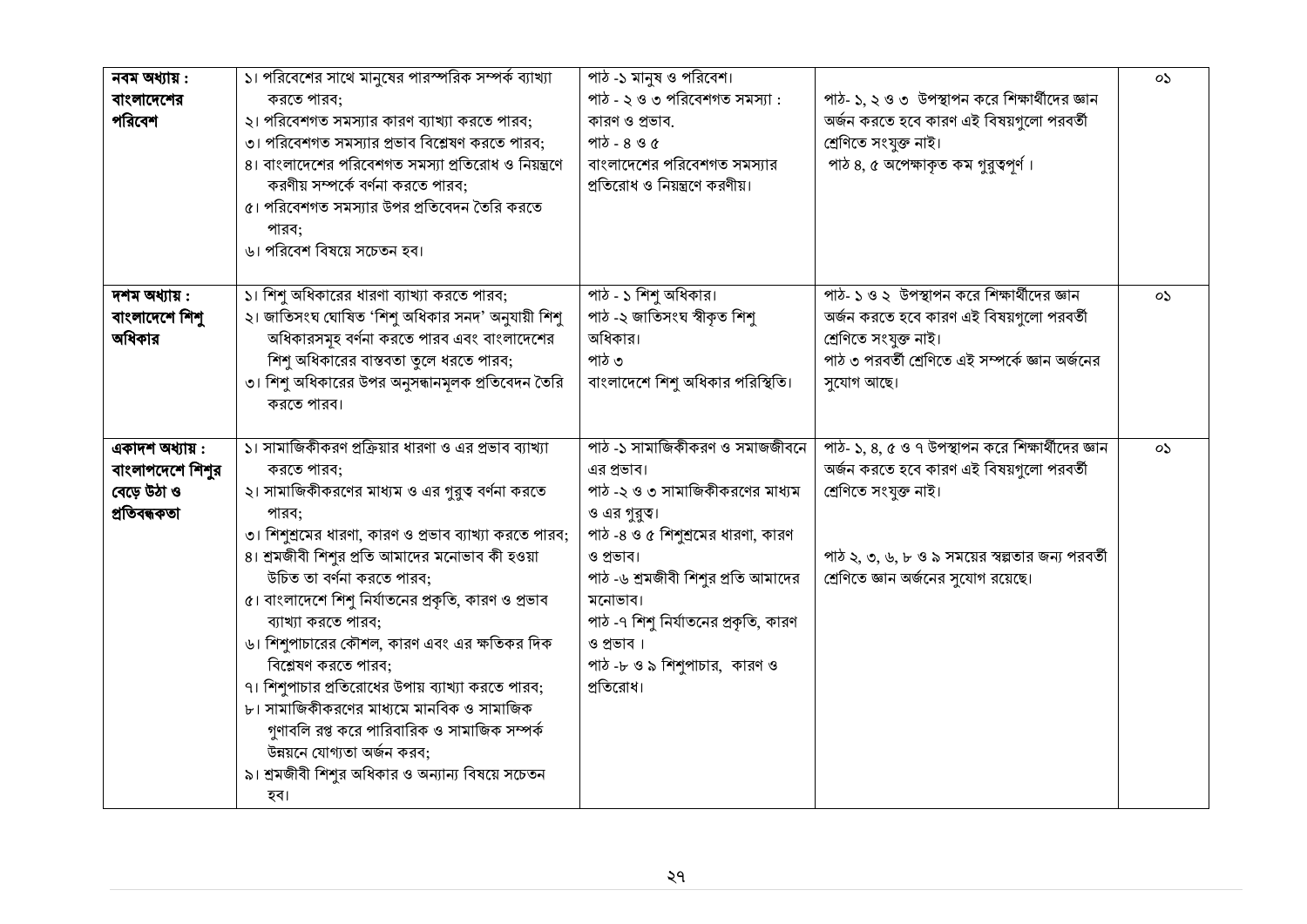| দ্বাদশ অধ্যায় :<br>বাংলাদেশ ও<br>আঞ্চলিক<br>সহযোগিতা  | ১। আঞ্চলিক সহযোগিতার গুরুত্ব ব্যাখ্যা করতে পারব;<br>২। একই অঞ্চলভুক্ত বিভিন্ন দেশের মধ্যে সহযোগিতার<br>ক্ষেত্র উল্লেখ করতে পারব:<br>৩। বিশ্বের উল্লেখযোগ্য আঞ্চলিক সহযোগিতা সংস্থার গঠন<br>এবং কাৰ্যক্ৰম বৰ্ণনা করতে পারব:<br>৪। পারস্পরিক সম্প্রীতি, সহযোগিতা, সৌহার্দ, ভ্রাতৃত্ববোধে | পাঠ - ১ ও ২ আঞ্চলিক সহযোগিতার<br>গুরুত্ব ও এর ক্ষেত্র।<br>পাঠ -৩ ও ৪ উল্লেখযোগ্য আঞ্চলিক<br>সহযোগিতা সংস্থাসমূহ। | পাঠ- ১ ও ২ উপস্থাপন করে শিক্ষার্থীদের জ্ঞান<br>অৰ্জন করতে হবে কারণ এই বিষয়গুলো পরবর্তী<br>শ্ৰেণিতে সংযুক্ত নাই।<br>পাঠ ৩ ও ৪ সময় স্বল্পতার জন্য ও পরবর্তী শ্রেণিতে<br>জ্ঞান অর্জনের সুযোগ রয়েছে। | oS  |
|--------------------------------------------------------|----------------------------------------------------------------------------------------------------------------------------------------------------------------------------------------------------------------------------------------------------------------------------------------|------------------------------------------------------------------------------------------------------------------|-----------------------------------------------------------------------------------------------------------------------------------------------------------------------------------------------------|-----|
| ত্ৰয়োদশ অধ্যায় :<br>টেকসই উন্নয়ন<br>অভীষ্ট (এসডিজি) | উদ্বদ্ধ হব।<br>১। টেকসই উন্নয়ন- এর ধারণা ব্যাখ্যা করতে পারব;<br>২। জাতিসংঘ ঘোষিত টেকসই উন্নয়ন অভীষ্ট (এসডিজি)<br>বর্ণনা করতে পারব;<br>৩। জাতিসংঘ ঘোষিত এসডিজির চিত্রভিত্তিক পোস্টার<br>তৈরি করতে পারব;<br>৪। জাতিসংঘ ঘোষিত টেকসই উন্নয়ন অভীষ্ট অৰ্জনে আগ্ৰহী<br>হব।                 | পাঠ - ১ টেকসই উন্নয়ন।<br>পাঠ - ২ জাতিসংঘ ঘোষিত টেকসই<br>উন্নয়ন অভীষ্ট বা লক্ষ্য ( এসডিজি )                     | পাঠ- ১ উপস্থাপন করে শিক্ষার্থীদের জ্ঞান অর্জন<br>করতে হবে কারণ এটি নতুন একটি বিষয়বস্তু।<br>পাঠ ২ পরবর্তী শ্রেণিতে জ্ঞান অর্জনের সুযোগ<br>রয়েছে।                                                   | oS. |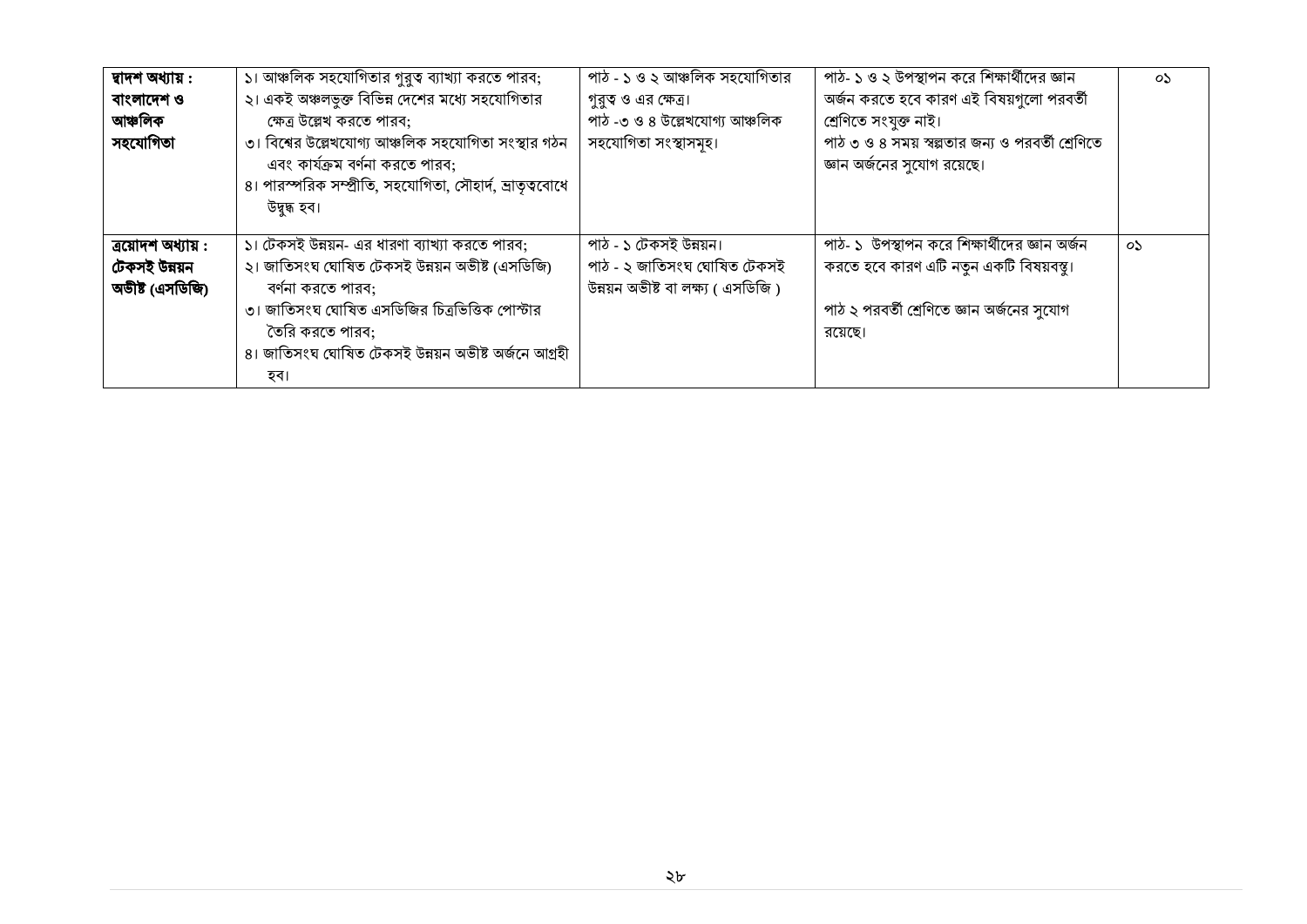# পুনৰ্বিন্যাসকৃত পাঠ্যসূচি প্ৰভাবনা

### শ্ৰেণি: ষষ্ঠ

## বিষয়: তথ্য ও যোগাযোগ প্ৰযুক্তি

| অধ্যায় ও শিরোনাম      | পাঠ্যপুস্তকে উল্লিখিত শিখনফল                                        | বিষয়বস্তু                     | পাঠ্যসূচীতে অন্তর্ভুক্ত করা বা না করারর              | প্রয়োজনীয়    |
|------------------------|---------------------------------------------------------------------|--------------------------------|------------------------------------------------------|----------------|
|                        |                                                                     | (পাঠ ও পাঠের শিরোনাম)          | যৌক্তিকতা                                            | ক্লাসের সংখ্যা |
| প্ৰথম অধ্যায়: তথ্য ও  | তথ্য ও যোগাযোগ প্রযুক্তি কী তা বর্ণনা করতে                          | পাঠ-১ ও ২: তথ্য ও যোগাযোগ      | জানুয়ারি ফেব্রুয়ারি মাসে এই অধ্যায়টি              |                |
| যোগাযোগ প্ৰযুক্তি      | পারব।                                                               | প্রযুক্তির ধারণা               | সকল শিক্ষা প্ৰতিষ্ঠানে পাঠদান সম্পন্ন                |                |
| পরিচিতি                | উপাত্ত আর তথ্যের মধ্যে পার্থক্য কী তা<br>উদাহরণসহ বর্ণনা করতে পারব। | পাঠ-৩: উপাত্ত ও তথ্য           | হয়েছে তাই প্রতিটি শিখনফলই রাখার<br>সুপারিশ করা হলো। |                |
|                        | কোথায় কোথায় তথ্য ও প্রযুক্তি ব্যবহার করা যেতে                     | পাঠ-৪, ৫ ও ৬: তথ্য ও যোগাযোগ   |                                                      |                |
|                        | পাওে তা বর্ণনা করতে পারব।                                           | প্রযুক্তির ব্যবহার             |                                                      |                |
|                        | তথ্য ও যোগাযোগ প্রযুক্তির গুরুত্ব ব্যাখ্যা করতে                     | পাঠ-৭ ও ৮: তথ্য ও যোগাযোগ      |                                                      |                |
|                        | পারব।                                                               | প্রযুক্তির গুরুতু              |                                                      |                |
|                        | নিজের স্কুলে তথ্য ও যোগাযোগ প্রযুক্তি ব্যবহার                       | পাঠ-৭ ও ৮: তথ্য ও যোগাযোগ      |                                                      |                |
|                        | নিয়ে একটা পোস্টার তৈরি করতে পারব।                                  | প্রযুক্তির গুরুতু              |                                                      |                |
| দ্বিতীয় অধ্যায়: তথ্য | কম্পিউটার কেমন করে কাজ করে তা বর্ণনা করতে                           |                                | এই অধ্যায়ের শিখনফলগুলো শিক্ষার্থীদের                |                |
| ও যোগাযোগ প্ৰযুক্তি    | পারব।                                                               | পাঠ-১ তথ্য ও যোগাযোগ প্রযুক্তি | কাছে নতুন তাই অধিকাংশ শিখনফল রাখার                   | Ŋ              |
| সংশ্লিষ্টযন্ত্ৰপাতি    |                                                                     | সংশ্লিষ্ট যন্ত্ৰপাতি কম্পিউটার | সুপারিশ করা হলো।                                     |                |
|                        | তথ্য ও যোগাযোগ প্রযুক্তিতে যে সব যন্ত্রপাতি                         |                                | পরবর্তী ৭ম শ্রেণির ১ম অধ্যায়ে পুনরায়               |                |
|                        | ব্যবহার হয় সেগুলো বর্ণনা করতে পারব।                                |                                | আলোচনা আছে। এছাড়াও শিখনফলে                          |                |
|                        |                                                                     |                                | অর্ন্তভূক্ত একটিপাঠ (পাঠ-২) একধরনের                  |                |
|                        |                                                                     | পাঠ-২ কম্পিউটার কম্পিউটার খেলা | খেলা যা শিক্ষার্থীদের পরস্পরের সংস্পর্শে             | $\circ$        |
|                        |                                                                     |                                | এসে খেলতে হয় যা কোভিড-৯ পরিষ্থিতির                  |                |
|                        |                                                                     |                                | কারণে এই শিক্ষণফলগুলো বাদ দেওয়ার                    |                |
|                        |                                                                     |                                | সুপারিশ করা হলো।                                     |                |
|                        | তথ্য ও যোগাযোগ প্রযুক্তিতে যে সব যন্ত্র ব্যবহৃত হয়                 | পাঠ-৩ ইনপুট ডিভাইস             |                                                      |                |
|                        | তার কাজ ব্যাখ্যা করতে পারব।                                         |                                |                                                      | S.             |
|                        | তথ্য ও যোগাযোগ প্ৰযুক্তিতে যে সব যন্ত্ৰ ব্যবহৃত হয়                 |                                | এ অধ্যায়ের বিষয়বস্তু পরবর্তী শ্রেণিতে              |                |
|                        | তার কাজ ব্যাখ্যা করতে পারব।                                         | পাঠ-৪: মেমোরি ও স্টোরেজ ডিভাইস | বিস্তারিত আলোচনা করা হয়েছে যার মাধ্যমে              |                |
|                        |                                                                     | পাঠ-৫: প্রসেসর ও মাদারবোর্ড    | শিখনফলগুলো অর্জন করার সুযোগ রয়েছে                   | $\circ$        |
|                        |                                                                     |                                | বিধায় বর্তমান পরিষ্থিতিতে বাদ দেওয়ার               |                |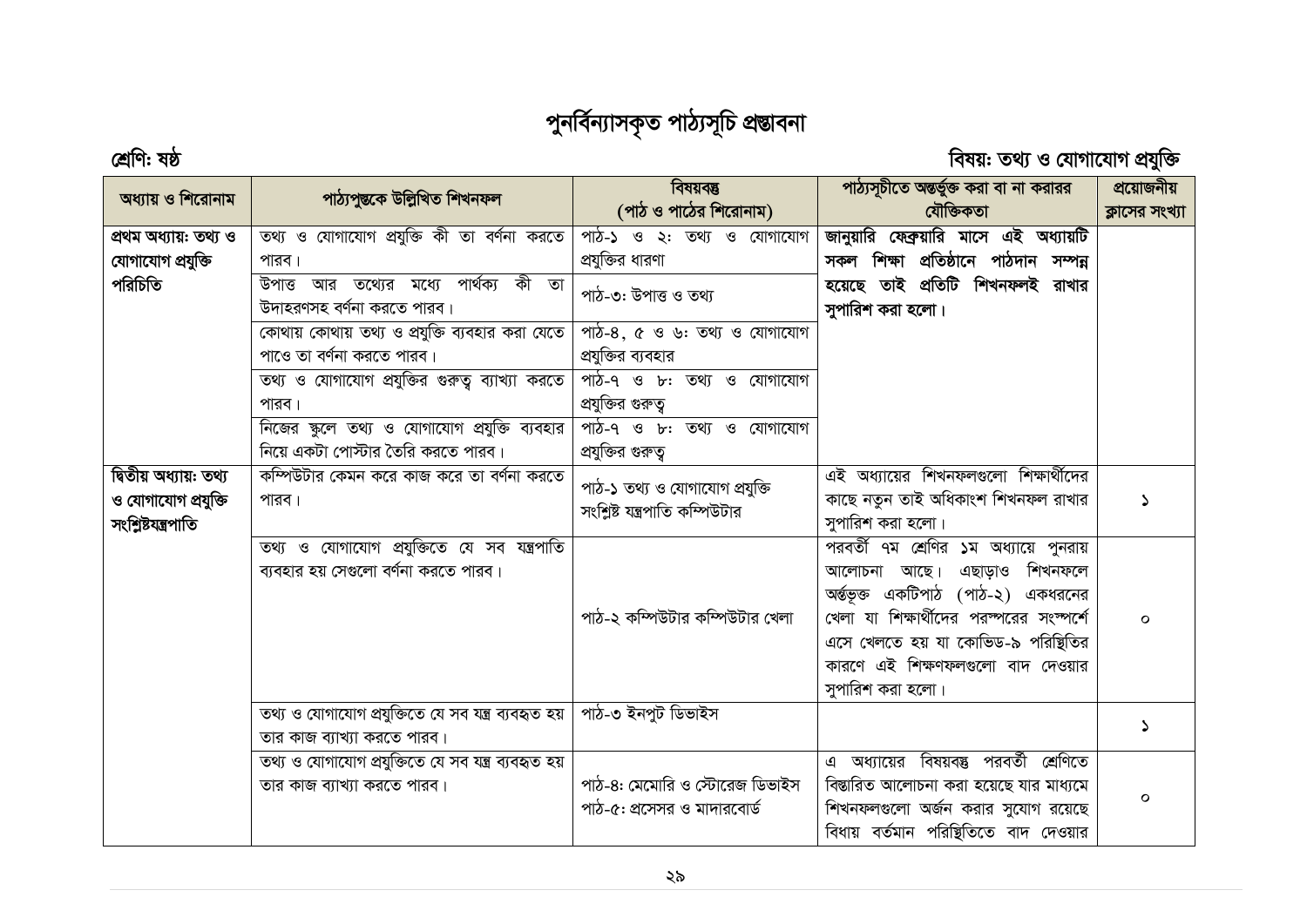| অধ্যায় ও শিরোনাম       | পাঠ্যপুস্তকে উল্লিখিত শিখনফল                        | বিষয়বস্তু                        | পাঠ্যসূচীতে অন্তর্ভুক্ত করা বা না করারর    | প্রয়োজনীয়    |
|-------------------------|-----------------------------------------------------|-----------------------------------|--------------------------------------------|----------------|
|                         |                                                     | (পাঠ ও পাঠের শিরোনাম)             | যৌক্তিকতা                                  | ক্লাসের সংখ্যা |
|                         |                                                     |                                   | সুপারিশ করা হলো।                           |                |
|                         | তথ্য ও যোগাযোগ প্ৰযুক্তিতে যে সব যন্ত্ৰ ব্যবহৃত হয় | পাঠ-৬: আউটপুট ডিভাইস              | পাঠের বিষয়বস্তুসমূহ পরবর্তী শ্রেণির জন্য  |                |
|                         | তার কাজ ব্যাখ্যা করতে পারব।                         |                                   | খুবই গুরুত্বপূর্ণ বিধায় শিফলনফলগুলো       |                |
|                         | হার্ডওয়্যার ও সফটওয়্যার কী তা ব্যাখ্যা করতে       | পাঠ-৭: সফটওয়্যার                 | রাখার সুপারিশ করা হলো।                     | ৩              |
|                         | পারব।                                               | পাঠ-৮: অ্যাপ্লিকেশন সফটওয়্যার    |                                            |                |
|                         | যার্ডওয়্যার ও সফটওয়্যার কী তা ব্যাখ্যা করতে       |                                   | এ অধ্যায়ের বিষয়বস্তু পরবর্তী শ্রেণিতে    |                |
|                         | পারব।                                               | পাঠ-৯: তথ্য ও যোগাযোগ প্রযুক্তির  | বিস্তারিত আলোচনা করা হয়েছে যার মাধ্যমে    |                |
|                         |                                                     | আরও কিছু যন্ত্রপাতি               | শিখনফলগুলো অর্জন করার সুযোগ রয়েছে         |                |
|                         |                                                     |                                   | বিধায় বর্তমান পরিষ্থিতিতে বাদ দেওয়ার     |                |
|                         |                                                     |                                   | সুপারিশ করা হলো।                           |                |
| তৃতীয় অধ্যায়: তথ্য ও  | তথ্য ও যোগাযোগ প্রযুক্তির কিছু কিছু যন্ত্রপাতি      |                                   | এ অধ্যায়ের বিষয়বস্তু পরবর্তী শ্রেণিতে    |                |
| যোগাযোগ প্রযুক্তির      | কেমন করে সুরক্ষা করা যায় তা ব্যাখ্যা করতে          | পাঠ-২: আইসিটি যন্ত্ৰপাতি          | বিস্তারিত আলোচনা করা হয়েছে যার মাধ্যমে    |                |
| নিরাপদ ব্যবহার          | পারব।                                               | রক্ষণাবেক্ষণ                      | শিখনফলগুলো অর্জন করার সুযোগ রয়েছে         | $\circ$        |
|                         |                                                     | পাঠ-৩: সফটওয়্যার রক্ষণাবেক্ষণ    | বিধায় বর্তমান পরিষ্থিতিতে বাদ দেওয়ার     |                |
|                         |                                                     |                                   | সুপারিশ করা হলো।                           |                |
|                         | তথ্য ও যোগাযোগ প্রযুক্তির নিরাপদ ব্যবহারের          | পাঠ-১: তথ্য ও যোগাযোগ প্রযুক্তির  | এই অধ্যায়ের শিখনফলগুলো শুধুমাত্র ষষ্ঠ     | ۵              |
|                         | বিষয়টি ব্যাখ্যা করতে পারব।                         | নিরাপদ ব্যবহার                    | শ্রেণিতেই অন্তর্ভুক্ত রয়েছে এবং পরবর্তী   |                |
|                         | কম্পিউটারের পিছনে বেশি সময় দিলে কোনো               | পাঠ-৪ ও ৫: আইসিটি ব্যবহারে ঝুঁকি  | হয়নি।<br>শ্ৰেণিতে<br>অৰ্ন্তভূক্ত<br>তাই   | ২              |
|                         | সমস্যা হতে পারে কি-না তা বর্ণনা করতে পারব।          | ও সতর্কতা অবলম্বনের পন্থা         | শিফলনফলগুলো রাখার সুপারিশ করা হলো।         |                |
| চতুৰ্থ অধ্যায়: ওয়াৰ্ড | ওয়ার্ড প্রসেসিং বিষয়টি বর্ণনা করতে পারব।          | পাঠ-১: ওয়ার্ড প্রসেসর কি         | এ অধ্যায়ের বিষয়বস্তু পরবর্তী শ্রেণিতে    |                |
| প্ৰসেসিং                | তথ্য ও যোগাযোগ প্রযুক্তির সাথে ওয়ার্ড প্রসেসিংয়ের | পাঠ-১: ওয়ার্ড প্রসেসর কি         | বিস্তারিত আলোচনা করা হয়েছে যার মাধ্যমে    | $\mathbf{o}$   |
|                         | সম্পৰ্ক বৰ্ণনা করতে পারব।                           |                                   | শিখনফলগুলো অর্জন করার সুযোগ রয়েছে         |                |
|                         | তথ্য ও যোগাযোগ প্রযুক্তিতে ওয়ার্ড প্রসেসিংয়ের     | পাঠ-২: তথ্য ও যোগাযোগ প্রযুক্তিতে | বিধায় বর্তমান পরিষ্থিতিতে বাদ দেওয়ার     | $\mathsf{o}$   |
|                         | গুরুত্ব ব্যাখ্যা করতে পারব।                         | ওয়ার্ড প্রসেসরের গুরুতু          | সুপারিশ করা হলো।                           |                |
|                         | কিছু একটা লিখে সেটা সংরক্ষণ করার জন্যে ফাইল         | পাঠ-৩ থেকে ২৮: ওয়ার্ড প্রসেসর    |                                            |                |
|                         | তৈরি করতে পারব।                                     | ব্যবহার করে নতুন ফাইল খোলা ও      |                                            | O              |
|                         |                                                     | লেখা                              |                                            | O              |
|                         | ওয়ার্ড প্রসেসর ব্যবহার কওে ইংরেজিতে কাজ            | পাঠ-৩-২৮: ওয়ার্ড প্রসেসর ব্যবহার |                                            |                |
|                         | চালানোর মতো লেখার কাজ করতে পারব।                    | কওে নতুন ফাইল খোলা ও লেখা         |                                            |                |
| পঞ্চম অধ্যায়:          | ইন্টারনেট সম্পর্কে বর্ণনা করতে পারব।                | পাঠ-১: ইন্টারনেট                  | বিষয়বস্তু পরবর্তী শ্রেণিতে<br>এ অধ্যায়ের | $\mathbf{o}$   |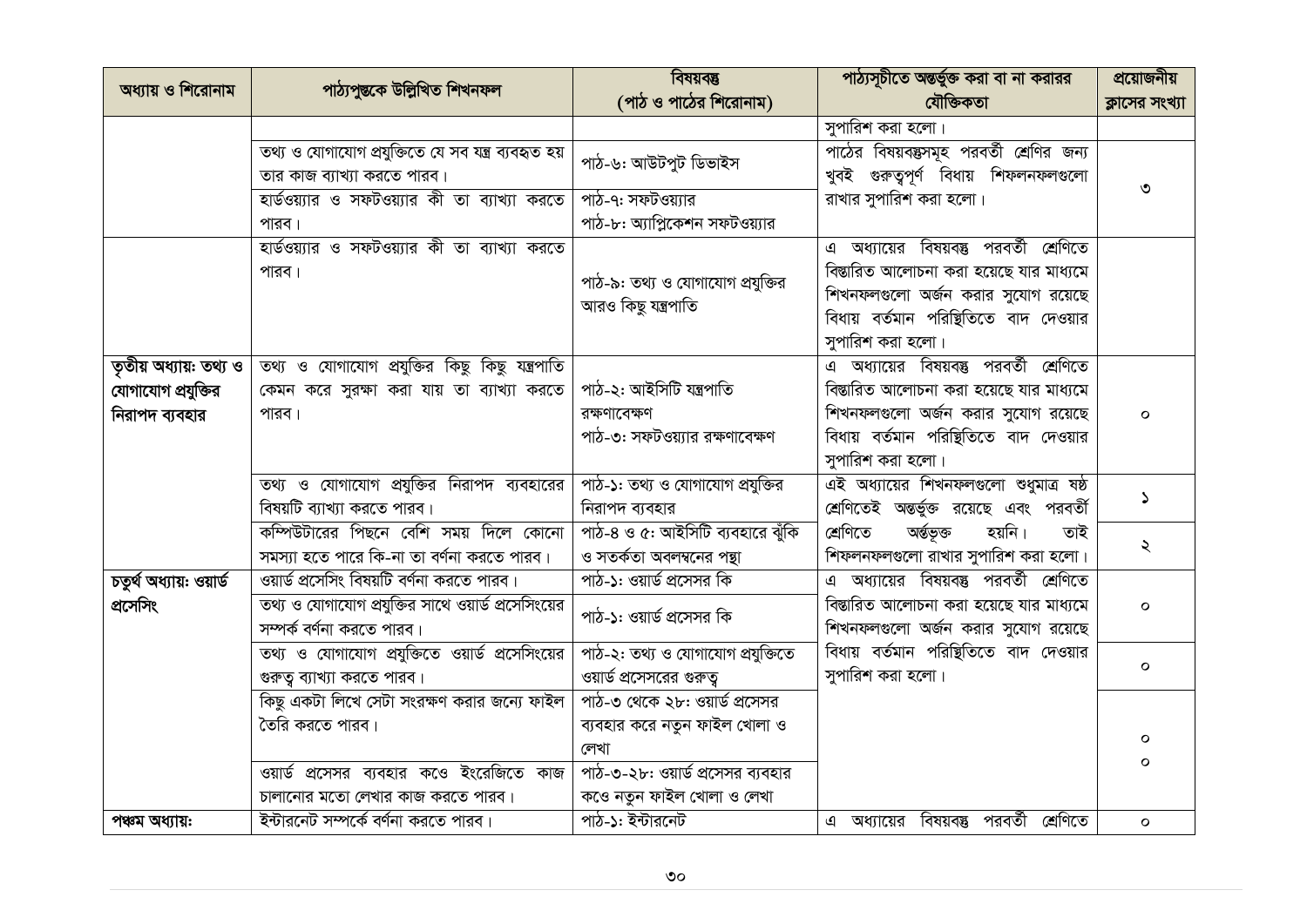| অধ্যায় ও শিরোনাম | পাঠ্যপুস্তকে উল্লিখিত শিখনফল                                         | বিষয়বস্তু<br>(পাঠ ও পাঠের শিরোনাম)        | পাঠ্যসূচীতে অন্তর্ভুক্ত করা বা না করারর<br>যৌক্তিকতা                         | প্রয়োজনীয়<br>ক্লাসের সংখ্যা |
|-------------------|----------------------------------------------------------------------|--------------------------------------------|------------------------------------------------------------------------------|-------------------------------|
| ইন্টারনেট পরিচিতি | ওয়েবসাইট সম্পর্কে বর্ণনা করতে পারব।                                 | পাঠ-৪: ওয়েবসাইট                           | বিস্তারিত আলোচনা করা হয়েছে যার মাধ্যমে                                      | $\circ$                       |
|                   | ব্রাউজার ব্যবহার করে ওয়েবসাইটে প্রবেশ করতে<br>পারব।                 | পাঠ-৫-২০: ওয়েব ব্রাউজার ও সার্চ<br>ইঞ্জিন | শিখনফলগুলো অর্জন করার সুযোগ রয়েছে<br>বিধায় বর্তমান পরিষ্থিতিতে বাদ দেওয়ার | $\circ$                       |
|                   | সার্চ ইঞ্জিন সম্পর্কে বর্ণনা করতে পারব।                              | পাঠ-৫-২০: ওয়েব ব্রাউজার ও সার্চ<br>ইঞ্জিন | সুপারিশ করা হলো।                                                             | $\Omega$                      |
|                   | সার্চ ইঞ্জিন ব্যবহার করে ইন্টারনেট থেকে তথ্য<br>খুঁজে বের করতে পারব। | পাঠ-৫-২০: ওয়েব ব্রাউজার ও সার্চ<br>ইঞ্জিন |                                                                              | $\circ$                       |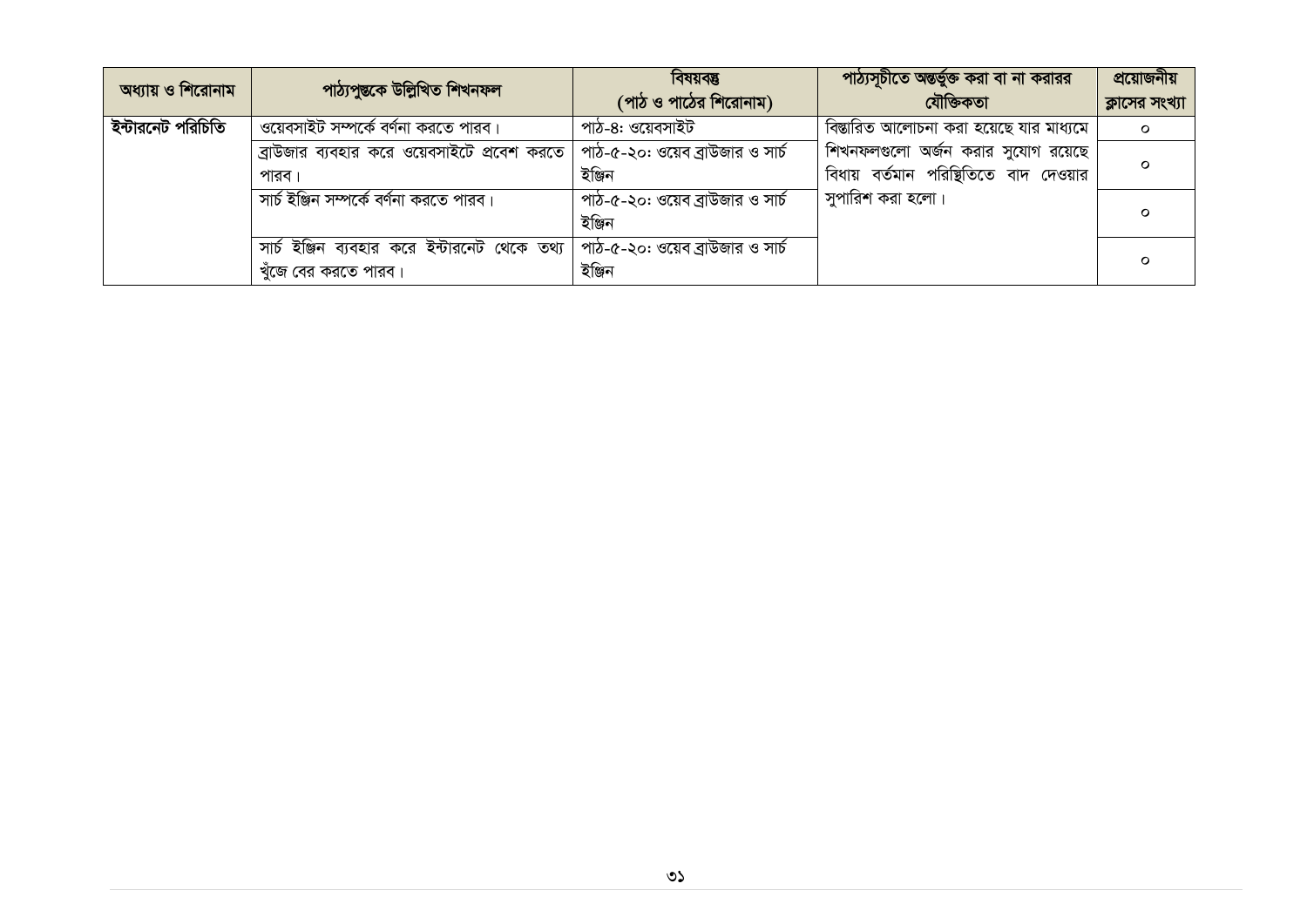# পুনৰ্বিন্যাসকৃত পাঠ্যসূচি প্ৰম্ভাবনা

### শ্ৰেণি: ষষ্ঠ

### বিষয়: ইসলাম ও নৈতিক শিক্ষা

| অধ্যায় ও শিরোনাম          | পাঠ্যপুস্তকে উল্লিখিত শিখনফল                                                                                                                                                                              | বিষয়বস্তু<br>(পাঠ ও পাঠের শিরোনাম)                                         | পাঠ্যসূচিতে অন্তর্ভুক্ত করা বা না করার যৌক্তিকতা                                                                                                                    | প্রয়োজনীয় ক্লাসের<br>সংখ্যা                                |
|----------------------------|-----------------------------------------------------------------------------------------------------------------------------------------------------------------------------------------------------------|-----------------------------------------------------------------------------|---------------------------------------------------------------------------------------------------------------------------------------------------------------------|--------------------------------------------------------------|
| প্ৰথম অধ্যায়<br>:আকাইদ    | $ $ ১। আকাইদ এর ধারণা বর্ণনা করতে পারব।<br>২। তাওহিদের (একত্ববাদ) ধারণা, তাৎপর্য ও<br>তাওহিদে বিশ্বাসের গুরুত্ব ব্যাখ্যা করতে পারব।<br>৩।  অৰ্থসহ কালিমা তায়্যিবা ও কালিমা শাহাদাত                       | পাঠ- ১ (তাওহিদ)<br>পাঠ-২ (কালিমা তায়্যিবা)                                 | করোনা মহামারি শুরুর পূর্বেই (জানুয়ারী থেকে মধ্য মার্চ ২০২০<br>পৰ্যন্ত) পাঠ- ১ থেকে ৫ শ্ৰেণি কক্ষে পাঠদান করা হয়েছে, তাই<br>অন্তৰ্ভুক্ত করা হলো না।                | ------                                                       |
|                            | শুদ্ধ উচ্চরণে পড়তে, বলতে ও ব্যাখ্যা করতে<br>পারব।<br>৪। ইমান মুজমাল (ইমানের সংক্ষিপ্ত<br>পরিচয়) অর্থসহ শুদ্ধ উচ্চরণে পড়তে, বলতে ও                                                                      | পাঠ-৩ (কালিমা শাহাদাত)<br>পাঠ-৪ (ইমান মুজমাল)                               |                                                                                                                                                                     |                                                              |
|                            | ব্যাখ্যা করতে পারব।<br>৫। আল্লাহর কতিপয় গুণবাচক নামের অর্থ ব্যাখ্যা<br>করতে পারব।                                                                                                                        | পাঠ-৫ আল- আসমাউল হুসনা                                                      | পরবর্তী শ্রেণিতে পাঠদানের সুযোগ আছে, তাই অন্তর্ভুক্ত করা হলো<br>না।                                                                                                 |                                                              |
|                            | ৬। রিসালাতের ধারণা ও প্রয়োজনীয়তা ব্যাখ্যা<br>করতে পারব।<br>$91$ আখিরাতের ধারণা, বিশ্বাসের গুরুত্ব ও<br>পর্যায়সমূহ ব্যাখ্যা করতে পারব।<br>৮। নৈতিকতা উন্নয়নে 'আকাইদ'- এর গুরুতু<br>বিশ্রেষণ করতে পারব। | পাঠ-৬ (রিসালাত)<br>পাঠ-৭ (আখিরাত)<br>পাঠ-৮ (আকাইদ ও<br>নৈতিকতা)             | শিক্ষার্থীদের ইসলামের মৌলিক ধারণা অর্জন করানোর জন্য<br>পাঠগুলো গুলো <b>অন্তর্ভুক্ত</b> করা হলো।                                                                     | ১টি ক্লাস (পাঠ<br>$\mathfrak{b}, \mathfrak{q}, \mathfrak{b}$ |
| দ্বিতীয় অধ্যায়:<br>ইবাদত | ১। ইবাদতের ধারণা, তাৎপর্য ও প্রকারভেদ বর্ণনা<br>করতে পারব।<br>২। পবিত্রতা ও অপবিত্রার ধারণা ও পবিত্র থাকার<br>প্রয়োজনীয়তা বর্ণনা করতে পারব।                                                             | পাঠ-১ (ইবাদতের ধারণা ও<br>তাৎপৰ্য)<br>পাঠ-২ (অপবিত্ৰতা)<br>পাঠ-৩ (পবিত্ৰতা) | শিক্ষার্থীদের ইবাদতের ধারণা, পবিত্রতা অর্জন ও অনুশীলনের<br>জন্য পাঠগুলো <b>অন্তৰ্ভুক্ত</b> করা হলো।                                                                 | ১টি ক্লাস (পাঠ<br>5,5,9)                                     |
|                            | <b>৩।   পবিত্র হওয়ার উপায় বর্ণনা করতে পারব।</b>                                                                                                                                                         | পাঠ-৪ (ওজু)<br>পাঠ-৫ (তায়াম্মুম)<br>পাঠ-৬ (গোসল)                           | ইসলামের মৌলিক বিষয়ে ধারণা অর্জনের জন্য  পাঠগুলো <b>অন্তর্ভুক্ত</b><br>$\overline{q}$ করা হলো।<br>পূর্ববর্তী শ্রেণিতে ধারণা অর্জন করেছে, তাই অন্তর্ভুক্ত করা হয়নি। | ১টি ক্লাস (পাঠ ৪,<br>$\hat{C}$<br>$\equiv$ $\equiv$          |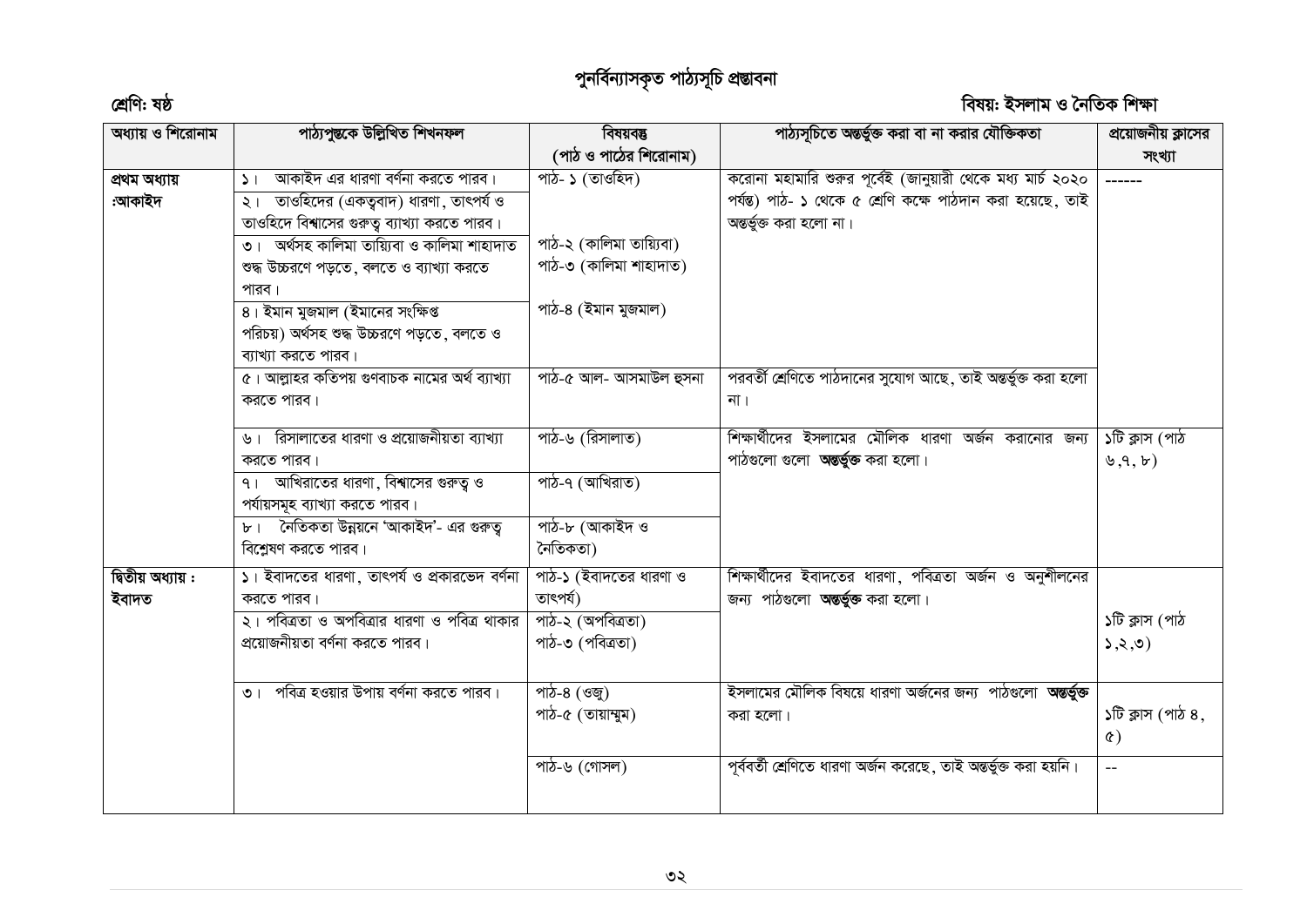| অধ্যায় ও শিরোনাম                          | পাঠ্যপুস্তকে উল্লিখিত শিখনফল                                                                                                                                     | বিষয়বস্তু                                                                                        | পাঠ্যসূচিতে অন্তর্ভুক্ত করা বা না করার যৌক্তিকতা                                                                                        | প্রয়োজনীয় ক্লাসের                                      |
|--------------------------------------------|------------------------------------------------------------------------------------------------------------------------------------------------------------------|---------------------------------------------------------------------------------------------------|-----------------------------------------------------------------------------------------------------------------------------------------|----------------------------------------------------------|
|                                            |                                                                                                                                                                  | (পাঠ ও পাঠের শিরোনাম)                                                                             |                                                                                                                                         | সংখ্যা                                                   |
|                                            | 8। সালাত (নামায) আদায়ের নিয়ম-কানুন,<br>সময়সূচি ও সালাতের ফরজ, ওয়াজিব ইত্যাদি<br>সম্পৰ্কে বৰ্ণনা করতে পারব।<br>৫। সালাত (নামায) ভঙ্গের কারণ বর্ণনা করতে       | পাঠ-৭ (সালাত)<br>পাঠ-৮ সালাতের সময়সূচি<br>পাঠ-৯ (সালাত আদায়ের<br>নিয়ম)<br>পাঠ-১০ (সালাতের ফরজ) | সঠিক নিয়মে সালাত আদায়ের জন্য পাঠণ্ডলো <b>অন্তর্ভুক্ত</b> করা<br>হলো।<br>পাঠ- ৮, ১১ ও ১২ সম্পর্কে শিক্ষাথীরা পূর্ববর্তী শ্রেণিতে ধারণা | $\overline{\mathcal{S}(\mathbb{G})}$ ক্লাস (পাঠ ৭,<br>৯) |
|                                            | পারব।<br>৬। সিজদাহ্ সাহু ও সিজদাহ তিলাওয়াতের                                                                                                                    | পাঠ-১১ (সিজদাহ্)                                                                                  | অর্জন করেছে এবং পরবর্তী শ্রেণিতে এ বিষয়ে জানার সুযোগ<br>রয়েছে, তাই অন্তর্ভুক্ত করা হলো না।                                            |                                                          |
|                                            | ধারণা ও প্রয়োজনীয়তা বর্ণনা করতে পারব।                                                                                                                          | পাঠ-১২ (সিজদায়ে<br>তিলাওয়াত)                                                                    |                                                                                                                                         |                                                          |
|                                            | পরিষ্কার-<br>পরিচ্ছন্নতা,<br>জীবনে<br>$91$ বাস্তব<br>সময়ানুবৰ্তীতা, শৃংখলাবোধ, নিয়মানুবৰ্তীতা ও<br>সাম্যের শিক্ষা অর্জনে সালাতের গুরুতু বিশ্লেষণ<br>করতে পারব। | পাঠ-১৩ (সালাতের নৈতিক<br>শিক্ষা)                                                                  | শিক্ষার্থীদের বাস্তব জীবনে প্রতিফলনের জন্য সালাতের নৈতিক<br>শিক্ষা সম্পর্কে জানার জন্য পাঠ দুটি <b>অন্তর্ভুক্ত</b> করা হলো।             | ১টি ক্লাস (পাঠ ১০,<br>50)                                |
| তৃতীয় অধ্যায়:<br>কুরআন ও হাদিস<br>শিক্ষা | ১। আল-কুরআনের পরিচয় ও গুরুত্ব বর্ণনা<br>করতে পারব।<br>২। আল-কুরআন তিলাওয়াতের গুরুত্ব ও<br>ফজিলত ব্যাখ্যা করতে পারব।                                            | পাঠ-১ (আল-কুরআনের<br>পরিচয়)<br>পাঠ-২ (কুরআন তিলাওয়াত)                                           | আল কুরআনের পরিচয় ও কুরআন তেলাওয়াতের ফজিলত জানার<br>জন্য শিখনফলগুলো <b>অন্তভর্জু</b> করা হলো।                                          | ১টি ক্লাস (পাঠ -১,<br>২)                                 |
|                                            | ৩। তাজবিদ-এর গুরুত্ব ব্যাখ্যা করতে পারব ও<br>মাখরাজ আয়ত্ব করে বিশুভাবে কুরআন পাঠ করতে<br>সক্ষম হবো।                                                             | পাঠ-৩ (তাজবিদ)<br>পাঠ-৪ (মাখরাজ)                                                                  | এই বিষয়গুলো শুদ্ধভাবে কুরআন তিলাওয়াত শিক্ষার জন্য <b>অন্তর্ভুক্ত</b><br>করা হলো।                                                      | ১টি ক্লাস (পাঠ- ৩,<br>8)                                 |
|                                            | ৪। কুরআনের নির্ধারিত পাঁচটি<br>সূরা অর্থসহ মুখন্ত বলতে ও মূল বক্তব্য ব্যাখ্যা<br>করতে পারব।                                                                      | পাঠ-৫ (সূরা আল-ফাতিহা)<br>পাঠ-৬ (সূরা আন- নাস)<br>পাঠ-৭ (সূরা আল- পালাকু)                         | ইবাদত অনুশীলন ও নৈতিক শিক্ষার জন্য <b>অন্তর্ভুক্ত</b> করা হলো।                                                                          | $\delta$ টি ক্লাস (পাঠ- ৫,<br>$\mathbf{b}$ )             |
|                                            | ৫। নির্ধারিত পাঁচটি সূরার পটভূমি (শানেনুযুল)<br>ব্যাখ্যা করতে পারব।                                                                                              | পাঠ-৮ (সূরা আল-হুমাযাহ<br>পাঠ- ৯ (সূরা আল-আসর)                                                    | পাঠ-৬, ৭, ৯ শ্রেণি কার্যদিবস কম হওয়ায় অন্তর্ভুক্ত করা যায়নি।                                                                         |                                                          |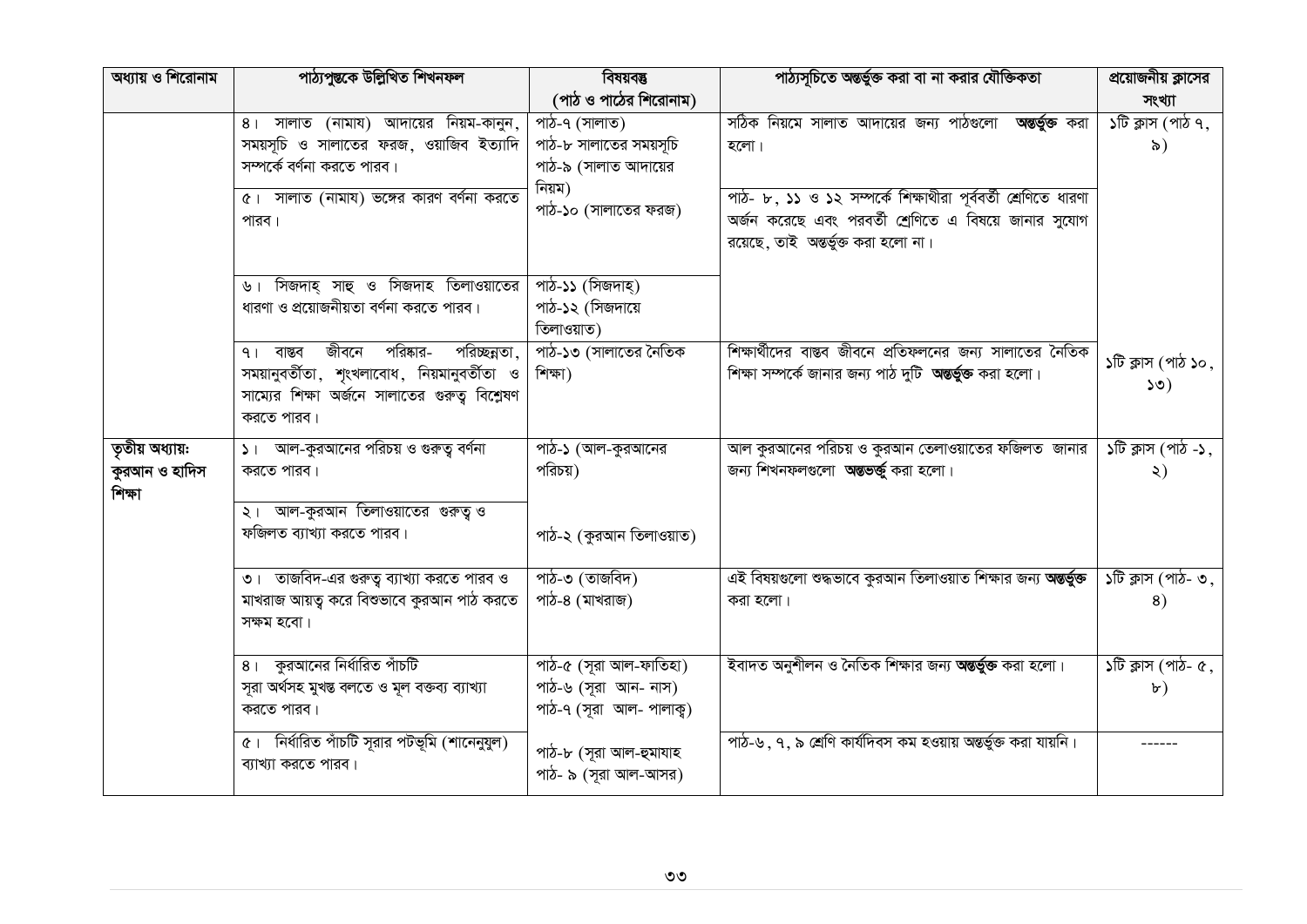| অধ্যায় ও শিরোনাম | পাঠ্যপুস্তকে উল্লিখিত শিখনফল                  | বিষয়বস্তু                                   | পাঠ্যসূচিতে অন্তৰ্ভুক্ত করা বা না করার যৌক্তিকতা                   | প্রয়োজনীয় ক্লাসের            |
|-------------------|-----------------------------------------------|----------------------------------------------|--------------------------------------------------------------------|--------------------------------|
|                   |                                               | (পাঠ ও পাঠের শিরোনাম)                        |                                                                    | সংখ্যা                         |
|                   | ৬। মুনাজাতামূলক (প্রার্থনামূলক) তিনটি আয়াত   | পাঠ-১০ (অৰ্থসহ মুনাজাতের                     | দুনিয়া এবং আখিরাতের কল্যাণের জন্য এ মুনাজাতমূলক                   | ১টি ক্লাস (পাঠ-                |
|                   | অৰ্থসহ বলতে পারব।                             | তিনটি আয়াত)                                 | আয়াতগুলোর অর্থের ব্যাপকতা অনেক বেশি বিধায় <b>অন্তর্ভুক্ত</b> করা | $\infty)$                      |
|                   |                                               |                                              | হলো।                                                               |                                |
|                   | ৭। হাদিসের পরিচয় ও গুরুত্ব এবং নৈতিক         | পাঠ-১১ (আল-হাদিস)                            | শ্রেণি কার্যদিবস কম হওয়ায় পাঠ-১১, ১২, ১৩ ও ১৪ অন্তর্ভুক্ত করা    |                                |
|                   | গুণাবলী বিষয়ক দু'টি হাদিসের অর্থসহ শিক্ষা    | পাঠ-১২ (অৰ্থসহ নৈতিক                         | যায়নি।                                                            |                                |
|                   | বর্ণনা করতে পারব।                             | গুণাবলি বিষয়ক দুটি হাদিস)                   |                                                                    |                                |
|                   | ৮। মুনাজাতামূলক দু'টি হাদিস অর্থসহ পড়তে,     | পাঠ-১৩ (অৰ্থসহ মুনাজাতমূলক                   |                                                                    |                                |
|                   | বলতে ও ব্যাখ্যা করতে পারব।                    | দুটি হাদিস)<br>পাঠ-১৪ নৈতিক ও মানবিক         |                                                                    |                                |
|                   | হাদিসের আলোকে নৈতিক ও মানবিক                  | মূল্যবোধ প্রতিষ্ঠায় হাদিস)                  |                                                                    |                                |
|                   | মূল্যবোধের পরিচয় ও গুরুত্ব বর্ণনা করতে পারব। |                                              |                                                                    |                                |
| চতুৰ্থ অধ্যায়    | $ S $ আখলাকের ধারণা বর্ণনা করতে পারব।         | পাঠ-১ (আখলাখে হামিদাহ)                       | শিক্ষার্থীরা ১ থেকে ৪ পর্যন্ত পাঠ সম্পর্কে পূর্বের শ্রেণিতে ধারণা  |                                |
| :আখলাক            |                                               | পাঠ-২ (সত্যবাদিতা)                           | অৰ্জন করেছে, তাই অন্তৰ্ভুক্ত করা হয়নি।                            |                                |
|                   |                                               | পাঠ-৩ (পিতা মাতার প্রতি                      |                                                                    |                                |
|                   |                                               | কৰ্তব্য)                                     |                                                                    |                                |
|                   |                                               | পাঠ-৪ (আত্নীয় ম্বজনের প্রতি                 |                                                                    |                                |
|                   |                                               | কৰ্তব্য)                                     |                                                                    |                                |
|                   | ২। সদাচরণের ধারণা ও কতিপয় সদাচরণর            | পাঠ-৫ (প্রতিবেশির                            | নৈতিকতা ও মূল্যবোধ অৰ্জনে বিষয়বস্তুসমূহ গুরুত্বপূর্ণ ,তাই         |                                |
|                   | গুরুত্ব ইসলামের দৃষ্টিতে ব্যাখ্যা করতে পারব।  | প্ৰতিকৰ্তব্য)                                | অন্তর্ভুক্ত করা হলো।                                               | ১টি ক্লাস (পাঠ-৫,              |
|                   |                                               | পাঠ-৬ (রড়দেও প্রতিশ্রদ্ধা ও                 |                                                                    | $\mathfrak{b}, \mathfrak{q}$ ) |
|                   |                                               | ছোটদের প্রতি স্লেহ)<br>পাঠ-৭ (সহপাঠীদের সাথে |                                                                    |                                |
|                   |                                               | সদ্যবহার)                                    |                                                                    |                                |
|                   | ৩। কতিপয় অসদাচরণের ধারণা, পরিণতি এবং         | পাঠ-৮ (আখলাকে যামিমাহ)                       | অসদাচরণ থেকে বিরত থাকতে বিষয়গুলো খুবই তাৎপর্যপূর্ণ ,তাই           | ১টি ক্লাস (পাঠ-৮,              |
|                   | এগুলো পরিহারের উপায় ব্যাখ্যা করতে পারব।      | পাঠ-৯ (মিথ্যাচার)                            | অন্তর্ভুক্ত করা হলো।                                               | $\delta$ , $\delta$ o)         |
|                   |                                               | পাঠ-১০ (গিবত বা পরনিন্দা)                    |                                                                    |                                |
|                   | 8। ধূমপান ও মাদকাসক্তির ধারণা ও কুফল          | পাঠ-১১ (গালি দেওয়া)                         | অসদাচরণ ও বদঅভ্যাস থেকে বিরত থাকতে বিষয়গুলো                       | ১টি ক্লাস (পাঠ-১১,             |
|                   | বর্ণনা করতে পারব।                             | পাঠ-১২ (ধূমপান ও                             | গুরুত্বপূর্ণ,তাই <b>অন্তর্ভুক্ত</b> করা হলো।                       | 52)                            |
|                   | $\alpha$ । বান্তবজীবনে সদাচরণে অগ্রহী হবো,    | মাদকাসক্তি)                                  |                                                                    |                                |
|                   | অসদাচরণ থেকে নিজেকে বিরত রাখতে উদ্ধুদ্ধ       |                                              |                                                                    |                                |
|                   | হবো এবং নিকটতম ব্যক্তিদের বিরত থাকতে          |                                              |                                                                    |                                |
|                   | অনুপ্রাণিত করব।                               |                                              |                                                                    |                                |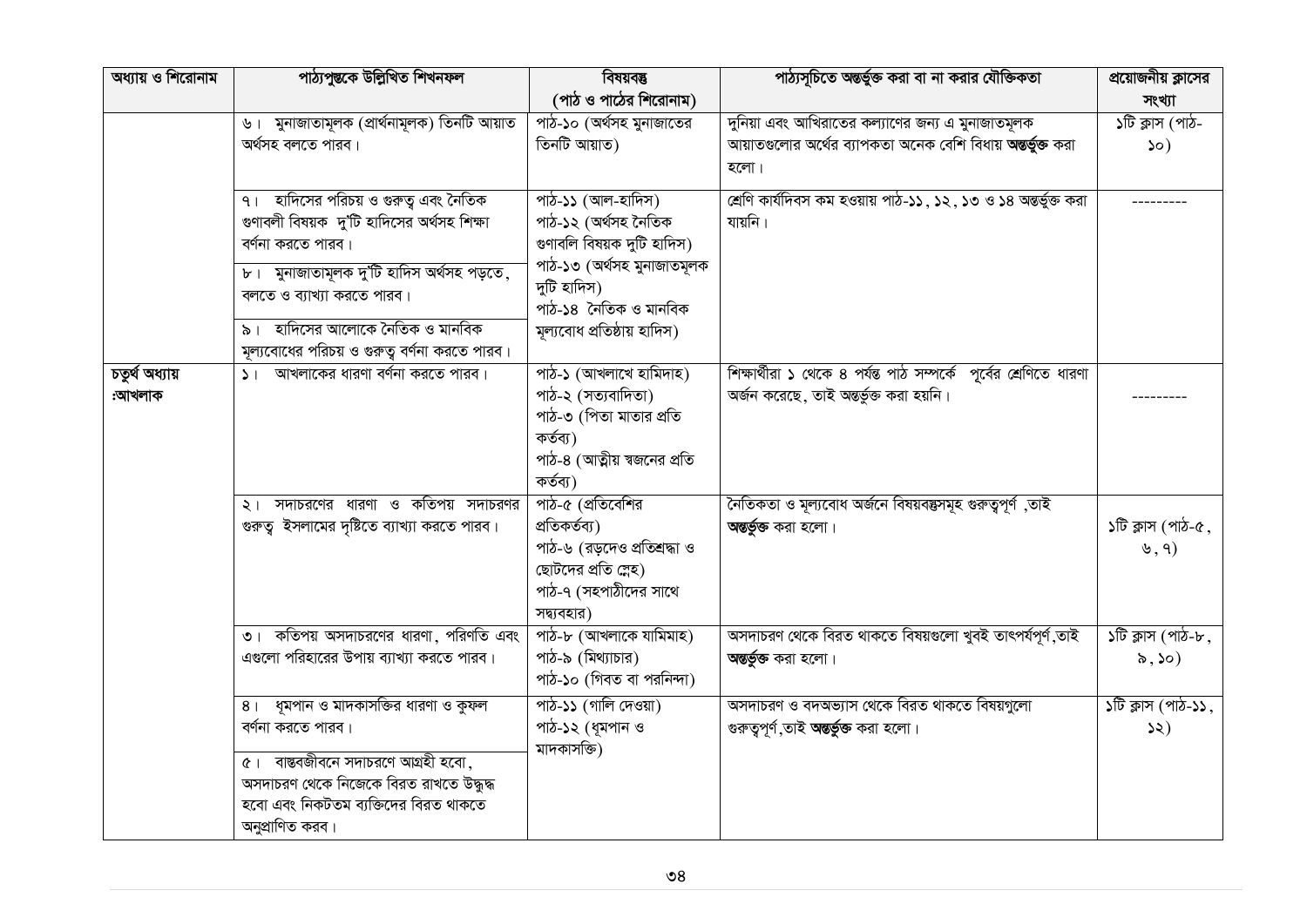| অধ্যায় ও শিরোনাম | পাঠ্যপুস্তকে উল্লিখিত শিখনফল                             | বিষয়বস্তু                 | পাঠ্যসূচিতে অন্তর্ভুক্ত করা বা না করার যৌক্তিকতা                    | প্রয়োজনীয় ক্লাসের |
|-------------------|----------------------------------------------------------|----------------------------|---------------------------------------------------------------------|---------------------|
|                   |                                                          | (পাঠ ও পাঠের শিরোনাম)      |                                                                     | সংখ্যা              |
|                   | ৬। ধূমপান ও মাদকাসক্তিজনিত সামাজিক ক্ষতি                 |                            |                                                                     |                     |
|                   | এবং স্বাস্থ্য ঝুঁকি এড়িয়ে চলতে আগ্রহী হবো।             |                            |                                                                     |                     |
| পঞ্চম অধ্যায়:    | ১। আদর্শ জীবনচরিতের ধারণা ব্যাখ্যা করতে                  |                            | মহানবি (স.)- সততা বিশ্বস্ততা সমাজসেবা, শান্তিপ্ৰতিষ্ঠা ও            |                     |
| আদৰ্শ জীবনচরিত    | পারব।                                                    |                            | গণতান্ত্রিক মূল্যবোধ সম্পর্কে জানতে বিষয়বস্তুটি খুবই গুরুত্বপূর্ণ, |                     |
|                   | ২। মহানবি (স.)- এর পরিচয়, সততা,                         | পাঠ-১ (হযরত মুহাম্মদ (স.)- | তাই <b>অন্তৰ্ভুক্ত</b> করা হলো।                                     | ১টি ক্লাস (পাঠ-১)   |
|                   | বিশ্বস্ততা, সমাজসেবা, শান্তিপ্ৰতিষ্ঠা ও গণতান্ত্ৰিক      | এর জীবনাদর্শ)              |                                                                     |                     |
|                   | মূল্যবোধ ও তাঁর অন্যান্য চারিত্রিক গুণাবলি বর্ণনা        |                            |                                                                     |                     |
|                   | করতে পারব।                                               |                            |                                                                     |                     |
|                   | ৩। পরিচয়সহ হযরত আবুবকর (রা.)- এর                        | পাঠ-২<br>(হযরত<br>আবুবকর   | ইসলামের প্রথম খলিফা হিসেবে হযরত আবুবকর (রা.) এর                     | ১টি ক্লাস (পাঠ-২)   |
|                   | দানশীলতা , ত্যাগ ও সুশাসন প্রতিষ্ঠায় তাঁর অবদান         | (রা.)- এর জীবনাদর্শ        | জীবনাদর্শ সম্পর্কে শিক্ষার্থীদের জ্ঞানার্জন করা প্রয়োজন , তাই      |                     |
|                   | বর্ণনা করতে পারব।                                        |                            | অন্তর্ভুক্ত করা হলো।                                                |                     |
|                   |                                                          |                            |                                                                     |                     |
|                   | $\overline{8}$ । সাম্য, গণতান্ত্রিক চেতনাবোধ, দেশপ্রেম ও | পাঠ-৩ (হযরত ওমর ফারুক-     | শ্রেণিকার্য দিবস কম হওয়ায় পাঠ (৩) অন্তর্ভুক্ত করা হয়নি।          |                     |
|                   | আইনের শাসন প্রতিষ্ঠায় হযরত ওমর ফারুক                    | এর(রা.) এর জীবনাদর্শ)      |                                                                     |                     |
|                   | (রা.)- এর অবদান উল্লেখ করতে পারব।                        |                            |                                                                     |                     |
|                   | ৫। হযরত খাদিজা (রা.)- এর পরিচয়,                         | পাঠ-৪ (হযরত খাদিজা (রা.)-  | ইসলামের সেবায় নারীর অবদান সম্পর্কে জ্ঞান অর্জনে বিষয়টি            | ১টি ক্লাস (পাঠ-৪)   |
|                   | দানশীলতা, সহমর্মিতাসহ তাঁর চারিত্রিক মাধুর্য ও           | এর জীবনাদর্শ)              | গুরুত্বপূর্ণ, তাই <b>অন্তর্ভুক্ত</b> করা হলো।                       |                     |
|                   | শ্রেষ্ঠতু বর্ণনা করতে পারব।                              |                            |                                                                     |                     |
|                   | ৬। হযরত ইমাম আবু হানিফা (র.)- এর                         | পাঠ-৫(হযরত ইমাম আবু        | শ্রেণিকার্যকম হওয়ায় পাঠ (৫, ৬) অন্তর্ভুক্ত করা হয়নি।             |                     |
|                   | পরিচয়, ফিকাহ শাস্ত্রে তাঁর অবদান বর্ণনা করতে            | হানিফা (র.)- এর জীবনাদর্শ) |                                                                     |                     |
|                   | পারব।                                                    | পাঠ-৬ (হযরত আব্দুল কাদের   |                                                                     |                     |
|                   | ৭। হযরত আব্দুল কাদের জিলানী (র.)-এর                      | জিলানী (র.)-এর জীবনাদর্শ)  |                                                                     |                     |
|                   | পরিচয়, মানবপ্রেমসহ তাঁর চরিত্রের মহৎ গুণাবলি            |                            |                                                                     |                     |
|                   | ব্যাখ্যা করতে পারব।                                      |                            |                                                                     |                     |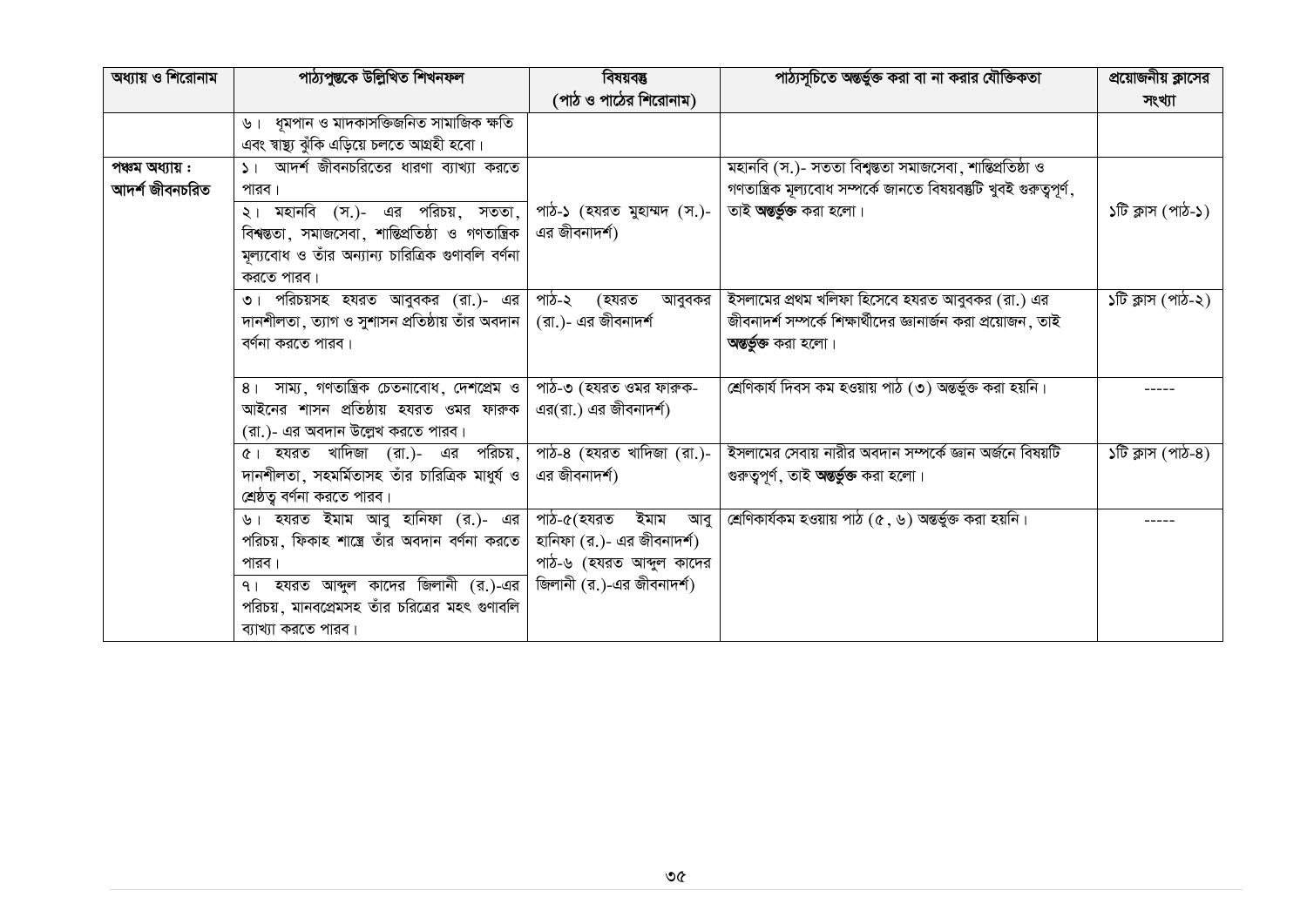# পূৰ্নবিন্যাসকৃত পাঠ্যসূচি প্ৰম্ভাবনা

|                                                          | শ্ৰেণি: ষষ্ঠ শ্ৰেণি<br>বিষয়: হিন্দুধৰ্ম ও নৈতিক শিক্ষা                                             |                                                        |                                                                                                                                         |                            |
|----------------------------------------------------------|-----------------------------------------------------------------------------------------------------|--------------------------------------------------------|-----------------------------------------------------------------------------------------------------------------------------------------|----------------------------|
| অধ্যায় ও<br>শিরোনাম                                     | পাঠ্যপুস্তকে উল্লিখিত শিখনফল                                                                        | বিষয়বস্তু (পাঠ ও পাঠের শিরোনাম)                       | পাঠ্যসুচিতে অন্তর্ভুক্ত করা বা না করার<br>যৌক্তিকতা                                                                                     | প্রয়োজনীয় ক্লাসের সংখ্যা |
| প্ৰথম অধ্যায়:<br>শ্ৰষ্টা ও সৃষ্টি                       | ১. স্রষ্টা ও সৃষ্টির ধারণা এবং তাদের মধ্যকার সম্পর্কে ব্যাখ্যা<br>করতে পারবে                        | পাঠ ১: স্রষ্টা ও সৃষ্টির ধারনা                         |                                                                                                                                         |                            |
|                                                          | ২. সকল জীবের মধ্যে শ্রষ্টা বা ঈশ্বরের অস্তিত্ব ব্যাখ্যা করতে<br>পারবে                               | পাঠ ২: শ্রষ্টা ও সৃষ্টির মধ্যকার সম্পর্ক               |                                                                                                                                         |                            |
|                                                          | ৩. ঈশ্বর সম্পর্কিত একটি সহজ সংষ্কৃত মন্ত্র বা শ্লোক সহজ<br>অৰ্থসহ বলতে পারব এবং ব্যাখ্যা করতে পারবে | পাঠ ৩: সকল জীবে শ্ৰষ্টার<br>অন্তিত্ব                   |                                                                                                                                         |                            |
|                                                          | ৪. সৃষ্টির মধ্যে স্রষ্টার অন্তিত্ব উপলব্ধি করে জীবসেবায় উদ্ধুদ্ধ<br>হতে পারবে।                     | পাঠ ৪: ঈশুও সম্পর্কিত সংস্কৃত মন্ত্র ও সরল অর্থ        | জানুয়ারী-মার্চ/২০২০<br>কোভিড-১৯ পূর্ববর্তী সময়ে পড়ানো                                                                                |                            |
| দ্বিতীয় অধ্যায়:                                        | ১. ধর্মগ্রহের ধারণা ব্যাখ্যা করতে পারবে                                                             | পাঠ ১: ধর্মগ্রন্থেও ধারণা                              | হয়েছে।                                                                                                                                 |                            |
| ধৰ্মহা                                                   | ২. ধর্মগ্রন্থ হিসেবে বেদ ও শ্রীমদূভগবদ্গীতার সাধারণ পরিচয়<br>ব্যাখ্যা করতে পারবে                   | পাঠ ২ ও ৩: বেদের সাধারণ পরিচয়                         |                                                                                                                                         |                            |
|                                                          | ৩. জীবনাচরণে বেদের শিক্ষা বর্ণনা করতে পারবে                                                         | পাঠ ৪: বেদের শিক্ষা ও গুরুতু                           |                                                                                                                                         |                            |
|                                                          | ৪. শ্রীমদ্ভগবদ্গীতায় বর্ণিত শ্রীকৃষ্ণের কয়েকটি বাণী ব্যাখ্যা<br>করতে পারবে                        | পাঠ ৫: শ্রীমদভগবদগীতার পরিচয়                          |                                                                                                                                         |                            |
|                                                          | ৫. শ্রীমদৃভগবদ্গীতার গুরুত্ব ব্যাখ্যা করতে পারবে                                                    | পাঠ ৬: শ্রীমদ্ভগবদ্গীতা ও শ্রীকৃষ্ণের মুখনিঃসৃত বাণী   |                                                                                                                                         |                            |
|                                                          | ৬. বেদ ও শ্রীমদ্ভগবদ্গীতার গুরুত্ব উপলব্ধি করতে পারবে।                                              | পাঠ ৭: শ্রীমদ্ভগবদ্গীতার গুরুত্ব                       |                                                                                                                                         |                            |
| তৃতীয় অধ্যায়:                                          | ১. সনাতনধর্ম ও হিন্দুধর্ম -এ ধারণা দুটি ব্যাখ্যা করতে পারবে                                         | ১ম পরিচ্ছদ-পাঠ ১: সনাতন ও হিন্দুধর্মেও ধারণা           |                                                                                                                                         |                            |
| প্ৰথম                                                    | ২. হিন্দুধর্মের উৎপত্তির ইতিহাস সংক্ষিপ্তভাবে বর্ণনা করতে                                           | ১ম পরিচ্ছদ-পাঠ ২: হিন্দুধর্মেও উৎপত্তির ইতিহাস         | জানুয়ারী-মার্চ/২০২০                                                                                                                    |                            |
| পরিচ্ছেদ:                                                | পারবে                                                                                               |                                                        | কোভিড-১৯ পূর্ববর্তী সময়ে পড়ানো                                                                                                        |                            |
| হিন্দুধর্মের                                             | ৩. হিন্দুধর্মের সমৃদ্ধ ঐতিহ্য নিয়ে গর্ববোধ করবে                                                    | ২য় পরিচ্ছদ-পাঠ ১: ধর্মবিশ্বাস ও ভক্তি                 | হয়েছে।                                                                                                                                 |                            |
| ম্বরূপ                                                   | ৪. ধর্মবিশ্বাস ধারণাটি ব্যাখ্যা করতে পারবে                                                          | ২য় পরিচ্ছদ-পাঠ ২ ও ৩: গুরুজনে ভক্তি ও ভক্তির<br>উপায় |                                                                                                                                         |                            |
| তৃতীয় অধ্যায়:<br>দ্বিতীয়<br>পরিচ্ছেদ:<br>হিন্দুধর্মের | ৫. গুরুজনে ভক্তি ধারণাটি ব্যাখ্যা করতে পারবে                                                        | ২য় পরিচ্ছদ-পাঠ-১: ধর্মবিশ্বাস ও ভক্তি                 | এই শিখনফলগুলোর মধ্য দিয়ে অধ্যায়ের<br>বিষয়বস্তু সম্পর্কে বৃহত্তর ধারনা তৈরী হবে,<br>বিধায় সংক্ষিপ্ত সিলেবাসে অন্তৰ্ভূক্ত করা<br>হলো। |                            |
| বিশ্বাস                                                  | ৬. কীভাবে গুরুজনকে ভক্তি করতে হয় তা বর্ণনা করতে<br>পারবে                                           | পাঠ ২ ও ৩: গুরুজনে ভক্তি ও ভক্তির উপায়                | পূর্ববর্তী/পরর্বতী শ্রেণিতে এ সম্পর্কে<br>ধারনার সুযোগ থাকায় বিয়োজন করা<br>হলো।                                                       | ০১ টি                      |
|                                                          | ৭. মাতৃভক্তির একটি গল্প বর্ণনা করতে পারবে                                                           | পাঠ-৪: গণেশের মাতৃভক্তি                                | এই শিখনফলটির মধ্য দিয়ে অধ্যায়ের<br>বিষয়বস্তুর প্রাথমিক ধারণার সুসংহত হবে                                                             |                            |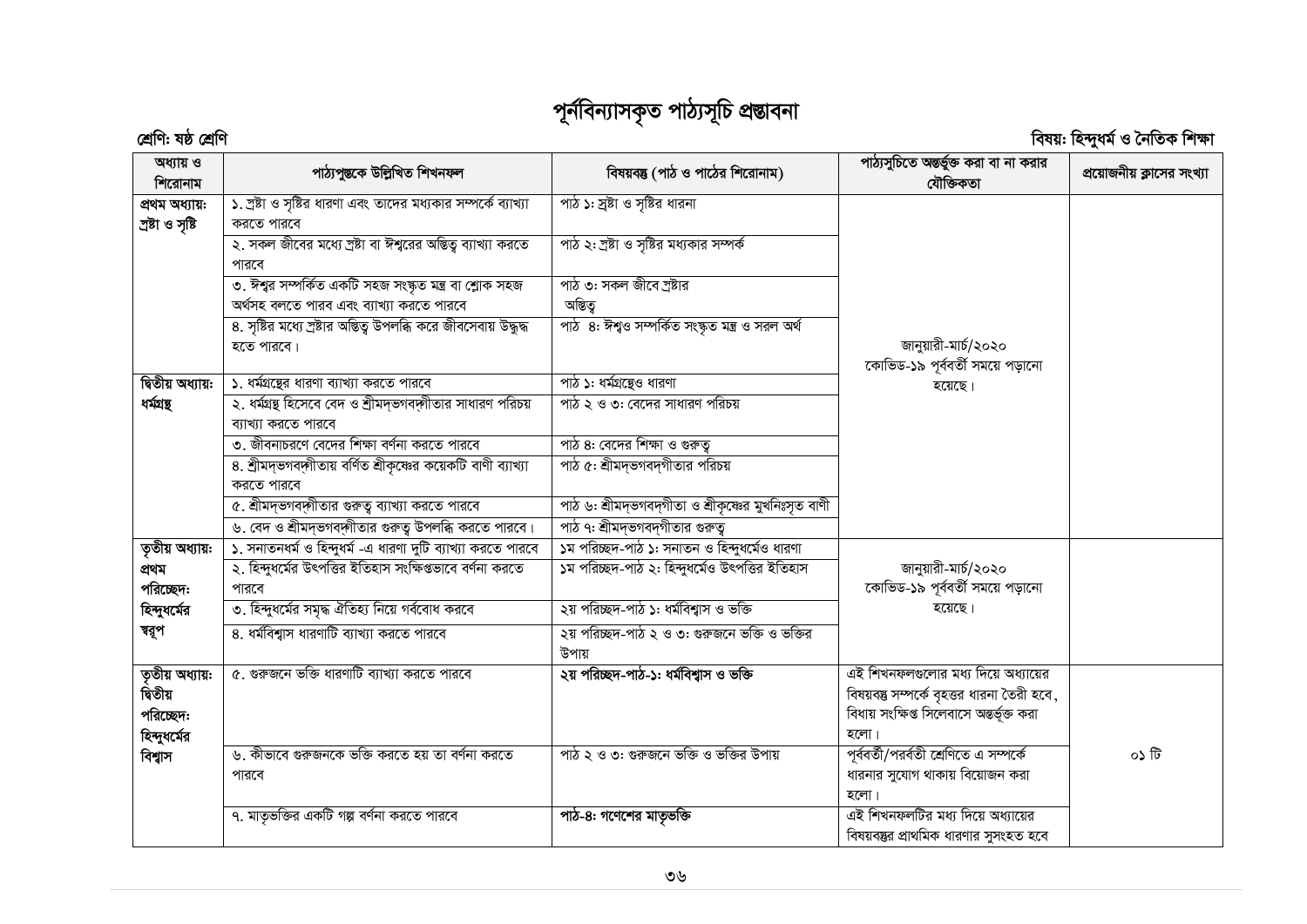| অধ্যায় ও<br>শিরোনাম                     | পাঠ্যপুস্তকে উল্লিখিত শিখনফল                                                                                  | বিষয়বস্তু (পাঠ ও পাঠের শিরোনাম)                     | পাঠ্যসুচিতে অন্তর্ভুক্ত করা বা না করার<br>যৌক্তিকতা                                                                                   | প্রয়োজনীয় ক্লাসের সংখ্যা |
|------------------------------------------|---------------------------------------------------------------------------------------------------------------|------------------------------------------------------|---------------------------------------------------------------------------------------------------------------------------------------|----------------------------|
|                                          |                                                                                                               |                                                      | বিধায় সংক্ষিপ্ত সিলেবাসে অন্তৰ্ভূক্ত করা<br>হলো।                                                                                     |                            |
|                                          | ৮. ধর্মের আলোকে কর্তব্যবোধের ধারণা করতে পারবে                                                                 | পাঠ ৫: কর্তব্যবোধের ধারণা                            | পূর্ববর্তী/পরর্বতী শ্রেণিতে এ সম্পর্কে<br>ধারনার সুযোগ থাকায় বিয়োজন করা<br>হলো।                                                     |                            |
|                                          | ৯. মাতা-পিতার প্রতি সম্ভানদের কর্তব্য এবং সম্ভানের প্রতি<br>মাতা-পিতার দায়িত্ব ও কর্তব্য ব্যাখ্যা করতে পারবে | পাঠ ৬: পিতা-মাতার প্রতি সম্ভানের কর্তব্য             | পূর্ববর্তী/পরর্বতী শ্রেণিতে এ সম্পর্কে<br>ধারনার সুযোগ থাকায় বিয়োজন করা<br>হলো।                                                     |                            |
|                                          | ১০. গুরুজনে ভক্তি ও কর্তব্য পালনে সচেতন হবে।                                                                  | পাাঠ ৭: সম্ভানের প্রতি পিতা-মাতার দায়িত্ব ও কর্তব্য | পূর্ববর্তী/পরর্বতী শ্রেণিতে এ সম্পর্কে<br>ধারনার সুযোগ থাকায় বিয়োজন করা<br>হলো।                                                     |                            |
| চতুৰ্থ অধ্যায়:<br>নিত্যকর্ম ও<br>যোগাসন | ১. নিত্যকর্ম ধারণাটি ব্যাখ্যা করতে পারবে                                                                      | পাঠ-১: নিত্যকর্মের ধারণা ও মন্ত্র                    | অধ্যায়ের বিষয়বস্তু সম্পর্কে প্রাথমিক ধারণা<br>অর্জনের জন্য এই শিখনফলগুলো সংক্ষিপ্ত<br>সিলেবাসে অন্তর্ভূক্ত করা হলো।                 |                            |
|                                          | ২. নিত্যকর্মের একটি মন্ত্র বা শ্লোক সরলার্থসহ বলতে এবং<br>ব্যাখ্যা করতে পারবে                                 | পাঠ- ২: নিত্যকর্মের গুরুত্ব ও প্রভাব                 | পূর্ববর্তী/পরর্বতী শ্রেণিতে এ সম্পর্কে<br>ধারনার সুযোগ থাকায় বিয়োজন করা<br>হলো।                                                     |                            |
|                                          | ৩. জীবনাচরণে নিত্যকর্মের গুরুত্ব ও প্রভাব বিশ্লেষণ করতে<br>পারবে                                              | পাঠ-৩: যোগাসনের ধারণা                                | পূর্ববর্তী/পরর্বতী শ্রেণিতে এ সম্পর্কে<br>ধারনার সুযোগ থাকায় বিয়োজন করা<br>হলো।                                                     |                            |
|                                          | ৪. যোগাসনের ধারণা, সাধারণ নিয়ম ও গুরুত্ব ব্যাখ্যা করতে<br>পারবে                                              | পাঠ-৪: যোগাসনের সাধারণ নিয়ম ও গুরুত্ব               | এই শিখনফলগুলোর মধ্য দিয়ে অধ্যায়ের<br>বিষয়বস্তু সম্পর্কে মূল ধারণা অর্জিত হবে,<br>বিধায় সংক্ষিপ্ত সিলেবাসে অন্তৰ্ভূক্ত করা<br>হলো। | ০২ টি                      |
|                                          | ৫.শবাসন ও সিদ্ধাসনের ধারণা ব্যাখ্যা করতে এবং অনুশীলন<br>পদ্ধতি বৰ্ণনা করতে পারবে                              | পাঠ-৫: শবাসনের ধারণা ও অনুশীলন পদ্ধতি                | পূর্ববর্তী/পরর্বতী শ্রেণিতে এ ধরনের পাঠ<br>সম্পর্কে ধারনার সুযোগ থাকায় বিয়োজন<br>করা হলো।                                           |                            |
|                                          | ৬. শরীর-মন গঠনে শবাসন ও সিদ্ধাসনের গুরুত্ব ও প্রভাব<br>বিশ্লেষণ করতে পারবে                                    | পাঠ-৬: শবাসনের গুরুত্ব ও প্রভাব                      | পূর্ববর্তী/পরর্বতী শ্রেণিতে এ ধরনের পাঠ<br>সম্পর্কে ধারনার সুযোগ থাকায় বিয়োজন<br>করা হলো।                                           |                            |
|                                          | ৭. নিত্যকর্ম ও শবাসন অনুশীলন করতে উদ্ধুদ্ধ হবে                                                                | পাঠ-৭: সিদ্ধাসনের ধারণা ও অনুশীলন পদ্ধতি             | পূর্ববর্তী/পরর্বতী শ্রেণিতে এ ধরনের পাঠ<br>সম্পর্কে ধারনার সুযোগ থাকায় বিয়োজন<br>করা হলো।                                           |                            |
|                                          | ৮. নিত্যকর্ম ও শবাসন অনুশীলন করতে পারবে।                                                                      | পাঠ-৮: সিদ্ধাসনের গুরুত্ব ও প্রভাব                   | পূর্ববর্তী/পরর্বতী শ্রেণিতে এ ধরনের পাঠ<br>সম্পর্কে ধারনার সুযোগ থাকায় বিয়োজন<br>করা হলো।                                           |                            |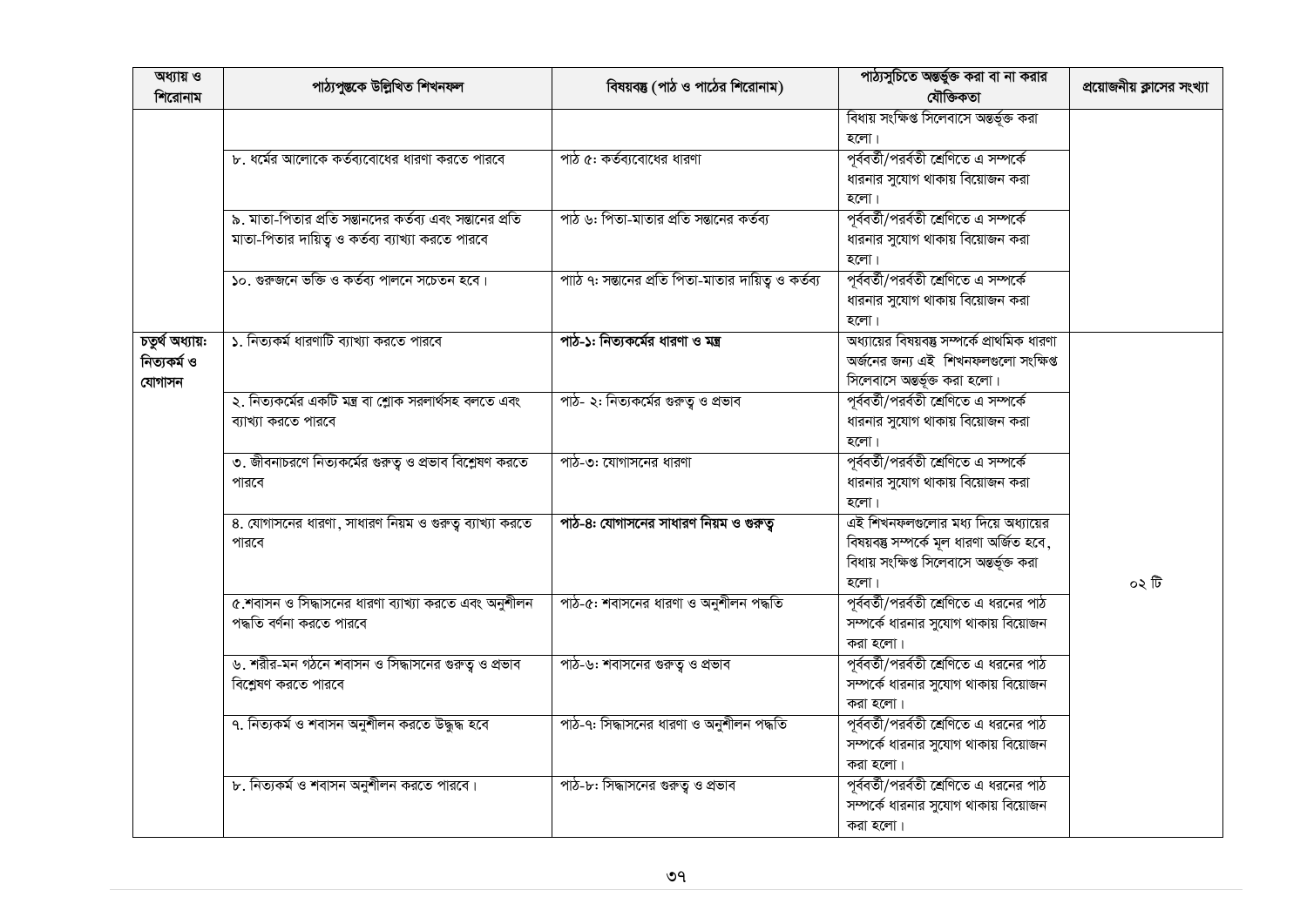| অধ্যায় ও<br>শিরোনাম         | পাঠ্যপুস্তকে উল্লিখিত শিখনফল                                  | বিষয়বম্ভ (পাঠ ও পাঠের শিরোনাম)                 | পাঠ্যসুচিতে অন্তর্ভুক্ত করা বা না করার<br>যৌক্তিকতা | প্রয়োজনীয় ক্লাসের সংখ্যা |
|------------------------------|---------------------------------------------------------------|-------------------------------------------------|-----------------------------------------------------|----------------------------|
| পঞ্চম অধ্যায়:<br>দেব-দেবী ও | ১. দেব-দেবী সম্পর্কে ধারণা ব্যাখ্যা করতে পারবে                | পাঠ-১: দেব-দেবীর ধারণা                          |                                                     | $\overline{0}$ 8টি         |
| পূজা-পার্বণ                  | ২. পূজা-পার্বণের ধারণা ব্যাখ্যা করতে পারবে                    | পাঠ-২: পূজা-পার্বণের ধারণা                      |                                                     |                            |
|                              | ৩. দেব-দেবীর পূজার গুরুত্ব ব্যাখ্যা করতে পারবে                | পাঠ-৩: দেব-দেবীর পূজার গুরুত্ব                  |                                                     |                            |
|                              | ৪. গণেশ দেবের পরিচয় ও পূজা পদ্ধতি বর্ণনা করতে পারবে          | পাঠ-৪: গণেশদেব                                  |                                                     |                            |
|                              | ৫. গণেশ দেবের প্রণাম মন্ত্রসহ সরলার্থ বলতে ও ব্যাখ্যা করতে    |                                                 | হিন্দু ধর্মের শিক্ষার্থী হিসাবে এ অধ্যায়ের         |                            |
|                              | পারবে                                                         |                                                 | প্রতিটি শিখনফল অর্জন জরুরী, বিধায়                  |                            |
|                              | ৬. জীবনাচরণে গণেশ দেবের পূজার শিক্ষা ও প্রভাব বিশ্লেষণ        |                                                 | সংক্ষিপ্ত সিলেবাসে সকল পাঠ অন্তৰ্ভূক্ত করা          |                            |
|                              | করতে পারবে                                                    |                                                 | হলো।                                                |                            |
|                              | ৭. সরন্বতী দেবীর পরিচয় ও পূজা পদ্ধতি বর্ণনা করতে পারব        | পাঠ-৫: ম্বরম্বতী দেবীর পরিচয় ও পূজা পদ্ধতি     |                                                     |                            |
|                              | ৮. সরন্বতী পূজার প্রণাম ও পুষ্পাঞ্জলি মন্ত্র সরলার্থসহ বলতে ও |                                                 |                                                     |                            |
|                              | ব্যাখ্যা করতে পারবে                                           |                                                 |                                                     |                            |
|                              | ৯. সমাজ ও নিজ জীবনে সরন্বতী পূজার শিক্ষা ও প্রভাব             | পাঠ-৬: সরন্বতী দেবীর পূজার শিক্ষা ও প্রভাব      |                                                     |                            |
|                              | বিশ্লেষণ করতে পারবে                                           |                                                 |                                                     |                            |
|                              | ১০. গণেশ ও সরম্বতী পূজায় উদ্ধুদ্ধ হবে।                       |                                                 | আবেগীয় শিখনফল বিধায় এ গুলি                        |                            |
|                              |                                                               |                                                 | ধারাবাহিক মূল্যায়নে অন্তর্ভূক্ত হবে।               |                            |
| $\overline{3b}$ অধ্যায়:     | ১.ধর্মীয় আদর্শের আলোকে সত্যবাদিতা ও ক্ষমার ধারণা দুটি        | পাঠ-১,২: সত্যবাদিতা                             | চরিত্র গঠনে সত্যবাদিতা অগ্রগণ্য, বিধায়             |                            |
| ধৰ্মীয়                      | ব্যাখ্যা করতে পারবে                                           |                                                 | সংক্ষিপ্ত সিলেবাসে অন্তর্ভূক্ত করা হলো।             |                            |
| উপাখ্যানে                    | ২. সত্যবাদিতা ও ক্ষমার আদর্শের প্রমাণ সম্পর্কিত একটি          | পাঠ ৫: ক্ষমা                                    | এই শিখনফলগুলোর মধ্য দিয়ে অধ্যায়ের                 | ০২ টি                      |
| নৈতিক শিক্ষা                 | উপাখ্যান বৰ্ণনা করতে পারবে                                    | পাঠ-৬: পরিবার, বিদ্যালয় ও সমাজে ক্ষমার গুরুত্ব | বিষয়বন্তু সম্পৰ্কে প্ৰাথমিক ধারণা অৰ্জিত           |                            |
|                              | ৩. উপাখ্যানের শিক্ষা মূল্যায়ন করতে পারবে                     | পাঠ-৭: ক্ষমার আদর্শ গঠনে পরিবারের ভূমিকা        | হবে, বিধায় সংক্ষিপ্ত সিলেবাসে অন্তৰ্ভূক্ত          |                            |
|                              |                                                               |                                                 | করা হলো।                                            |                            |
|                              | ৪. পরিবার, বিদ্যালয় ও সমাজে সত্যবলা ও ক্ষমার গুরুত্ব         | পাঠ-৩: পরিবার, বিদ্যালয় ও সমাজে সত্য কথা বলার  | পূর্ববর্তী/পরর্বতী শ্রেণিতে এ সম্পর্কে              |                            |
|                              | বর্ণনা করতে পারবে                                             | গুরুতু                                          | ধারনার সুযোগ থাকায় বিয়োজন করা                     |                            |
|                              |                                                               |                                                 | হলো।                                                |                            |
|                              | ৫. সত্য কথা বলার অভ্যাস ও ক্ষমার আদর্শ গঠনে পরিবারের          | পাঠ-৪: সত্যকথা বলার অভ্যাস গঠনে পরিবারের        | পূর্ববর্তী/পরর্বতী শ্রেণিতে এ সম্পর্কে              |                            |
|                              | ভূমিকা ব্যাখ্যা করতে পারবে                                    | ভূমিকা                                          | ধারনার সুযোগ থাকায় বিয়োজন করা                     |                            |
|                              |                                                               |                                                 | হলো।                                                |                            |
|                              | ৬. ব্যক্তি ও সামাজিক জীবনে ক্ষমার আদর্শ ও সত্যবলার            |                                                 | আবেগীয় শিখনফল বিধায় এ গুলি                        |                            |
|                              | গুরুত্ব উপলদ্ধি করে সত্য বলার অভ্যাস গঠনে উদ্ধুদ্ধ হবে        |                                                 | ধারাবাহিক মূল্যায়নে অন্তর্ভূক্ত হবে।               |                            |
| সপ্তম অধ্যায়:               | ১. শ্রীকৃষ্ণের শৈশবকালের জীবনাদর্শ বর্ণনা করতে পারবে          |                                                 | শ্রীকৃষ্ণের জীবনী সম্পর্কে জানা জরুরী               |                            |
| আদৰ্শ                        | ২. নৈতিক চরিত্র গঠনে শ্রীকৃষ্ণের জীবনাদর্শের শিক্ষা ব্যাখ্যা  | পাঠ-১: শ্ৰীকৃষ্ণ                                | এবং একটি গুরুত্বপূর্ণ শিখনফল বিধায়                 | ০৩ টি                      |
| জীবনচরিত                     | করতে পারবে                                                    |                                                 | সংক্ষিপ্ত সিলেবাসে অন্তর্ভূক্ত করা হলো।             |                            |
|                              | ৩. নৈতিকতা গঠনে শ্রীলোকনাথ ব্রহ্মচারীর জীবনাদর্শের শিক্ষা     | পাঠ-২: শ্রীশ্রীলোকনাথ ব্রহ্মচারি                | পূর্ববর্তী/পরর্বতী শ্রেণিতে এ ধরণের                 |                            |
|                              | বৰ্ণনা করতে পারবে                                             |                                                 | মহাপুরুষের জীবনী সম্পর্কে জানার সুযোগ               |                            |
|                              |                                                               |                                                 | থাকায় বিয়োজন করা হলো।                             |                            |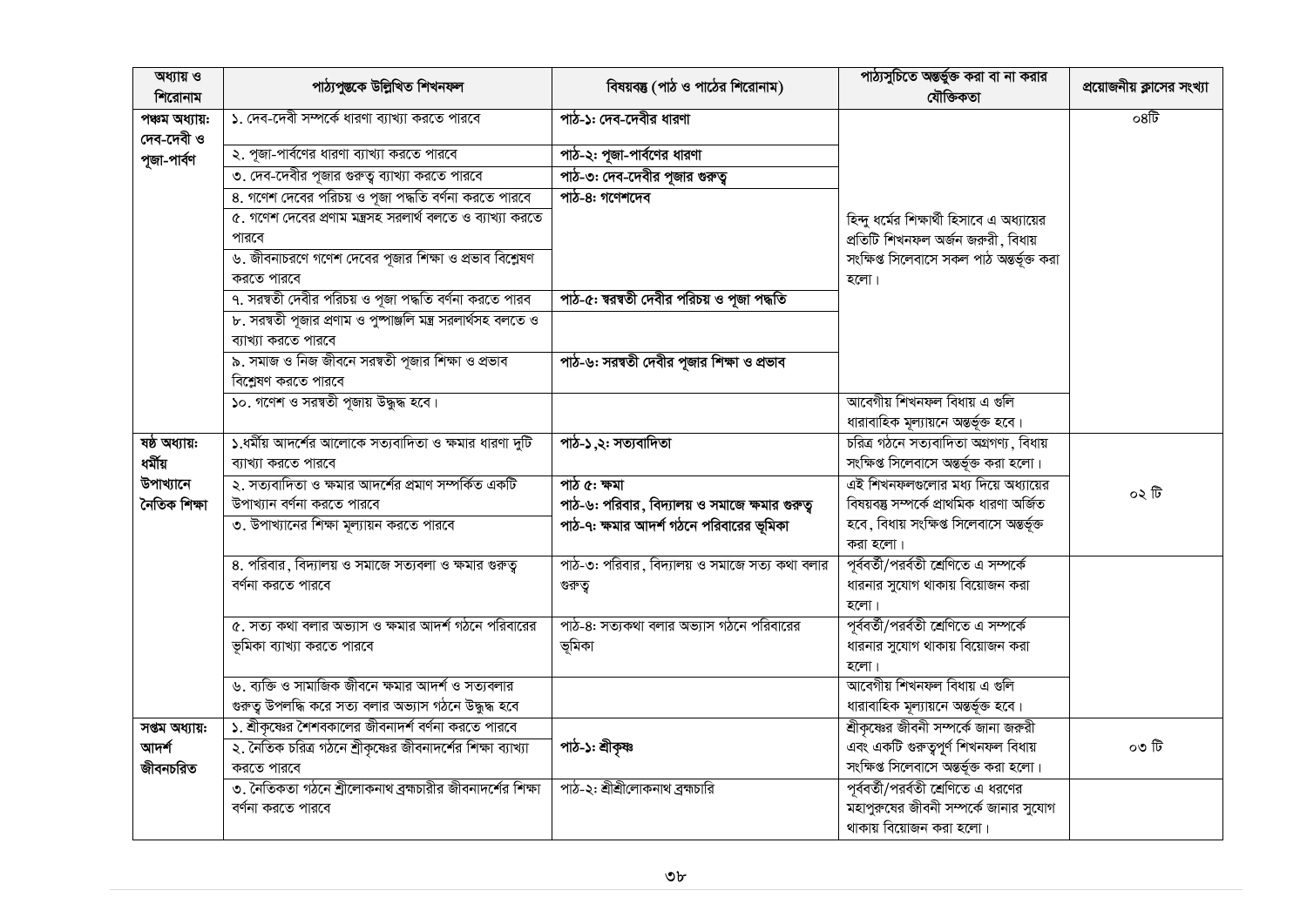| অধ্যায় ও<br>শিরোনাম                                | পাঠ্যপুস্তকে উল্লিখিত শিখনফল                                                                                                                                                                         | বিষয়বস্তু (পাঠ ও পাঠের শিরোনাম)                                                                                                                 | পাঠ্যসুচিতে অন্তর্ভুক্ত করা বা না করার<br>যৌক্তিকতা                                                                                  | প্রয়োজনীয় ক্লাসের সংখ্যা |
|-----------------------------------------------------|------------------------------------------------------------------------------------------------------------------------------------------------------------------------------------------------------|--------------------------------------------------------------------------------------------------------------------------------------------------|--------------------------------------------------------------------------------------------------------------------------------------|----------------------------|
|                                                     | ৪. রাণী রাসমণির জীবনাদর্শ সম্পর্কে জানতে পারবে<br>৫. রাণী রাসমণির সংষ্কারমূলক কার্য বর্ণনা করতে পারবে                                                                                                | পাঠ-৩: রাণী রাসমণি                                                                                                                               | পূর্ববর্তী/পরর্বতী শ্রেণিতে এ ধরণের<br>মহাপুরুষের জীবনী সম্পর্কে জানার সুযোগ<br>থাকায় বিয়োজন করা হলো।                              |                            |
|                                                     | ৬. নৈতিক চরিত্র গঠনে শ্রীরামকৃষ্ণের জীবনাদর্শ বর্ণনা করতে<br>পারবে                                                                                                                                   | পাঠ-৪: শ্রী রামকৃষ্ণ                                                                                                                             | পূর্ববর্তী/পরর্বতী শ্রেণিতে এ ধরণের<br>মহাপুরুষের জীবনী সম্পর্কে জানার সুযোগ<br>থাকায় বিয়োজন করা হলো।                              |                            |
|                                                     | ৭. নৈতিক চরিত্র গঠনে বামাক্ষেপার জীবনাদর্শ বর্ণনা করতে<br>পারবে                                                                                                                                      | পাঠ-৫: বামাক্ষেপা                                                                                                                                | পূর্ববর্তী/পরর্বতী শ্রেণিতে এ ধরণের<br>মহাপুরুষের জীবনী সম্পর্কে জানার সুযোগ<br>থাকায় বিয়োজন করা হলো।                              |                            |
|                                                     | ৮. মহাপুরুষ ও মহীয়সী নারীদের জীবনাদর্শের শিক্ষা নিজ<br>জীবনাচরণে মেনে চলতে উদ্ধদ্ধ হবে<br>৯. পাঠ্যপুস্তক বহির্ভূত মহাপুরুষ-মহীয়সী নারীদের জীবনী ও<br>অবদান সম্পর্কে অনুসন্ধান পরিচালনা করতে পারবে। |                                                                                                                                                  | আবেগীয় শিখনফল বিধায় এ গুলি<br>ধারাবাহিক মূল্যায়নে অন্তর্ভূক্ত হবে।                                                                |                            |
| অষ্টম অধ্যায়:<br>হিন্দুধৰ্ম ও<br>নৈতিক<br>মূল্যবোধ | ১. ধর্ম ও নৈতিকতার ধারণা ব্যাখ্যা করতে পারব<br>২. নৈতিক মূল্যবোধ গঠনে হিন্দুধর্মের গুরুত্ব ব্যাখ্যা করতে<br>পারবে                                                                                    | পাঠ-১: ধর্ম ও নৈতিকতার ধারণা<br>পাঠ-২: . নৈতিক মূল্যবোধ গঠনে হিন্দুধর্মের গুরুত্ব                                                                | এই শিখনফলগুলোর মধ্য দিয়ে অধ্যায়ের<br>বিষয়বস্তু সম্পৰ্কে মূল ধারণা অৰ্জিত হবে<br>বিধায় সংক্ষিপ্ত সিলেবাসে অন্তৰ্ভূক্ত করা<br>হলো। |                            |
|                                                     | ৩. হিন্দুধর্মের কতিপয় নৈতিক মূল্যবোধ (জীবসেবা, দয়া,<br>ভক্তি বা শ্রদ্ধা কর্তব্যনিষ্ঠা ও ভ্রাতৃপ্রেম) ব্যাখ্যা করতে পারবে                                                                           | পাঠ ৩: জীবসেবা                                                                                                                                   | পূর্ববর্তী/পরর্বতী শ্রেণিতে এ সম্পর্কে<br>ধারনার সুযোগ থাকায় বিয়োজন করা<br>হলো।                                                    | ০৩ টি                      |
|                                                     | $8.$ পারিবারিক ও সামাজিক জীবনে জীবসেবার অভ্যাস,<br>জীবসেবা, দয়া, ভক্তি বা শ্রদ্ধা, কর্তব্যনিষ্ঠা, ভ্রাতৃপ্রেম প্রভৃতি<br>নৈতিক মূল্যবোধ গঠনের উপায় ব্যাখ্যা করতে পারবে                             | পাঠ-৪: দয়া, পাঠ-৫: ভক্তি বা শ্ৰদ্ধা<br>পাঠ-৬: কর্তব্যনিষ্ঠা, পাঠ-৭: ভাতৃপ্রেম<br>পাঠ-৮: পারিবারিক ও সামাজিত জীবনে নৈতিক<br>মুল্যবোধ গঠনের উপায় | পূর্ববর্তী/পরর্বতী শ্রেণিতে এ সম্পর্কে<br>ধারনার সুযোগ থাকায় বিয়োজন করা<br>হলো।                                                    |                            |
|                                                     | ৫. ধূমপান অনৈতিক কাজ-একথা ব্যাখ্যা করতে পারবে                                                                                                                                                        | পাঠ-৯: ধুমপান অনৈতিক কাজ                                                                                                                         | নৈতিকতা এবং চরিত্র গঠনে এই<br>শিখনফলটি গুরুত্বপূর্ণ বিধায় সংক্ষিপ্ত<br>সিলেবাসে অন্তর্ভূক্ত করা হলো।                                |                            |
|                                                     | ৬. সামাজিক জীবনে নৈতিক আচরণে উদ্ধুদ্ধ হবে<br>৭. ধূমপান থেকে বিরত থাকবে এবং অন্যকে বিরত থাকতে<br>উদ্ধুদ্ধ করবে।                                                                                       |                                                                                                                                                  | আবেগীয় শিখনফল বিধায় এ গুলি<br>ধারাবাহিক মূল্যায়নে অন্তর্ভূক্ত হবে।                                                                |                            |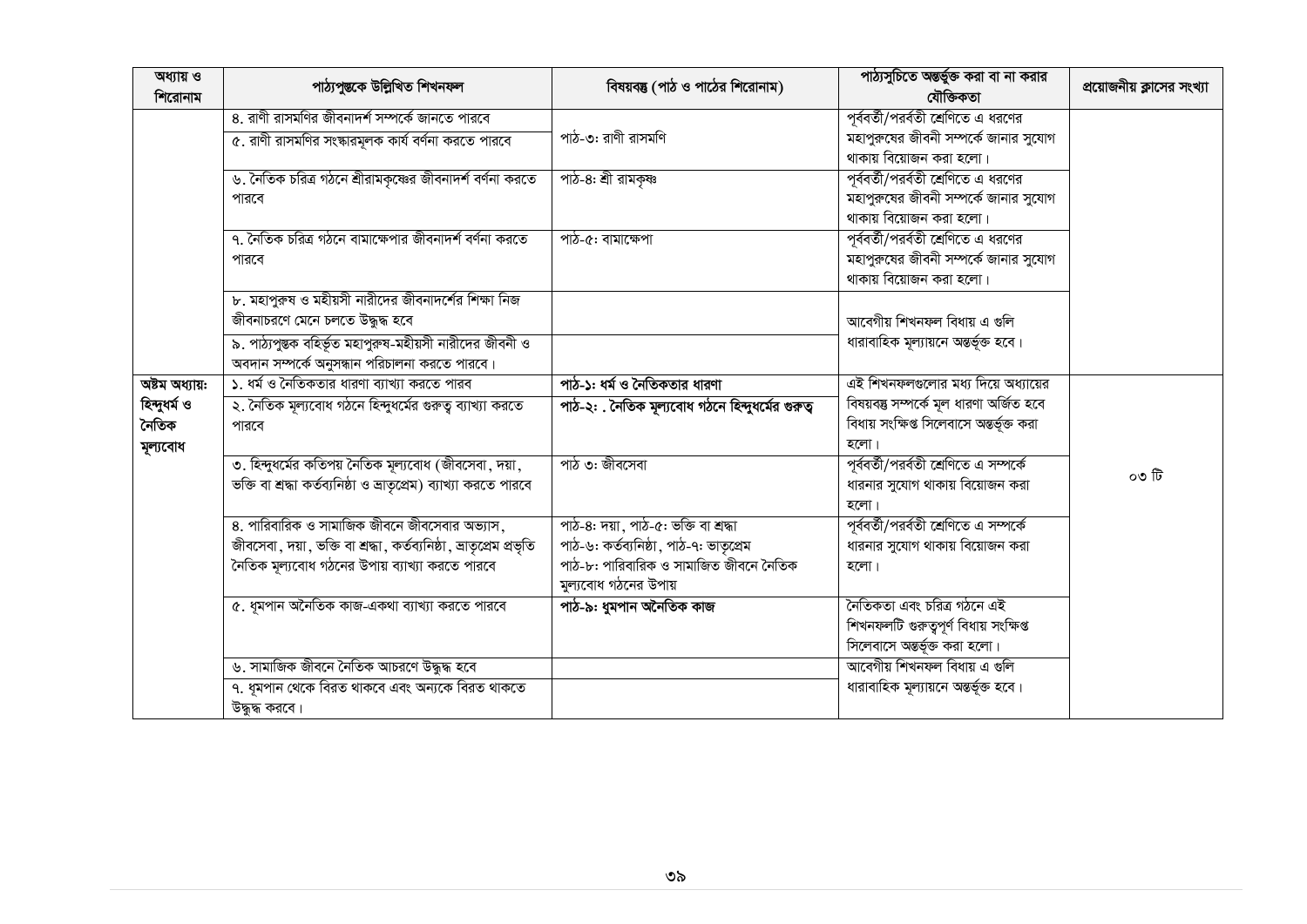# পুনৰ্বিন্যাসকৃত পাঠ্যসূচি প্ৰভাবনা

### বিষয়: বৌদ্ধধৰ্ম ও নৈতিক শিক্ষা

| শ্ৰেণি: ষষ্ঠ          |                                                        |                                    | বিষয়: বৌদ্ধধৰ্ম ও নৈতিক শিক্ষা                      |                     |
|-----------------------|--------------------------------------------------------|------------------------------------|------------------------------------------------------|---------------------|
| অধ্যায় ও শিরোনাম     | পাঠ্যপুস্তকে উল্লেখিত শিখনফল                           | বিষয়বস্তু                         | পাঠ্যসূচিতে অন্তৰ্ভূক্ত করা বা না করার যৌক্তিকতা     | প্রয়োজনীয় ক্লাসের |
|                       |                                                        | (পাঠ ও পাঠের শিরোনাম)              |                                                      | সংখ্যা              |
| প্ৰথম অধ্যায়         | ১. বুদ্ধের জীবপ্রেম ব্যাখ্যা করতে পারব।                | পাঠ: ১. গৌতম বুদ্ধের পরিচিতি       | জানুয়ারি থেকে মার্চের ১৬ তারিখ পর্যন্ত বিদ্যালয়ে   |                     |
| গৌতম বুদ্ধের জীবপ্রেম | ২. গৌতম বুদ্ধের জীবপ্রেমের কাহিনী বর্ণনা করতে          | পাঠ: ২. গৌতমবুদ্ধ ও জীবপ্ৰেম       | পাঠদান হয়েছে। শিক্ষার্থীরা বেশকিছু দিন ক্লাস        |                     |
|                       | পারব                                                   | পাঠ: ৩. বুদ্ধের মৈত্রী প্রদর্শন    | পেয়েছে। তাই এ অধ্যায় পাঠদান শেষ হয়েছে।            |                     |
|                       |                                                        | পাঠ: ৪. গৌতমবুদ্ধ ও অহিসংসা নীতি   |                                                      |                     |
| দ্বিতীয় অধ্যায়      | ১. বন্দনা সম্পৰ্কে বলতে পারব।                          | পাঠ: ১. বন্দনা ও বন্দনার সুফল      | জানুয়ারি থেকে মার্চের ১৬ তারিখ পর্যন্ত বিদ্যালয়ে   |                     |
| বন্দনা                | ২. বন্দনা করার নিয়মাবলি বর্ণনা করতে পারব।             | পাঠ: ২. বন্দনার নিয়মাবলি          | পাঠদান হয়েছে। শিক্ষার্থীরা বেশকিছু দিন ক্লাস        |                     |
|                       | ৩. বন্দনার সুফল ব্যাখ্যা করতে পারব।                    | পাঠ: ৩. বুদ্ধের দন্তধাতু বন্দনা    | পেয়েছে। তাই এ অধ্যায় পাঠদান শেষ হয়েছে।            |                     |
|                       | ১. শীল সম্পর্কে বর্ণনা করতে পারব।                      | পাঠ্য: ১. শীল পরিচিতি              | শীলের প্রয়োজনীয়তা ও পঞ্চশীল ৬ষ্ঠ শ্রেণির           |                     |
| তৃতীয় অধ্যায়<br>শীল | ২. শীল পালনের প্রয়োজনীয়তা ব্যাখ্যা করতে পারব।        | পাঠ: ৩. শীল পালনের প্রয়োজনীয়তা   | শিক্ষার্থীদের জন্য তাৎপর্যপূর্ণ এ কারণে এ অংশটুকু    |                     |
|                       | ৩. বাংলা অৰ্থসহ পালি ভাষায় পঞ্চশীল বলতে               | পাঠ: ৫. পঞ্চশীল পালি ও বাংলা       | সংযোজিত হয়েছে।                                      |                     |
|                       | পারব।                                                  |                                    |                                                      | o۵                  |
|                       | ৪. পঞ্চশীল পালনের মাধ্যমে অনৈতিক কাজ থেকে              |                                    |                                                      |                     |
|                       | বিরত থাকার উপায়সমূহ চিহ্নিত করতে পারব।                |                                    |                                                      |                     |
| চতুৰ্থ অধ্যায়        | ১. বৌদ্ধধর্মের দানের বৈশিষ্ট্য বর্ণনা করতে পারব।       | পাঠ: ১. বৌদ্ধধর্মে দান             | দান বিষয়টি গুরুত্বপূর্ণ বিধায় বিষয়টি অন্তর্ভূক্ত  |                     |
| দান                   | ২. বিভিন্ন প্রকার দানীয় বষ্টুর বিবরণ দিতে পারব।       | পাঠ: ২. দানীয়বস্তু                | হয়েছে।                                              | $\circ$             |
|                       | ৩. দানের সুফল ব্যাখ্যা করতে পারব।                      |                                    |                                                      |                     |
| পঞ্চম অধ্যায়         | ১. খুদ্দকপাঠ ও ধর্মপদ গ্রন্থের পরিচিতি প্রদান করতে     | পাঠ: ১. খুদ্দকপাঠ ও ধর্মপদ পরিচিতি | এ অধ্যায়টি বৌদ্ধ ধর্মের মৌলিক সূত্র যা              |                     |
| সূত্ৰ ও নীতিগাথা      | পারব।                                                  | পাঠ: ২. মঙ্গল সূত্রের পটভূমি       | শিক্ষার্থীদের জন্য গুরুত্বপূর্ণ। তাই অন্তর্ভুক্ত করা |                     |
|                       | ২. মঙ্গলসূত্ৰ বাংলা অৰ্থসহ পালি ভাষায় বলতে            | পাঠ: ৩. মঙ্গল সূত্ৰ (পালি ও বাংলা) | হয়েছে।                                              |                     |
|                       | পারব।                                                  |                                    |                                                      |                     |
|                       | ৩. মঙ্গল সূত্রের পটভূমি এবং কিসে মঙ্গল হয় তা          |                                    |                                                      | ০২                  |
|                       | ব্যাখ্যা করতে পারব।                                    |                                    |                                                      |                     |
|                       | ৪. দণ্ডবর্গের বিষয়বস্তু বর্ণনা করতে পারব।             |                                    |                                                      |                     |
|                       | ৫.দণ্ডবর্গ অনুসারে দণ্ডের পরিণাম মূল্যায়ন করতে        |                                    |                                                      |                     |
|                       | পারব।                                                  |                                    |                                                      |                     |
| ষষ্ঠ অধ্যায়          | ১. চতুরার্য সত্যের ধারণা দিতে পারব।                    | পাঠ: ১. চতুরার্য সত্য পরিচিতি      | বৌদ্ধ ধর্মের মূলভিত্তি চতুরার্য সত্য বিধায়          |                     |
| চতুরার্য সত্য         | ২. দুঃখসমূহ চিহ্নিত করতে পারব।                         | পাঠ: ২. চতুরার্য সত্যের ব্যাখ্যা   | শিক্ষার্থীদের এ সম্পর্কে জ্ঞান আহরণ করা              | $\circ$             |
|                       | ৩. দুঃখের কারণ ও প্রকারভেদ বর্ণনা করতে পারব।           |                                    | প্রয়োজন। এ প্রেক্ষাপটে বিষয়টি অন্তর্ভুক্ত করা      |                     |
|                       | ৪. চতুরার্য সত্যের ধর্মীয় গুরুত্ব ব্যাখ্যা করতে পারব। |                                    | হয়েছে।                                              |                     |
| সপ্তম অধ্যায়         | ১. বৌদ্ধ ধর্মীয় বিভিন্ন আচার-অনুষ্ঠানের বর্ণনা দিতে   | পাঠ: ১. বুদ্ধ পূর্ণিমা             | বৌদ্ধ ধৰ্মীয় আচার-অনুষ্ঠান গুরুত্বপূর্ণ বিধায় এ    | o)                  |
| ধৰ্মীয় আচার-অনুষ্ঠান | পারব।                                                  |                                    | বিষয়গুলো পাঠে অন্তর্ভুক্ত করা হয়েছে।               |                     |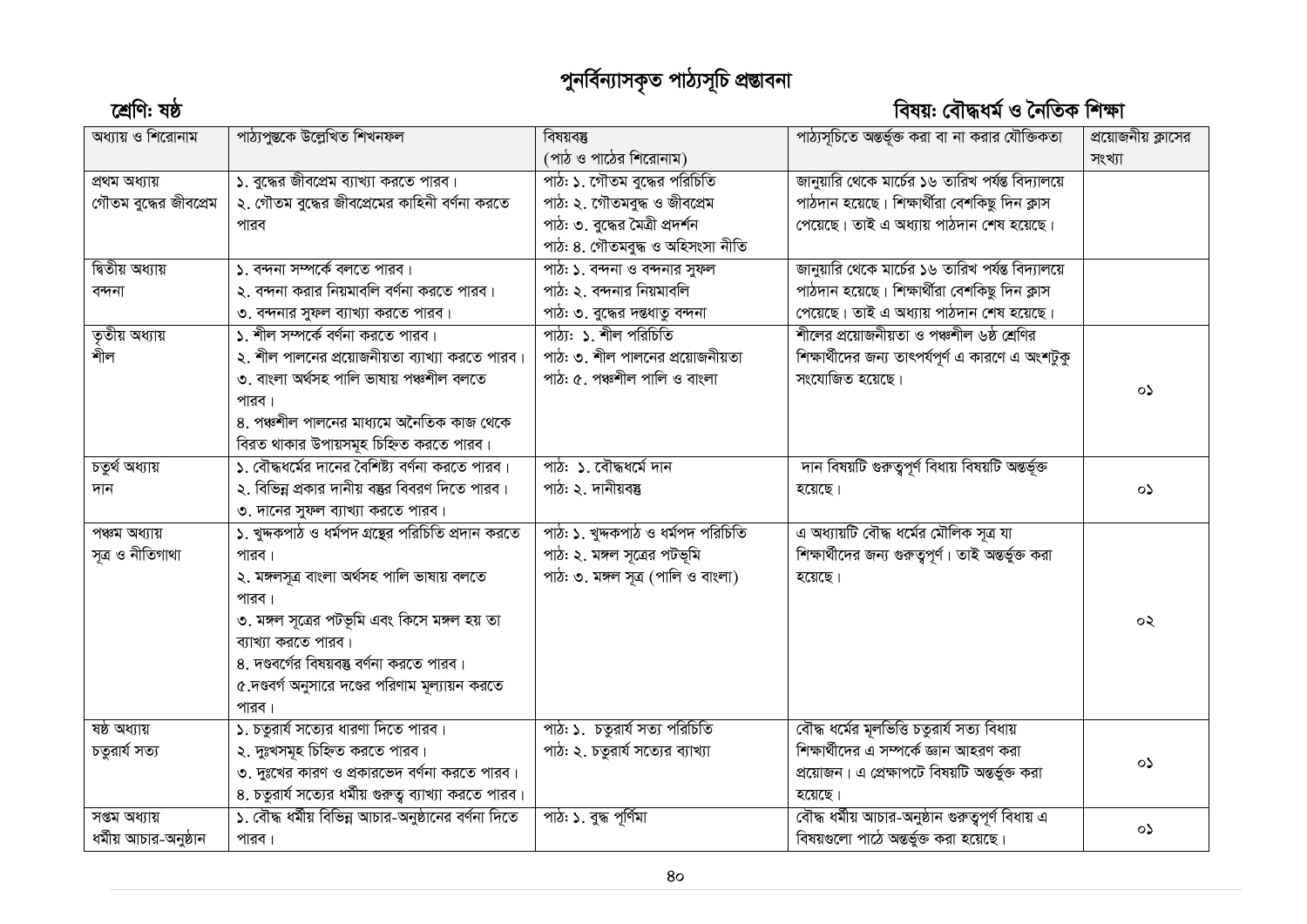| অধ্যায় ও শিরোনাম       | পাঠ্যপুস্তকে উল্লেখিত শিখনফল                             | বিষয়বস্তু                            | পাঠ্যসূচিতে অন্তৰ্ভূক্ত করা বা না করার যৌক্তিকতা      | প্রয়োজনীয় ক্লাসের |
|-------------------------|----------------------------------------------------------|---------------------------------------|-------------------------------------------------------|---------------------|
|                         |                                                          | (পাঠ ও পাঠের শিরোনাম)                 |                                                       | সংখ্যা              |
| ও উৎসব                  | ২. বৌদ্ধ ধর্মীয় আচার-অনুষ্ঠানের সামাজিক গুরুত্ব         |                                       |                                                       |                     |
|                         | মূল্যায়ন করতে পারব।                                     |                                       |                                                       |                     |
| অষ্টম অধ্যায়           | ১. জীবনচরিত পাঠের প্রয়োজনীয়তা বর্ণনা করতে              | পাঠ: ১. জীবন চরিত পাঠের প্রয়োজনীয়তা | জীবনচরিত পাঠের প্রয়োজনীয়তা                          |                     |
| চরিতমালা                | পারব।                                                    | পাঠ: ২. মনীষীদের জীবনীর অনুসরণীয়     | এবং থের- থেরী ও বৌদ্ধ মনীষীদের জীবনী জানার            | ০১                  |
|                         | ২. থের- থেরী ও বিশিষ্ট বৌদ্ধ মনীষীদের পরিচয়             | দিক।                                  | জন্য এ পাঠ অন্তৰ্ভুক্ত করা হয়েছে।                    |                     |
|                         | দিতে পারব।                                               |                                       |                                                       |                     |
| নবম অধ্যায়             | ১. জাতক সম্পৰ্কে বৰ্ণনা দিতে পারব।                       | পাঠ: ১. জাতক পরিচিতি ও জাতকের         | জাতক পরিচিতি ও জাতক কাহিনী নৈতিক জীবন                 |                     |
| জাতক                    | ২. জাতক কাহিনী বৰ্ণনা করতে পারব।                         | সংখ্যা                                | গঠনে অত্যন্ত গুরুত্বপূর্ণ,তাই বিষয়টি অন্তর্ভুক্ত করা | ০১                  |
|                         | ৩. জাতকের উপদেশ ব্যাখ্যা করতে পারব।                      |                                       | হয়েছে।                                               |                     |
| দশম অধ্যায়             | ১. বাংলাদেশের বৌদ্ধ ঐতিহ্য ও দর্শনীয় ছানের বর্ণনা       | পাঠ: ১. বাংলাদেশের বৌদ্ধ ঐতিহ্য ও     | বাংলাদেশের বৌদ্ধ ঐতিহ্য ও দর্শনীয় স্থান  সম্পর্কে    |                     |
| বাংলাদেশের বৌদ্ধ        | দিতে পারব।                                               | দর্শনীয় স্থান পরিচিতি                | শিক্ষার্থীদের জ্ঞান আহরণ করা প্রয়োজন। এ              |                     |
| ঐতিহ্য ও দর্শনীয় স্থান | ২. বৌদ্ধ ঐতিহ্য ও দর্শনীয় ষ্থানের বৈশিষ্ট্য ও গুরুতু    | পাঠ: ২. ময়নামতি                      | প্রেক্ষাপটে বিষয়টি অন্তর্ভুক্ত করা হয়েছে।           | ০১                  |
|                         | ব্যাখ্যা করতে পারব।                                      |                                       |                                                       |                     |
| একাদশ অধ্যায়           | $\mathsf{S}$ . রাজা বিম্বিসারের পরিচয় বর্ণনা করতে পারব। | পাঠ: ১. রাজা বিম্বিসার                | বৌদ্ধধর্ম প্রচার ও প্রসারে রাজা বিম্বিসারের অবদান     |                     |
| বৌদ্ধধর্মে রাজন্যবর্গের | ২. বৌদ্ধধর্ম প্রচার ও প্রসারে রাজা বিম্বিসারের ভূমিকা    |                                       | শিক্ষার্থীদের  জানা আবশ্যক। এ প্রেক্ষাপটে             |                     |
| অবদান:                  | ব্যাখ্যা করতে পারব।                                      |                                       | বিষয়টি অন্তৰ্ভুক্ত করা হয়েছে।                       | ০১                  |
| রাজা বিম্বিসার          |                                                          |                                       |                                                       |                     |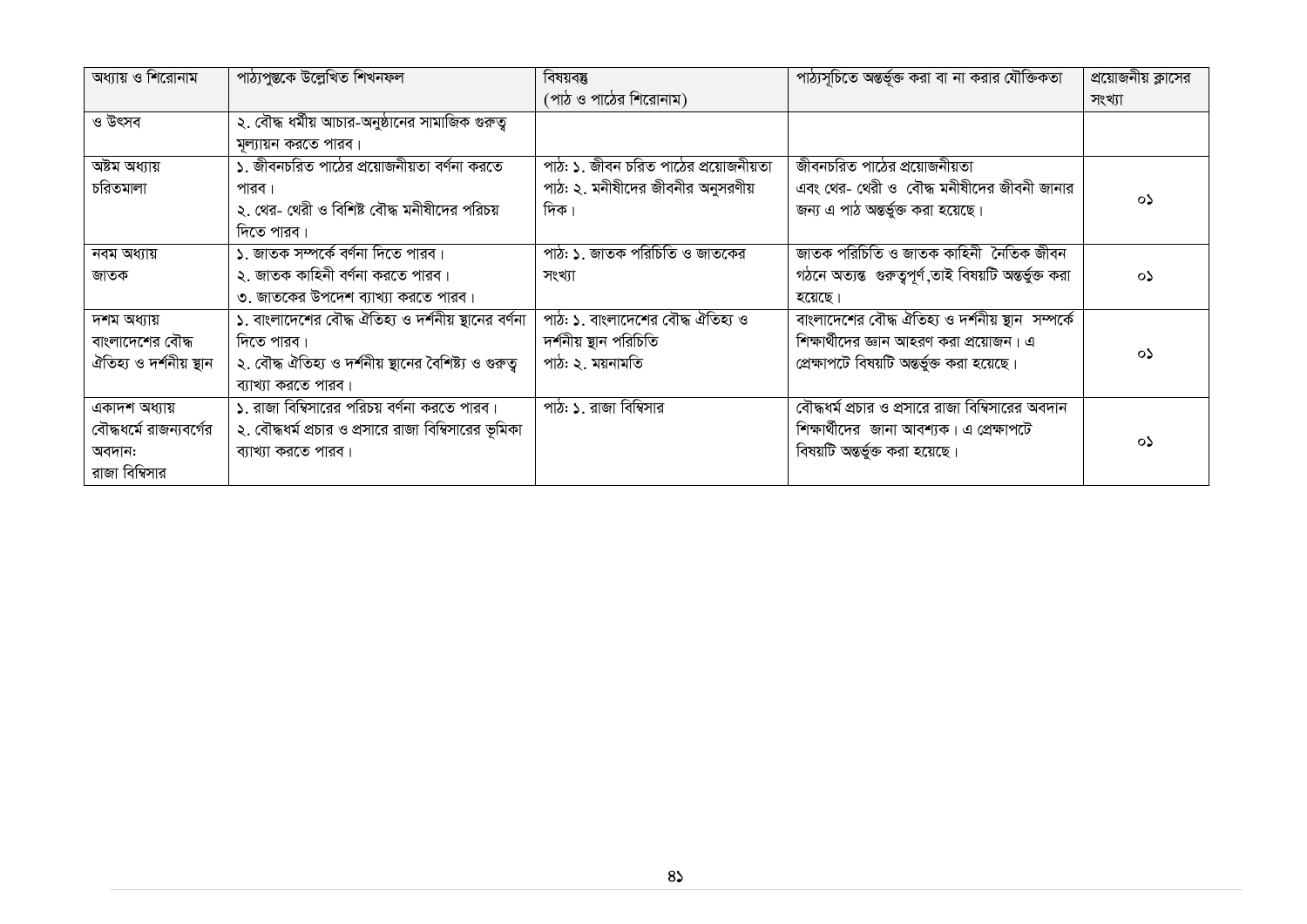# পুনৰ্বিন্যাসকৃত পাঠ্যসূচি প্ৰভ্তাবনা



# বিষয় : খ্রিষ্টধর্ম ও নৈতিক শিক্ষা

| অধ্যায়/          |                | পাঠ্যপুস্তকে উল্লিখিত শিখনফল                                            | বিষয়বস্তু                 | পাঠ্যসূচিতে অন্তৰ্ভুক্ত করা বা না করার                 | প্রয়োজনীয় ক্লাসের |
|-------------------|----------------|-------------------------------------------------------------------------|----------------------------|--------------------------------------------------------|---------------------|
| শিরোনাম           |                |                                                                         | (পাঠ ও পাঠের               | যৌক্তিকতা                                              | সংখ্যা              |
|                   |                |                                                                         | শিরোনাম)                   |                                                        |                     |
| প্ৰথম অধ্যায় :   | 51             | ঈশ্বরকে জানার উপায়সমূহ বর্ণনা করতে পারব                                |                            | জানুয়ারি থেকে মার্চ মাস পর্যন্ত শ্রেণিকক্ষে পঠিত      |                     |
| ঈশ্বরকে জানা      | $\lambda$      | ঈশ্বর কীভাবে পর্যায়ক্রমে নিজেকে প্রকাশ করেন তা ব্যাখ্যা করতে পারব      |                            | বলে গণ্য করা হয়েছে।                                   |                     |
|                   | $\circ$        | মানুষের প্রতি পিতা ঈশ্বরের ভালোবাসা ব্যাখ্যা করতে পারব                  |                            |                                                        |                     |
|                   | 8 <sub>1</sub> | সৃষ্টির প্রতি ভালোবাসা প্রকাশের মধ্য দিয়ে ঈশ্বরের প্রতি ভালোবাসা       |                            |                                                        |                     |
|                   |                | প্রকাশের উপায় বর্ণনা করতে পারব                                         |                            |                                                        |                     |
|                   | $\alpha$       | বাবা-মা, ভাইবোন, বন্ধুবান্ধব ও প্রতিবেশীকে ভালোবাসার মাধ্যমে            |                            |                                                        |                     |
|                   |                | 'ঈশ্বরের প্রতি ভালোবাসা প্রকাশ করতে পারব।                               |                            |                                                        |                     |
| দ্বিতীয় অধ্যায়: | $\mathcal{L}$  | শূন্যতা থেকে ঈশ্বরের সৃষ্টিকর্মের বর্ণনা করতে পারব                      |                            | জানুয়ারি থেকে মার্চ মাস পর্যন্ত শ্রেণিকক্ষে পঠিত      |                     |
| ঈশ্বরের           | $\geq 1$       | ঈশ্বরের সৃষ্টিকর্মের উদ্দেশ্য ব্যাখ্যা করতে পারব                        |                            | বলে গণ্য করা হয়েছে।                                   |                     |
| সৃষ্টিকর্মের      | $\circ$        | সৃষ্টজীবের পারস্পরিক নির্ভরশীলতা ব্যাখ্যা করতে পারব                     |                            |                                                        |                     |
| উদ্দেশ্য          | 8 <sub>1</sub> | সৃষ্টির যত্ন ও দেখাশোনা করার জন্য ঈশ্বর কর্তৃক প্রদত্ত দায়িত্বের কথা   |                            |                                                        |                     |
|                   |                | বৰ্ণনা করতে পারব                                                        |                            |                                                        |                     |
|                   | $\alpha$       | সৃষ্টিকে ভালোবাসার মাধ্যমে ঈশ্বরের প্রতি ভালোবাসা প্রকাশ করতে পারব      |                            |                                                        |                     |
|                   | ৬।             | রোগীদের সেবা করব                                                        |                            |                                                        |                     |
|                   | 9 <sub>1</sub> | গাছ লাগাব ও তার যত্ন নিব।                                               |                            |                                                        |                     |
| তৃতীয় অধ্যায়:   | 5 <sub>1</sub> | ঈশ্বরের নিজের প্রতিমূর্তিতে মানুষ সৃষ্টি করার উদ্দেশ্য ও অর্থ ব্যাখ্যা  |                            | পাঠ১: ঈশ্বরের নিজের  ১। এই অধ্যায়ের শিখনফল ১ ও ২ অধিক |                     |
| মানুষ সৃষ্টি      |                | করতে পারব                                                               | প্ৰতিমূৰ্তিতে মানুষ সৃষ্টি | গুরুত্বপূর্ণ বিধায় অন্তর্ভুক্ত করা হল।                |                     |
|                   | $\geq 1$       | নারী ও পুরুষের মর্যাদা ব্যাখ্যা করতে পারব                               | করার উদ্দেশ্য              | ২। পূর্ববতী শ্রেণিতে ধারণা পেয়েছে।                    |                     |
|                   | $\circ$        | ঈশ্বর মানুষকে স্বাধীনতা ও দায়িত্ব দিয়ে সৃষ্টি করেছেন তা ব্যাখ্যা করতে | পাঠ ২: ঈশুরের প্রতিমূর্তির |                                                        | ২ টি                |
|                   |                | পারব                                                                    | অৰ্থ                       |                                                        |                     |
|                   |                | ৪। বড়দের শ্রদ্ধা এবং ছোটদের স্লেহ করা ও ভালোবাসতে শিখব।                | পাঠ ৩: ঈশ্বর নারী ও        |                                                        |                     |
|                   |                |                                                                         | পুরুষ করে মানুষ সৃষ্টি     |                                                        |                     |
|                   |                |                                                                         | করেছেন                     |                                                        |                     |
| চতুৰ্থ অধ্যায় :  | 51             | পতিত ন্বৰ্গদূতদের সম্পৰ্কে বৰ্ণনা করতে পারব                             | পাঠ ২: মানুষের পতন         | ১। এই অধ্যায়ের শিখনফল ২ ও ৩ অধিক                      |                     |
| ন্বৰ্গদূত ও       | $\geq 1$       | শয়তানের প্রলোভনে কীভাবে মানুষের পতন ঘটেছিল তা ব্যাখ্যা করতে            | পাঠ ৩: আদিপাপ              | গুরুত্বপূর্ণ বিধায় অন্তর্ভুক্ত করা হল।                |                     |
| মানুষের পতন:      |                | পারব                                                                    |                            | ২। শিক্ষার্থীরা ৭ম ও ৮ম শ্রেণিতে এই বিষয়ে             | ২টি                 |
| পরিত্রাণের        | $\circ$ 1      | আদিপাপের অর্থ ব্যাখ্যা করতে পারব                                        |                            | ধারণা পাবে।                                            |                     |
| প্ৰতিশ্ৰুতি       | 8 <sub>1</sub> | পাপের প্রলোভন জয় করার উপায় বর্ণনা করতে পারব                           |                            |                                                        |                     |
|                   | $\alpha$       | পাপকৰ্ম থেকে বিরত থাকতে শিখব                                            |                            |                                                        |                     |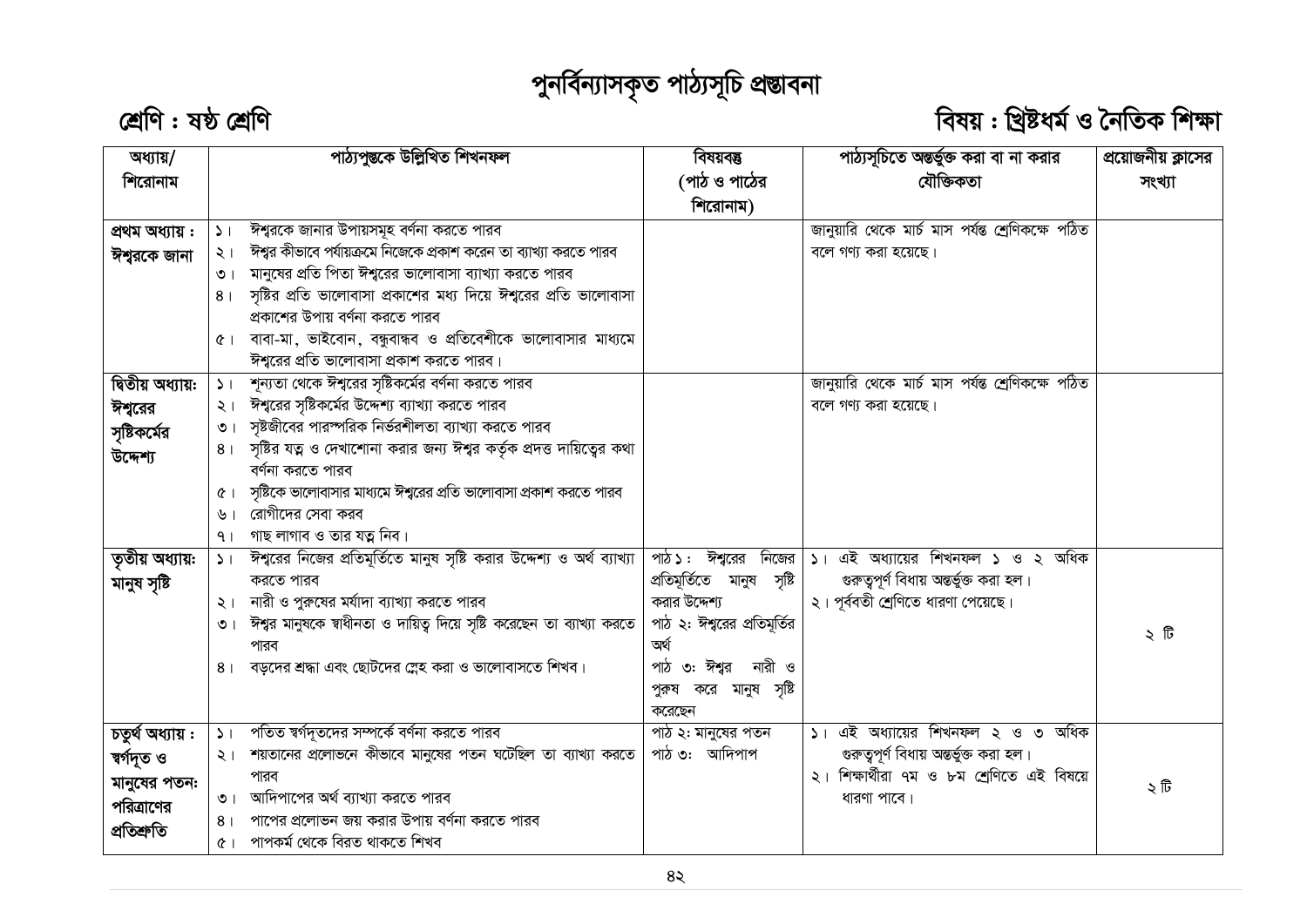| অধ্যায়/<br>শিরোনাম |                      | পাঠ্যপুস্তকে উল্লিখিত শিখনফল                                                                                   | বিষয়বস্তু<br>(পাঠ ও পাঠের | পাঠ্যসূচিতে অন্তর্ভুক্ত করা বা না করার<br>যৌক্তিকতা                                   | প্রয়োজনীয় ক্লাসের<br>সংখ্যা |
|---------------------|----------------------|----------------------------------------------------------------------------------------------------------------|----------------------------|---------------------------------------------------------------------------------------|-------------------------------|
|                     |                      |                                                                                                                | শিরোনাম)                   |                                                                                       |                               |
|                     | ৬।                   | অসৎ সঙ্গ থেকে দূরে থেকে সৎ জীবনযাপনে উদ্বুদ্ধ হবো।                                                             |                            |                                                                                       |                               |
| পঞ্চম অধ্যায়:      | $\mathcal{L}$        | মানুষের প্রতি ঈশুরের আহ্বানের অর্থ ব্যাখ্যা করতে পারব                                                          | পাঠ ১: মানুষের<br>প্ৰতি    | $ S $ এই অধ্যায়ের শিখনফল $ S $ ও ৫<br>অধিক                                           |                               |
| ঈশ্বরের             | $\frac{1}{2}$        | ইসাইয়া ম্বর্গের যে দৃশ্যটি দেখেছিলেন তা বর্ণনা করতে পারব                                                      | ঈশ্বরের আহ্বান             | গুরুতুপূর্ণ বিধায় অন্তর্ভুক্ত করা হল।                                                |                               |
| আহ্বানে             | $\circ$              | ঈশ্বর কর্তৃক ইসাইয়ার শুচীকরণের ঘটনা বর্ণনা করতে পারব                                                          | পাঠ ৩: ঈশ্বরের কাজের       | ২। শিক্ষার্থীরা ৭ম ও ৮ম শ্রেণিতে এই বিষয়ে                                            |                               |
| ইসাইয়ার            | 8 <sub>1</sub>       | ঈশ্বর কর্তৃক ইসাইয়াকে আহ্বান ও ইসাইয়ার সাড়া দানের বিষয়টি                                                   | মানুষের শুচিতার<br>জন্য    | ধারণা পাবে।                                                                           |                               |
|                     |                      | ব্যাখ্যা করতে পারব                                                                                             | প্ৰয়োজনীয়তা              |                                                                                       | ২টি                           |
| সাড়াদান            |                      | ৫।  ঈশুরের কাজে অংশগ্রহণের উদ্দেশ্যে মানুষের শুচিতার প্রয়োজনীয়তার                                            |                            |                                                                                       |                               |
|                     |                      | কথা বর্ণনা করতে পারব                                                                                           |                            |                                                                                       |                               |
|                     | ৬।                   | ঈশ্বরের উপর ইসাইয়ার গভীর বিশ্বাস উপলব্ধি করে নিজে ঈশ্বরের                                                     |                            |                                                                                       |                               |
|                     |                      | উপর বিশ্বাসী হবো।                                                                                              |                            |                                                                                       |                               |
| ষষ্ঠ অধ্যায় :      | $\frac{1}{2}$        | ঈশ্বর কর্তৃক তাঁর পুত্র যীশুকে পৃথিবীতে প্রেরণের উদ্দেশ্য ব্যাখ্যা করতে পারব                                   | পাঠ ২: মুক্তিদাতা যীণ্ডর   | ১। এই অধ্যায়ের শিখনফল ২ অধিক গুরুত্বপূর্ণ                                            |                               |
| মুক্তিদাতা          | ২।                   | 'ঈশ্বরপুত্রের মানব হয়ে জন্মগ্রহণ করার তাৎপর্য ব্যাখ্যা করতে পারব                                              | জনোর তাৎপর্য               | বিধায় অন্তৰ্ভুক্ত করা হল।                                                            |                               |
| যীশুর জন্ম ও        | $\circ$              | যীশুর শৈশবকাল বর্ণনা করতে পারব                                                                                 |                            | ২। শিক্ষার্থীরা ৭ম ও ৮ম শ্রেণিতে এই বিষয়ে                                            | ২টি                           |
|                     | 8 <sub>1</sub>       | যীশুর শৈশব জীবন কীভাবে মানুষকে সুন্দর জীবন গঠনের বিষয়ে শিক্ষা<br>দেয় তা ব্যাখ্যা করতে পারব                   |                            | ধারণা পাবে।                                                                           |                               |
| শৈশব                | ৫।                   | নম্ৰ ও বিনীত জীবন যাপন করব।                                                                                    |                            |                                                                                       |                               |
| সপ্তম অধ্যায়:      | $\geq$ 1             | প্রভূ যীশুর আশ্চর্য কাজ সম্পর্কে বর্ণনা করতে পারব                                                              | $\mathbf{x}$               | এই অধ্যায়ের বিষয় বস্তুর সাথে ৭ম ও ৮ম শ্রেণির                                        |                               |
| প্ৰভূ যীশুর         | $\geq 1$             | প্রভূ যীশুর আশ্চর্য কাজের বৈশিষ্ট্যগুলো ব্যাখ্যা করতে পারব                                                     |                            | বিষয় বস্তুর মিল থাকায় অধ্যায়টি বাদ দেওয়া                                          |                               |
|                     | ৩                    | নায়িন নগরে মৃত যুবককে জীবন দানের ঘটনাটি ব্যাখ্যা করতে পারব                                                    |                            | হল।                                                                                   |                               |
| আশ্চৰ্য কাজ         | 8 <sub>1</sub>       | প্রভু যীণ্ডর ঐশুরিক শক্তির উপর বিশ্বাসী হবো।                                                                   |                            |                                                                                       |                               |
| অষ্টম অধ্যায় :     | $\geq$ 1             | খ্রিষ্টমণ্ডলীর ধারণা ব্যাখ্যা করতে পারব                                                                        | পাঠ ৩: খ্রিষ্টমণ্ডলীর জন্ম | ১। এই অধ্যায়ের শিখনফল ২ ও ৩ অধিক                                                     |                               |
| খ্রিষ্টমণ্ডলীর      | ২।                   | খ্রিষ্টমণ্ডলীর জন্মের ইতিহাস বর্ণনা করতে পারব<br>খ্রিষ্টমণ্ডলীর প্রেরণকর্মগুলো ও তার প্রভাব বিশ্লেষণ করতে পারব | পাঠ ৪: খ্রিষ্টমণ্ডলীর      | গুরুত্বপূর্ণ বিধায় অন্তর্ভুক্ত করা হল।<br>২। শিক্ষাৰ্থীরা ৭ম ও ৮ম শ্রেণিতে এই বিষয়ে |                               |
| জন্ম ও              | ৩।<br>8 <sub>1</sub> | খ্রিষ্টমণ্ডলীর প্রেরণকাজ দ্বারা উদ্বুদ্ধ হয়ে সত্য ও ন্যায়ের পথে চলব                                          | প্রেরণকর্ম                 | ধারণা পাবে।                                                                           | ২টি                           |
| প্রেরণকর্ম          | Q                    | সমাজে উন্নয়নমূলক কাজে নিজেকে সম্পৃক্ত করতে উদ্বুদ্ধ হবো।                                                      | পাঠ ৫: প্রেরণকর্মের প্রভাব |                                                                                       |                               |
| নবম অধ্যায়:        | $\mathcal{L}$        | সত্যবাদিতা সম্পর্কে পবিত্র বাইবেলের শিক্ষা বর্ণনা করতে পারব                                                    | পাঠ ৩: ব্যক্তি, সমাজ ও     | ১। এই অধ্যায়ের শিখনফল ৩ ও ৮ অধিক                                                     |                               |
| সত্যবাদিতা,         | $\frac{1}{2}$        | সত্যবাদী হওয়ার দশটি উপায় বর্ণনা করতে পারব                                                                    | রাষ্ট্রীয়<br>জীবনে        | গুরুতুপূর্ণ বিধায় অন্তর্ভুক্ত করা হল।                                                |                               |
|                     | $\circ$              | ব্যক্তি, সমাজ ও রাষ্ট্রীয় জীবনে সত্যবাদিতার প্রয়োজনীয়তা ব্যাখ্যা করতে                                       | সত্যবাদিতার গুরুতু         | ২। শিক্ষার্থীরা ৭ম ও ৮ম শ্রেণিতে এই বিষয়ে                                            |                               |
| শৃঙ্খলা ও           |                      | পারব                                                                                                           | পাঠ ৮: পরিবার,             | ধারণা পাবে।                                                                           |                               |
| সেবা                | 8 <sub>1</sub>       | শঙ্ঘলা সম্পর্কে পবিত্র বাইবেলের শিক্ষা বর্ণনা করতে পারব                                                        | সমাজ, মণ্ডলী ও রাষ্ট্রে    |                                                                                       | ৩ টি                          |
|                     | $Q$                  | শৃঙ্খলাপূর্ণ জীবন গঠন করার উপায় বর্ণনা করতে পারব                                                              | সেবার গুরুতু               |                                                                                       |                               |
|                     | ৬।<br>9 <sub>1</sub> | শৃঙ্খলাপূর্ণ জীবনের উপকারিতা ব্যাখ্যা করতে পারব<br>সেবা সম্পর্কে পবিত্র বাইবেলের শিক্ষা বর্ণনা করতে পারব       |                            |                                                                                       |                               |
|                     | ৮                    | পরিবার, সমাজ, <b>মণ্ডলী</b> ও রাষ্ট্রে সেবার গুরুত্ব ব্যাখ্যা করতে পারব                                        |                            |                                                                                       |                               |
|                     | ৯।                   | পরিবার, সমাজ, <b>মঞ্জ্লী</b> ও রাষ্ট্রের সেবা করার উপায় বর্ণনা করতে পারব                                      |                            |                                                                                       |                               |
|                     |                      | ১০। চিন্তায়, কথায় ও কাজে সত্যবাদী হবো                                                                        |                            |                                                                                       |                               |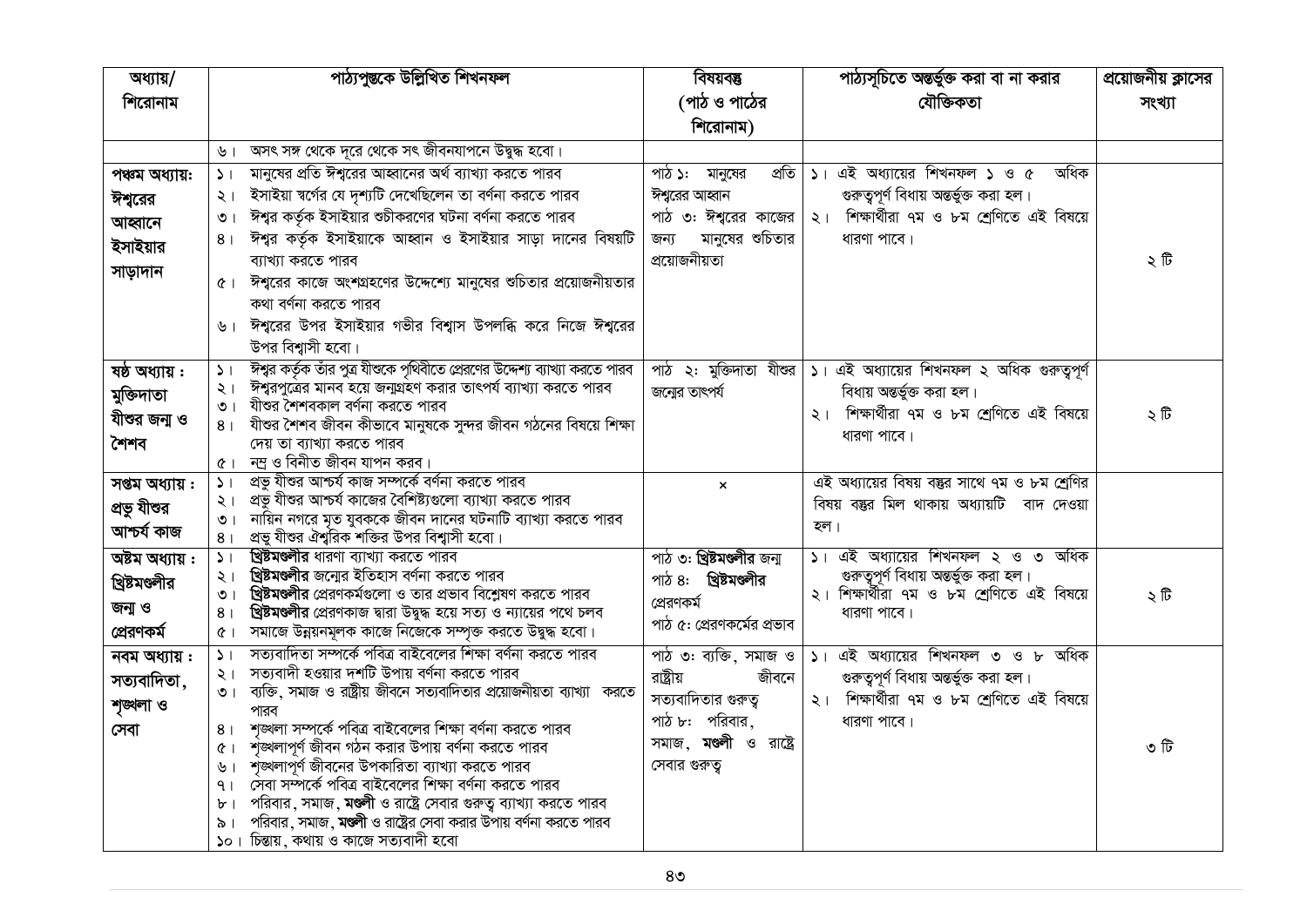| অধ্যায়/      | পাঠ্যপুস্তকে উল্লিখিত শিখনফল                                                    | বিষয়বস্তু              | পাঠ্যসূচিতে অন্তর্ভুক্ত করা বা না করার     | প্রয়োজনীয় ক্লাসের |
|---------------|---------------------------------------------------------------------------------|-------------------------|--------------------------------------------|---------------------|
| শিরোনাম       |                                                                                 | (পাঠ ও পাঠের            | যৌক্তিকতা                                  | সংখ্যা              |
|               |                                                                                 | শিরোনাম)                |                                            |                     |
|               | সুশঙ্খল জীবনযাপনে অভ্যন্ত হবো<br>331                                            |                         |                                            |                     |
|               | ১২। গরিব-দুঃখী ও অসহায়দের প্রতি সেবার মনোভাব গড়ে তুলব।                        |                         |                                            |                     |
| দশম অধ্যায় : | প্রিয়নাথ বৈরাগীর জন্ম ও শৈশবকাল বর্ণনা করতে পারব<br>$\mathcal{L}$              | পাঠ ৩: মানবসেবায়       | ১। এই অধ্যায়ের শিখনফল ৩ অধিক গুরুত্বপূর্ণ |                     |
| প্ৰিয়নাথ     | খ্রিষ্টসংগীতে প্রিয়নাথ বৈরাগীর অবদান বর্ণনা করতে পারব<br>$\geq$ 1              | প্রিয়নাথ বৈরাগীর অবদান | বিধায় অন্তৰ্ভুক্ত করা হল।                 |                     |
| বৈরাগী        | মানবসেবায় প্রিয়নাথ বৈরাগীর অবদান বর্ণনা করতে পারব<br>$\circ$                  |                         |                                            | ২ টি                |
|               | প্রিয়নাথ বৈরাগীর জীবনী পাঠ করে মানব কল্যাণমূলক কাজে উদ্বুদ্ধ<br>8 <sub>1</sub> |                         |                                            |                     |
|               | হবো।                                                                            |                         |                                            |                     |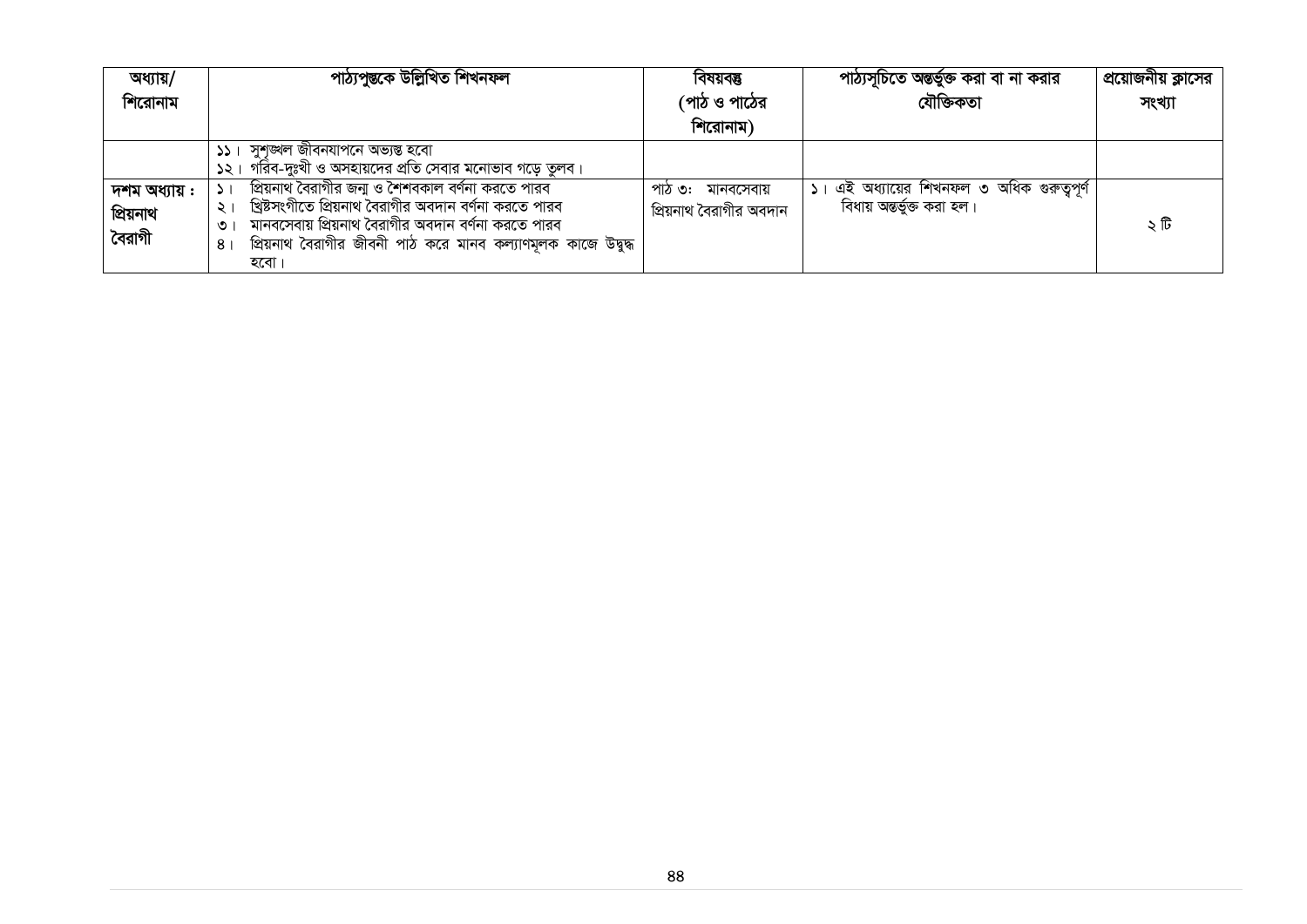# পুনৰ্বিন্যাসকৃত পাঠ্যসূচি: প্ৰম্ভাবনা

## শ্ৰেণি: ষষ্ঠ

# বিষয়: কৃষিশিক্ষা

| অধ্যায় ও                  | পাঠ্যপুস্তকে উল্লিখিত শিখনফল                                                                                                    | বিষয়বস্তু                                                                                                         | পাঠ্যসূচিতে অন্তর্ভুক্ত করা বা না করার যৌক্তিকতা                                                                                                                                                                                | প্রয়োজনীয় ক্লাস/পিরিয়ড                   |
|----------------------------|---------------------------------------------------------------------------------------------------------------------------------|--------------------------------------------------------------------------------------------------------------------|---------------------------------------------------------------------------------------------------------------------------------------------------------------------------------------------------------------------------------|---------------------------------------------|
| শিরোনাম                    |                                                                                                                                 | (পাঠ ও পাঠ শিরোনাম)                                                                                                |                                                                                                                                                                                                                                 | সংখ্যা                                      |
| প্ৰথম                      | ১. বাংলাদেশের কৃষির পরিধি এবং                                                                                                   | $\mathsf{S}.$ কৃষির পরিধি ও পরিসর                                                                                  |                                                                                                                                                                                                                                 | $\overline{\mathsf{S}}$ ৬ মচি, ২০২০ পৰ্যন্ত |
| আমাদের                     | পরিসর ব্যাখ্যা করতে পারব।                                                                                                       | ২. ফসল, মৎস্য, পশু-পাখি ও বনায়ন                                                                                   |                                                                                                                                                                                                                                 | শ্ৰেণিকক্ষে শিখনফল                          |
| জীবনে কৃষি                 | ২. কৃষিবিষয়ক তথ্য ও সেবা প্রাপ্তির<br>উৎস চিহ্নিত করতে পারব।                                                                   | ৩. কৃষিবিষয়ক প্রয়োজনীয় তথ্য ও সেবা প্রাপ্তির<br>উৎস<br>৪. কৃষিশিক্ষা ও গবেষণা প্রতিষ্ঠান                        |                                                                                                                                                                                                                                 | অৰ্জিত হয়েছে।                              |
| দ্বিতীয়<br>কৃষি প্ৰযুক্তি | ১. কৃষি প্রযুক্তির ধারণা ব্যাখ্যা করতে<br>পারব।                                                                                 | ১. কৃষি প্রযুক্তির ধারণা                                                                                           | পাঠটি খুব গুরুত্বপূর্ণ এবং এটা শুধু ষষ্ঠ শ্রেণিতে আছে।পরবর্তী<br>শ্রেণির পাঠ্যসূচিতে এ সংশ্লিষ্ট কোনো বিষয়বদ্ভ নেই তাই এটি রাখা                                                                                                | Ž.                                          |
| ও যন্ত্ৰপাতি               | ২. কৃষি প্রযুক্তির ব্যবহার ব্যাখ্যা করতে<br>পারব।                                                                               | ২. কৃষি প্রযুক্তির ব্যবহার                                                                                         | না হলে শিখন শূন্যতার সৃষ্টি হবে । সেপ্রেক্ষিতে এটি অন্তর্ভুক্ত করা<br>হলো।                                                                                                                                                      |                                             |
|                            | ৩. কৃষি যন্ত্রপাতির ব্যবহার ব্যাখ্যা<br>করতে পারব।                                                                              | ৩. কৃষি যন্ত্রপাতির ধারনা<br>৪. হস্তচালিত উন্নত কৃষি যন্ত্রপাতির ব্যবহার<br>৫. শক্তিচালিত কৃষি যন্ত্রপাতির ব্যবহার | বিষয়টি গুরুত্বপূর্ণ এবং পরবর্তী শ্রেণিতে এ সংস্পর্কিত কোনো<br>বিষয়বস্তু নাই।কিন্তু বিষয়টি সম্পর্কে ধারণা থাকা খুবই প্রয়োজন।<br>তাই শিক্ষার্থীদের এই বিষয়টি সম্পর্কে সাধারণ ধারণা দেওয়ার<br>জন্যই এটি অন্তৰ্ভুক্ত করা হলো। | Σ                                           |
|                            | ৪. সহজলভ্য কৃষি প্রযুক্তি ব্যবহারের<br>সুবিধা ব্যাখ্যা করতে পারব                                                                | ৬. ভালো বীজ বাছাইকরণ<br>৭.কাঁচা ঘাস সংরক্ষণ<br>৮. খাঁচায়                                                          | পরবর্তী শ্রেণির পাঠ্যসূচিতে আছে। পরবর্তীতে শিখনের সুযোগ<br>থাকবে বিধায় বিবেচনা করা হলো না                                                                                                                                      |                                             |
|                            | ৫. ছানীয়ভাবে প্ৰাপ্য ও সহজলভ্য<br>উপকরণ দিয়ে তৈরি প্রয়োজনীয় কৃষি<br>যন্ত্রপাতি ব্যবহারের কার্যকারিতা বিশ্লেষণ<br>করতে পারব। | ৯. ফসল উৎপাদনে ছানীয় কৃষি যঞ্জপাতি ও<br>ব্যবহার।<br>১০. মাছ ধরার ষ্থানীয় যঞ্জপাতি ও ব্যবহার।                     | পাঠটি শিক্ষাথীদের জন্য প্রয়োজনীয় । পরবর্তী শ্রেণির পাঠ্যসূচিতে<br>এ সংশ্লিষ্ট কোনো বিষয়বদ্ভ নেই তাই এটি রাখা না হলে শিখন<br>শূন্যতার সৃষ্টি হবে । সেপ্রেক্ষিতে এটি অন্তর্ভুক্ত করা হলো।                                      | $\mathcal{L}$                               |
|                            | ৬. কৃষি প্রযুক্তি ও যন্ত্রপাতির অবদান<br>উপলব্ধি করতে পারব।                                                                     |                                                                                                                    | ধারাবাহিক মূল্যায়নের মাধ্যমে আবেগীয় শিখনফল অর্জিত হবে।                                                                                                                                                                        |                                             |
| তৃতীয়<br>কৃষি<br>উপকরণ    | ১. ব্যবহার অনুযায়ী উপযুক্ত মাটি শনাক্ত<br>করতে পারব।                                                                           | ১. মাটির গঠন<br>২. মাটির প্রকারভেদ                                                                                 | বিষয়টি গুরুত্বপূর্ণ এবং পরবর্তী শ্রেণিতে এ সংস্পর্কিত কোনো<br>বিষয়বস্তু নাই।কিন্তু বিষয়টি সম্পর্কে ধারণা থাকা খুবই প্রয়োজন।<br>তাই শিক্ষার্থীদের এই বিষয়টি সম্পর্কে সাধারণ ধারণা দেওয়ার<br>জন্যই এটি অন্তৰ্ভুক্ত করা হলো। |                                             |
|                            | ২. কৃষি ফলনে মাটির প্রয়োজনীয়তা<br>ব্যাখ্যা করতে পারব।<br>৩. কৃষি ক্ষেত্রে পানির প্রয়োজনীয়তা<br>ব্যাখ্যা করতে পারব।          | ৩. মাটির গুণাগুণ<br>$8.$ সেচ<br>৫. পানি সেচের প্রয়োজনীয়তা                                                        | এই বিষয়টি পরবর্তী শ্রেণিতে শিখনের সুযোগ থাকবে বিধায়<br>বিবেচনা করা হলো না ।<br>এই বিষয়টি পরবর্তী শ্রেণিতে শিখনের সুযোগ থাকবে বিধায়<br>বিবেচনা করা হলো না ।                                                                  |                                             |
|                            |                                                                                                                                 |                                                                                                                    |                                                                                                                                                                                                                                 |                                             |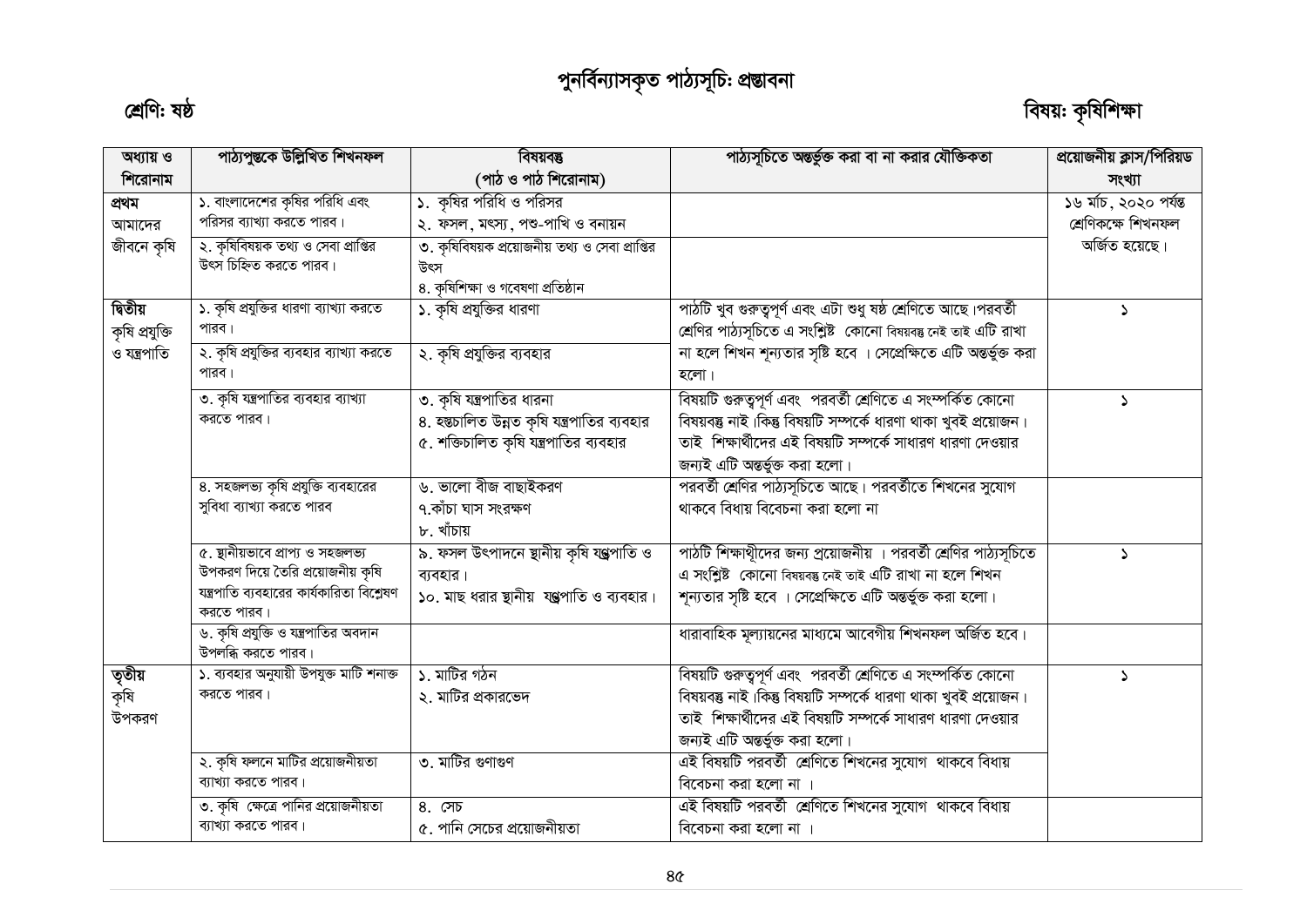| অধ্যায় ও | পাঠ্যপুস্তকে উল্লিখিত শিখনফল                                              | বিষয়বস্তু                                   | পাঠ্যসূচিতে অন্তর্ভুক্ত করা বা না করার যৌক্তিকতা                 | প্রয়োজনীয় ক্লাস/পিরিয়ড |
|-----------|---------------------------------------------------------------------------|----------------------------------------------|------------------------------------------------------------------|---------------------------|
| শিরোনাম   |                                                                           | (পাঠ ও পাঠ শিরোনাম)                          |                                                                  | সংখ্যা                    |
|           |                                                                           | ৬. মাছ চাষে পানি                             |                                                                  |                           |
|           |                                                                           | ৭. গৃহপালিত পশ-পাখির খাবার পানি              |                                                                  |                           |
|           | ৪. বীজের বৈশিষ্ট্য ও প্রকারভেদ বর্ণনা                                     | ৮. বীজের বৈশিষ্ট্য                           | বিষয়টি গুরুত্বপূর্ণ এবং পরবর্তী শ্রেণিতে এ সংস্পর্কিত কোনো      | $\mathbf{v}$              |
|           | করতে পারব।                                                                | ৯. ভালো বীজের বৈশিষ্ট্য                      | বিষয়বস্তু নাই।কিন্তু বিষয়টি সম্পর্কে ধারণা থাকা খুবই প্রয়োজন। |                           |
|           |                                                                           |                                              | তাই শিক্ষার্থীদের এই বিষয়টি সম্পর্কে সাধারণ ধারণা দেওয়ার       |                           |
|           |                                                                           |                                              | জন্যই এটি অন্তর্ভুক্ত করা হলো।                                   |                           |
|           |                                                                           | ১০.বীজের শ্রেণিবিভাগ                         | পরবর্তী শ্রেণির পাঠ্যসূচিতে অল্প বিস্তর আছে। সেসময় ঐ পাঠের সাথে |                           |
|           |                                                                           |                                              | এ বিষয়ে আলোচনা করলে এ গ্যাপটা পূরণ হবে তাই বিবেচনা করা হলো      |                           |
|           |                                                                           |                                              | না $  $                                                          |                           |
|           | ৫. সারের প্রকারভেদ বর্ণনা করতে                                            | ১১.সারের প্রকারভেদ                           | পাঠটি গুরুত্বপূর্ণ তবে উপরের শ্রেণিতে এ সংশ্লিষ্ট content আছে।   |                           |
|           | পারব।                                                                     |                                              | সেসময় ঐ পাঠের সাথে এ বিষয়ে আলোচনা করলে এ গ্যাপটা পূরণ হবে তাই  |                           |
|           | ৬. কৃষিতে রাসায়নিক সারের প্রভাব                                          |                                              | বিবেচনা করা হলো না।                                              |                           |
|           | মূল্যায়ন করতে পারব।                                                      |                                              |                                                                  |                           |
|           | ৭. কৃষিকাজে সার ব্যবহারের                                                 | ১২. কৃষিকাজে সারের ব্যবহার                   | এই বিষয়টি পরবর্তী শ্রেণিতে শিখনের সুযোগ থাকবে বিধায়            |                           |
|           | উপযোগিতা মূল্যায়ন করতে পারব।                                             |                                              | বিবেচনা করা হলো না                                               |                           |
|           | ৮. কৃষিকাজে পানির পরিমিত ব্যবহারে                                         |                                              | ধারাবাহিক মূল্যায়নের মাধ্যমে আবেগীয় শিখনফল অর্জিত হবে।         |                           |
|           | সচেতন হব।                                                                 |                                              |                                                                  |                           |
|           | ৯. রাসায়নিক সার অতিরিক্ত ব্যবহারের                                       |                                              | ধারাবাহিক মূল্যায়নের মাধ্যমে আবেগীয় শিখনফল অর্জিত হবে।         |                           |
|           | কুফল সম্পৰ্কে সচেতনতা সৃষ্টি করতে<br>পারব।                                |                                              |                                                                  |                           |
| চতুৰ্থ    | ১. কৃষি কাৰ্যক্ৰমে আবহাওয়া ও জলবায়ু                                     | আবহাওয়া ও জলবায়ু                           | পাঠটি খুব গুরুত্বপূর্ণ এবং এটা শুধু ষষ্ঠ শ্রেণিতে আছে।পরবর্তী    | $\mathcal{L}$             |
| কৃষি ও    | ব্যাখ্যা করতে পারবে                                                       |                                              | শ্রেণির পাঠ্যসূচিতে এ সংশ্লিষ্ট কোনো বিষয়বন্তু নেই তাই এটি রাখা |                           |
| জলবায়ু   |                                                                           |                                              | না হলে শিখন শূন্যতার সৃষ্টি হবে ।                                |                           |
|           | ২. কৃষি কাৰ্যক্ৰমে আবহাওয়া ও                                             | কৃষিকাজে আবহাওয়া ও জলবায়ুর গুরুত্ব<br>২.   | এই বিষয়টি পরবর্তী শ্রেণিতে শিখনের সুযোগ থাকবে বিধায়            |                           |
|           | জলবায়ুর গুরুত্ব বিশ্লেষণ করতে পারব।                                      | ৩. বাংলাদেশের আবহাওয়া ও জলবায়ু             | বিবেচনা করা হলো না ।                                             |                           |
|           |                                                                           |                                              |                                                                  |                           |
|           | ৩. বাংলাদেশের মানচিত্রে কম বৃষ্টি,                                        | ৪.মাটি, পানি ও জলবায়ুর ভিত্তিতি কৃষি পরিবেশ | এই বিষয়টি পরবর্তী শ্রেণিতে শিখনের সুযোগ থাকবে বিধায়            |                           |
|           | বেশি বৃষ্টি, বন্যপ্রবণ, জলোচ্ছ্বাসপ্রবণ                                   | অঞ্চল                                        | বিবেচনা করা হলো না                                               |                           |
|           | অঞ্চল চিহ্নিত করতে পারব।                                                  | ৫. বাংলাদেশের বন্যা, খরা ও জলোচ্ছ্বাসপ্রবণ   |                                                                  |                           |
|           |                                                                           | অঞ্চল                                        |                                                                  |                           |
| পঞ্চম     | ১. উদ্যান ফসলের বৈশিষ্ট্য ও                                               | ১. উদ্যান ফসলের পরিচিতি ও অর্থনৈতিক          | পাঠটি খুব গুরুত্বপূর্ণ এবং এটা শুধু ষষ্ঠ শ্রেণিতে আছে।পরবর্তী    | $\blacktriangleright$     |
| কৃষিজ     | অৰ্থনৈতিক গুরুত্ব বর্ণনা করতে পারব।<br>২. মাঠ ফসলের বৈশিষ্ট্য ও অর্থনৈতিক | ণ্ডরুত                                       | শ্রেণির পাঠ্যসূচিতে এ সংশ্লিষ্ট কোনো topic নেই বলে এটি না        |                           |
| উৎপাদন    | গুরুত্ব বর্ণনা করতে পারব।                                                 | ২. মাঠ ফসলের পরিচিতি ও অর্থনৈতিক গুরুত্ব     | রাখলে শিখন শূন্যতার সৃষ্টি হবে ।                                 |                           |
|           | ৩. শাকসবজি উৎপাদন পদ্ধতি বৰ্ণনা                                           | ৩.লালশাক উৎপাদন পদ্ধতি                       | পাঠটি গুরুত্বপূর্ণ তবে উপরের শ্রেণিতে এ সংশ্লিষ্ট content আছে।   |                           |
|           |                                                                           |                                              |                                                                  |                           |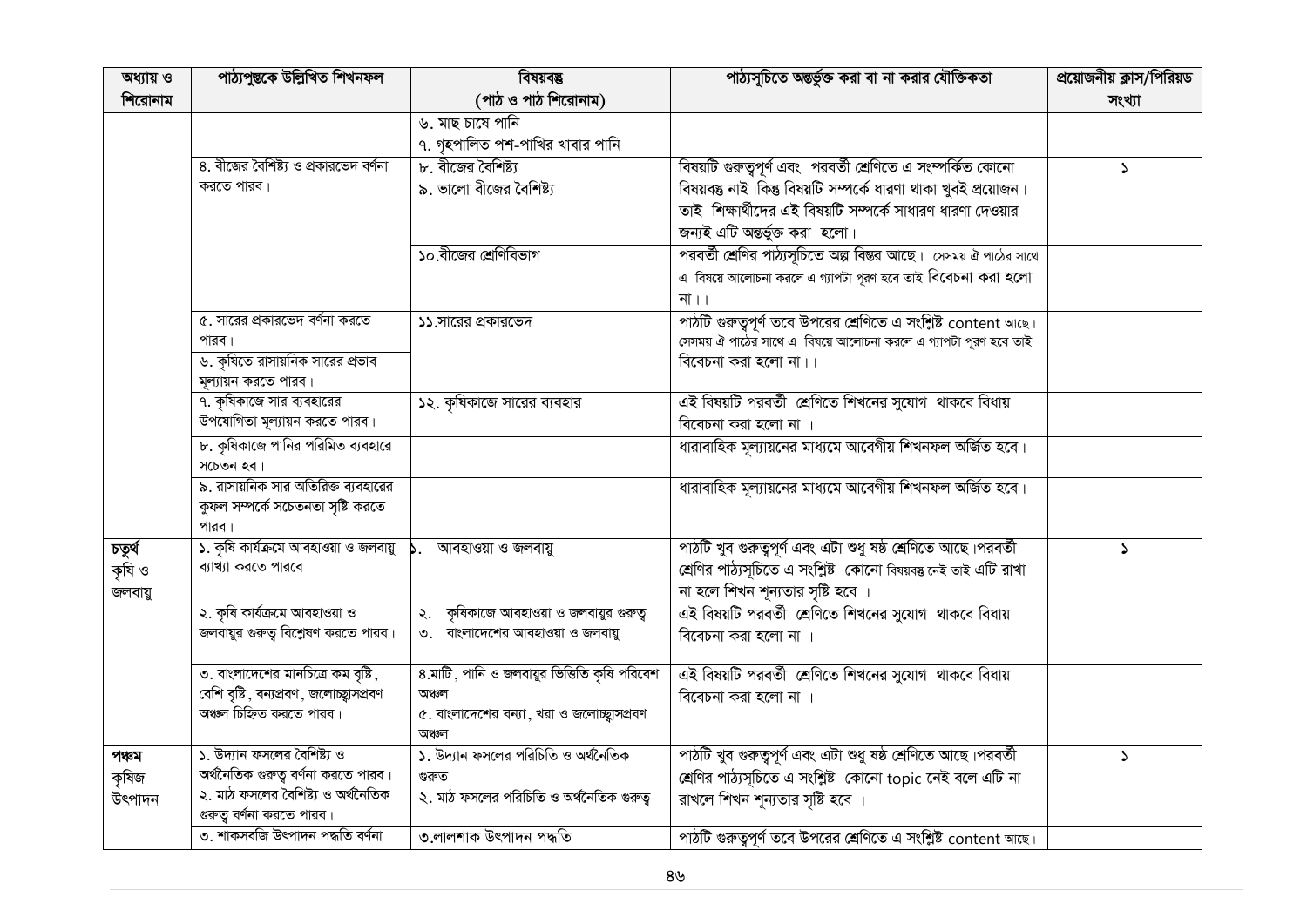| অধ্যায় ও | পাঠ্যপুস্তকে উল্লিখিত শিখনফল                 | বিষয়বস্তু                                                | পাঠ্যসূচিতে অন্তর্ভুক্ত করা বা না করার যৌক্তিকতা                                                                                  | প্রয়োজনীয় ক্লাস/পিরিয়ড |
|-----------|----------------------------------------------|-----------------------------------------------------------|-----------------------------------------------------------------------------------------------------------------------------------|---------------------------|
| শিরোনাম   |                                              | (পাঠ ও পাঠ শিরোনাম)                                       |                                                                                                                                   | সংখ্যা                    |
|           | করতে পারব।                                   | ৪.মরিচ উৎপাদন পদ্ধতি                                      | সেসময় ঐ পাঠের সাথে এ বিষয়ে আলোচনা করলে এ গ্যাপটা পূরণ হবে তাই                                                                   |                           |
|           |                                              | ৫.মরিচের রোগ ও পোকা মাকড় দমন                             | বিবেচনা করা হলো না।।                                                                                                              |                           |
|           |                                              | ৬. টমোটোর উৎপাদন পদ্ধতি                                   |                                                                                                                                   |                           |
|           |                                              | ৭. টমেটোর রোগ ও পোকা দমন                                  |                                                                                                                                   |                           |
|           | ৪. চাষযোগ্য মাছের বৈশিষ্ট্য ও                | ৮. বাংলাদেশের চাষযোগ্য মাছের পরিচিতি                      | পাঠটি খুব গুরুত্বপূর্ণ এবং এটা শুধু ষষ্ঠ শ্রেণিতে আছে।পরবর্তী                                                                     | د                         |
|           | অৰ্থনৈতিক গুৰুতু বৰ্ণনা করতে পারব।           | ৯. বাংলাদেশের চাষযোগ্য মাছের বৈশিষ্ট্য                    | শ্রেণির পাঠ্যসূচিতে এ সংশ্লিষ্ট কোনো topic নেই বলে এটি না                                                                         |                           |
|           |                                              |                                                           | রাখলে শিখন শূন্যতার সৃষ্টি হবে ।                                                                                                  |                           |
|           |                                              | ১০. চাষযোগ্য মাছের পুষ্টি ও অর্থনৈতিক গুরুত্ব             | পাঠটি গুরুত্বপূর্ণ তবে উপরের শ্রেণিতে এ সংশ্লিষ্ট content আছে।<br>সেসময় ঐ পাঠের সাথে এ বিষয়ে আলোচনা করলে এ গ্যাপটা পূরণ হবে তাই |                           |
|           |                                              |                                                           | বিবেচনা করা হলো না।                                                                                                               |                           |
|           | ৫. মাছ চাষ পদ্ধতি (পাঙ্গাশ) বৰ্ণনা           | ১১. পাঙ্গাস চাষের গুরুত্ব ও চাষের জন্য                    | উপরের শ্রেণিতে এ সংশ্লিষ্ট অন্যান্য content আছে। তাই বিবেচনা                                                                      |                           |
|           | করতে পারব।                                   | পুকুর প্রষ্তুতি                                           | না করলেও কোনো শিখন শূন্যতার সৃষ্টি হবে না।                                                                                        |                           |
|           |                                              | ১২. পাঙ্গাসের পোনা ছাড়া, চাষকালীন                        |                                                                                                                                   |                           |
|           |                                              | মাছের পরিচর্যা ও মাছ আহরণ                                 |                                                                                                                                   |                           |
|           | ৬. গৃহপালিত পশু-পাখির বৈশিষ্ট্য ও            | ১৩.গৃহপালিত পশুর পরিচিতি ও বৈশিষ্ট্য                      | পাঠটি গুরুত্বপূর্ণ তবে উপরের শ্রেণিতে এ সংশ্লিষ্ট content আছে।                                                                    |                           |
|           | অৰ্থনৈতিক গুরুত্ব বর্ণনা করতে পারব।          | ১৪.গৃহপালিত পাখির পরিচিতি ও বৈশিষ্ট্য                     | সেসময় ঐ পাঠের সাথে এ বিষয়ে আলোচনা করলে এ গ্যাপটা পূরণ হবে তাই                                                                   |                           |
|           |                                              | ১৫. গৃহপালিত পশু-পাখির অর্থনৈতিক গুরুত্ব                  | বিবেচনা করা হলো না।।                                                                                                              |                           |
|           | ৭. পাখি পালন পদ্ধতি বৰ্ণনা করতে              | ১৬. কবুতরের পরিচিতি ও পালন পদ্ধতি                         | উপরের শ্রেণিতে এ সংশ্লিষ্ট অন্যান্য content আছে। তাই বিবেচনা                                                                      |                           |
|           | পারব।                                        | ১৭. কবুতরের বাসন্থান ও খাদ্য ব্যবস্থাপনা                  | না করলেও কোনো শিখন শূন্যতার সৃষ্টি হবে না।                                                                                        |                           |
|           | ৮. বসতবাড়ি কিংবা বাডির আঙ্গিনায়            |                                                           | এটি হতে কলমে করতে হবে এবং কয়েকদিন ব্যাপি করতে                                                                                    |                           |
|           | কৃষিজ দ্রব্য (শাকসবজি) উৎপাদান<br>করতে পারব। |                                                           | হবে। কিন্তু পূর্বের পাঠে এ সম্পর্কে তত্ত্বগত আলোচনা করা                                                                           |                           |
|           |                                              |                                                           | হয়েছে। তাই এটি বিবেচনা না করলেও কোনো শিখন শূন্যতার                                                                               |                           |
|           |                                              |                                                           | সৃষ্টি হবে না।                                                                                                                    |                           |
|           | ৯. কৃষিজ দ্ৰব্য উৎপাদনে আগ্ৰহী হব।           |                                                           | ধারাবাহিক মূল্যায়নের মাধ্যমে আবেগীয় শিখনফল অর্জিত হবে।                                                                          |                           |
| ষষ্ঠ      | ১. কৃষি ও সামাজিক বনের সাথে                  | ১.প্ৰাকৃতিক বন,সামাজিক বন ও কৃষি বন                       | পাঠটি খুব গুরুত্বপূর্ণ এবং পরবর্তী শ্রেণির পাঠ্যসূচিতে এ সংশ্লিষ্ট                                                                | Σ                         |
| বনায়ন    | প্রাকৃতিক বনের তুলনা করতে পারব।              | ২.বিভিন্ন প্রাকৃতিক বনের ধারণা ও গুরুত্ব                  | কোনো বিষয়বস্তু নেই। তাই এটি রাখা না হলে শিখন শূন্যতার সৃষ্টি<br>হবে                                                              |                           |
|           | ২. বাংলাদেশের মানচিত্রে প্রাকৃতিক বন         | ঞ                                                         | এটি হতে কলমে করতে হবে । কিন্তু পূর্বের পাঠে এ সম্পর্কে                                                                            |                           |
|           | চিহ্নিত করতে এবং ঐ সকল বনের                  |                                                           | আলোচনা করা হয়েছে। তাই এটি বিবেচনা না করলেও চলে।                                                                                  |                           |
|           | উদ্ভিদ ও প্রাণীর তালিকা তৈরি করতে            |                                                           |                                                                                                                                   |                           |
|           | পারব।<br>৩ কৃষি ও সামাজিক বনায়নের মধ্যে     | 8. সামাজিক বন ও বনায়ন                                    |                                                                                                                                   |                           |
|           | পারস্পরিক সম্পর্ক ষ্থাপন করতে পারব।          |                                                           | উপরের শ্রেণিতে এ সংশ্লিষ্ট অন্যান্য content আছে। তাই বিবেচনা                                                                      |                           |
|           |                                              | ৫. কৃষিবন ও বনায়ন<br>৬. কৃষি ও সামাজিক বনায়নের পার্থক্য | না করলেও কোনো শিখন শূন্যতার সৃষ্টি হবে না।                                                                                        |                           |
|           |                                              |                                                           |                                                                                                                                   |                           |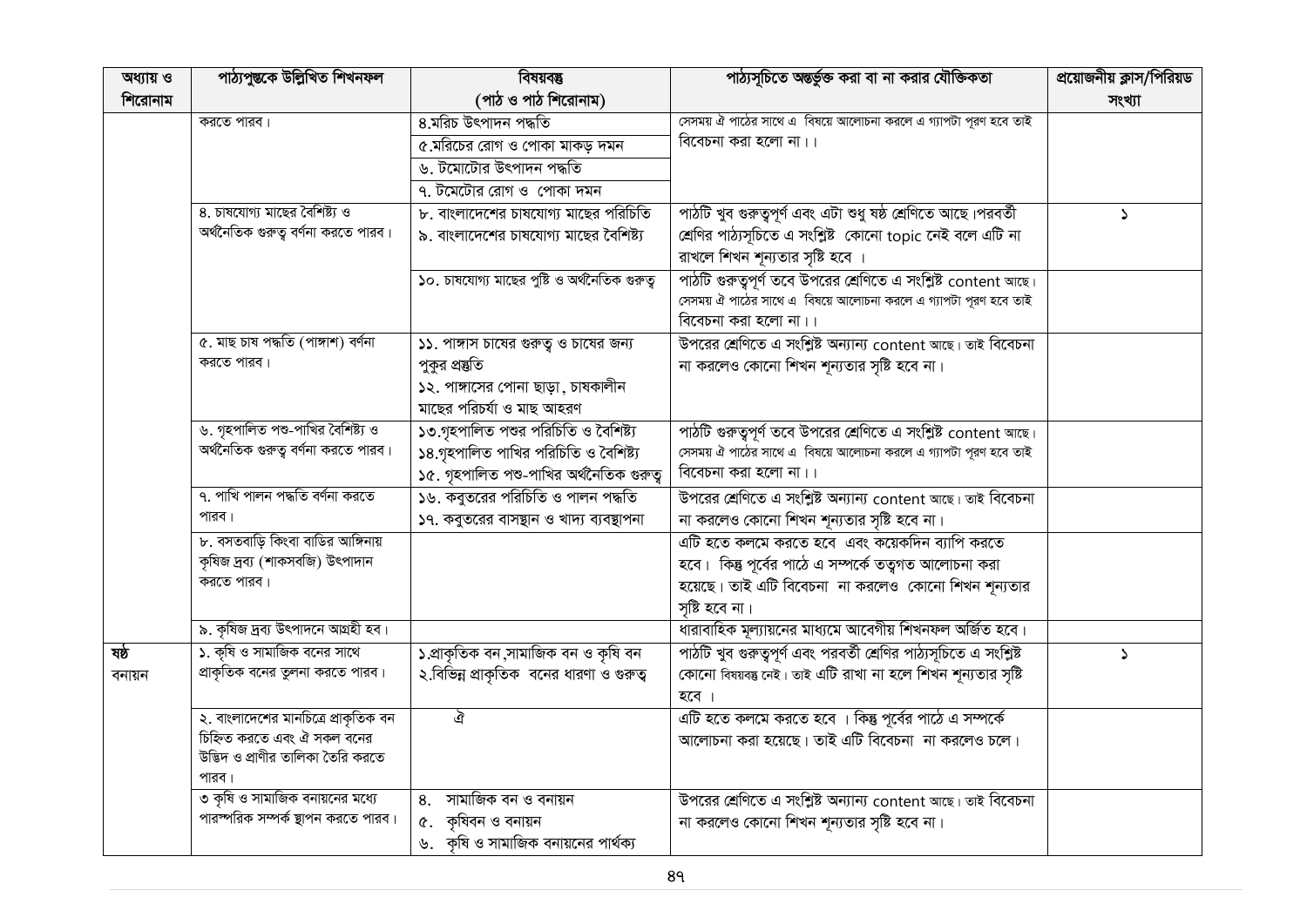| অধ্যায় ও | পাঠ্যপুস্তকে উল্লিখিত শিখনফল                                                           | বিষয়বস্তু                               | পাঠ্যসূচিতে অন্তর্ভুক্ত করা বা না করার যৌক্তিকতা                   | প্রয়োজনীয় ক্লাস/পিরিয়ড |
|-----------|----------------------------------------------------------------------------------------|------------------------------------------|--------------------------------------------------------------------|---------------------------|
| শিরোনাম   |                                                                                        | (পাঠ ও পাঠ শিরোনাম)                      |                                                                    | সংখ্যা                    |
|           | ৪ পরিবেশের ভারসাম্য রক্ষায়, কৃষি ও                                                    | ৬. পরিবেশের ভারসাম্য রক্ষায় বনের ভূমিকা | এই বিষয়টি পরবর্তী শ্রেণিতে শিখনের সুযোগ থাকবে বিধায়              |                           |
|           | সামাজিক বনায়নের গুরুত্ব ব্যাখ্যা করতে                                                 |                                          | বিবেচনা করা হলো না ।                                               |                           |
|           | পারব।                                                                                  |                                          |                                                                    |                           |
|           | $\alpha$ . বসতবাড়ির আঙ্গিনায়, ছাদে, টবে<br>বিদ্যালয় প্রাঙ্গণে বৃক্ষরোপণ ও পরিচর্যার | ৭. বসতবাড়ির আঙ্গিনায় বৃক্ষরোপণের       | পাঠটি খুব গুরুত্বপূর্ণ এবং পরবর্তী শ্রেণির পাঠ্যসূচিতে এ সংশ্লিষ্ট | Σ                         |
|           | উপায় বর্ণানা করতে পারব।                                                               | নিয়মাবলি                                | কোনো বিষয়বন্তু নেই ।তাই এটি রাখা না হলে শিখন শূন্যতার সৃষ্টি      |                           |
|           |                                                                                        | ৮. বসতবাড়ির আঙ্গিনায় বৃক্ষরোপণ ও       | হবে।<br>এটি হতে কলমে করতে হবে এবং কয়েকদিন ব্যাপি করতে             |                           |
|           |                                                                                        | পরিচর্যা                                 | হবে। কিন্তু পূর্বের পাঠে এ সম্পর্কে তত্বগত আলোচনা করা              |                           |
|           |                                                                                        |                                          | হয়েছে। তাই এটি বিবেচনা না করলেও কোনো শিখন শূন্যতার                |                           |
|           |                                                                                        |                                          | সৃষ্টি হবে না।                                                     |                           |
|           | ৬. বসতাড়ির আঙ্গিনায়, ছাদে,                                                           |                                          | এটি হতে কলমে করতে হবে এবং কয়েকদিন ব্যাপি করতে                     |                           |
|           | টবে, বিদ্যালয় প্রাঙ্গণে বৃক্ষরোপণ ও                                                   |                                          | হবে। কিন্তু পূর্বের পাঠে এ সম্পর্কে তত্ত্বগত আলোচনা করা            |                           |
|           | পরিচর্যা করতে পারব।                                                                    |                                          | হয়েছে। তাই এটি বিবেচনা না করলেও কোনো শিখন শূন্যতার                |                           |
|           |                                                                                        |                                          | সৃষ্টি হবে না।                                                     |                           |
|           | ৭. পরিবেশের ভারসাম্য রক্ষায় কৃষি ও                                                    |                                          | এটি হতে কলমে করতে হবে । কিন্তু পূর্বের পাঠে এ সম্পর্কে             |                           |
|           | সামাজিক বনায়নের অবদান তুলে ধরে                                                        |                                          | বিষ্তারিত আলোচনা করা হয়েছে। তাই এটি বিবেচনা না করলেও              |                           |
|           | পোস্টার অঙ্কন করতে পারব।                                                               |                                          | কোনো শিখন শূন্যতার সৃষ্টি হবে না।                                  |                           |
|           | ৮. . পরিবেশের ভারসাম্য রক্ষায় কৃসি ও                                                  |                                          | ধারাবাহিক মূল্যায়নের মাধ্যমে আবেগীয় শিখনফল অর্জিত হবে।           |                           |
|           | সামাজিক বনায়নের অবদান উপলদ্ধি                                                         |                                          |                                                                    |                           |
|           | করতে পারব।<br>৯. . পরিবেশের ভারসাম্য রক্ষায় কৃষি ও                                    |                                          | ধারাবাহিক মূল্যায়নের মাধ্যমে আবেগীয় শিখনফল অর্জিত হবে।           |                           |
|           | সামাজিক বনায়নের অবদান উপলদ্ধি                                                         |                                          |                                                                    |                           |
|           | করতে পারব।                                                                             |                                          |                                                                    |                           |
|           |                                                                                        |                                          | মোট পিরিয়ড সংখ্যা                                                 | টা০                       |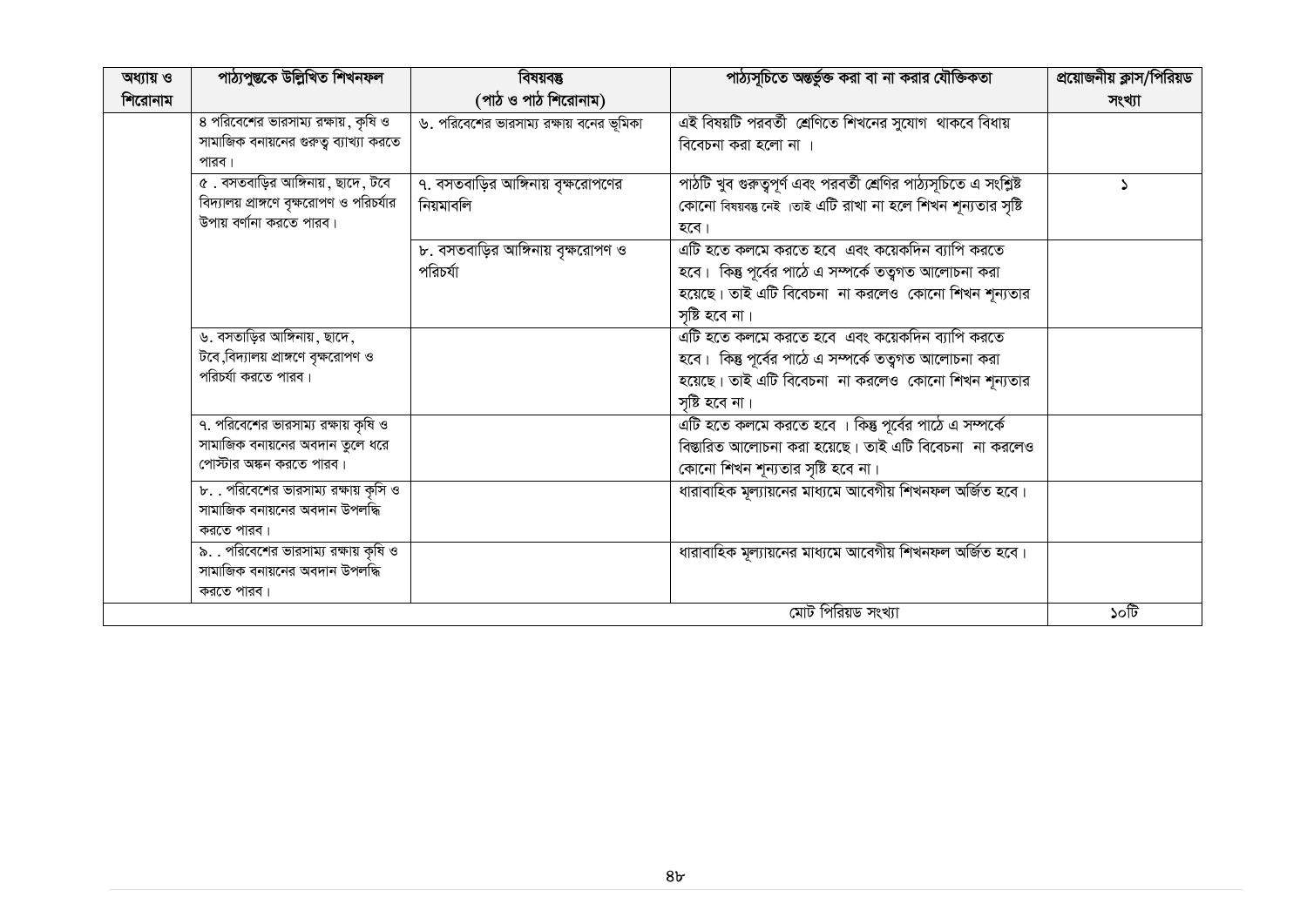### পুনৰ্বিন্যাসকৃত পাঠ্যসূচি প্ৰম্ভাবনা

শ্ৰেণি: ষষ্ঠ শ্ৰেণি

বিষয়: গাৰ্হঙ্গ বিজ্ঞান

| অধ্যায় ও শিরোনাম     | পাঠ্যপুস্তকে উল্লিখিত শিখনফল                                    | বিষয়বস্তু                                  | পাঠ্যসূচিতে অন্তর্ভুক্ত করা বা না করার         | 1114<br>প্রয়োজনীয় ক্লাসের |
|-----------------------|-----------------------------------------------------------------|---------------------------------------------|------------------------------------------------|-----------------------------|
|                       |                                                                 | পাঠ ও পাঠের শিরোনাম                         | যৌক্তিকতা                                      | সংখ্যা                      |
| ১ম অধ্যায়            | $\sqrt{2}$ । গৃহ ও গৃহ পরিবেশের ধারণা ব্যাখ্যা করতে পারব।       | পাঠ ১- গৃহ ও গৃহ পরিবেশ                     | (১-৪) নং পর্যন্ত জানুয়ারি থেকে মার্চের        |                             |
| (গৃহ ও গৃহ            | ২। গৃহের কাজের ছান শনাক্ত করতে পারব।                            | পাঠ ২- গৃহের অভ্যন্তরীন ছানের বিন্যাস       | দ্বিতীয় সপ্তাহ পৰ্যন্ত পড়ানো হয়েছে। ফলে     |                             |
| পরিবেশের সাধরণ        | ৩। ব্যবহারের পর জিনিসপত্র নির্দিষ্ট ছানে সংরক্ষণ করতে           | পাঠ ৩- প্রয়োজনীয় জিনিস যথাষ্থানে          | শিখনফল অৰ্জিত হয়েছে।                          |                             |
| ধারণা)                | শিখব।                                                           | সংরক্ষণ                                     |                                                |                             |
|                       | ৪। গৃহ পরিবেশে গাছ লাগানোর গুরুত্ব ব্যাখ্যা করতে                | পাঠ ৪- গৃহ পরিবেশ রক্ষা ও সৌন্দর্য বর্ধনে   |                                                |                             |
|                       | পারব।                                                           | গাছ                                         |                                                |                             |
| ২য় অধ্যায় (গৃহের    | ১। গৃহ ও গৃহ পরিবেশ পরিষ্কার রাখার ধারণা ব্যাখ্যা করতে          | পাঠ ১- গৃহের অভ্যান্তরীণ ছানের              | জানুয়ারি থেকে মার্চের দ্বিতীয় সপ্তাহ পর্যন্ত |                             |
| পরিষ্কার পরিচ্ছন্নতা) | পারব।                                                           | পরিচ্ছন্নতা                                 | পড়ানো হয়েছে। ফলে শিখনফল অৰ্জিত               |                             |
|                       |                                                                 | পাঠ ২- বহিরাঙ্গনের পরিষ্কার পরিচ্ছন্নতা     | হয়েছে।                                        |                             |
| ৩য় অধ্যায় (গৃহ      | ১। গৃহ ব্যবস্থাপনার ধারণা ব্যাখ্যা করতে পারব।                   | পাঠ ১- গৃহ ব্যবস্থাপনার ধারণা               | প্রাথমিক ধারণা লাভের জন্য প্রয়োজন।            | ০১                          |
| ব্যবস্থাপনা)          | । গৃহ ব্যবস্থাপনায় পরিকল্পনার গুরুত্ব মূল্যায়ন করতে           | পাঠ ২- গৃহ ব্যবস্থাপনায় পরিকল্পনার গুরুত্ব | পরবর্তী শ্রেণিতে অর্জন করার সুযোগ              |                             |
|                       | পারব।                                                           | পাঠ ৩- গৃহ ব্যবস্থাপনায় সিদ্ধান্ত গ্ৰহণ    | রয়েছে। তাই বিবেচনা করা হলো না।                |                             |
|                       | ৩। গৃহ ব্যবস্থাপনায় সিদ্ধান্ত গ্রহণের গুরুত্ব ব্যাখ্যা করতে    |                                             |                                                |                             |
|                       | পারব।                                                           |                                             |                                                |                             |
| ৪র্থ অধ্যায় (পরিবার  | $\mathcal{S}$ । পরিবার, পরিবারের কাজ, পরিবারের প্রকারভেদ বর্ণনা | পাঠ ১- পরিবার ও পরিবারের প্রকারভেদ          | (১-২) নং পর্যন্ত জানুয়ারি থেকে মার্চের        |                             |
| ও শিশু)               | করতে পারব।                                                      | পাঠ ২- বিভিন্ন বয়সের শিশুর বৈশিষ্ট্য       | দ্বিতীয় সপ্তাহ পৰ্যন্ত পড়ানো হয়েছে। ফলে     |                             |
|                       | ২। বিভিন্ন বয়সের শিশুর বৈশিষ্ট্য জেনে তাদের সাথে সঠিক          | পাঠ ৩- অতি শৈশব কাল                         | শিখনফল অৰ্জিত হয়েছে।                          |                             |
|                       | আচরণ করতে পারব।                                                 | পাঠ ৪- প্রারম্ভিক শৈশব                      |                                                |                             |
|                       |                                                                 | পাঠ ৫- মধ্য শৈশব                            |                                                |                             |
| ৫ম অধ্যায়            | ১। বয়ঙ্কদের সাথে শিষ্টাচারপূর্ণ আচরণের কৌশল ও পদ্ধতি           | পাঠ ১- মানবীয় গুণাবলি                      | পরবর্তী শ্রেণিতে অর্জন করার সুযোগ              | ০১                          |
| (ছোটদের শিষ্টাচার     | প্রদর্শন করতে পারব।                                             |                                             | রয়েছে। তাই বিবেচনা করা হলো না।                |                             |
| শিক্ষা)               | ২। পরিবারের সদস্য ও শিক্ষকবৃন্দের সঙ্গে যথাযথ আচরণ              | পাঠ ২- বয়োজ্যেষ্ঠদের প্রতি শ্রদ্ধা ও       | শিষ্ঠাচারপূর্ণ আচরণ অনুশীলনের জন্য             |                             |
|                       | করতে পারব।                                                      | শিক্ষকের প্রতি সম্মান                       | অৰ্জন প্ৰয়োজন                                 |                             |
|                       | ৩। ছোট শিশু ও প্রতিবন্ধীদেরকে তাদের প্রয়োজনের সময়             | পাঠ ৩- সমবয়সীদের প্রতি আচরণ,               | অন্য বিষয়ের মাধ্যমে অর্জন সম্ভব               |                             |
|                       | সহায়তা করতে পারব।                                              | ছোটদের প্রতি দায়িত্ব ও স্লেহ               |                                                |                             |
|                       |                                                                 | পাঠ ৪- প্রতিবন্ধীদের প্রতি আচরণ,            |                                                |                             |
|                       |                                                                 | পারিবারিক গোপনীয়তা রক্ষা                   |                                                |                             |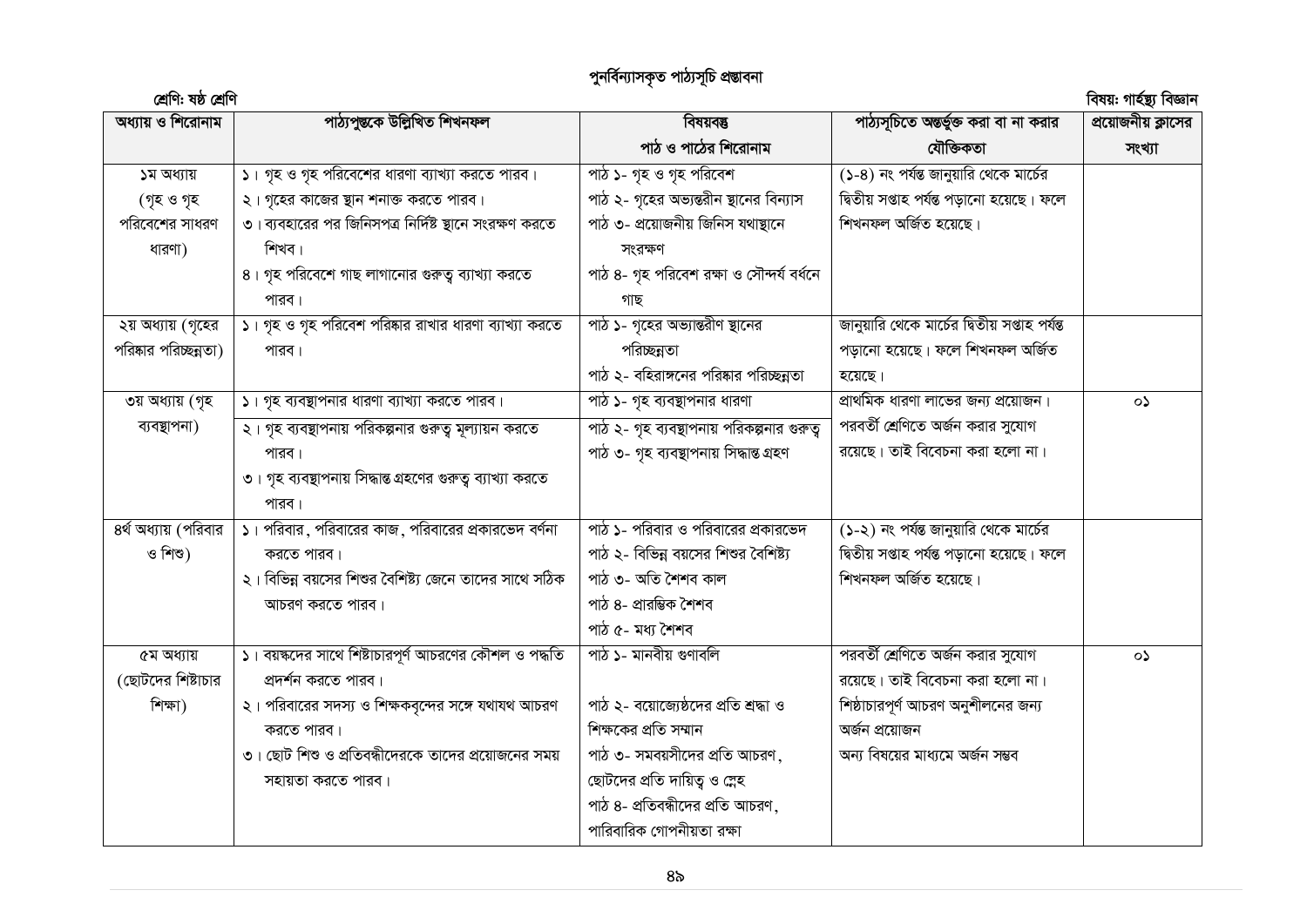| অধ্যায় ও শিরোনাম   | পাঠ্যপুস্তকে উল্লিখিত শিখনফল                                         | বিষয়বস্তু                                  | পাঠ্যসূচিতে অন্তর্ভুক্ত করা বা না করার  | প্রয়োজনীয় ক্লাসের |
|---------------------|----------------------------------------------------------------------|---------------------------------------------|-----------------------------------------|---------------------|
|                     |                                                                      | পাঠ ও পাঠের শিরোনাম                         | যৌক্তিকতা                               | সংখ্যা              |
| ৬ষ্ঠ অধ্যায়        | ১। কৈশোরের শারীরিক, মানসিক, আবেগীয়, সামাজিক ও                       | পাঠ ১ শারীরিক বিকাশ                         | বয়ঃসন্ধিক্ষণের সূচনা বিধায় অর্জন করা  | ০২                  |
| (কৈশোরকালীন         | নৈতিক বিকাশ বৰ্ণনা করতে পারব।                                        | পাঠ ২ কৈশোরের মানসিক বিকাশ                  | প্ৰয়োজন                                |                     |
| বিকাশ)              | ৩। কৈশোরের বিভিন্ন আবেগের ক্ষতিকর দিক ও আবেগ                         | পাঠ ৩ কৈশোরের আবেগ                          |                                         |                     |
|                     | নিয়ন্ত্রণের উপায় বর্ণনা করতে পারব।                                 | পাঠ ৪ কৈশোরের সামাজিক বিকাশ                 |                                         |                     |
|                     |                                                                      | পাঠ ৫ কৈশোরের নৈতিক বিকাশ                   |                                         |                     |
| ৭ম অধ্যায়          | কৈশোরের শারীরিক, মানসিক, আবেগীয়, সামাজিক ও                          | পাঠ ১- কৈশোরকালীন পরিবর্তনে ব্যক্তিগত       | অন্য বিষয়ের মাধ্যমে অর্জন সম্ভব        |                     |
| (কৈশোরকালীন         | নৈতিক বিকাশ বৰ্ণনা করতে পারব।                                        | সচেতনতা ও পরিচ্ছন্নতা                       |                                         |                     |
| পরিবর্তন ও নিজের    |                                                                      | পাঠ ২- নিজের নিরাপত্ত রক্ষা করতে শেখা       |                                         |                     |
| ৮ম অধ্যায় (খাদ্য,  | $\mathsf{S}$ । খাদ্য, পুষ্টি ও শ্বাষ্থ্যের ধারণা ব্যাখ্যা করতে পারব। | পাঠ ১- খাদ্য, পুষ্টি, স্বাস্থ্য             | সুষ্থ জীবন যাপনের জন্য উদ্ধুদ্ধ করতে    | ০১                  |
| পুষ্টি, স্বাস্থ্য)  | ২। খাদ্য, পুষ্টি, স্বাষ্থ্য ও পরিচ্ছন্নতার পারস্পরিক সম্পর্ক         | পাঠ ২- খাদ্য, পুষ্টি ও ষাষ্ট্যের সম্পর্ক    | সময় উপযোগী                             |                     |
|                     | ব্যাখ্যা করতে পারব।                                                  |                                             |                                         |                     |
|                     | ৩।খাদ্যের কাজ, উপাদান ও উৎস ব্যাখ্যা করতে পারব।                      | পাঠ ৩ খাদ্য, পুষ্টি ও পরিচ্ছন্নতার সম্পক    | পরবর্তী শ্রেণিতে অর্জন সম্ভব            |                     |
|                     |                                                                      | পাঠ ৪- খাদ্যের কাজ                          |                                         |                     |
|                     |                                                                      | পাঠ ৫-খাদ্যের উপাদান ও উৎস                  |                                         |                     |
| ৯ম অধ্যায় (খাদ্যের | ১। খাদ্যের পুষ্টিমান ব্যাখ্যা করতে পারবো                             | পাঠ ১- চাল ও গম                             | উচ্চতর শ্রেণিতে অর্জন সম্ভব             |                     |
| পুষ্টিমূল্য)        |                                                                      | পাঠ ২- মাছ ও মাংস                           |                                         |                     |
|                     |                                                                      | পাঠ ৩- ডাল, ডিম ও দুধ                       |                                         |                     |
|                     |                                                                      | পাঠ ৪- শাক-সবজি ও ফল                        |                                         |                     |
|                     |                                                                      | পাঠ ৫- বাদাম, তৈল ও ঘি                      |                                         |                     |
| দশম অধ্যায় (খাদ্য  | ১। সুষম খাদ্যের গুরুত্ব ব্যাখ্যা করতে পারব।                          | পাঠ ১- খাদ্য শক্তি (কিলোক্যালরি)            | পরবর্তী শ্রেণিতে অর্জন সম্ভব            | ০২                  |
| চাহিদা)             |                                                                      | পাঠ ২- সুষম খাদ্য                           | বয়স ও প্রয়োজন অনুযায়ী খাদ্য গ্রহণে   |                     |
|                     | ২। সঠিক খাদ্য নিবর্চাচনে আগ্রহী হতে পারব।                            | পাঠ ৩- খাদ্য পিরামিড                        | উদ্বদ্ধ হবে                             |                     |
|                     |                                                                      | পাঠ ৪- কৈশারকালীন পুষ্টির চাহিদা            | পরবর্তী শ্রেণিতে অর্জন সম্ভব            |                     |
| একাদশ অধ্যায়       | ১। খাদ্য গ্রহণে ভ্রান্ত ধারণা ও কুফল সম্পর্কে জানতে পারব।            | পাঠ ১- খাদ্য গ্ৰহণে ভ্ৰান্ত ধারণা           | সময় শ্বল্পতার জন্য বিবেচনা করা হলো না। | ο১                  |
| (খাদ্যাভ্যাস গঠন)   | ২। খাদ্যে রঞ্জক পদার্থ ব্যবহারের ক্ষতিকর প্রভাব, ভেজাল               | পাঠ ২- অন্বাষ্থ্যকর খাদ্য পরিহার, খাদ্যে    |                                         |                     |
|                     | খাদ্য ও ফাস্ট ফুডের অপকারিতা বিশ্লেষণ করতে                           | রঞ্জক পদার্থ ব্যবহারের কুফল                 |                                         |                     |
|                     | পারব।                                                                | পাঠ ৩- ভেজাল খাদ্য গ্রহণের কুফল,            |                                         |                     |
|                     |                                                                      | ফাস্ট ফুডের অপকারিতা                        | প্রাথমিক জ্ঞান ও সচেতনার জন্য প্রয়োজন  |                     |
|                     | ৩। বিকল্প খাদ্য সম্পর্কে ধারণা লাভ করতে পারব।                        | পাঠ-৪ বিকল্প খাদ্য, স্বাস্থ্যরক্ষা, শারীরিক |                                         |                     |